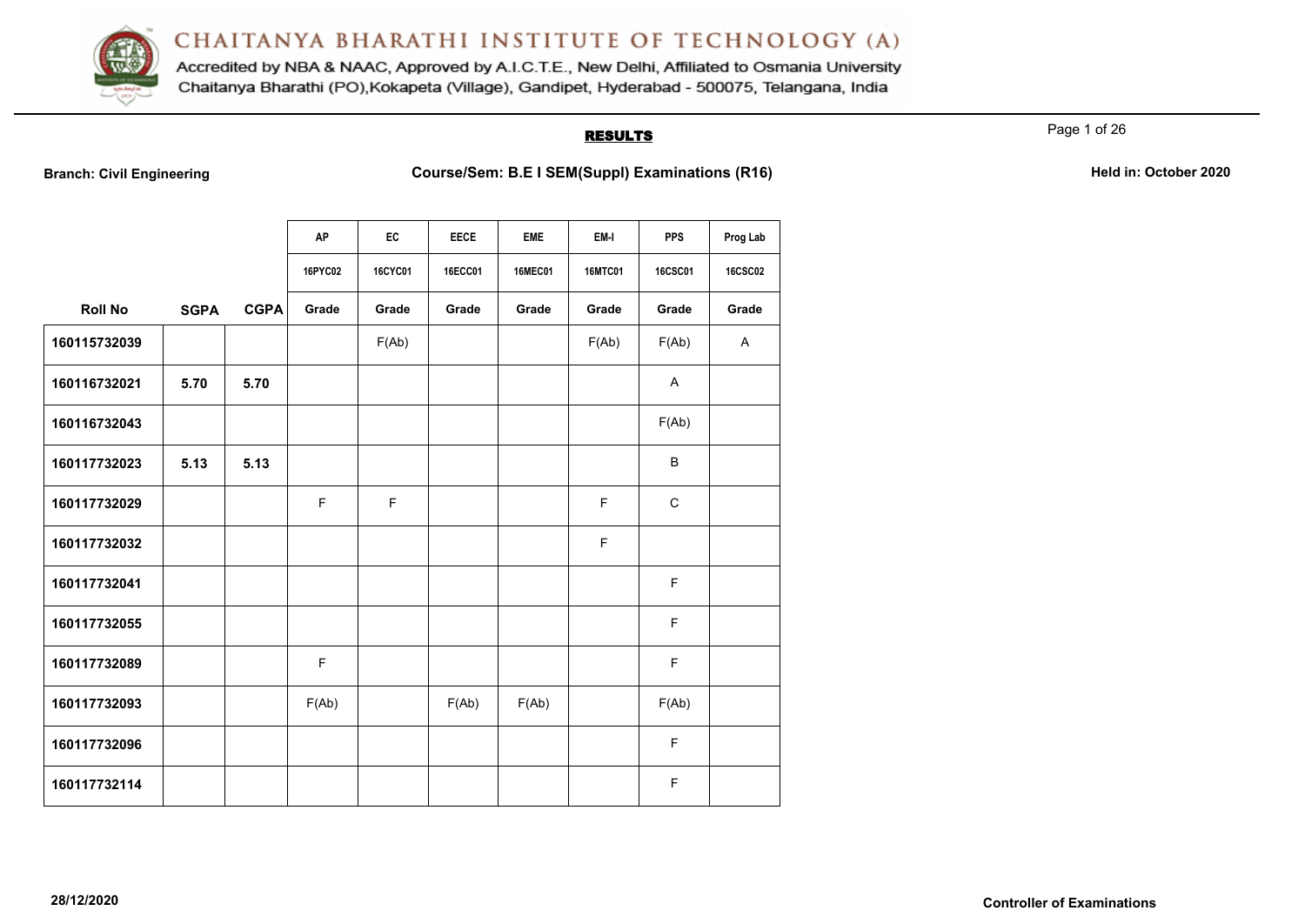

Accredited by NBA & NAAC, Approved by A.I.C.T.E., New Delhi, Affiliated to Osmania University Chaitanya Bharathi (PO), Kokapeta (Village), Gandipet, Hyderabad - 500075, Telangana, India

# **RESULTS**

Page 2 of 26

**Branch: Civil Engineering <b>Course/Sem: B.E I SEM(Suppl) Examinations (R16) Held in: October 2020** 

|  | Held in: October 2020 |  |
|--|-----------------------|--|
|  |                       |  |

|              | AP      | EC.            | <b>EECE</b>    | <b>EME</b>     | EM-I           | <b>PPS</b>     | Prog Lab       |
|--------------|---------|----------------|----------------|----------------|----------------|----------------|----------------|
|              | 16PYC02 | <b>16CYC01</b> | <b>16ECC01</b> | <b>16MEC01</b> | <b>16MTC01</b> | <b>16CSC01</b> | <b>16CSC02</b> |
|              | Grade   | Grade          | Grade          | Grade          | Grade          | Grade          | Grade          |
| 160117732116 | F(Ab)   | F(Ab)          |                |                | F(Ab)          | F(Ab)          |                |
| 160117732121 | F       | F(Ab)          | C              | $C+$           | F              | F(Ab)          |                |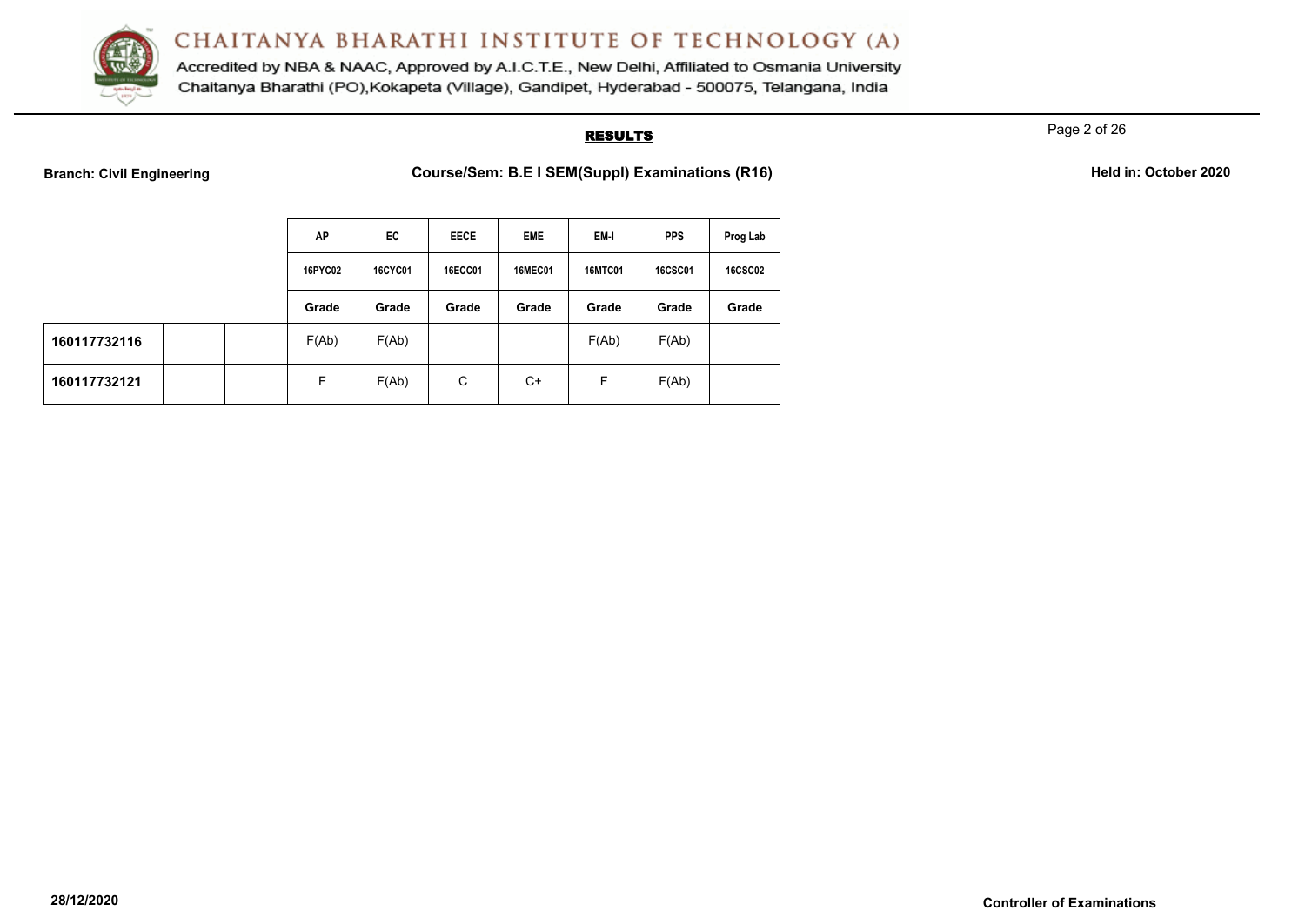

Accredited by NBA & NAAC, Approved by A.I.C.T.E., New Delhi, Affiliated to Osmania University Chaitanya Bharathi (PO), Kokapeta (Village), Gandipet, Hyderabad - 500075, Telangana, India

# **RESULTS**

Page 3 of 26

**Branch: Computer Science and Engg Course/Sem: B.E I SEM(Suppl) Examinations (R16)** Held in: October 2020

|                |             |             | AC             | <b>EEE</b> | EM             | EM-I           | EP      |
|----------------|-------------|-------------|----------------|------------|----------------|----------------|---------|
|                |             |             | <b>16CYC02</b> | 16EEC01    | <b>16CEC01</b> | <b>16MTC01</b> | 16PYC01 |
| <b>Roll No</b> | <b>SGPA</b> | <b>CGPA</b> | Grade          | Grade      | Grade          | Grade          | Grade   |
| 160116733088   | 5.26        | 5.26        |                |            | C              |                |         |
| 160117733027   | 5.87        | 5.87        |                |            |                |                | A       |
| 160117733035   |             |             | B              |            |                | F              |         |
| 160117733039   | 6.06        | 6.06        |                |            | A              |                |         |
| 160117733097   |             |             |                |            |                |                | F       |
| 160117733106   |             |             | F(Ab)          | F(Ab)      | F(Ab)          |                | F(Ab)   |
| 160117733177   |             |             |                |            | F              |                |         |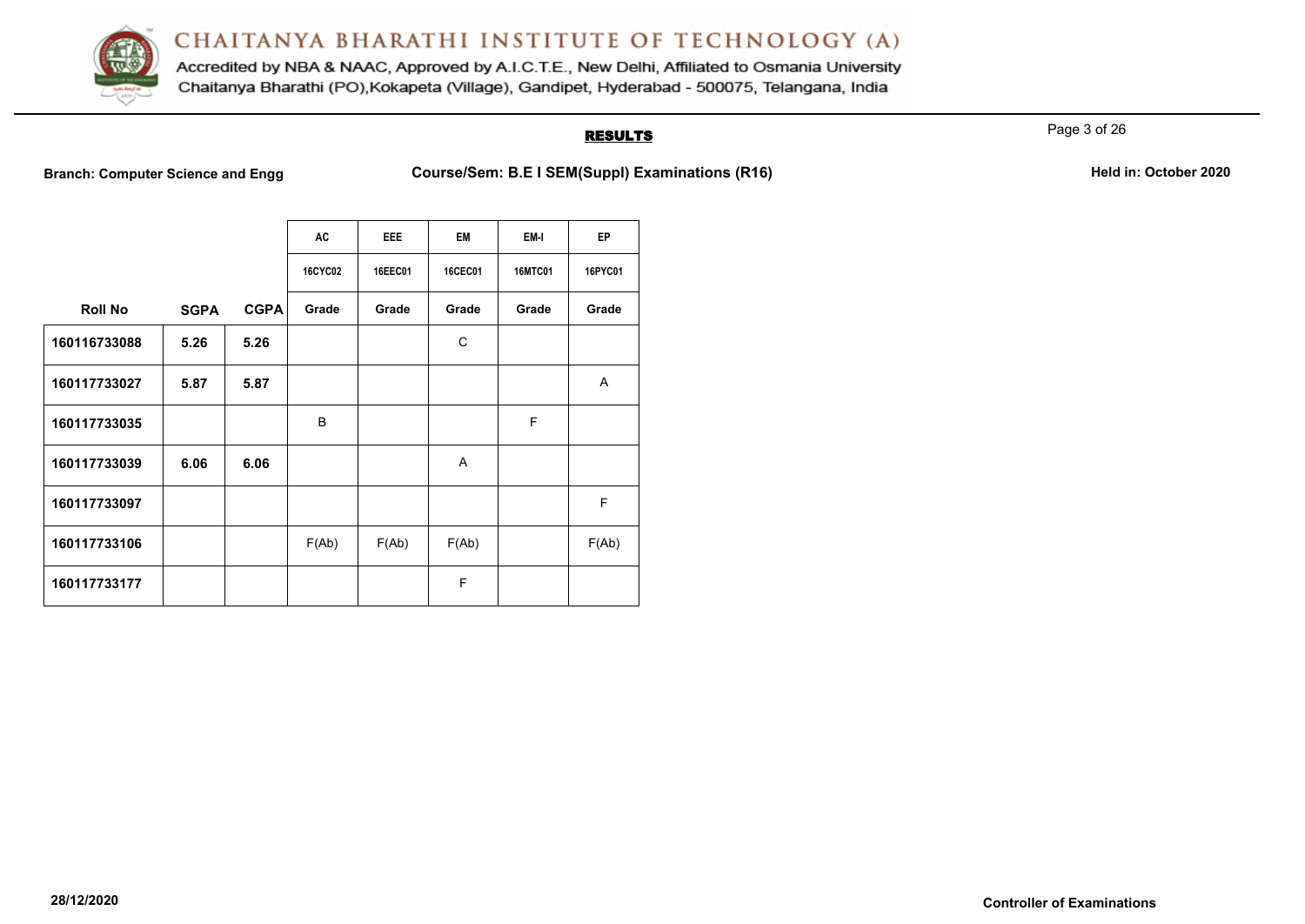

Accredited by NBA & NAAC, Approved by A.I.C.T.E., New Delhi, Affiliated to Osmania University Chaitanya Bharathi (PO), Kokapeta (Village), Gandipet, Hyderabad - 500075, Telangana, India

# **RESULTS**

Page 4 of 26

**Branch: Electrical and Electronics Engg Course/Sem: B.E I SEM(Suppl) Examinations (R16)** Held in: October 2020

|                |             |             | AP             | EC             | <b>EME</b>     |
|----------------|-------------|-------------|----------------|----------------|----------------|
|                |             |             | <b>16PYC02</b> | <b>16CYC01</b> | <b>16MEC01</b> |
| <b>Roll No</b> | <b>SGPA</b> | <b>CGPA</b> | Grade          | Grade          | Grade          |
| 160117734094   |             |             | F              | D              | F              |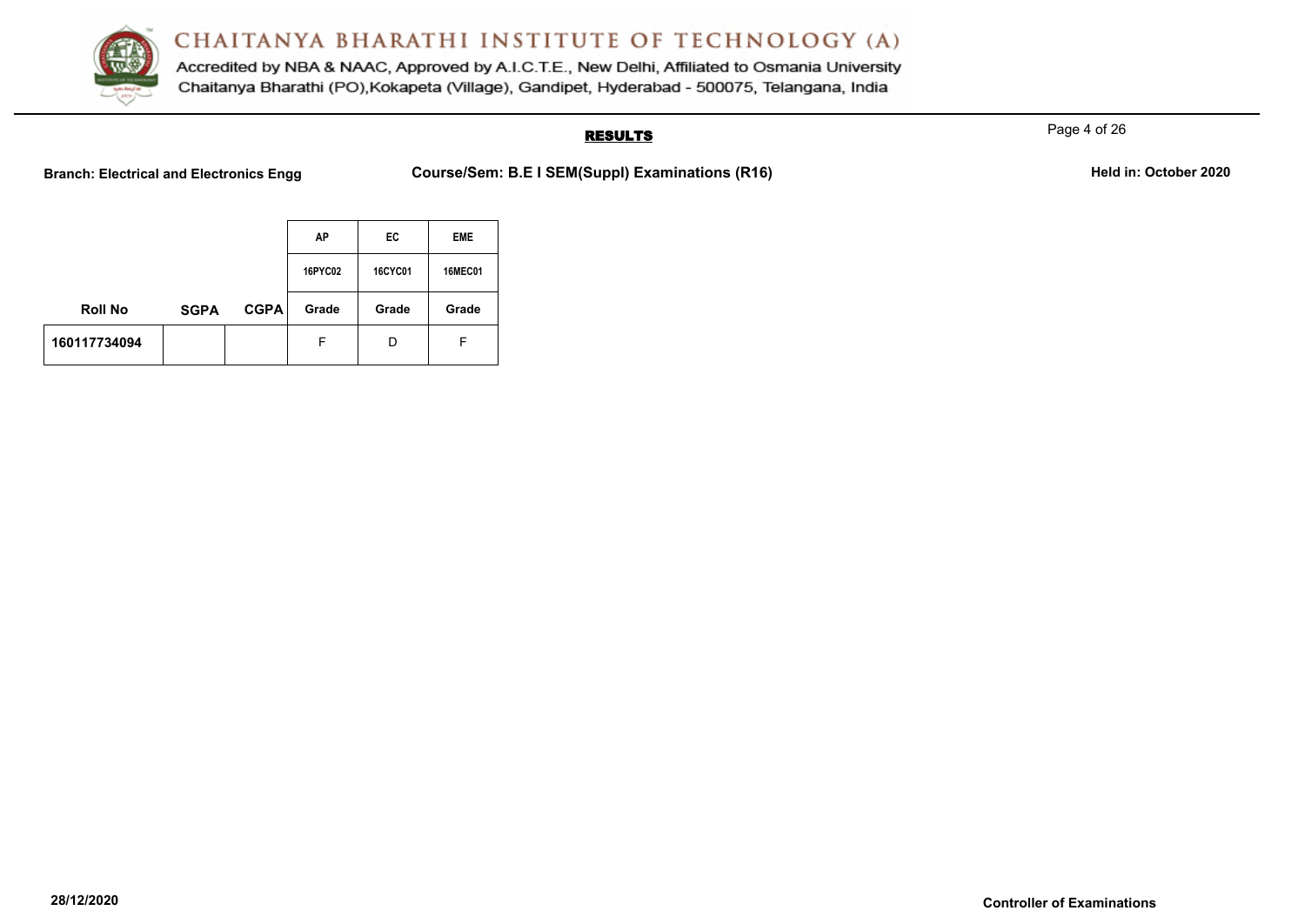

Accredited by NBA & NAAC, Approved by A.I.C.T.E., New Delhi, Affiliated to Osmania University Chaitanya Bharathi (PO), Kokapeta (Village), Gandipet, Hyderabad - 500075, Telangana, India

# **RESULTS**

Page 5 of 26

**Branch: Electronics and Communication Engg <b>Course/Sem: B.E I SEM(Suppl) Examinations (R16) Held in: October 2020** 

|  | Held in: October 2020 |  |
|--|-----------------------|--|
|--|-----------------------|--|

|                |             |             | EG             | <b>EM</b>      | EM-I           | <b>EP</b> |
|----------------|-------------|-------------|----------------|----------------|----------------|-----------|
|                |             |             | <b>16MEC02</b> | <b>16CEC01</b> | <b>16MTC01</b> | 16PYC01   |
| <b>Roll No</b> | <b>SGPA</b> | <b>CGPA</b> | Grade          | Grade          | Grade          | Grade     |
| 160117735088   |             |             |                | F(Ab)          |                |           |
| 160117735098   |             |             |                |                | F              |           |
| 160117735170   |             |             |                | F              | F              |           |
| 160117735179   |             |             | F(Ab)          |                |                | F         |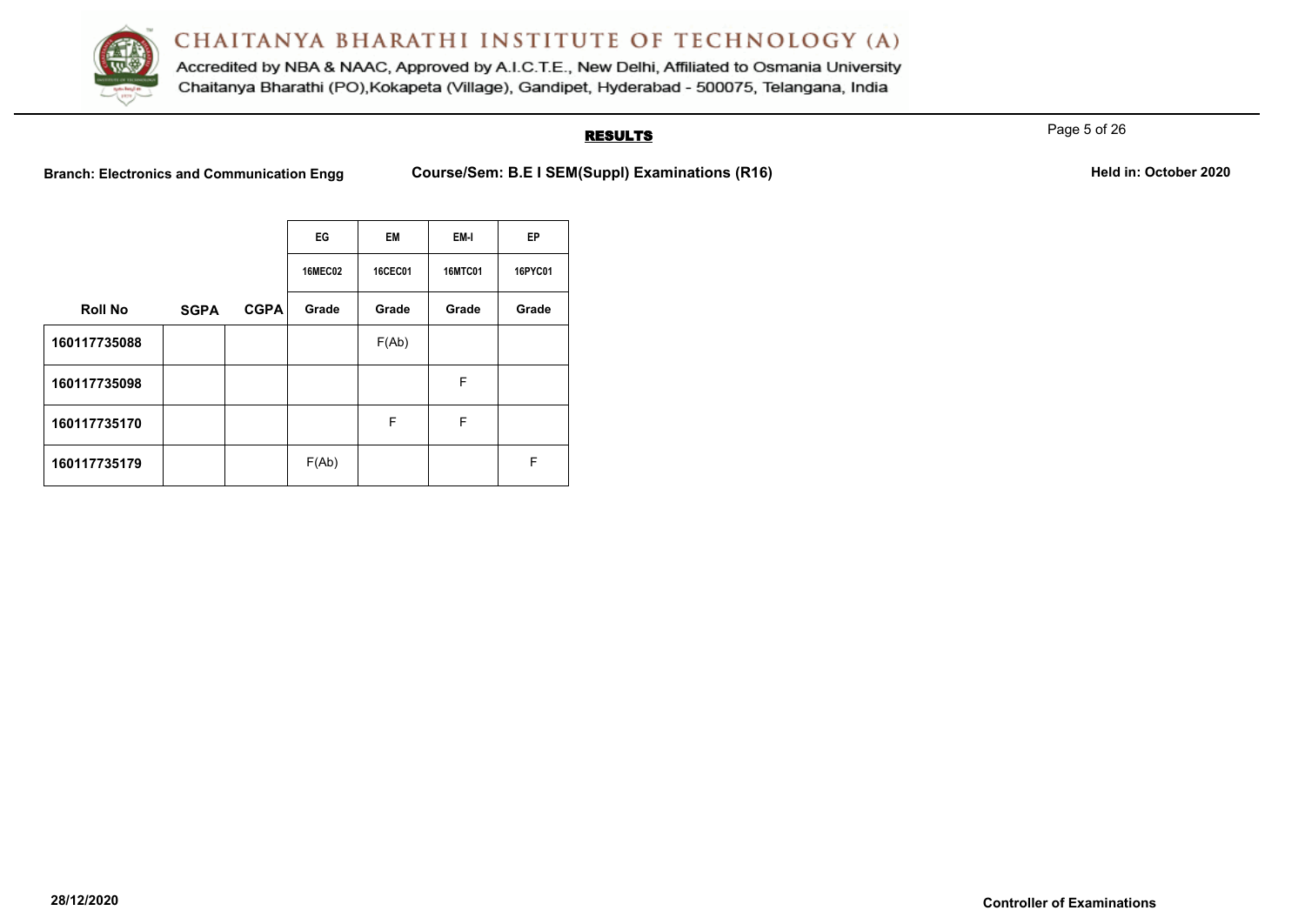

Accredited by NBA & NAAC, Approved by A.I.C.T.E., New Delhi, Affiliated to Osmania University Chaitanya Bharathi (PO), Kokapeta (Village), Gandipet, Hyderabad - 500075, Telangana, India

# **RESULTS**

Page 6 of 26

**Branch: Information Technology Course/Sem: B.E I SEM(Suppl) Examinations (R16)** Held in: October 2020

|                |             |             | EG             | EM             | EM-I           |
|----------------|-------------|-------------|----------------|----------------|----------------|
|                |             |             | <b>16MEC02</b> | <b>16CEC01</b> | <b>16MTC01</b> |
| <b>Roll No</b> | <b>SGPA</b> | <b>CGPA</b> | Grade          | Grade          | Grade          |
| 160117737036   | 5.16        | 5.16        |                | $C+$           |                |
| 160117737114   |             |             | F(Ab)          | F(Ab)          | F(Ab)          |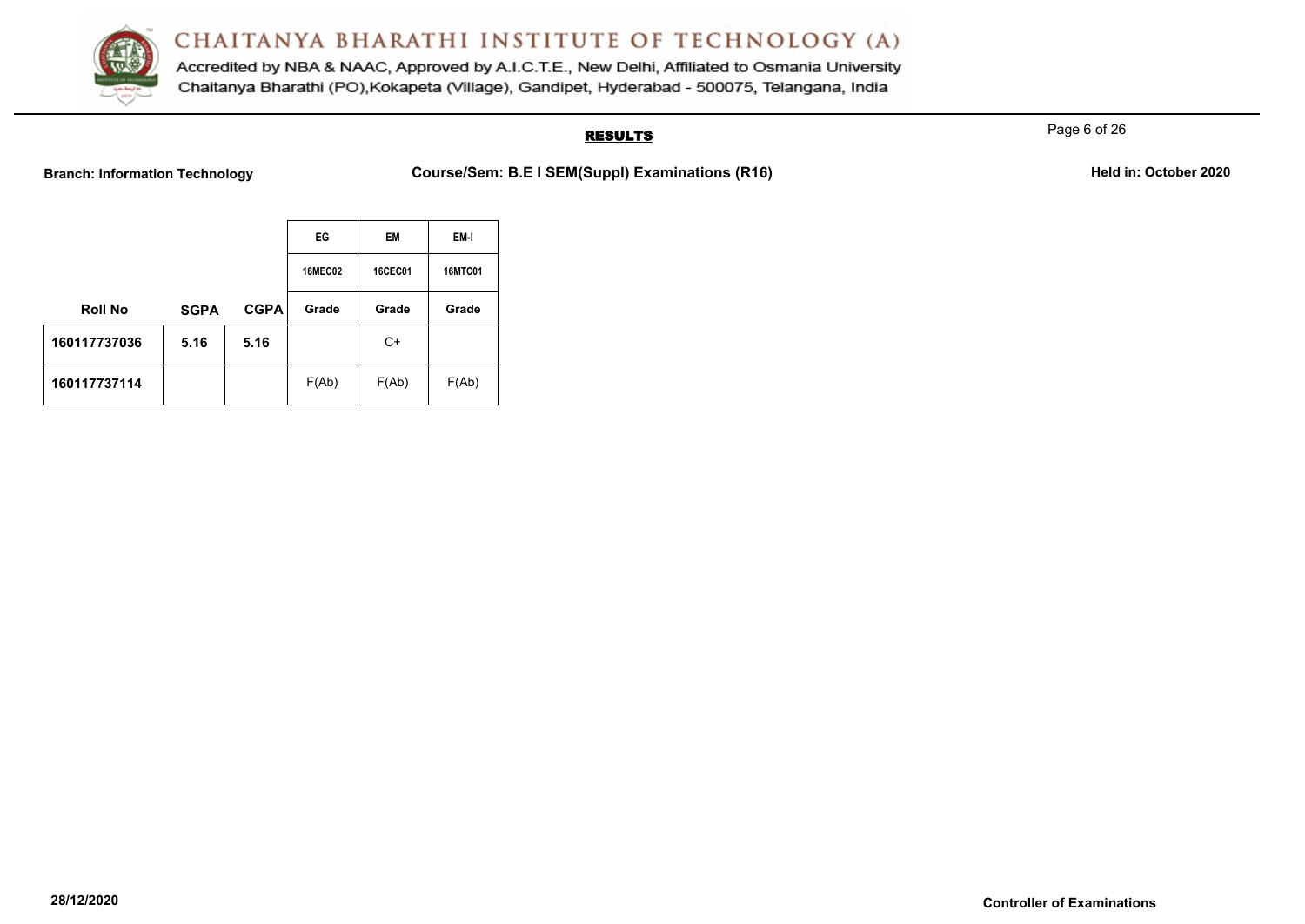

Accredited by NBA & NAAC, Approved by A.I.C.T.E., New Delhi, Affiliated to Osmania University Chaitanya Bharathi (PO), Kokapeta (Village), Gandipet, Hyderabad - 500075, Telangana, India

# **RESULTS**

Page 7 of 26

**Branch: Mechanical Engineering <b>Course/Sem: B.E I SEM(Suppl) Examinations (R16) Held in: October 2020** 

|  | Held in: October 2020 |  |
|--|-----------------------|--|
|  |                       |  |

|                |             |             | AP      | EC             | <b>EECE</b>    | <b>EME</b>     | EM-I           | <b>PEHV</b>    | <b>PPS</b>     |
|----------------|-------------|-------------|---------|----------------|----------------|----------------|----------------|----------------|----------------|
|                |             |             | 16PYC02 | <b>16CYC01</b> | <b>16ECC01</b> | <b>16MEC01</b> | <b>16MTC01</b> | <b>16CEC03</b> | <b>16CSC01</b> |
| <b>Roll No</b> | <b>SGPA</b> | <b>CGPA</b> | Grade   | Grade          | Grade          | Grade          | Grade          | Grade          | Grade          |
| 160117736030   |             |             | F       | A              |                |                | C              |                | B              |
| 160117736032   |             |             | F       | F(Ab)          | F              | F              | F              | F              | F              |
| 160117736044   |             |             | F       |                |                |                |                |                | F              |
| 160117736072   |             |             | F(Ab)   | F(Ab)          |                |                | F(Ab)          |                | F(Ab)          |
| 160117736090   | 5.10        | 5.10        | B       |                |                |                |                |                |                |
| 160117736092   | 5.04        | 5.04        | B       |                |                |                |                |                |                |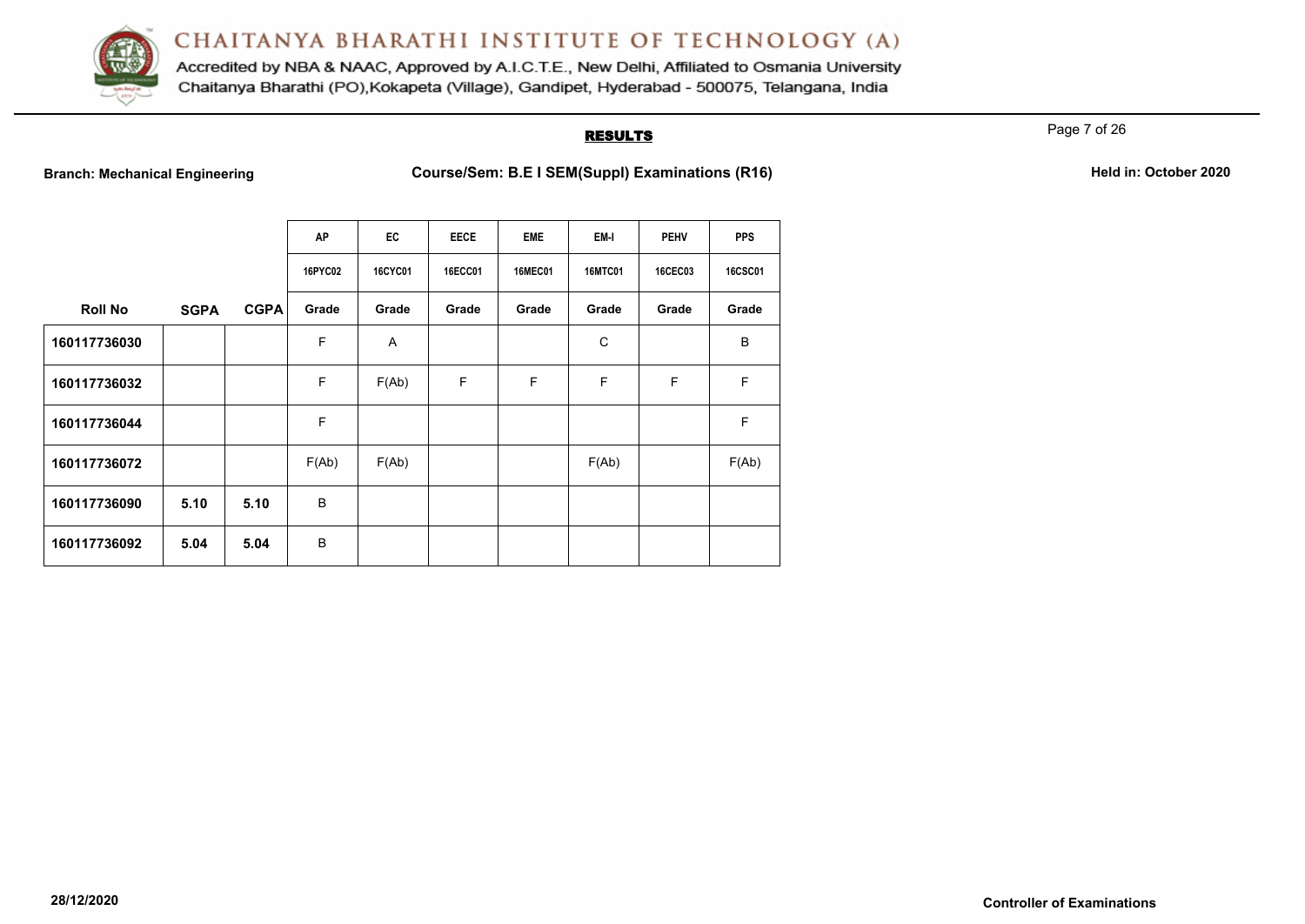

Accredited by NBA & NAAC, Approved by A.I.C.T.E., New Delhi, Affiliated to Osmania University Chaitanya Bharathi (PO), Kokapeta (Village), Gandipet, Hyderabad - 500075, Telangana, India

## **RESULTS**

Page 8 of 26

**Branch: Production Engineering <b>Course/Sem: B.E I SEM(Suppl) Examinations (R16)** Held in: October 2020

|                |             |             | <b>AP</b> | EC             | <b>EECE</b> | <b>EME</b>     | EM-I           | <b>PPS</b>     |
|----------------|-------------|-------------|-----------|----------------|-------------|----------------|----------------|----------------|
|                |             |             | 16PYC02   | <b>16CYC01</b> | 16ECC01     | <b>16MEC01</b> | <b>16MTC01</b> | <b>16CSC01</b> |
| <b>Roll No</b> | <b>SGPA</b> | <b>CGPA</b> | Grade     | Grade          | Grade       | Grade          | Grade          | Grade          |
| 160116738016   |             |             | F         |                | F(Ab)       | F(Ab)          |                |                |
| 160116738019   |             |             |           |                |             |                |                | F(Ab)          |
| 160116738055   |             |             | F         |                | C           |                |                | F(Ab)          |
| 160117738025   |             |             | F         |                | F           |                | F              |                |
| 160117738026   |             |             |           |                | $\mathsf F$ |                |                |                |
| 160117738028   |             |             | F         | $\mathsf{C}$   | E           |                |                | F.             |
| 160117738029   |             |             | F         | F              | F           | F              | F(Ab)          | F              |
| 160117738031   |             |             | F         | F              | F           | F              |                | F.             |
| 160117738036   | 4.93        | 4.93        |           |                |             | C              |                |                |
| 160117738045   | 5.35        | 5.35        |           |                |             |                |                | A              |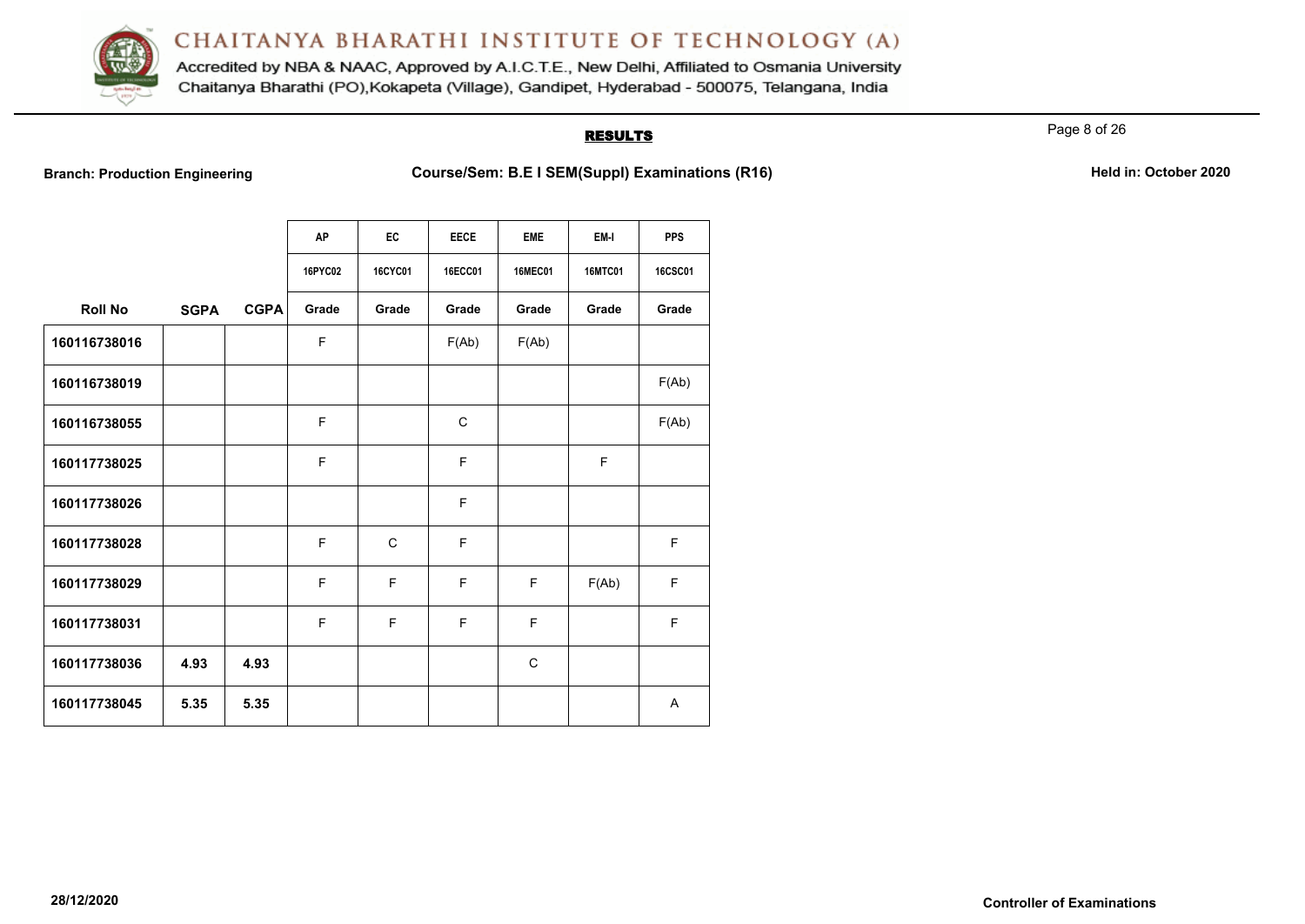

Accredited by NBA & NAAC, Approved by A.I.C.T.E., New Delhi, Affiliated to Osmania University Chaitanya Bharathi (PO), Kokapeta (Village), Gandipet, Hyderabad - 500075, Telangana, India

# **RESULTS**

Page 9 of 26

**Branch: Civil Engineering <b>Course/Sem: B.E I SEM(Suppl) Examinations (R18) Held in: October 2020** 

|                |             |             | Eng     | Eng Lab | <b>IMET</b> | <b>ME Lab</b> | M-I            | <b>PPS</b>     | PPS Lab        | <b>WMP Lab</b> |
|----------------|-------------|-------------|---------|---------|-------------|---------------|----------------|----------------|----------------|----------------|
|                |             |             | 18EGC01 | 18EGC02 | 18PYC03     | 18PYC06       | <b>18MTC01</b> | <b>18CSC01</b> | <b>18CSC02</b> | <b>18MEC02</b> |
| <b>Roll No</b> | <b>SGPA</b> | <b>CGPA</b> | Grade   | Grade   | Grade       | Grade         | Grade          | Grade          | Grade          | Grade          |
| 160118732023   |             |             |         |         | B           |               | $\mathbf C$    | F              |                |                |
| 160118732039   |             |             |         |         | F           |               | F              | F              |                |                |
| 160118732044   |             |             |         |         |             |               | D              | Ab             |                |                |
| 160118732047   | 5.58        | 5.58        |         |         | $C+$        |               | D              |                |                |                |
| 160118732048   |             |             |         |         | $B+$        |               |                | F              |                |                |
| 160118732051   |             |             |         |         | Ab          |               |                | Ab             |                |                |
| 160118732058   |             |             |         |         | $\mathsf F$ |               | F              | F              |                |                |
| 160118732076   |             |             |         |         |             |               | D              | Ab             |                |                |
| 160118732078   |             |             |         |         | $\mathsf F$ |               |                | F              |                |                |
| 160118732079   |             |             |         |         | Ab          |               |                |                |                |                |
| 160118732087   |             |             |         |         | F           |               | $C+$           | $C+$           |                |                |
| 160118732089   |             |             |         |         | F           |               | F              | F              |                |                |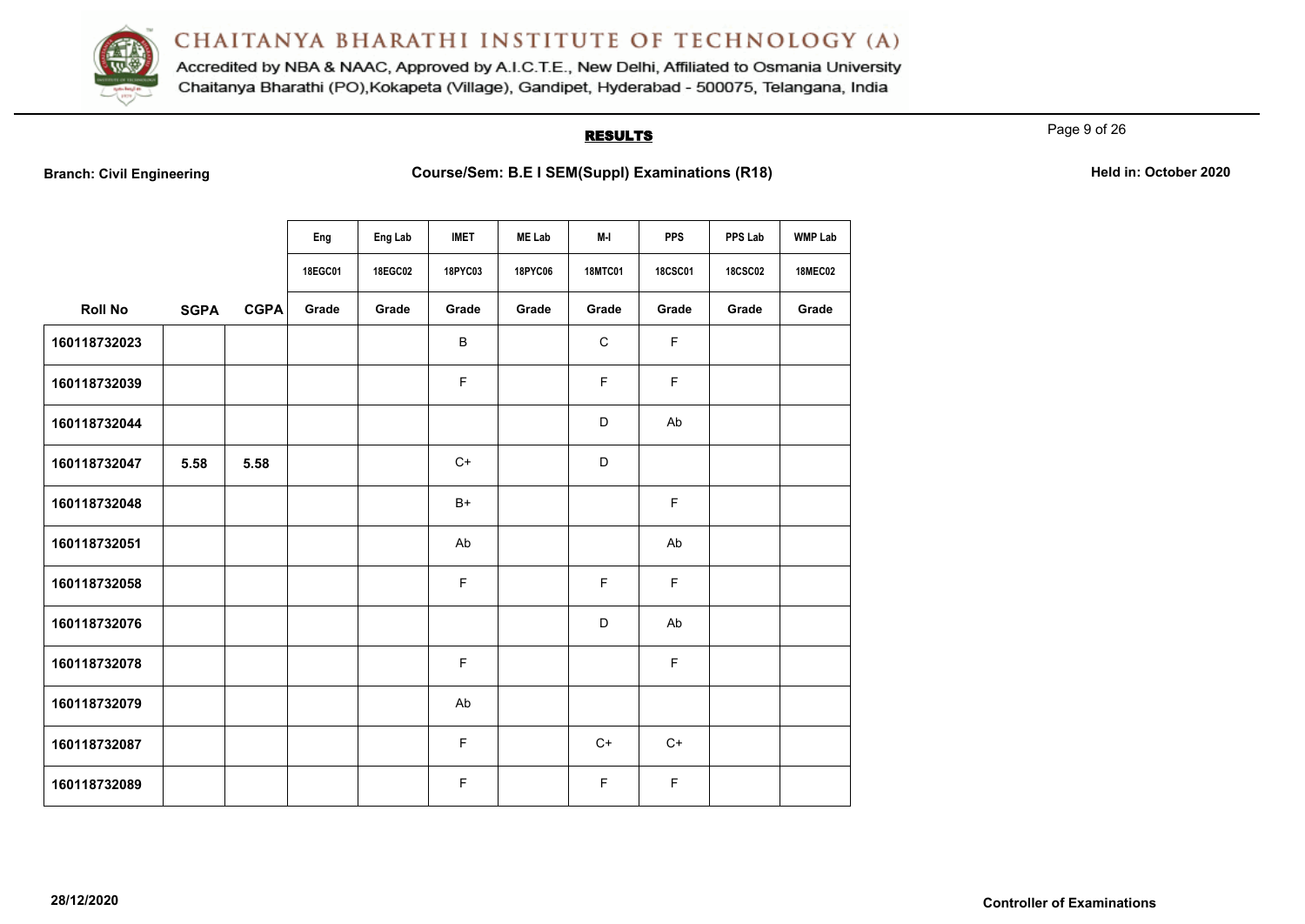

Accredited by NBA & NAAC, Approved by A.I.C.T.E., New Delhi, Affiliated to Osmania University Chaitanya Bharathi (PO), Kokapeta (Village), Gandipet, Hyderabad - 500075, Telangana, India

# **RESULTS**

Page 10 of 26

**Branch: Civil Engineering <b>Course/Sem: B.E I SEM(Suppl) Examinations (R18) Held in: October 2020** 

|              |      |      | Eng     | Eng Lab | <b>IMET</b> | <b>ME Lab</b> | M-I            | <b>PPS</b>     | PPS Lab        | <b>WMP Lab</b> |
|--------------|------|------|---------|---------|-------------|---------------|----------------|----------------|----------------|----------------|
|              |      |      | 18EGC01 | 18EGC02 | 18PYC03     | 18PYC06       | <b>18MTC01</b> | <b>18CSC01</b> | <b>18CSC02</b> | <b>18MEC02</b> |
|              |      |      | Grade   | Grade   | Grade       | Grade         | Grade          | Grade          | Grade          | Grade          |
| 160118732092 |      |      |         |         |             |               |                | F              |                |                |
| 160118732110 |      |      |         |         | F           |               | F              | $\mathsf F$    |                |                |
| 160118732111 |      |      | $A+$    | $A+$    | F           | A             | F              | $\mathsf F$    | B              | Ab             |
| 160118732116 |      |      |         |         | F           |               |                | Ab             |                |                |
| 160119732007 | 6.89 | 6.89 |         |         |             |               | $\sf B$        |                |                |                |
| 160119732022 | 7.07 | 7.07 |         |         |             |               |                | A              |                |                |
| 160119732023 |      |      |         |         |             |               |                | $\mathsf F$    |                |                |
| 160119732025 |      |      |         |         |             |               | F              | $\mathsf F$    |                |                |
| 160119732029 |      |      |         |         |             |               | F              | $C+$           |                |                |
| 160119732036 |      |      |         |         |             |               | F              |                |                |                |
| 160119732037 |      |      |         |         | F           |               | B              |                |                |                |
| 160119732050 |      |      |         |         |             |               | F              | F              | $A+$           |                |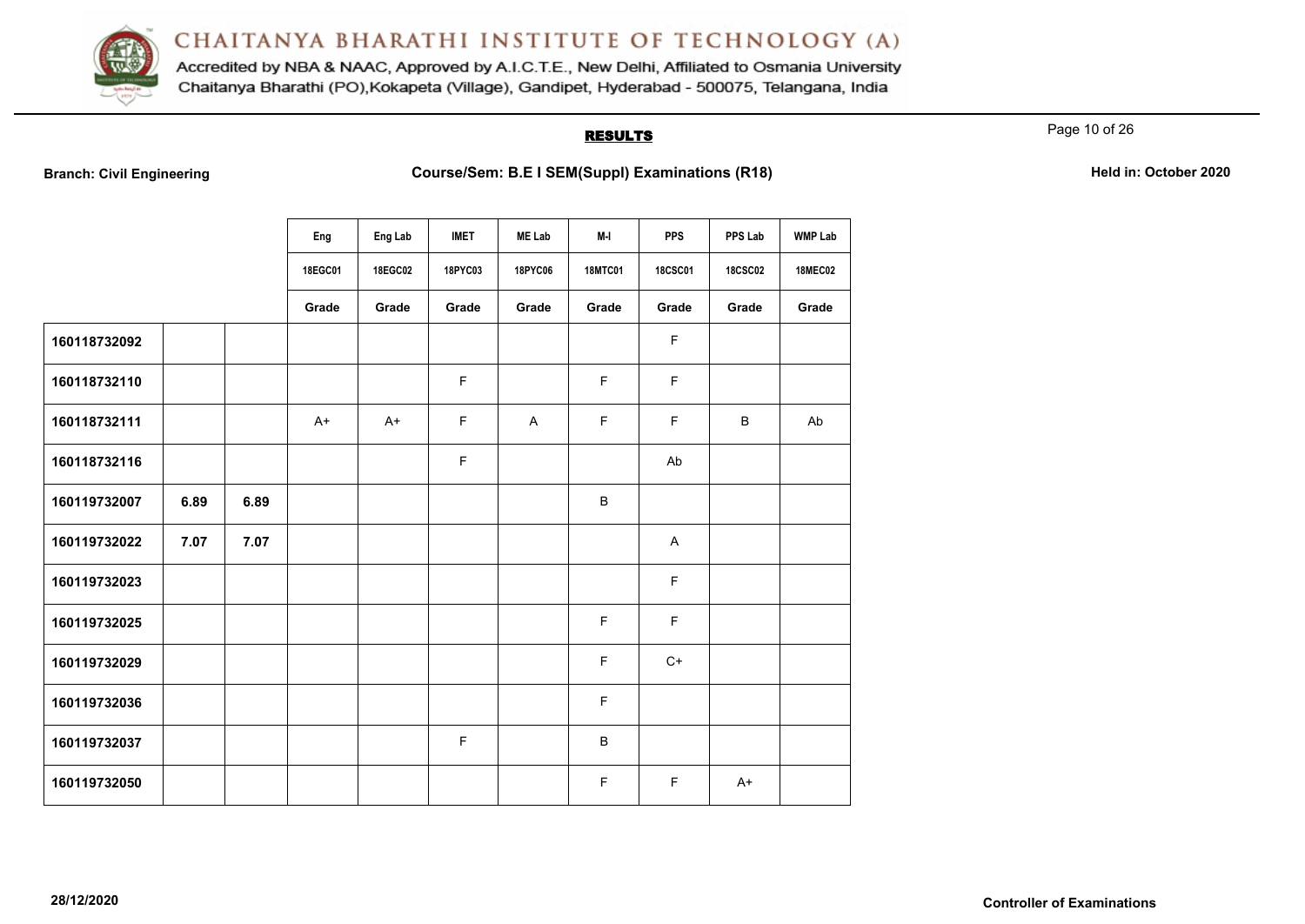

Accredited by NBA & NAAC, Approved by A.I.C.T.E., New Delhi, Affiliated to Osmania University Chaitanya Bharathi (PO), Kokapeta (Village), Gandipet, Hyderabad - 500075, Telangana, India

# **RESULTS**

Page 11 of 26

**Branch: Civil Engineering <b>Course/Sem: B.E I SEM(Suppl) Examinations (R18) Held in: October 2020** 

|              |      |      | Eng     | Eng Lab | <b>IMET</b> | <b>ME Lab</b> | M-I            | <b>PPS</b>     | PPS Lab        | <b>WMP Lab</b> |
|--------------|------|------|---------|---------|-------------|---------------|----------------|----------------|----------------|----------------|
|              |      |      | 18EGC01 | 18EGC02 | 18PYC03     | 18PYC06       | <b>18MTC01</b> | <b>18CSC01</b> | <b>18CSC02</b> | <b>18MEC02</b> |
|              |      |      | Grade   | Grade   | Grade       | Grade         | Grade          | Grade          | Grade          | Grade          |
| 160119732054 |      |      |         |         |             |               |                | F              |                |                |
| 160119732069 | 7.65 | 7.65 |         |         |             |               |                | $A++$          |                |                |
| 160119732072 |      |      |         |         |             |               |                | F              |                |                |
| 160119732084 |      |      |         |         | F           |               | F              |                |                |                |
| 160119732085 | 6.73 | 6.73 |         |         |             |               | A              |                |                |                |
| 160119732107 | 6.95 | 6.95 |         |         |             |               | $A+$           | $B+$           |                |                |
| 160119732112 |      |      |         |         |             |               | F              |                |                |                |
| 160119732113 |      |      |         |         | F           |               | F              | Ab             |                |                |
| 160119732119 | 6.55 | 6.55 |         |         | $C+$        |               |                |                |                |                |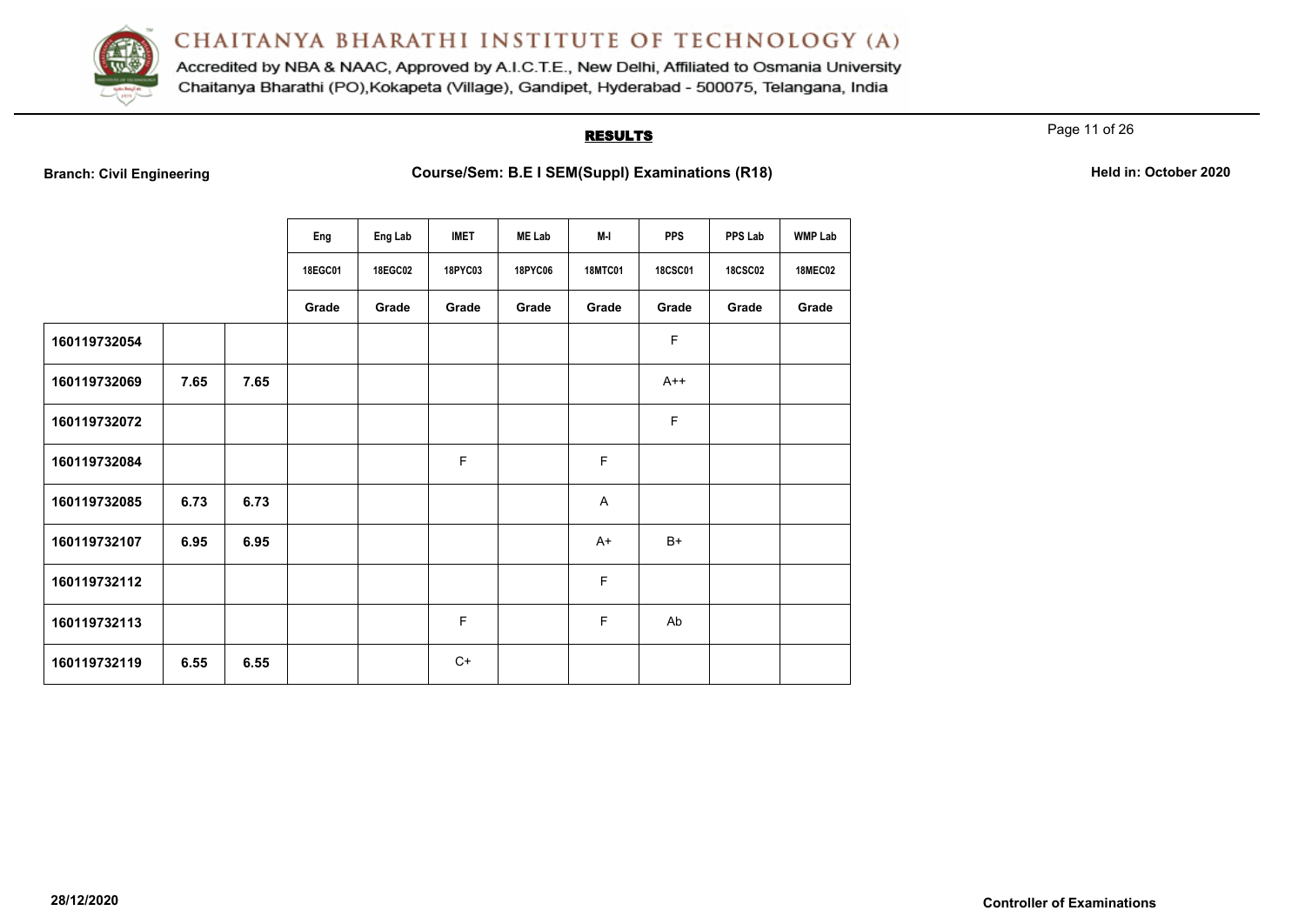

Accredited by NBA & NAAC, Approved by A.I.C.T.E., New Delhi, Affiliated to Osmania University Chaitanya Bharathi (PO), Kokapeta (Village), Gandipet, Hyderabad - 500075, Telangana, India

# **RESULTS**

Page 12 of 26

**Branch: Computer Science and Engg Course/Sem: B.E I SEM(Suppl) Examinations (R18)** Held in: October 2020

|  | Held in: October 2020 |  |
|--|-----------------------|--|
|  |                       |  |

|                |             |             | Che            | EGD            | <b>EM</b>      | EM(N)           | M-I            | <b>PPS</b>     | PPS Lab        |
|----------------|-------------|-------------|----------------|----------------|----------------|-----------------|----------------|----------------|----------------|
|                |             |             | <b>18CYC01</b> | <b>18MEC01</b> | <b>18CEC01</b> | <b>18CEC01N</b> | <b>18MTC01</b> | <b>18CSC01</b> | <b>18CSC02</b> |
| <b>Roll No</b> | <b>SGPA</b> | <b>CGPA</b> | Grade          | Grade          | Grade          | Grade           | Grade          | Grade          | Grade          |
| 160118733018   | 5.20        | 5.20        |                |                | $C+$           |                 |                |                |                |
| 160118733029   |             |             | F              |                | Ab             |                 | F              | $\mathsf F$    |                |
| 160118733057   |             |             | Ab             |                |                | F               | Ab             |                |                |
| 160118733078   |             |             |                |                |                |                 | F              |                |                |
| 160118733099   |             |             |                |                | Ab             |                 | Ab             |                |                |
| 160118733105   |             |             |                |                | Ab             |                 |                |                |                |
| 160118733150   |             |             |                |                | F              |                 | F              |                |                |
| 160118733156   |             |             | F              | F              | F              |                 | F              | F              |                |
| 160118733158   |             |             | F              |                | F              |                 | $C+$           |                |                |
| 160119733040   |             |             |                |                |                | F               | D              | Ab             | $A+$           |
| 160119733041   |             |             |                |                |                | F               | F              | $\mathsf{C}$   | $B+$           |
| 160119733080   |             |             | $B+$           |                |                | F               | F              | B              |                |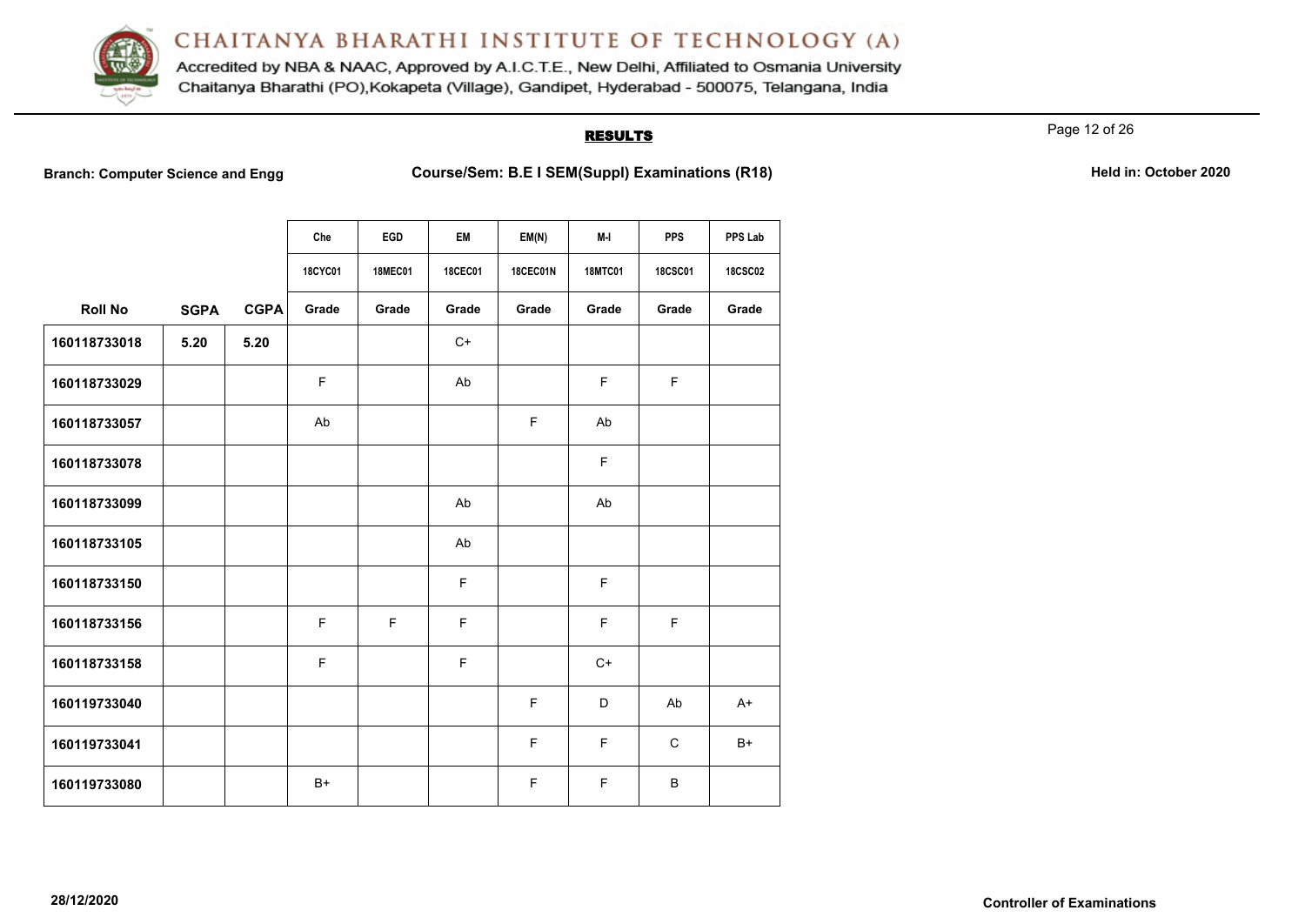

Accredited by NBA & NAAC, Approved by A.I.C.T.E., New Delhi, Affiliated to Osmania University Chaitanya Bharathi (PO), Kokapeta (Village), Gandipet, Hyderabad - 500075, Telangana, India

# **RESULTS**

Page 13 of 26

**Branch: Computer Science and Engg Course/Sem: B.E I SEM(Suppl) Examinations (R18)** Held in: October 2020

|              |      |      | Che            | EGD            | EM             | EM(N)           | M-I            | <b>PPS</b>     | PPS Lab        |
|--------------|------|------|----------------|----------------|----------------|-----------------|----------------|----------------|----------------|
|              |      |      | <b>18CYC01</b> | <b>18MEC01</b> | <b>18CEC01</b> | <b>18CEC01N</b> | <b>18MTC01</b> | <b>18CSC01</b> | <b>18CSC02</b> |
|              |      |      | Grade          | Grade          | Grade          | Grade           | Grade          | Grade          | Grade          |
| 160119733106 |      |      | C+             |                |                | F               | C              | F              | F              |
| 160119733115 | 6.01 | 6.01 |                |                |                |                 | A              |                |                |
| 160119733118 |      |      | B+             |                |                | F               | F              | $B+$           |                |
| 160119733119 | 6.68 | 6.68 |                |                |                |                 |                |                | A              |
| 160119733163 |      |      | C              |                |                |                 | F              |                |                |
| 160119733172 |      |      |                |                |                | $C+$            | F              |                |                |
| 160119733174 |      |      |                |                |                | F               |                |                |                |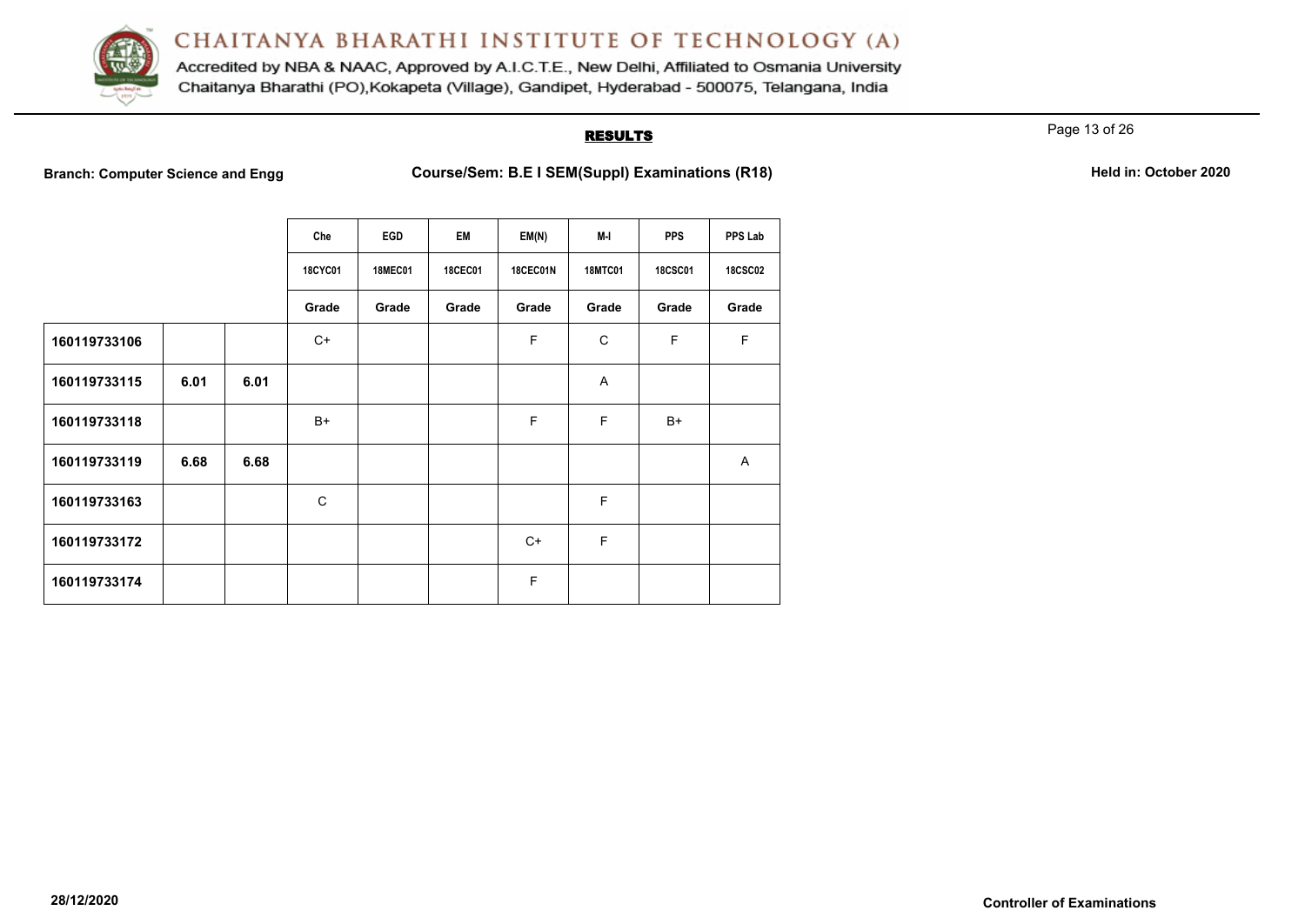

Accredited by NBA & NAAC, Approved by A.I.C.T.E., New Delhi, Affiliated to Osmania University Chaitanya Bharathi (PO), Kokapeta (Village), Gandipet, Hyderabad - 500075, Telangana, India

# **RESULTS**

Page 14 of 26

**Branch: Electrical and Electronics Engg Course/Sem: B.E I SEM(Suppl) Examinations (R18)** Held in: October 2020

|                |             |             | Eng     | Eng Lab | M-I            | <b>PPS</b>     | PPS Lab        | <b>WMP</b>     | <b>WO Lab</b> | <b>WOIQM</b> |
|----------------|-------------|-------------|---------|---------|----------------|----------------|----------------|----------------|---------------|--------------|
|                |             |             | 18EGC01 | 18EGC02 | <b>18MTC01</b> | <b>18CSC01</b> | <b>18CSC02</b> | <b>18MEC02</b> | 18PYC07       | 18PYC04      |
| <b>Roll No</b> | <b>SGPA</b> | <b>CGPA</b> | Grade   | Grade   | Grade          | Grade          | Grade          | Grade          | Grade         | Grade        |
| 160118734037   | 5.63        | 5.63        |         |         |                | $\mathbf C$    |                |                |               |              |
| 160118734038   |             |             |         |         | F.             |                |                |                |               | $\mathsf F$  |
| 160118734042   |             |             |         |         | F              | F              |                |                |               |              |
| 160118734048   |             |             |         |         | F.             | F              |                |                |               | $\mathsf F$  |
| 160118734083   |             |             |         |         |                | F              |                |                |               | $\mathsf C$  |
| 160118734093   | 5.40        | 5.40        |         |         | $\mathsf C$    | D              |                |                |               |              |
| 160118734098   |             |             |         |         | Ab             | Ab             | Ab             |                |               |              |
| 160118734104   |             |             |         |         |                | F              |                |                |               | $\mathsf C$  |
| 160118734115   | 5.87        | 5.87        |         |         | D              |                |                |                |               |              |
| 160118734116   |             |             |         |         |                |                |                |                |               | $\mathsf F$  |
| 160118734118   | 5.93        | 5.93        |         |         |                | D              |                |                |               |              |
| 160119734022   |             |             |         |         | F              | F              |                |                |               |              |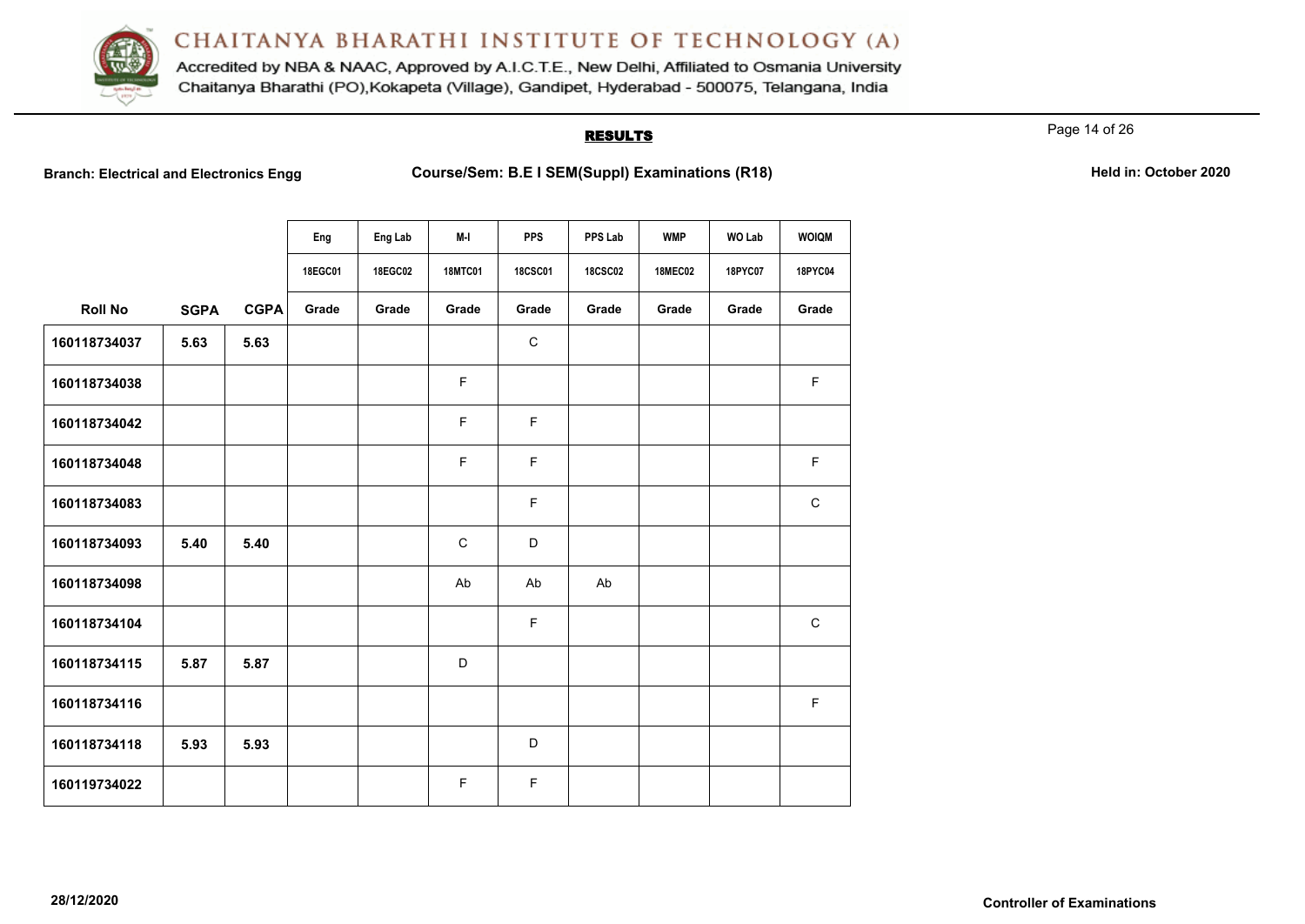

Accredited by NBA & NAAC, Approved by A.I.C.T.E., New Delhi, Affiliated to Osmania University Chaitanya Bharathi (PO), Kokapeta (Village), Gandipet, Hyderabad - 500075, Telangana, India

# **RESULTS**

Page 15 of 26

**Branch: Electrical and Electronics Engg Course/Sem: B.E I SEM(Suppl) Examinations (R18)** Held in: October 2020

|              |      |      | Eng     | Eng Lab | M-I            | <b>PPS</b>     | PPS Lab        | <b>WMP</b>     | <b>WO Lab</b> | <b>WOIQM</b> |
|--------------|------|------|---------|---------|----------------|----------------|----------------|----------------|---------------|--------------|
|              |      |      | 18EGC01 | 18EGC02 | <b>18MTC01</b> | <b>18CSC01</b> | <b>18CSC02</b> | <b>18MEC02</b> | 18PYC07       | 18PYC04      |
|              |      |      | Grade   | Grade   | Grade          | Grade          | Grade          | Grade          | Grade         | Grade        |
| 160119734023 | 5.66 | 5.66 |         |         | $\mathbf C$    |                |                |                |               |              |
| 160119734024 |      |      |         |         | F.             |                |                |                |               | F.           |
| 160119734028 |      |      |         |         | $B+$           | D              |                |                |               | $\mathsf F$  |
| 160119734030 |      |      |         |         | F.             | F              |                |                |               | $\mathsf F$  |
| 160119734035 |      |      | $A+$    | A       | $A+$           | $\mathbf C$    | $B+$           | $A+$           | $A+$          | $\mathsf F$  |
| 160119734048 | 6.47 | 6.47 |         |         |                | A              |                |                |               |              |
| 160119734054 | 5.79 | 5.79 |         |         |                |                |                |                |               | $\mathbf C$  |
| 160119734055 | 6.51 | 6.51 |         |         |                | $\mathsf C$    |                |                |               |              |
| 160119734069 | 6.17 | 6.17 |         |         | $\sf B$        | $\mathbf C$    |                |                |               |              |
| 160119734085 |      |      |         |         |                | F              |                |                |               |              |
| 160119734088 |      |      |         |         | Ab             | Ab             |                | Ab             |               | Ab           |
| 160119734095 |      |      |         |         | F              |                |                |                |               | $\mathsf F$  |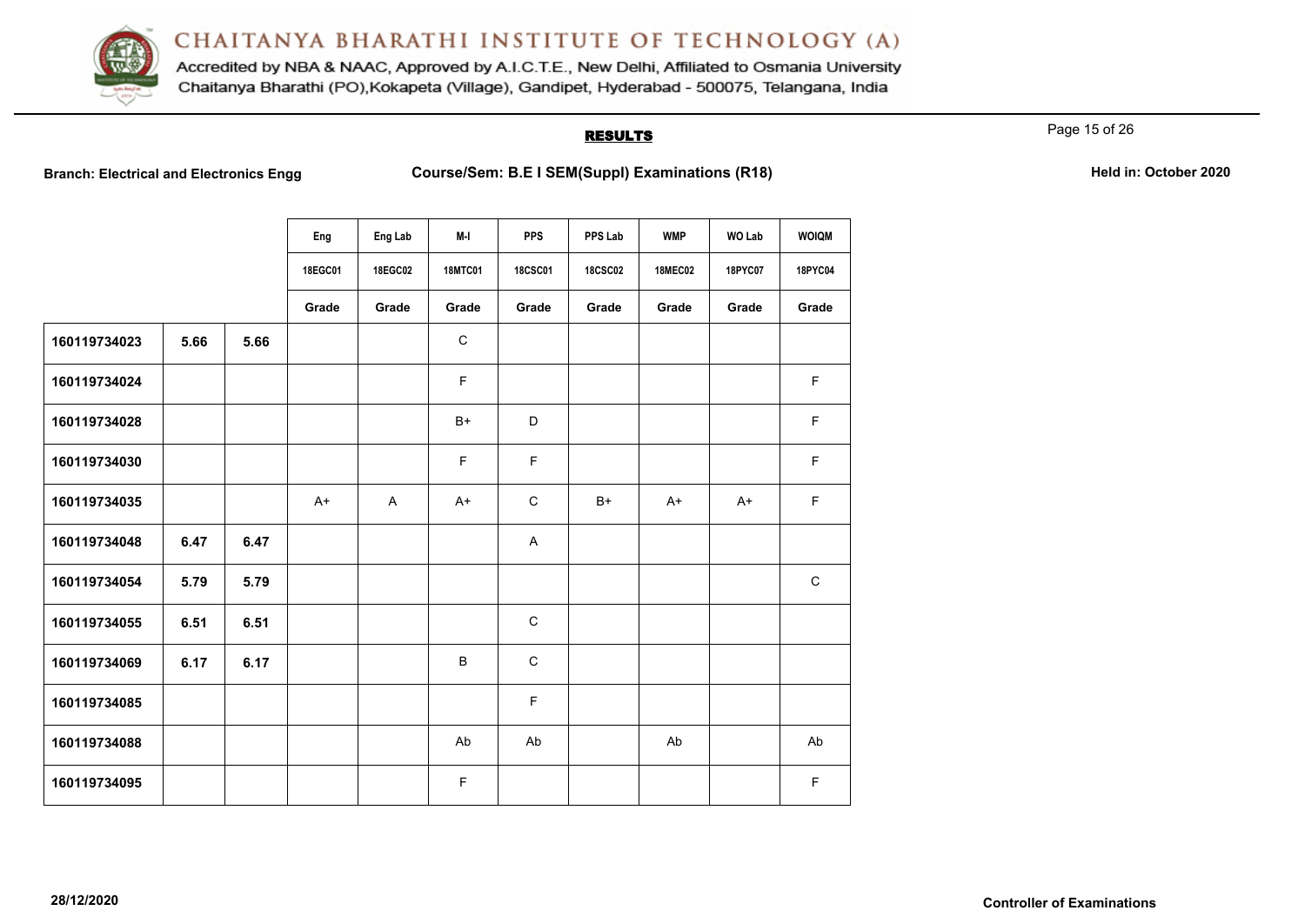

Accredited by NBA & NAAC, Approved by A.I.C.T.E., New Delhi, Affiliated to Osmania University Chaitanya Bharathi (PO), Kokapeta (Village), Gandipet, Hyderabad - 500075, Telangana, India

## **RESULTS**

Page 16 of 26

**Branch: Electrical and Electronics Engg Course/Sem: B.E I SEM(Suppl) Examinations (R18)** Held in: October 2020

|              |      |      | Eng     | Eng Lab | M-I            | <b>PPS</b>     | PPS Lab        | <b>WMP</b>     | WO Lab  | <b>WOIQM</b> |
|--------------|------|------|---------|---------|----------------|----------------|----------------|----------------|---------|--------------|
|              |      |      | 18EGC01 | 18EGC02 | <b>18MTC01</b> | <b>18CSC01</b> | <b>18CSC02</b> | <b>18MEC02</b> | 18PYC07 | 18PYC04      |
|              |      |      | Grade   | Grade   | Grade          | Grade          | Grade          | Grade          | Grade   | Grade        |
| 160119734099 | 6.44 | 6.44 |         |         |                | B              |                |                |         |              |
| 160119734101 |      |      |         |         | F              | F              |                |                |         | F            |
| 160119734105 |      |      |         |         | F              | Ab             | F              |                |         | Ab           |
| 160119734116 |      |      |         |         | Ab             |                | F              |                |         |              |
| 160119734117 |      |      |         |         | $\overline{A}$ | Ab             |                |                |         |              |
| 160119734119 |      |      |         |         | F              | F              |                |                |         | Ab           |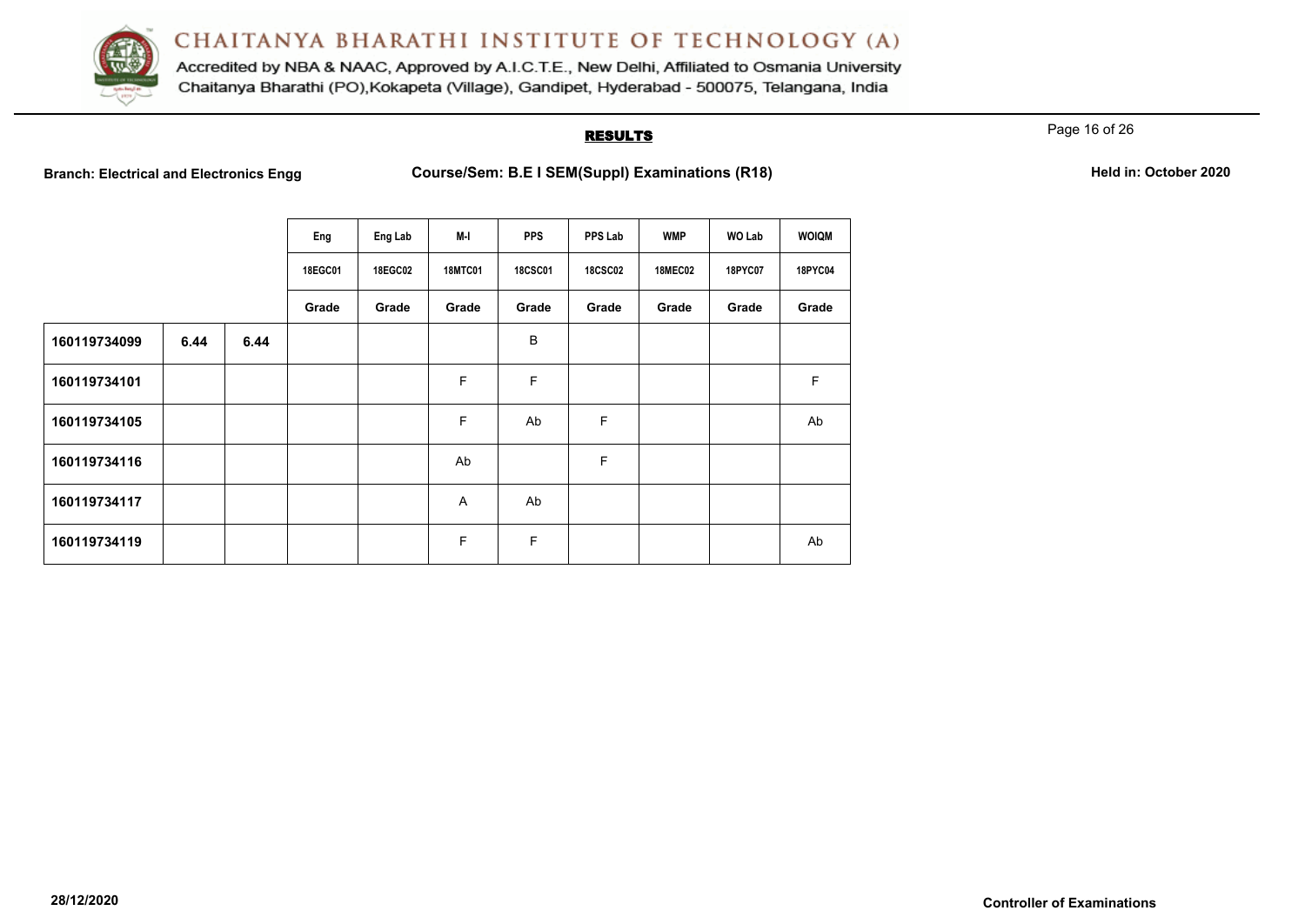

Accredited by NBA & NAAC, Approved by A.I.C.T.E., New Delhi, Affiliated to Osmania University Chaitanya Bharathi (PO), Kokapeta (Village), Gandipet, Hyderabad - 500075, Telangana, India

# **RESULTS**

Page 17 of 26

Branch: Electronics and Communication Engg Course/Sem: B.E I SEM(Suppl) Examinations (R18) **Held in: October 2020** 

|                |             |             | <b>BEE</b>  | <b>BEE Lab</b> | Che            | Che Lab        | EGD(N)         | EM             | EM(N)           | M-I            |
|----------------|-------------|-------------|-------------|----------------|----------------|----------------|----------------|----------------|-----------------|----------------|
|                |             |             | 18EEC01     | <b>18EEC02</b> | <b>18CYC01</b> | <b>18CYC02</b> | <b>18MEC01</b> | <b>18CEC01</b> | <b>18CEC01N</b> | <b>18MTC01</b> |
| <b>Roll No</b> | <b>SGPA</b> | <b>CGPA</b> | Grade       | Grade          | Grade          | Grade          | Grade          | Grade          | Grade           | Grade          |
| 160118735022   |             |             | D           |                | $\mathsf F$    |                |                | $\mathsf F$    |                 |                |
| 160118735027   |             |             | F           |                | $\mathsf C$    |                |                | F.             |                 | $\mathsf F$    |
| 160118735032   | 5.04        | 5.04        | D           |                |                |                |                |                |                 |                |
| 160118735038   |             |             | F.          |                | $\mathsf F$    |                |                | F              |                 |                |
| 160118735104   | 5.39        | 5.39        |             |                | $C+$           |                |                |                |                 |                |
| 160118735110   |             |             | Ab          |                | Ab             |                |                | F              |                 | F              |
| 160118735142   | 4.68        | 4.68        |             |                | D              |                |                |                |                 |                |
| 160118735145   |             |             | F           |                | $\mathsf F$    |                |                | F              |                 | F              |
| 160118735148   | 5.57        | 5.57        | B           |                |                |                |                |                |                 |                |
| 160118735151   |             |             | $\mathsf C$ |                | $\mathsf F$    | Ab             |                |                |                 | D              |
| 160118735154   | 4.73        | 4.73        | $C+$        |                |                |                |                | $C+$           |                 |                |
| 160118735162   |             |             |             |                | $\mathsf F$    |                |                |                |                 |                |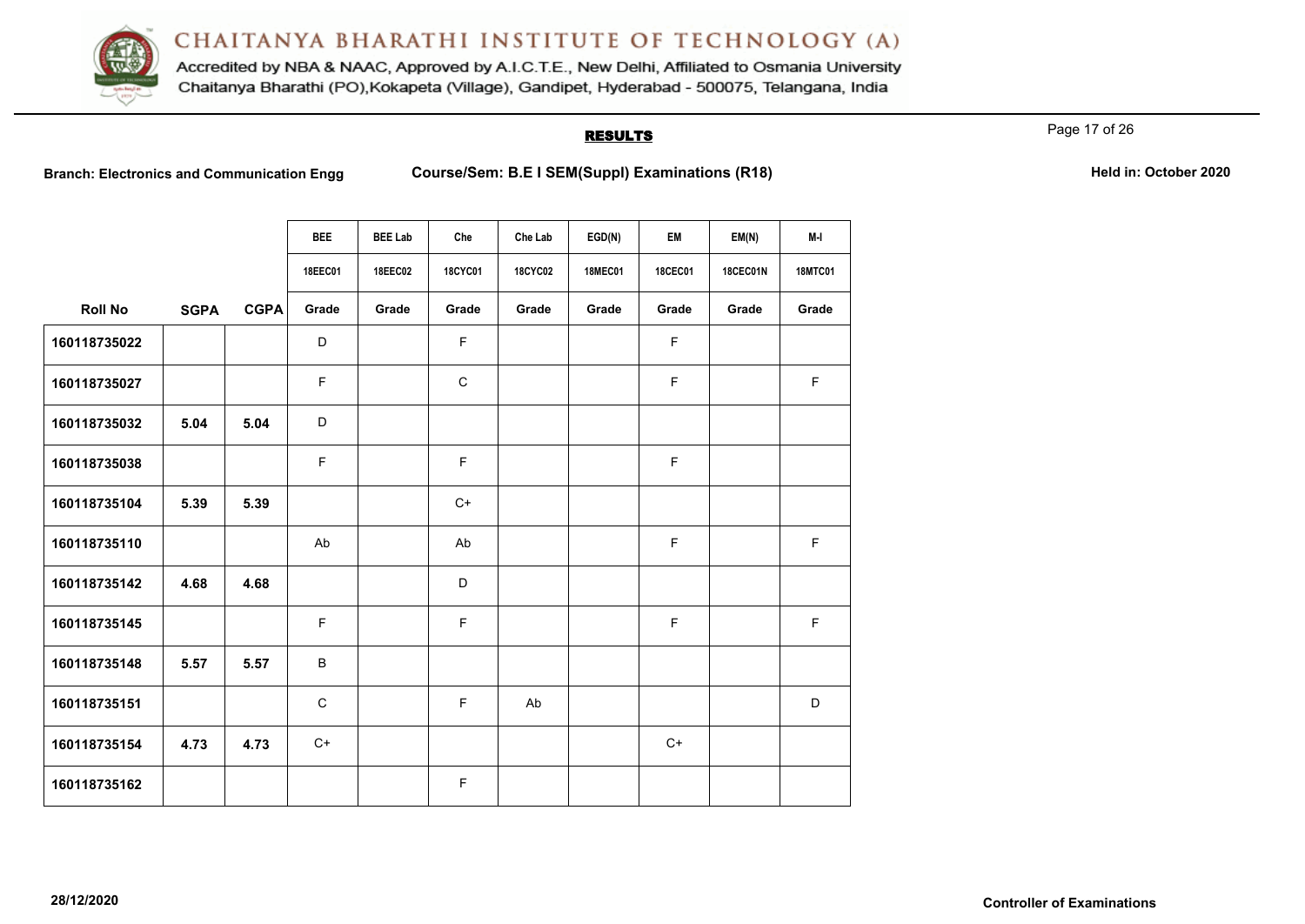

Accredited by NBA & NAAC, Approved by A.I.C.T.E., New Delhi, Affiliated to Osmania University Chaitanya Bharathi (PO), Kokapeta (Village), Gandipet, Hyderabad - 500075, Telangana, India

## **RESULTS**

Page 18 of 26

Branch: Electronics and Communication Engg Course/Sem: B.E I SEM(Suppl) Examinations (R18) **Held in: October 2020** 

|              |      |      | <b>BEE</b>   | <b>BEE Lab</b> | Che            | Che Lab        | EGD(N)         | EM          | EM(N)           | M-I            |
|--------------|------|------|--------------|----------------|----------------|----------------|----------------|-------------|-----------------|----------------|
|              |      |      | 18EEC01      | 18EEC02        | <b>18CYC01</b> | <b>18CYC02</b> | <b>18MEC01</b> | 18CEC01     | <b>18CEC01N</b> | <b>18MTC01</b> |
|              |      |      | Grade        | Grade          | Grade          | Grade          | Grade          | Grade       | Grade           | Grade          |
| 160118735165 | 5.62 | 5.62 | $\mathsf{A}$ |                |                |                |                |             |                 |                |
| 160118735166 |      |      | $C+$         |                |                |                |                | F.          |                 | $\mathsf F$    |
| 160118735171 |      |      | F            |                | $\mathsf F$    |                |                | $\mathsf F$ |                 |                |
| 160119735036 |      |      | Ab           |                |                |                | Ab             |             | F               |                |
| 160119735038 |      |      |              |                |                |                |                |             | $\mathsf F$     |                |
| 160119735049 |      |      | $B+$         |                |                |                |                |             | $\mathsf F$     |                |
| 160119735053 | 5.48 | 5.48 |              |                |                |                |                |             | $\mathsf{C}$    |                |
| 160119735054 |      |      | F            |                | Ab             |                |                |             | $\mathsf F$     | $\mathsf F$    |
| 160119735062 |      |      | B            |                |                |                |                |             | F               |                |
| 160119735065 |      |      |              |                | $\mathsf C$    |                |                |             | F               |                |
| 160119735073 | 5.98 | 5.98 |              |                |                |                |                |             | D               |                |
| 160119735075 | 5.48 | 5.48 |              |                |                |                |                |             | $\mathsf{C}$    |                |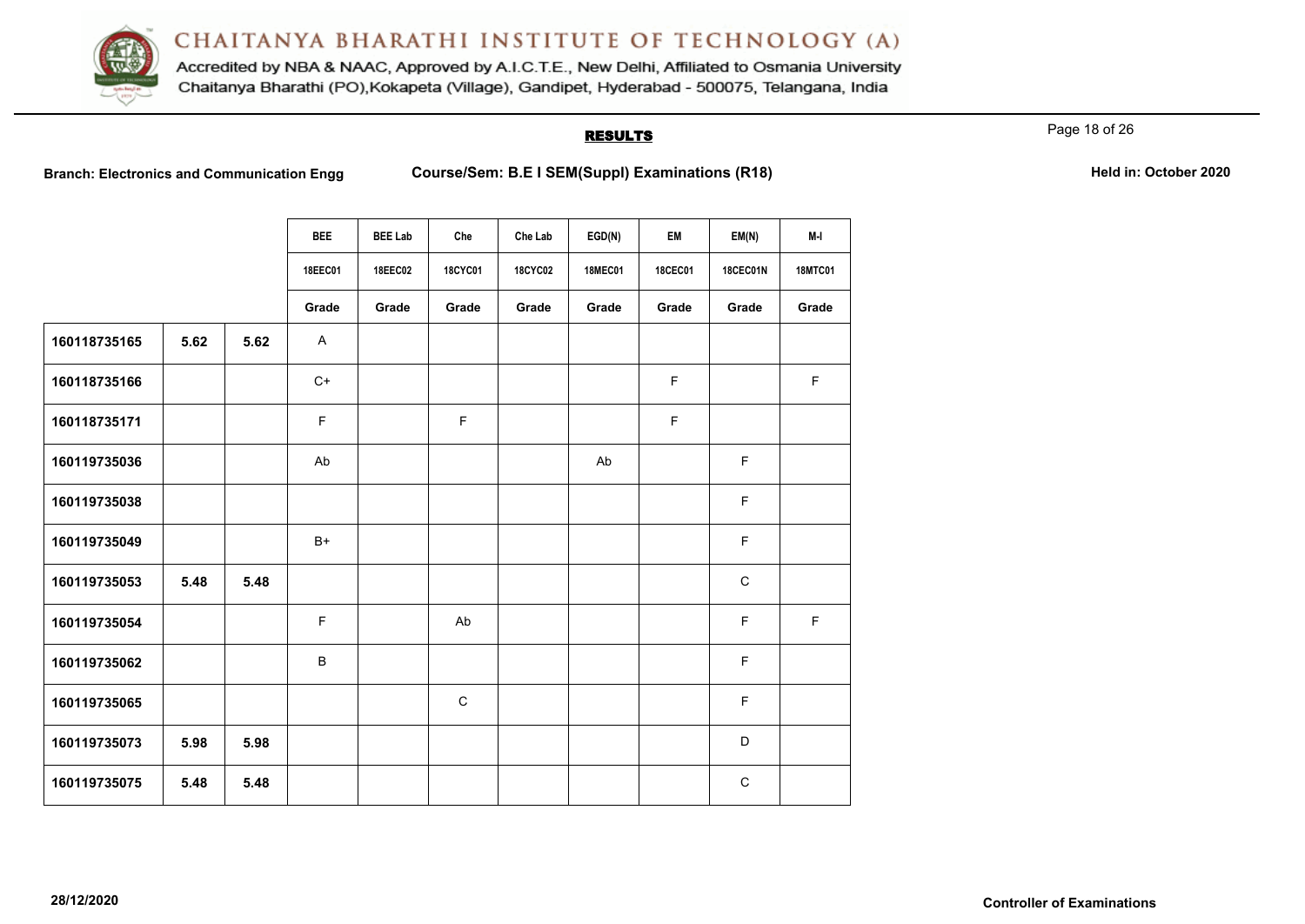

Accredited by NBA & NAAC, Approved by A.I.C.T.E., New Delhi, Affiliated to Osmania University Chaitanya Bharathi (PO), Kokapeta (Village), Gandipet, Hyderabad - 500075, Telangana, India

# **RESULTS**

Page 19 of 26

Branch: Electronics and Communication Engg Course/Sem: B.E I SEM(Suppl) Examinations (R18) **Held in: October 2020** 

|              |      |      | <b>BEE</b>     | <b>BEE Lab</b> | Che            | Che Lab        | EGD(N)         | EM             | EM(N)           | M-I            |
|--------------|------|------|----------------|----------------|----------------|----------------|----------------|----------------|-----------------|----------------|
|              |      |      | <b>18EEC01</b> | <b>18EEC02</b> | <b>18CYC01</b> | <b>18CYC02</b> | <b>18MEC01</b> | <b>18CEC01</b> | <b>18CEC01N</b> | <b>18MTC01</b> |
|              |      |      | Grade          | Grade          | Grade          | Grade          | Grade          | Grade          | Grade           | Grade          |
| 160119735078 |      |      |                |                |                |                |                |                | F               |                |
| 160119735080 |      |      |                |                |                |                |                |                | F               |                |
| 160119735086 |      |      | F              | F              | $\mathsf F$    |                |                |                | F               | $\mathsf F$    |
| 160119735089 |      |      |                |                |                |                |                |                | F               |                |
| 160119735097 |      |      |                |                | B              |                |                |                | F               |                |
| 160119735100 | 6.24 | 6.24 |                |                |                |                |                |                | A               |                |
| 160119735101 | 6.27 | 6.27 |                |                |                |                |                |                | $C+$            |                |
| 160119735102 |      |      | F              |                | $\mathsf C$    |                |                |                | F.              | $\mathsf{C}$   |
| 160119735110 | 4.21 | 4.21 |                |                |                |                |                |                |                 | D              |
| 160119735113 |      |      | F.             |                | $\mathsf F$    |                |                |                | F               | $\mathsf F$    |
| 160119735115 |      |      | F.             |                | Ab             |                |                |                | F               | $\mathsf F$    |
| 160119735117 |      |      | $\mathsf C$    |                |                |                |                |                | F               |                |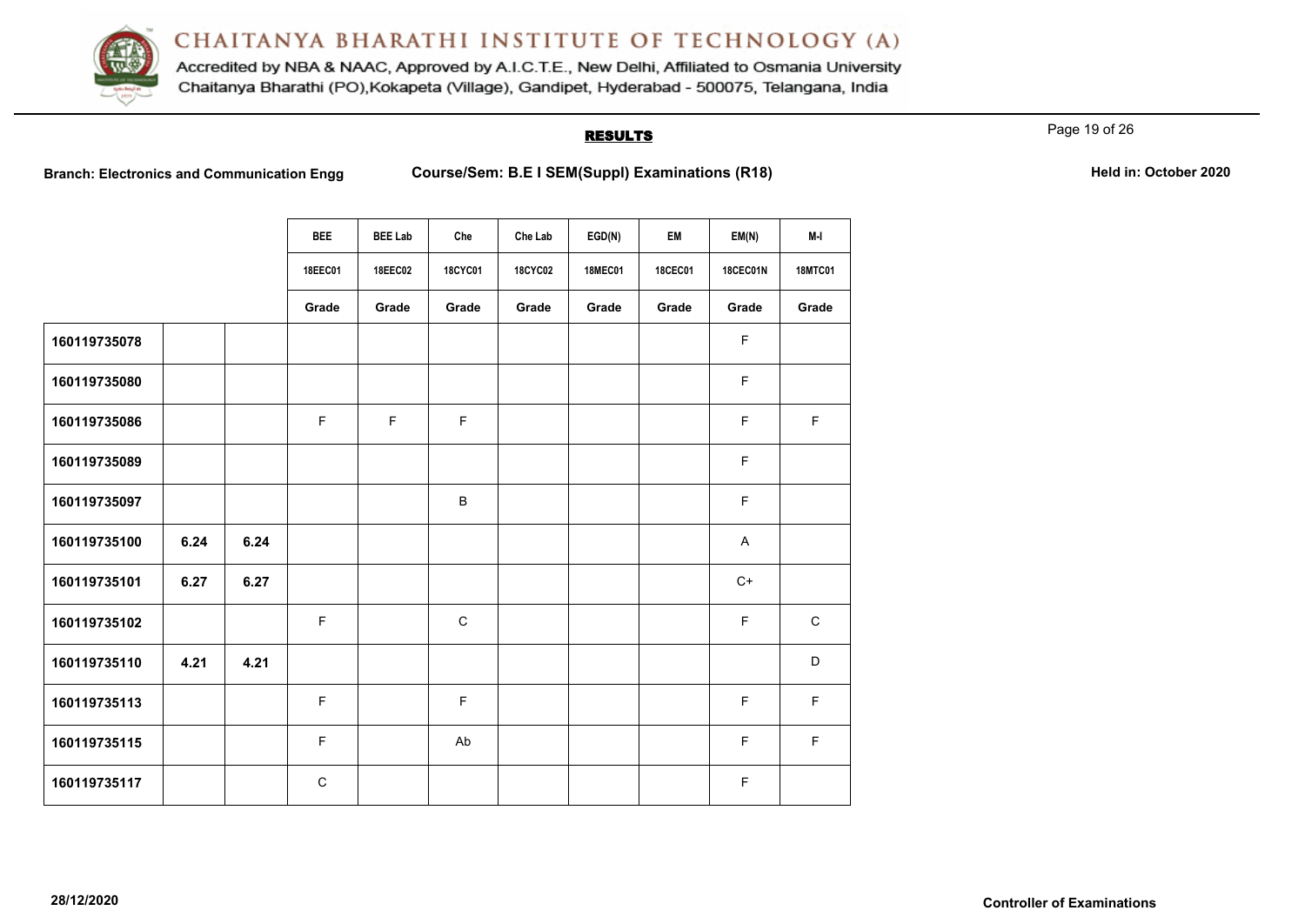

Accredited by NBA & NAAC, Approved by A.I.C.T.E., New Delhi, Affiliated to Osmania University Chaitanya Bharathi (PO), Kokapeta (Village), Gandipet, Hyderabad - 500075, Telangana, India

## **RESULTS**

Page 20 of 26

**Branch: Electronics and Communication Engg <b>Course/Sem: B.E I SEM(Suppl) Examinations (R18) Held in: October 2020** 

| Held in: October 2020 |
|-----------------------|
|-----------------------|

|              | <b>BEE</b>     | <b>BEE Lab</b> | Che            | Che Lab        | EGD(N)         | EM             | EM(N)    | M-I            |
|--------------|----------------|----------------|----------------|----------------|----------------|----------------|----------|----------------|
|              | <b>18EEC01</b> | <b>18EEC02</b> | <b>18CYC01</b> | <b>18CYC02</b> | <b>18MEC01</b> | <b>18CEC01</b> | 18CEC01N | <b>18MTC01</b> |
|              | Grade          | Grade          | Grade          | Grade          | Grade          | Grade          | Grade    | Grade          |
| 160119735120 | F              |                | F              |                |                |                | F        | F              |
| 160119735148 | D              |                | B+             |                |                |                | F        |                |
| 160119735159 | C+             |                |                |                |                |                | F        |                |
| 160119735179 |                |                |                |                |                |                | F        | F.             |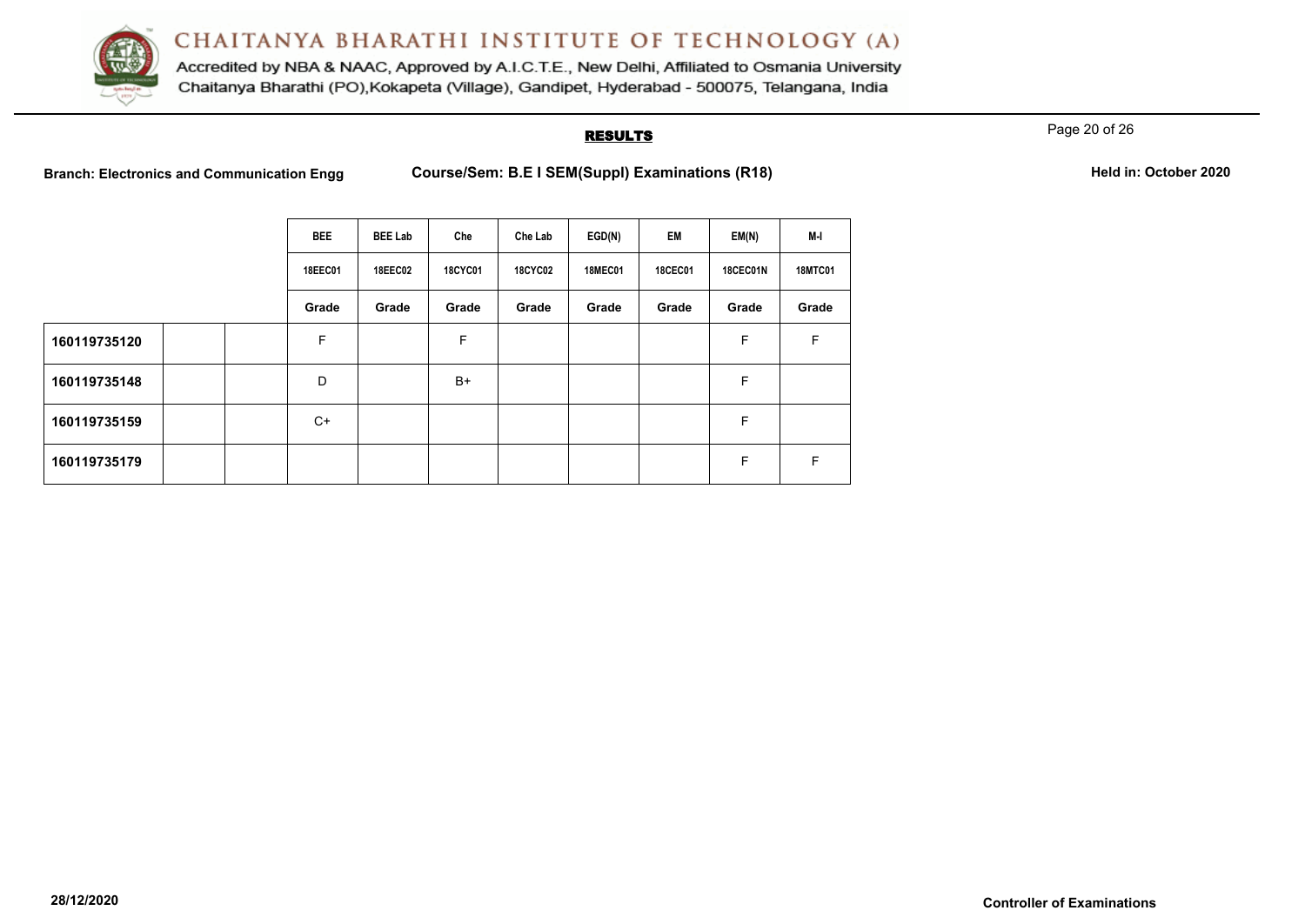

Accredited by NBA & NAAC, Approved by A.I.C.T.E., New Delhi, Affiliated to Osmania University Chaitanya Bharathi (PO), Kokapeta (Village), Gandipet, Hyderabad - 500075, Telangana, India

# **RESULTS**

Page 21 of 26

**Branch: Information Technology Course/Sem: B.E I SEM(Suppl) Examinations (R18)** Held in: October 2020

|                |             |             | Che         | EGD            | EGD(N)         | EM             | EM(N)           | M-I            | <b>PPS</b>     | PPS Lab        |
|----------------|-------------|-------------|-------------|----------------|----------------|----------------|-----------------|----------------|----------------|----------------|
|                |             |             | 18CYC01     | <b>18MEC01</b> | <b>18MEC01</b> | <b>18CEC01</b> | <b>18CEC01N</b> | <b>18MTC01</b> | <b>18CSC01</b> | <b>18CSC02</b> |
| <b>Roll No</b> | <b>SGPA</b> | <b>CGPA</b> | Grade       | Grade          | Grade          | Grade          | Grade           | Grade          | Grade          | Grade          |
| 160118737032   |             |             |             |                |                | $\mathsf F$    |                 | $\mathsf F$    |                |                |
| 160118737055   |             |             |             |                |                | F              |                 |                |                |                |
| 160118737063   |             |             | $\mathbf C$ | $\mathsf F$    |                | $\mathsf F$    |                 |                | $\mathbf C$    | $\mathsf{A}$   |
| 160118737092   | 5.92        | 5.92        | $A+$        |                |                | A              |                 |                |                |                |
| 160118737094   |             |             |             |                |                | $\mathsf F$    |                 | Ab             |                |                |
| 160118737101   |             |             |             |                |                | F              |                 |                |                |                |
| 160118737106   |             |             |             |                |                | F              |                 |                |                |                |
| 160118737107   |             |             |             |                |                | $\mathsf F$    |                 |                |                |                |
| 160118737112   | 5.50        | 5.50        |             |                |                | $C+$           |                 |                |                |                |
| 160118737114   |             |             | В           |                |                | F              |                 |                |                |                |
| 160119737002   | 6.12        | 6.12        |             |                |                |                | A               |                |                |                |
| 160119737013   |             |             | F           |                |                |                | F               |                |                | Ab             |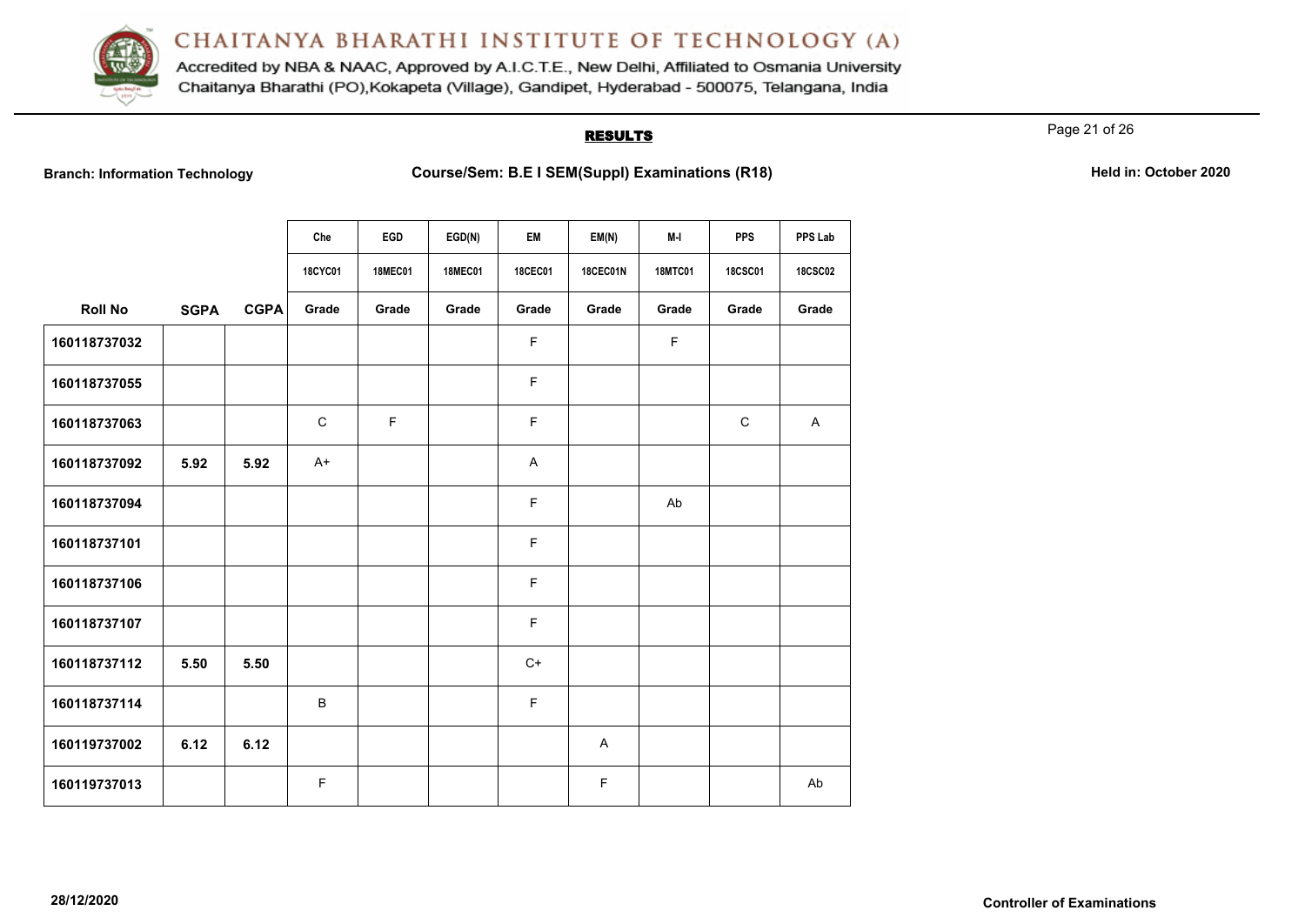

Accredited by NBA & NAAC, Approved by A.I.C.T.E., New Delhi, Affiliated to Osmania University Chaitanya Bharathi (PO), Kokapeta (Village), Gandipet, Hyderabad - 500075, Telangana, India

## **RESULTS**

Page 22 of 26

**Branch: Information Technology Course/Sem: B.E I SEM(Suppl) Examinations (R18)** Held in: October 2020

|              |      |      | Che            | EGD            | EGD(N)         | EM      | EM(N)           | M-I            | <b>PPS</b>     | PPS Lab        |
|--------------|------|------|----------------|----------------|----------------|---------|-----------------|----------------|----------------|----------------|
|              |      |      | <b>18CYC01</b> | <b>18MEC01</b> | <b>18MEC01</b> | 18CEC01 | <b>18CEC01N</b> | <b>18MTC01</b> | <b>18CSC01</b> | <b>18CSC02</b> |
|              |      |      | Grade          | Grade          | Grade          | Grade   | Grade           | Grade          | Grade          | Grade          |
| 160119737021 |      |      |                |                |                |         | F               |                |                |                |
| 160119737029 |      |      | Ab             |                |                |         |                 |                |                |                |
| 160119737030 |      |      |                |                |                |         | B               |                | Ab             |                |
| 160119737037 | 6.47 | 6.47 | B              |                |                |         |                 |                |                |                |
| 160119737053 |      |      | F              |                |                |         | F               |                |                |                |
| 160119737055 |      |      |                |                |                |         | F               | $C+$           |                |                |
| 160119737059 |      |      | $C+$           |                |                |         | F               |                |                |                |
| 160119737065 | 6.00 | 6.00 | A              |                |                |         |                 | $\, {\sf B}$   |                |                |
| 160119737085 |      |      | C              |                |                |         | F               | D              | $\mathsf F$    |                |
| 160119737092 |      |      | $C+$           |                |                |         | D               | $\mathsf F$    | $\mathbf C$    |                |
| 160119737094 |      |      | F              |                | Ab             |         | F               | $\mathbf C$    | Ab             |                |
| 160119737115 |      |      | $B+$           |                |                |         | F               | $\mathsf{C}$   | F              |                |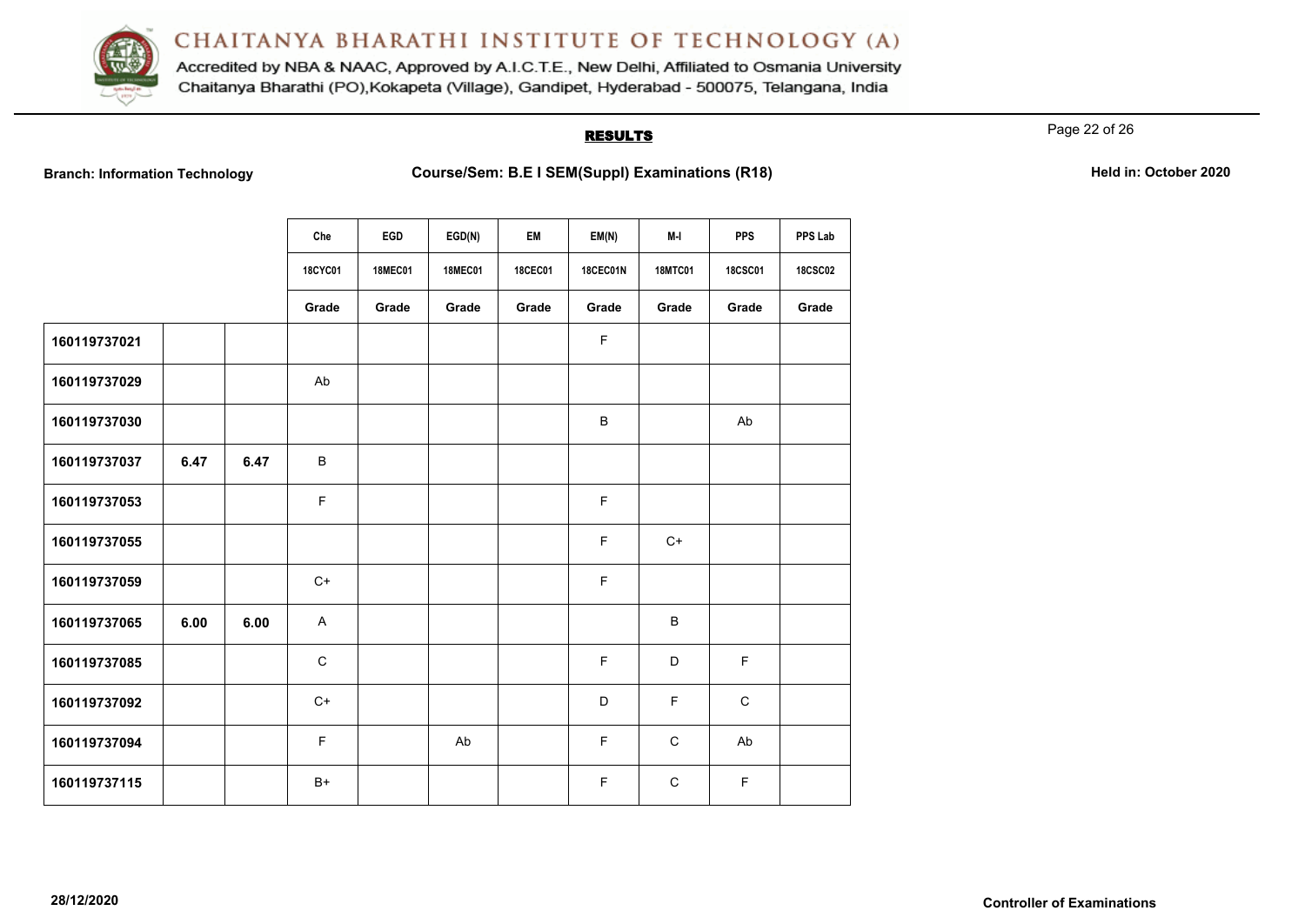

Accredited by NBA & NAAC, Approved by A.I.C.T.E., New Delhi, Affiliated to Osmania University Chaitanya Bharathi (PO), Kokapeta (Village), Gandipet, Hyderabad - 500075, Telangana, India

## **RESULTS**

Page 23 of 26

**Branch: Information Technology Course/Sem: B.E I SEM(Suppl) Examinations (R18)** Held in: October 2020

|              |      |      | Che            | EGD            | EGD(N)         | EM             | EM(N)    | M-I            | <b>PPS</b>     | PPS Lab        |
|--------------|------|------|----------------|----------------|----------------|----------------|----------|----------------|----------------|----------------|
|              |      |      | <b>18CYC01</b> | <b>18MEC01</b> | <b>18MEC01</b> | <b>18CEC01</b> | 18CEC01N | <b>18MTC01</b> | <b>18CSC01</b> | <b>18CSC02</b> |
|              |      |      | Grade          | Grade          | Grade          | Grade          | Grade    | Grade          | Grade          | Grade          |
| 160119737116 |      |      |                |                |                |                |          | F              |                |                |
| 160119737148 | 6.76 | 6.76 |                |                |                |                |          |                | $B+$           |                |
| 160119737175 |      |      | D              |                |                |                | F        |                | F              |                |
| 160119737178 |      |      | C+             |                |                |                | F        | D              | B              |                |
| 160119737181 |      |      |                |                |                |                | Ab       |                |                |                |
| 160119737184 |      |      |                |                |                |                | Ab       |                |                |                |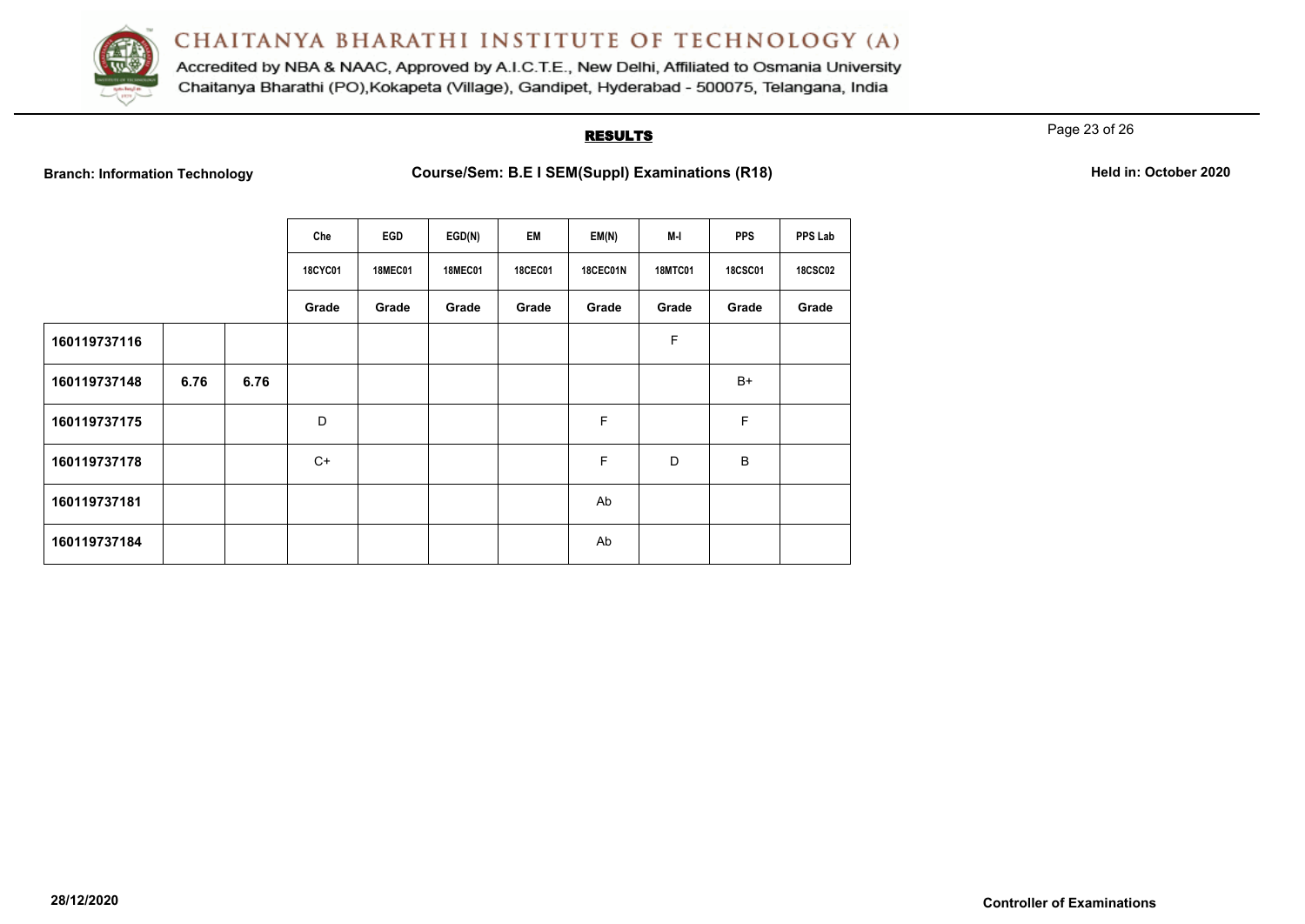

Accredited by NBA & NAAC, Approved by A.I.C.T.E., New Delhi, Affiliated to Osmania University Chaitanya Bharathi (PO), Kokapeta (Village), Gandipet, Hyderabad - 500075, Telangana, India

# **RESULTS**

Page 24 of 26

**Branch: Mechanical Engineering <b>Course/Sem: B.E I SEM(Suppl) Examinations (R18)** Mechanical Engineering Held in: October 2020

|                |             |             | <b>IMET</b>    | <b>ME Lab</b>  | M-I            | <b>PPS</b>     |
|----------------|-------------|-------------|----------------|----------------|----------------|----------------|
|                |             |             | <b>18PYC03</b> | <b>18PYC06</b> | <b>18MTC01</b> | <b>18CSC01</b> |
| <b>Roll No</b> | <b>SGPA</b> | <b>CGPA</b> | Grade          | Grade          | Grade          | Grade          |
| 160118736008   | 5.71        | 5.71        | $C+$           |                |                |                |
| 160118736024   | 5.64        | 5.64        | $C+$           |                |                |                |
| 160118736027   |             |             | C              |                | Ab             |                |
| 160118736048   | 6.11        | 6.11        |                |                |                | B+             |
| 160118736067   |             |             |                |                | F              |                |
| 160118736071   |             |             | Ab             |                |                |                |
| 160118736073   | 6.54        | 6.54        | $C+$           |                |                |                |
| 160118736083   |             |             | F              |                | F              |                |
| 160118736101   | 6.06        | 6.06        | $\mathsf{C}$   |                |                |                |
| 160119736022   |             |             |                |                | F              |                |
| 160119736027   |             |             |                |                | F              | F              |
| 160119736036   | 6.48        | 6.48        |                |                |                | C              |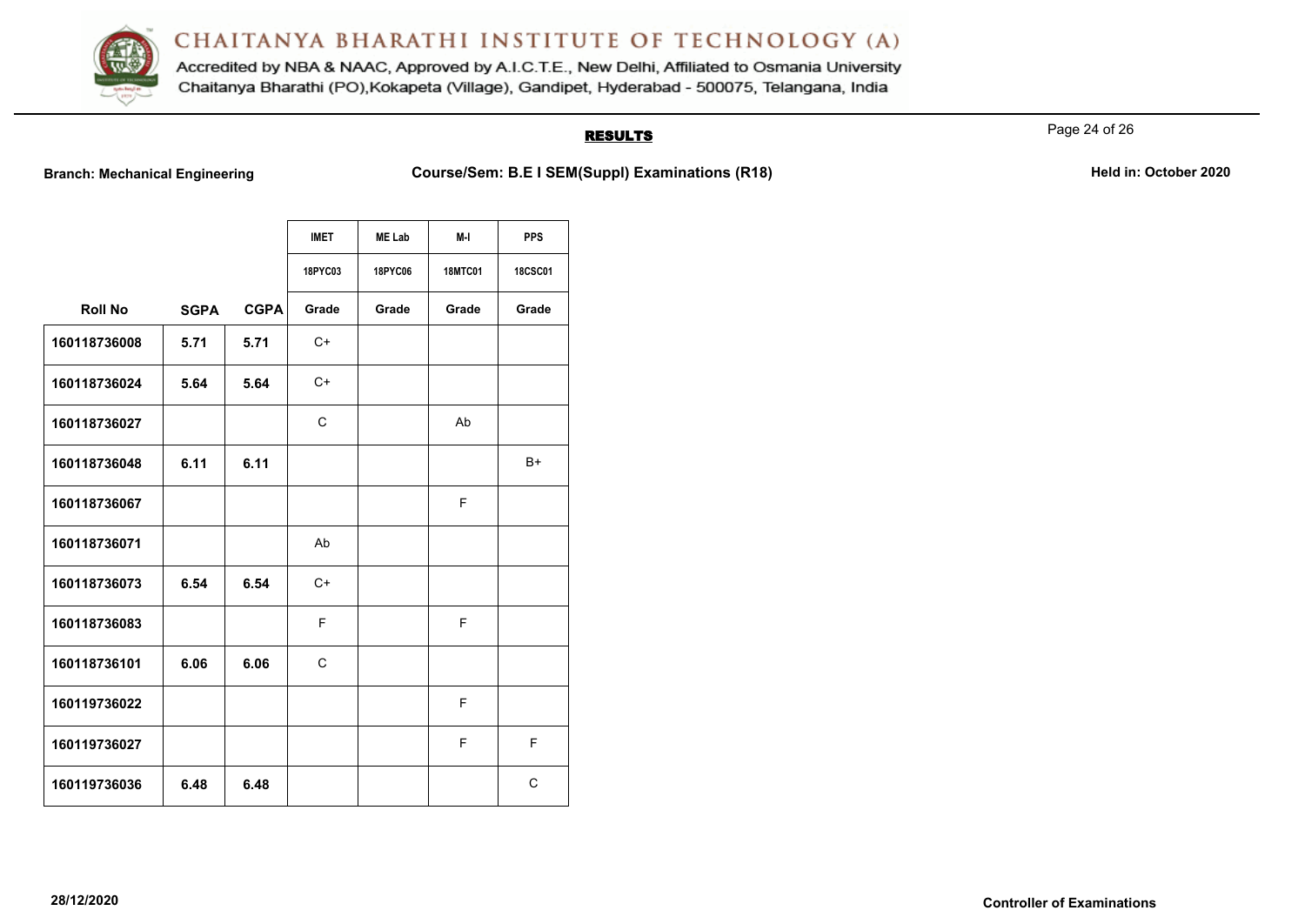

Accredited by NBA & NAAC, Approved by A.I.C.T.E., New Delhi, Affiliated to Osmania University Chaitanya Bharathi (PO), Kokapeta (Village), Gandipet, Hyderabad - 500075, Telangana, India

# **RESULTS**

Page 25 of 26

**Branch: Mechanical Engineering <b>Course/Sem: B.E I SEM(Suppl) Examinations (R18)** Mechanical Engineering Held in: October 2020

|              |      |      | <b>IMET</b>  | <b>ME Lab</b> | $M-I$          | <b>PPS</b>     |
|--------------|------|------|--------------|---------------|----------------|----------------|
|              |      |      | 18PYC03      | 18PYC06       | <b>18MTC01</b> | <b>18CSC01</b> |
|              |      |      | Grade        | Grade         | Grade          | Grade          |
| 160119736049 |      |      | F            |               |                |                |
| 160119736061 |      |      | $C+$         |               | F              | F              |
| 160119736072 |      |      | F            |               |                | F              |
| 160119736073 |      |      | D            |               | F              | F              |
| 160119736076 |      |      | F            |               | F              | F              |
| 160119736078 |      |      | $\mathsf{C}$ | Ab            | F              | F              |
| 160119736083 |      |      | F            |               |                | F              |
| 160119736093 | 6.25 | 6.25 |              |               | $B+$           |                |
| 160119736096 | 5.63 | 5.63 | D            |               | $C+$           | D              |
| 160119736100 | 6.08 | 6.08 |              |               |                | $C+$           |
| 160119736108 |      |      | F            |               | F              | F              |
| 160119736112 |      |      | Ab           |               | Ab             | Ab             |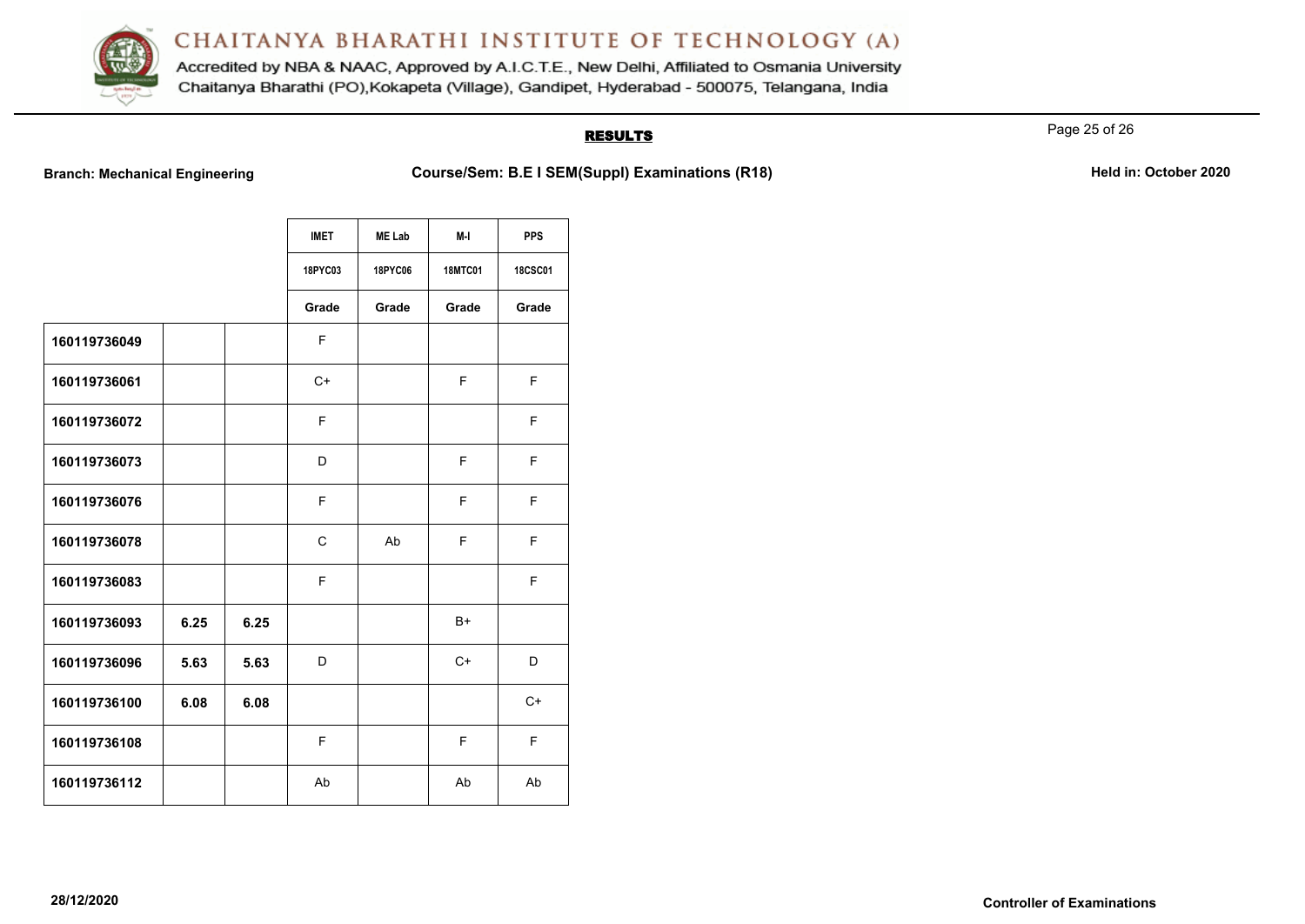

Accredited by NBA & NAAC, Approved by A.I.C.T.E., New Delhi, Affiliated to Osmania University Chaitanya Bharathi (PO), Kokapeta (Village), Gandipet, Hyderabad - 500075, Telangana, India

# **RESULTS**

Page 26 of 26

**Branch: Production Engineering <b>Course/Sem: B.E I SEM(Suppl) Examinations (R18) Held in: October 2020** 

|                |             |             | <b>IMET</b>    | M-I            | <b>PPS</b>     |
|----------------|-------------|-------------|----------------|----------------|----------------|
|                |             |             | <b>18PYC03</b> | <b>18MTC01</b> | <b>18CSC01</b> |
| <b>Roll No</b> | <b>SGPA</b> | <b>CGPA</b> | Grade          | Grade          | Grade          |
| 160116738034   |             |             | F              | F              |                |
| 160118738001   | 5.62        | 5.62        |                | $C+$           |                |
| 160118738002   | 5.85        | 5.85        |                | $C+$           |                |
| 160118738009   |             |             | F              | Ab             | F              |
| 160118738010   |             |             |                | F              |                |
| 160119738003   | 5.92        | 5.92        |                | $\mathsf{C}$   |                |
| 160119738007   |             |             |                | F              |                |
| 160119738014   |             |             |                | F              | F              |
| 160119738017   | 6.00        | 6.00        |                | D              |                |
| 160119738019   |             |             | B              | F              |                |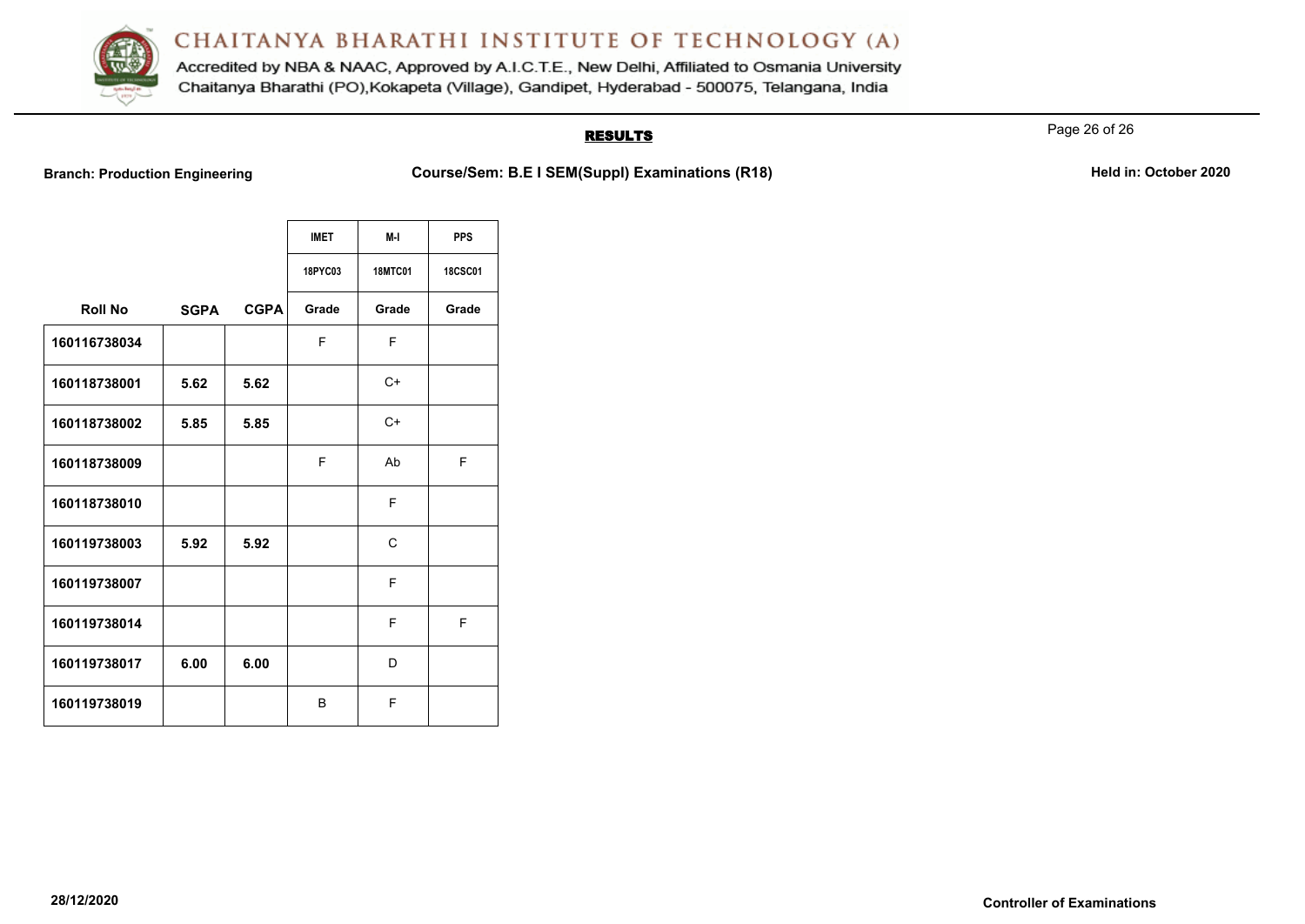

Accredited by NBA & NAAC, Approved by A.I.C.T.E., New Delhi, Affiliated to Osmania University Chaitanya Bharathi (PO), Kokapeta (Village), Gandipet, Hyderabad - 500075, Telangana, India

#### **RESULTS**

Page 1 of 20

**Branch: Civil Engineering <b>Course/Sem: B.E II SEM(Suppl) Examinations (R16) Held in: October 2020** 

|                |             |             | <b>AC</b>      | <b>EEE</b> | EG             | EM      | EM-II          | <b>EP</b>    |
|----------------|-------------|-------------|----------------|------------|----------------|---------|----------------|--------------|
|                |             |             |                |            |                |         |                |              |
|                |             |             | <b>16CYC02</b> | 16EEC01    | <b>16MEC02</b> | 16CEC01 | <b>16MTC03</b> | 16PYC01      |
| <b>Roll No</b> | <b>SGPA</b> | <b>CGPA</b> | Grade          | Grade      | Grade          | Grade   | Grade          | Grade        |
| 160115732039   |             |             | $A++$          |            | F              |         | F(Ab)          | $C+$         |
| 160116732043   |             |             |                |            |                |         |                | F(Ab)        |
| 160117732015   | 5.73        | 5.48        |                |            |                |         |                | B            |
| 160117732023   |             |             |                | $C+$       | F              | E       | F              | F.           |
| 160117732029   |             |             |                |            | F              |         | B              | F            |
| 160117732036   |             |             |                |            |                |         |                | F            |
| 160117732038   |             |             |                |            |                | F       |                | F            |
| 160117732055   | 4.90        |             |                |            |                |         |                | $\mathsf{C}$ |
| 160117732059   | 6.13        | 5.73        |                |            |                |         |                | $C+$         |
| 160117732083   |             |             |                |            |                | F       |                |              |
| 160117732093   |             |             |                | F(Ab)      | F(Ab)          | F(Ab)   |                | F(Ab)        |
| 160117732096   |             |             |                |            |                | F       |                | F            |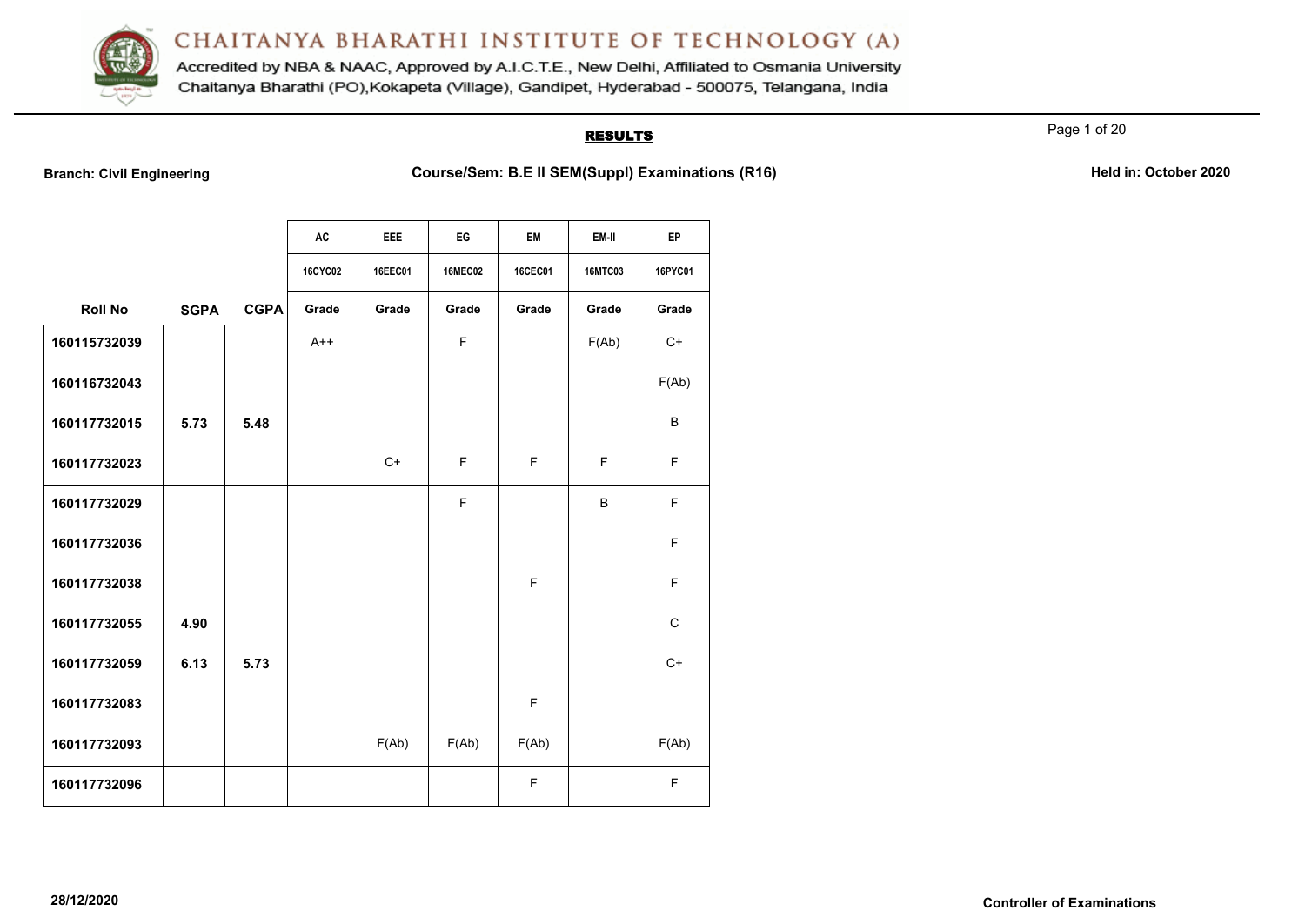

Accredited by NBA & NAAC, Approved by A.I.C.T.E., New Delhi, Affiliated to Osmania University Chaitanya Bharathi (PO), Kokapeta (Village), Gandipet, Hyderabad - 500075, Telangana, India

# **RESULTS**

Page 2 of 20

**Branch: Civil Engineering <b>Course/Sem: B.E II SEM(Suppl) Examinations (R16) Branch**: Civil Engineering

| Held in: October 2020 |  |  |  |  |  |
|-----------------------|--|--|--|--|--|
|-----------------------|--|--|--|--|--|

|              | AC             | <b>EEE</b>     | EG             | <b>EM</b>      | EM-II          | EP      |
|--------------|----------------|----------------|----------------|----------------|----------------|---------|
|              | <b>16CYC02</b> | <b>16EEC01</b> | <b>16MEC02</b> | <b>16CEC01</b> | <b>16MTC03</b> | 16PYC01 |
|              | Grade          | Grade          | Grade          | Grade          | Grade          | Grade   |
| 160117732114 |                |                |                |                |                | F.      |
| 160117732116 |                |                |                | F(Ab)          | F(Ab)          | F(Ab)   |
| 160117732121 | F(Ab)          |                | F(Ab)          | F(Ab)          | F              | F       |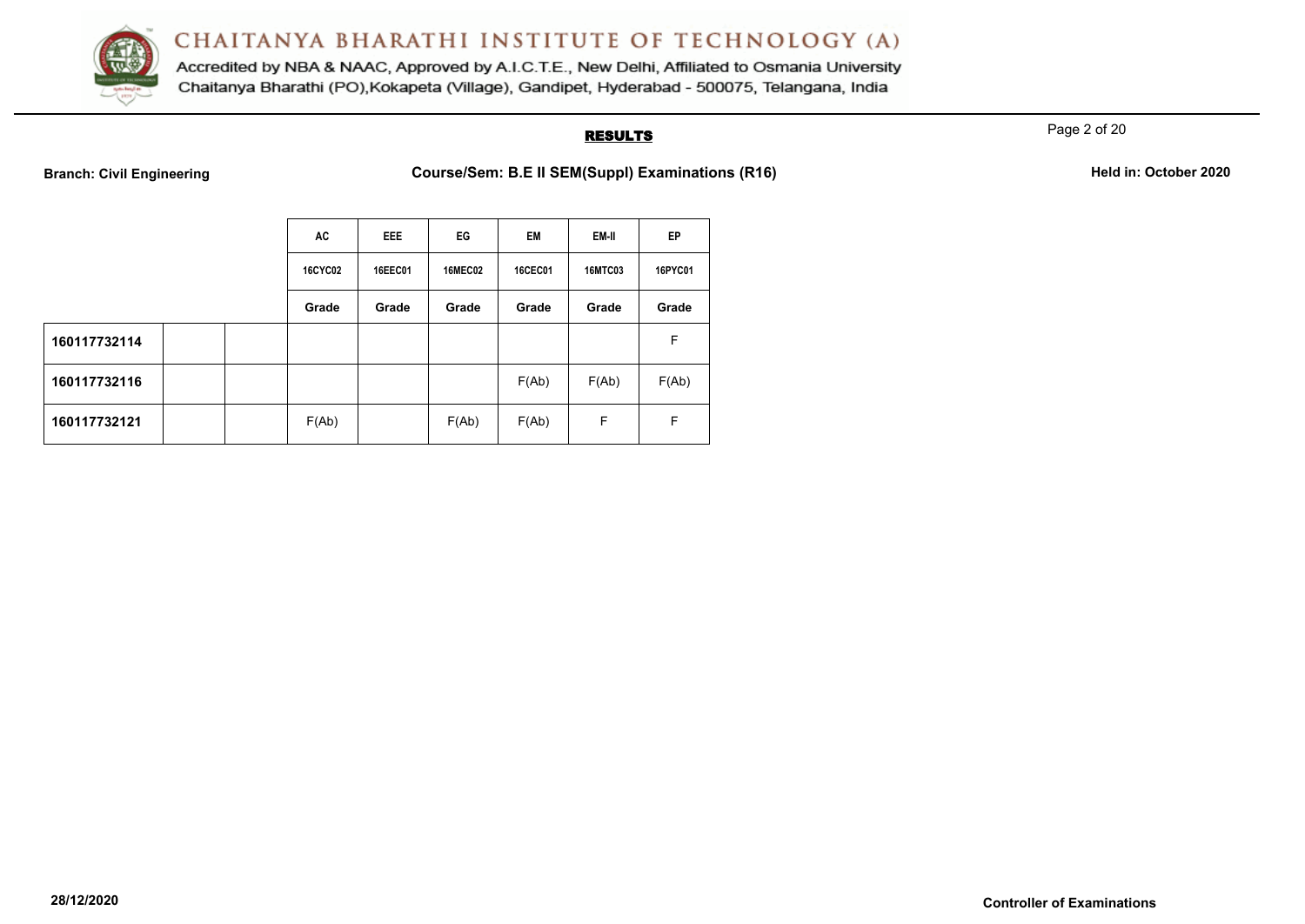

Accredited by NBA & NAAC, Approved by A.I.C.T.E., New Delhi, Affiliated to Osmania University Chaitanya Bharathi (PO), Kokapeta (Village), Gandipet, Hyderabad - 500075, Telangana, India

## **RESULTS**

Page 3 of 20

**Branch: Computer Science and Engg Course/Sem: B.E II SEM(Suppl) Examinations (R16)** Held in: October 2020

|  | Held in: October 2020 |  |
|--|-----------------------|--|
|  |                       |  |

|                |             |             | <b>AP</b>    | EC             | EE&CE          | <b>EME</b>     | EM-II          | P&PS           |
|----------------|-------------|-------------|--------------|----------------|----------------|----------------|----------------|----------------|
|                |             |             | 16PYC02      | <b>16CYC01</b> | <b>16ECC01</b> | <b>16MEC01</b> | <b>16MTC03</b> | <b>16CSC01</b> |
| <b>Roll No</b> | <b>SGPA</b> | <b>CGPA</b> | Grade        | Grade          | Grade          | Grade          | Grade          | Grade          |
| 160116733088   | 4.81        | 5.04        |              |                | D              |                |                |                |
| 160117733035   |             |             | B            | A+             | E              |                |                |                |
| 160117733039   | 5.73        | 5.90        |              |                | A              |                |                |                |
| 160117733085   |             |             | $\mathsf{C}$ | F              | D              |                |                |                |
| 160117733097   |             |             | C            | F              | $C+$           |                |                | F              |
| 160117733106   |             |             | F(Ab)        | F(Ab)          | F(Ab)          |                |                |                |
| 160117733168   | 5.51        | 5.37        |              |                |                |                | B              |                |
| 160117733177   |             |             | $C+$         | F              | D              | F              | C              |                |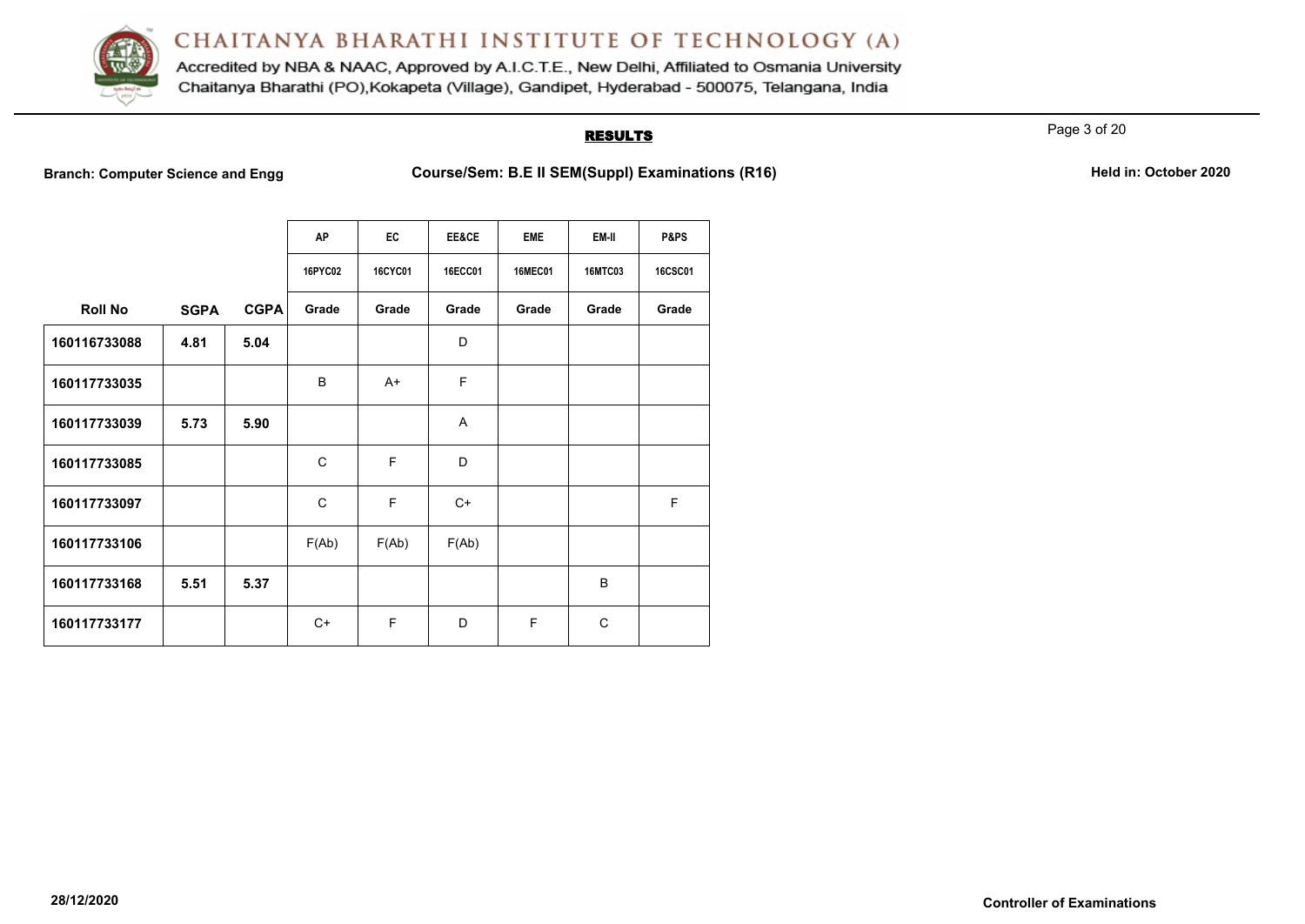

Accredited by NBA & NAAC, Approved by A.I.C.T.E., New Delhi, Affiliated to Osmania University Chaitanya Bharathi (PO), Kokapeta (Village), Gandipet, Hyderabad - 500075, Telangana, India

# **RESULTS**

Page 4 of 20

**Branch: Electrical and Electronics Engg Course/Sem: B.E II SEM(Suppl) Examinations (R16)** Held in: October 2020

|                |             |             | <b>EEE</b> | <b>EM</b>      | EP      |
|----------------|-------------|-------------|------------|----------------|---------|
|                |             |             | 16EEC01    | <b>16CEC01</b> | 16PYC01 |
| <b>Roll No</b> | <b>SGPA</b> | <b>CGPA</b> | Grade      | Grade          | Grade   |
| 160116734111   | 5.56        | 5.58        |            |                | $C+$    |
| 160117734031   | 5.74        | 5.96        | A+         |                |         |
| 160117734056   |             |             |            | F              | F       |
| 160117734094   |             |             | F          | D              |         |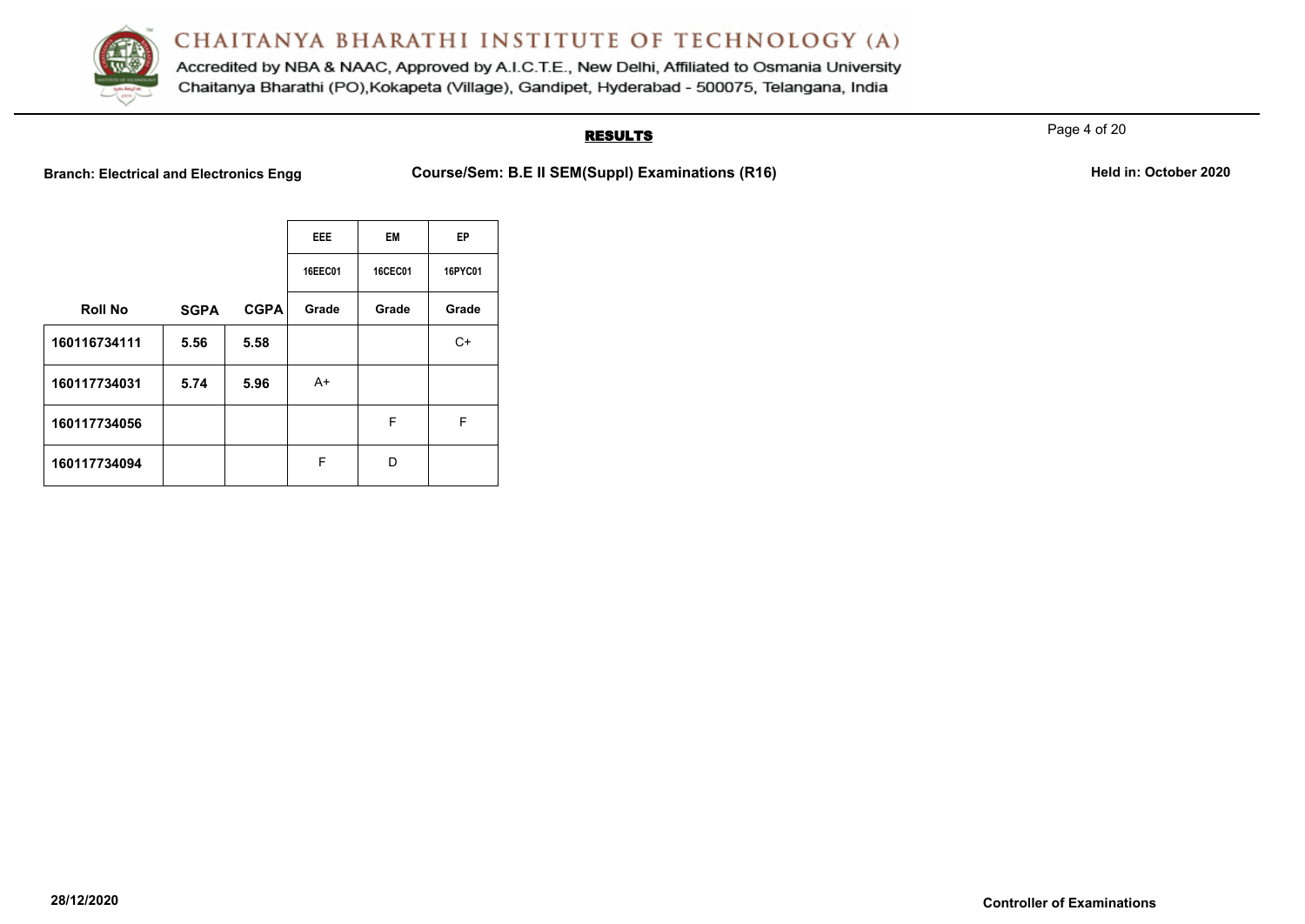

Accredited by NBA & NAAC, Approved by A.I.C.T.E., New Delhi, Affiliated to Osmania University Chaitanya Bharathi (PO), Kokapeta (Village), Gandipet, Hyderabad - 500075, Telangana, India

# **RESULTS**

Page 5 of 20

Branch: Electronics and Communication Engg Course/Sem: B.E II SEM(Suppl) Examinations (R16) **Held in: October 2020** 

|                |             |             | EC             | <b>EME</b>     | EM-II          | P&PS           | Prog.Lab       |
|----------------|-------------|-------------|----------------|----------------|----------------|----------------|----------------|
|                |             |             | <b>16CYC01</b> | <b>16MEC01</b> | <b>16MTC03</b> | <b>16CSC01</b> | <b>16CSC02</b> |
| <b>Roll No</b> | <b>SGPA</b> | <b>CGPA</b> | Grade          | Grade          | Grade          | Grade          | Grade          |
| 160116735117   | 5.15        | 5.14        |                | D              |                | B+             |                |
| 160117735050   | 4.78        | 5.18        | D              |                |                |                |                |
| 160117735113   |             |             |                |                |                | F              |                |
| 160117735170   |             |             |                |                | F(Ab)          |                | F(Ab)          |
| 160117735179   |             |             |                | F(Ab)          | F              | F(Ab)          |                |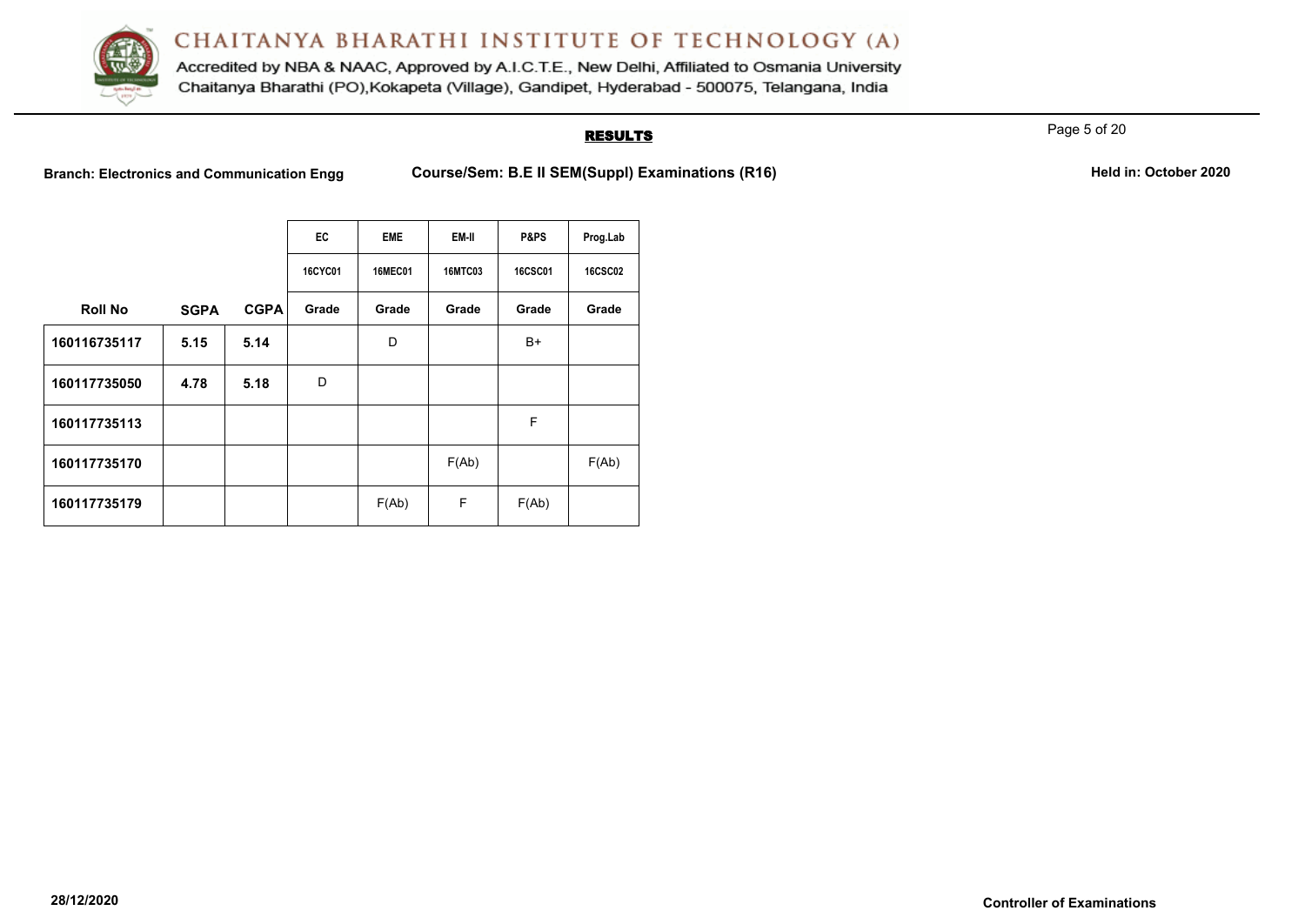

Accredited by NBA & NAAC, Approved by A.I.C.T.E., New Delhi, Affiliated to Osmania University Chaitanya Bharathi (PO), Kokapeta (Village), Gandipet, Hyderabad - 500075, Telangana, India

## **RESULTS**

Page 6 of 20

**Branch: Information Technology Course/Sem: B.E II SEM(Suppl) Examinations (R16)** Held in: October 2020

|                |             |             | AP      | EC             | <b>EME</b>     | EM-II          | P&PS           | Prog.Lab       |
|----------------|-------------|-------------|---------|----------------|----------------|----------------|----------------|----------------|
|                |             |             | 16PYC02 | <b>16CYC01</b> | <b>16MEC01</b> | <b>16MTC03</b> | <b>16CSC01</b> | <b>16CSC02</b> |
| <b>Roll No</b> | <b>SGPA</b> | <b>CGPA</b> | Grade   | Grade          | Grade          | Grade          | Grade          | Grade          |
| 160117737114   |             |             | F(Ab)   | F(Ab)          | F(Ab)          | F              | F(Ab)          |                |
| 160117737119   |             |             | F       |                |                | F              | F              | F(Ab)          |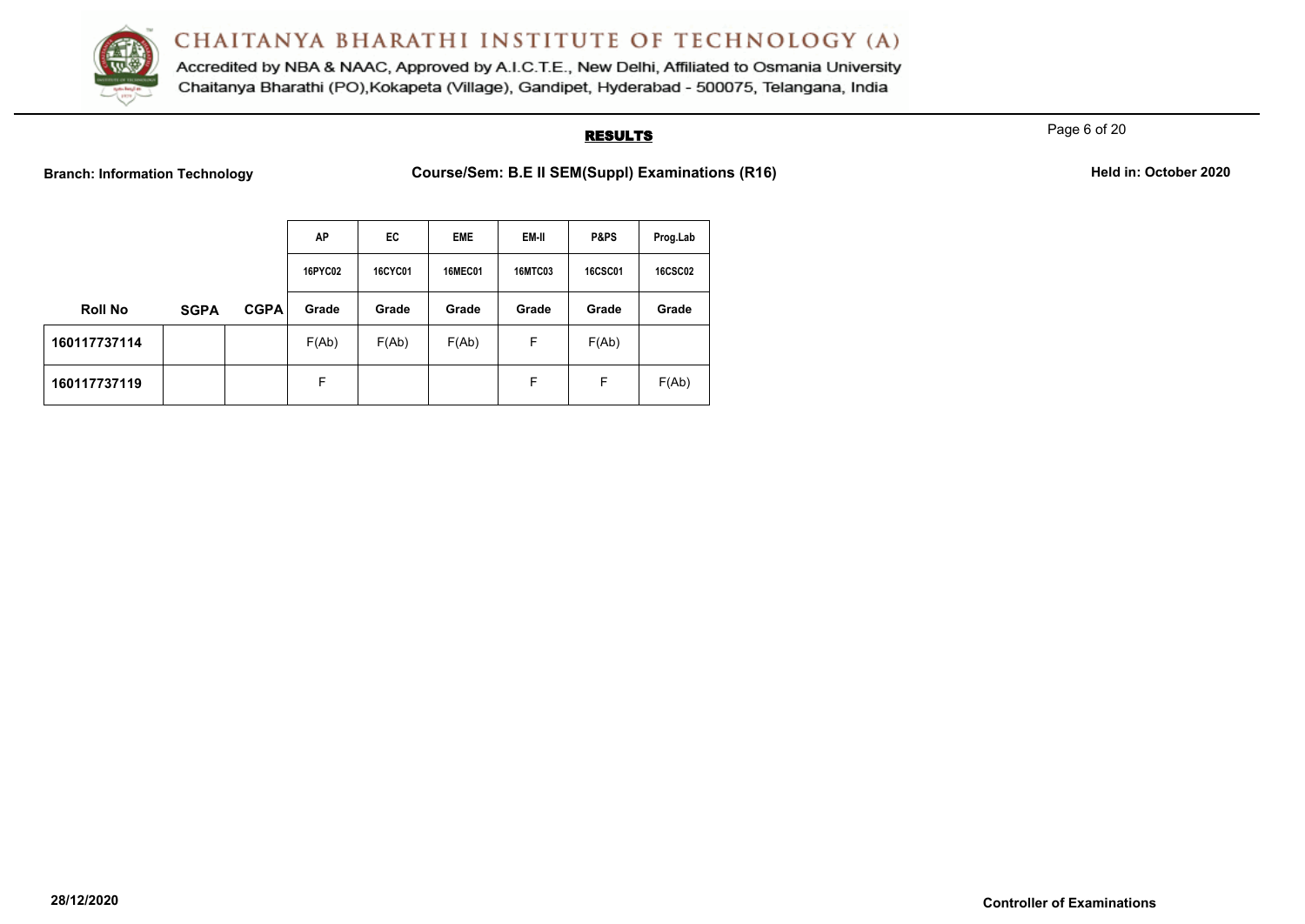

Accredited by NBA & NAAC, Approved by A.I.C.T.E., New Delhi, Affiliated to Osmania University Chaitanya Bharathi (PO), Kokapeta (Village), Gandipet, Hyderabad - 500075, Telangana, India

# **RESULTS**

Page 7 of 20

**Branch: Mechanical Engineering <b>Course/Sem: B.E II SEM(Suppl) Examinations (R16)** Held in: October 2020

|                |             |             | <b>AC</b>      | <b>EEE</b> | EG             | EM      | EM-II          | EP      | EP Lab  |
|----------------|-------------|-------------|----------------|------------|----------------|---------|----------------|---------|---------|
|                |             |             | <b>16CYC02</b> | 16EEC01    | <b>16MEC02</b> | 16CEC01 | <b>16MTC03</b> | 16PYC01 | 16PYC03 |
| <b>Roll No</b> | <b>SGPA</b> | <b>CGPA</b> | Grade          | Grade      | Grade          | Grade   | Grade          | Grade   | Grade   |
| 160116736032   |             |             |                |            |                |         | F              | F       |         |
| 160116736110   |             |             |                |            |                | F.      | $\mathsf{C}$   |         |         |
| 160117736021   | 5.21        | 5.33        |                |            |                |         | $B+$           |         |         |
| 160117736030   |             |             |                |            |                |         | $\mathsf{C}$   | F(Ab)   |         |
| 160117736032   |             |             | F(Ab)          | F(Ab)      | E              | F       |                | F       |         |
| 160117736044   |             |             |                |            | A              | F.      | B              |         |         |
| 160117736047   |             |             |                |            |                | F       |                |         |         |
| 160117736055   | 5.75        | 5.48        |                |            | $A+$           | $C+$    | $B+$           |         |         |
| 160117736058   |             |             |                |            | D              |         |                | F       |         |
| 160117736072   |             |             |                | F(Ab)      |                |         | F(Ab)          |         | F(Ab)   |
| 160117736092   |             |             |                |            |                |         |                | F       |         |
| 160117736097   | 5.08        | 5.18        |                |            |                | D       |                | B       |         |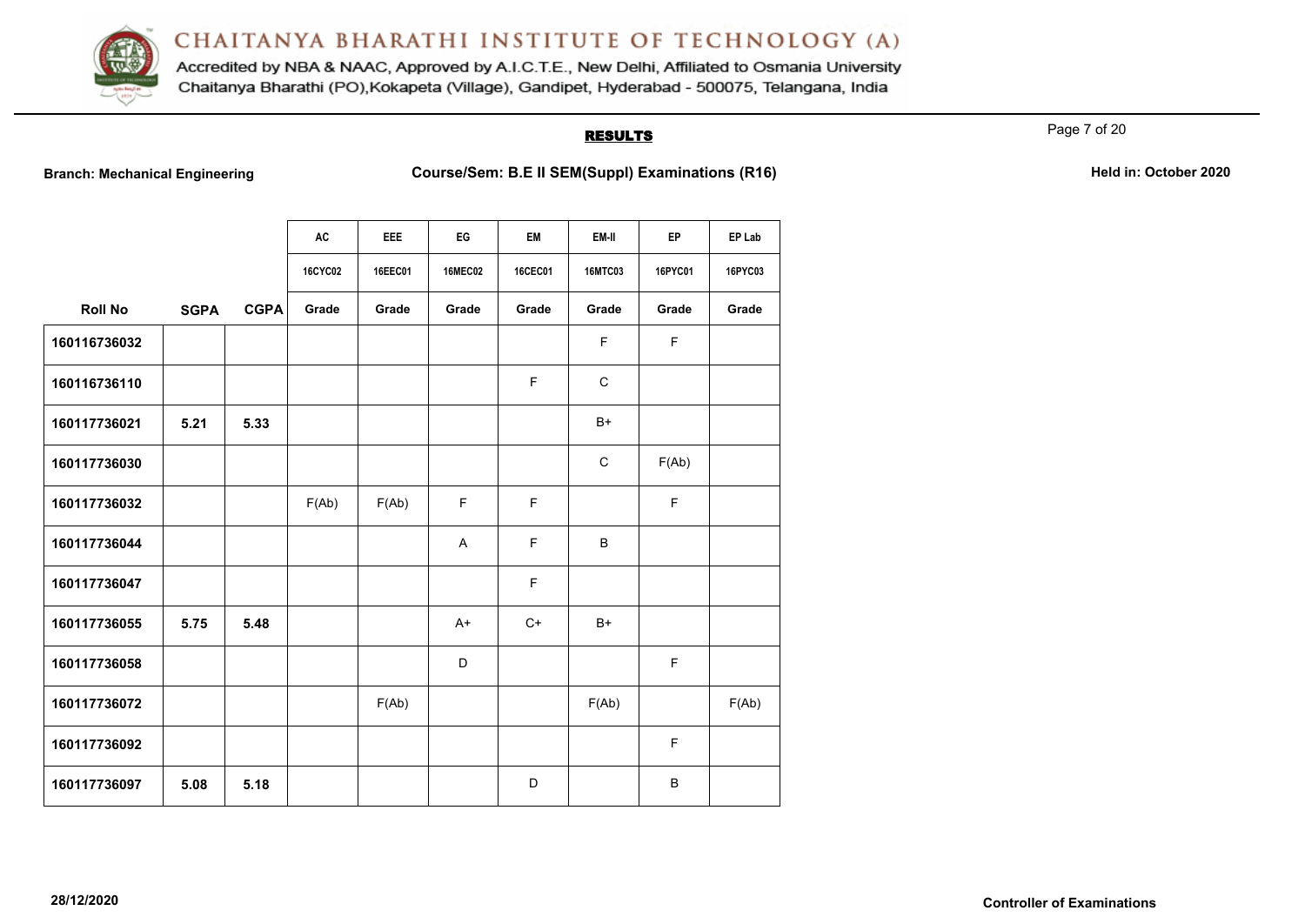

Accredited by NBA & NAAC, Approved by A.I.C.T.E., New Delhi, Affiliated to Osmania University Chaitanya Bharathi (PO), Kokapeta (Village), Gandipet, Hyderabad - 500075, Telangana, India

# **RESULTS**

Page 8 of 20

**Branch: Production Engineering <b>Course/Sem: B.E II SEM(Suppl) Examinations (R16)** Held in: October 2020

|                |             |             | AC             | EEE     | EG             | EM      | EM-II          | EP          | <b>PCE</b> |
|----------------|-------------|-------------|----------------|---------|----------------|---------|----------------|-------------|------------|
|                |             |             | <b>16CYC02</b> | 16EEC01 | <b>16MEC02</b> | 16CEC01 | <b>16MTC03</b> | 16PYC01     | 16EGC01    |
| <b>Roll No</b> | <b>SGPA</b> | <b>CGPA</b> | Grade          | Grade   | Grade          | Grade   | Grade          | Grade       | Grade      |
| 160116738016   |             |             | F(Ab)          | F(Ab)   |                | F       |                | F           |            |
| 160116738019   |             |             |                | F       |                | F       |                |             |            |
| 160116738055   |             |             |                | F       | F(Ab)          | F       |                | $C+$        | $C+$       |
| 160117738020   | 5.22        | 5.12        |                |         |                |         |                | $B+$        |            |
| 160117738025   |             |             |                | F       | $B+$           |         | F              | $\mathsf F$ |            |
| 160117738026   |             |             |                |         |                | F       | F              | F           |            |
| 160117738028   |             |             |                | F       |                |         |                | B           |            |
| 160117738029   |             |             |                |         |                |         | F(Ab)          | F           |            |
| 160117738036   |             |             |                |         |                | F       |                |             |            |
| 160117738044   |             |             |                |         |                | F       |                | $\mathsf F$ |            |
| 160117738045   |             |             |                |         |                | F       |                |             |            |
| 160117738048   |             |             |                |         |                |         | F(Ab)          |             |            |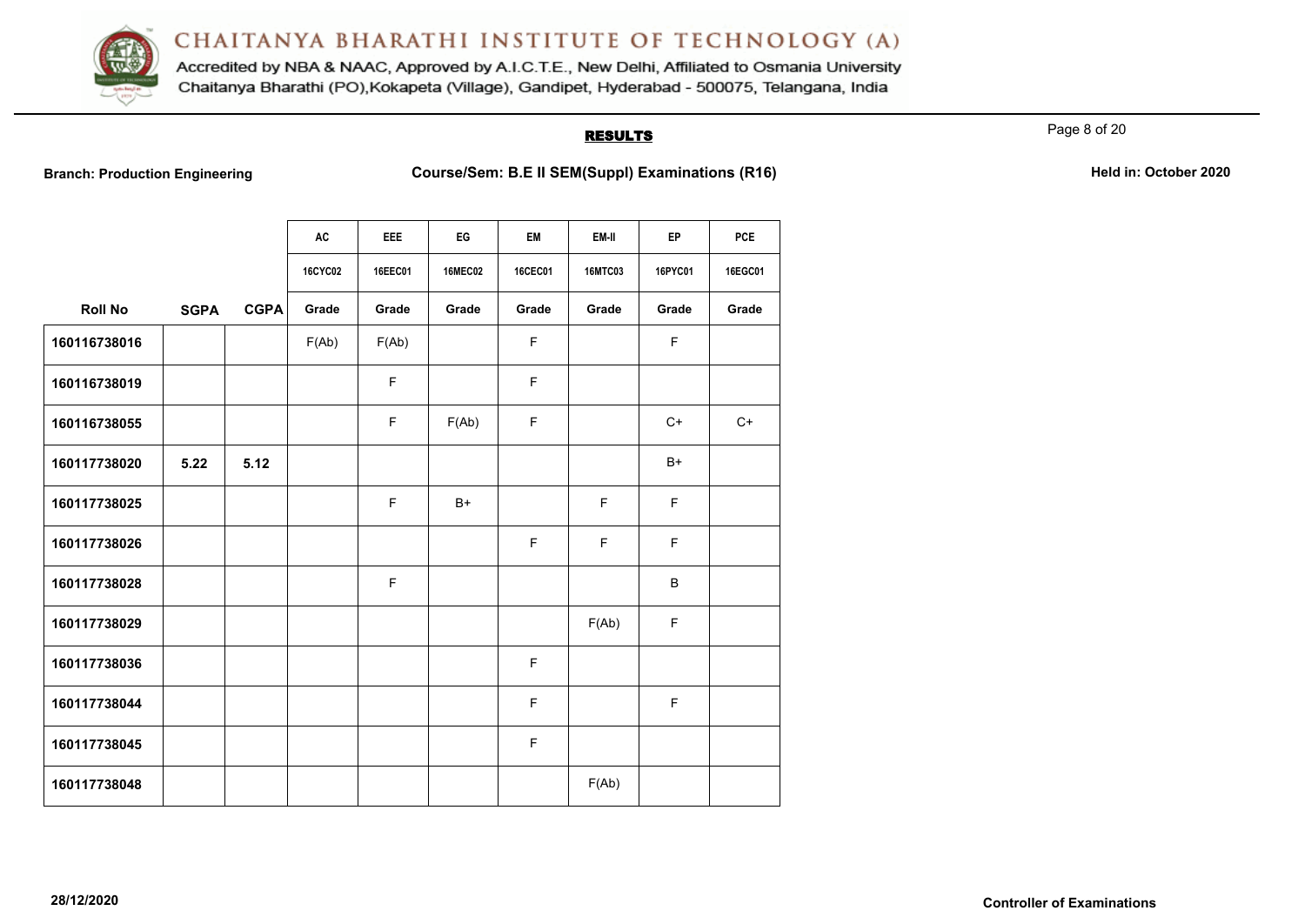

Accredited by NBA & NAAC, Approved by A.I.C.T.E., New Delhi, Affiliated to Osmania University Chaitanya Bharathi (PO), Kokapeta (Village), Gandipet, Hyderabad - 500075, Telangana, India

# **RESULTS**

Page 9 of 20

**Branch: Civil Engineering <b>Course/Sem: B.E II SEM(Suppl) Examinations (R18) Held in: October 2020** 

|                |             |             | <b>BEE</b>     | <b>BEE LAB</b> | Chy            | EGD            | <b>EM</b>      | M-II           |
|----------------|-------------|-------------|----------------|----------------|----------------|----------------|----------------|----------------|
|                |             |             |                |                | <b>18CYC01</b> |                |                |                |
|                |             |             | <b>18EEC01</b> | <b>18EEC02</b> |                | <b>18MEC01</b> | <b>18CEC01</b> | <b>18MTC03</b> |
| <b>Roll No</b> | <b>SGPA</b> | <b>CGPA</b> | Grade          | Grade          | Grade          | Grade          | Grade          | Grade          |
| 160118732023   |             |             | $\mathsf{C}$   |                |                |                | F              | F.             |
| 160118732029   | 5.61        | 5.74        |                |                |                |                | B              |                |
| 160118732036   | 5.80        | 5.77        |                |                |                |                | A              | B              |
| 160118732041   |             |             |                |                |                |                | F              | $\mathsf{C}$   |
| 160118732044   |             |             | F              |                |                |                | Ab             |                |
| 160118732047   |             |             | D              |                |                |                | F              | F.             |
| 160118732051   |             |             | Ab             |                |                | Ab             | Ab             | Ab             |
| 160118732055   | 5.43        | 5.60        | B              |                |                |                |                | $\mathsf{A}$   |
| 160118732057   | 5.16        | 5.41        | B              |                |                |                | C              |                |
| 160118732063   |             |             | $C+$           |                | F              |                |                | $C+$           |
| 160118732076   |             |             | Ab             | B              | Ab             |                |                | Ab             |
| 160118732078   |             |             | F              |                |                |                |                | $C+$           |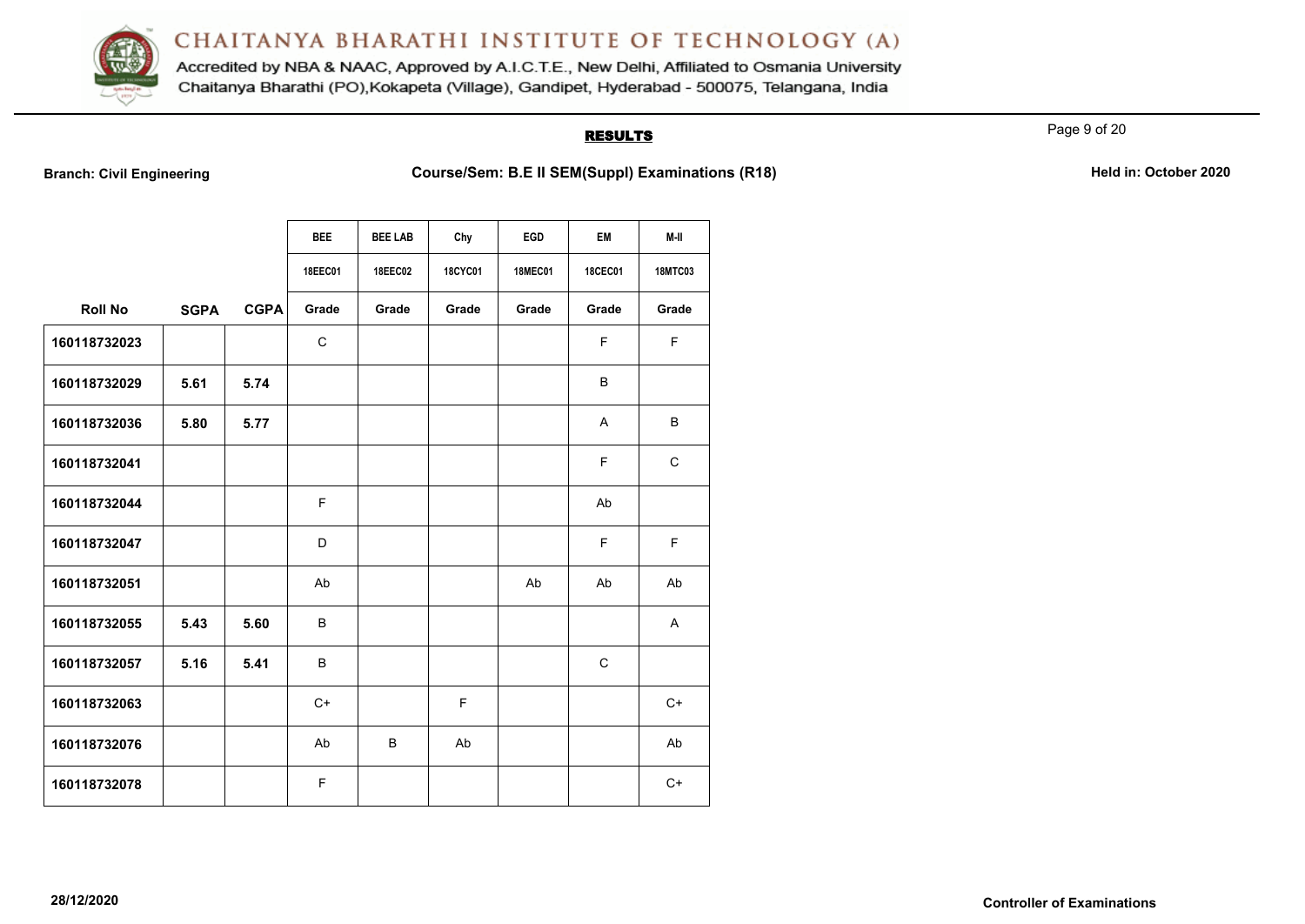

Accredited by NBA & NAAC, Approved by A.I.C.T.E., New Delhi, Affiliated to Osmania University Chaitanya Bharathi (PO), Kokapeta (Village), Gandipet, Hyderabad - 500075, Telangana, India

# **RESULTS**

Page 10 of 20

**Branch: Civil Engineering <b>Course/Sem: B.E II SEM(Suppl) Examinations (R18) Held in: October 2020** 

|              |      |      | <b>BEE</b>     | <b>BEE LAB</b> | Chy            | EGD            | <b>EM</b>      | M-II           |
|--------------|------|------|----------------|----------------|----------------|----------------|----------------|----------------|
|              |      |      | <b>18EEC01</b> | <b>18EEC02</b> | <b>18CYC01</b> | <b>18MEC01</b> | <b>18CEC01</b> | <b>18MTC03</b> |
|              |      |      | Grade          | Grade          | Grade          | Grade          | Grade          | Grade          |
| 160118732079 |      |      | Ab             |                | F              |                | Ab             | F              |
| 160118732082 | 5.43 | 5.85 |                |                |                |                | D              |                |
| 160118732087 |      |      | D              | $A+$           |                |                |                | F              |
| 160118732089 |      |      | F              | Ab             |                |                |                | $\mathsf{C}$   |
| 160118732092 | 6.57 |      | $A+$           |                |                |                |                | $A+$           |
| 160118732094 | 5.36 | 6.09 | $\mathsf{C}$   |                |                |                |                |                |
| 160118732110 | 5.26 |      | $\mathsf{C}$   |                |                |                |                |                |
| 160118732116 |      |      |                |                |                |                |                | F              |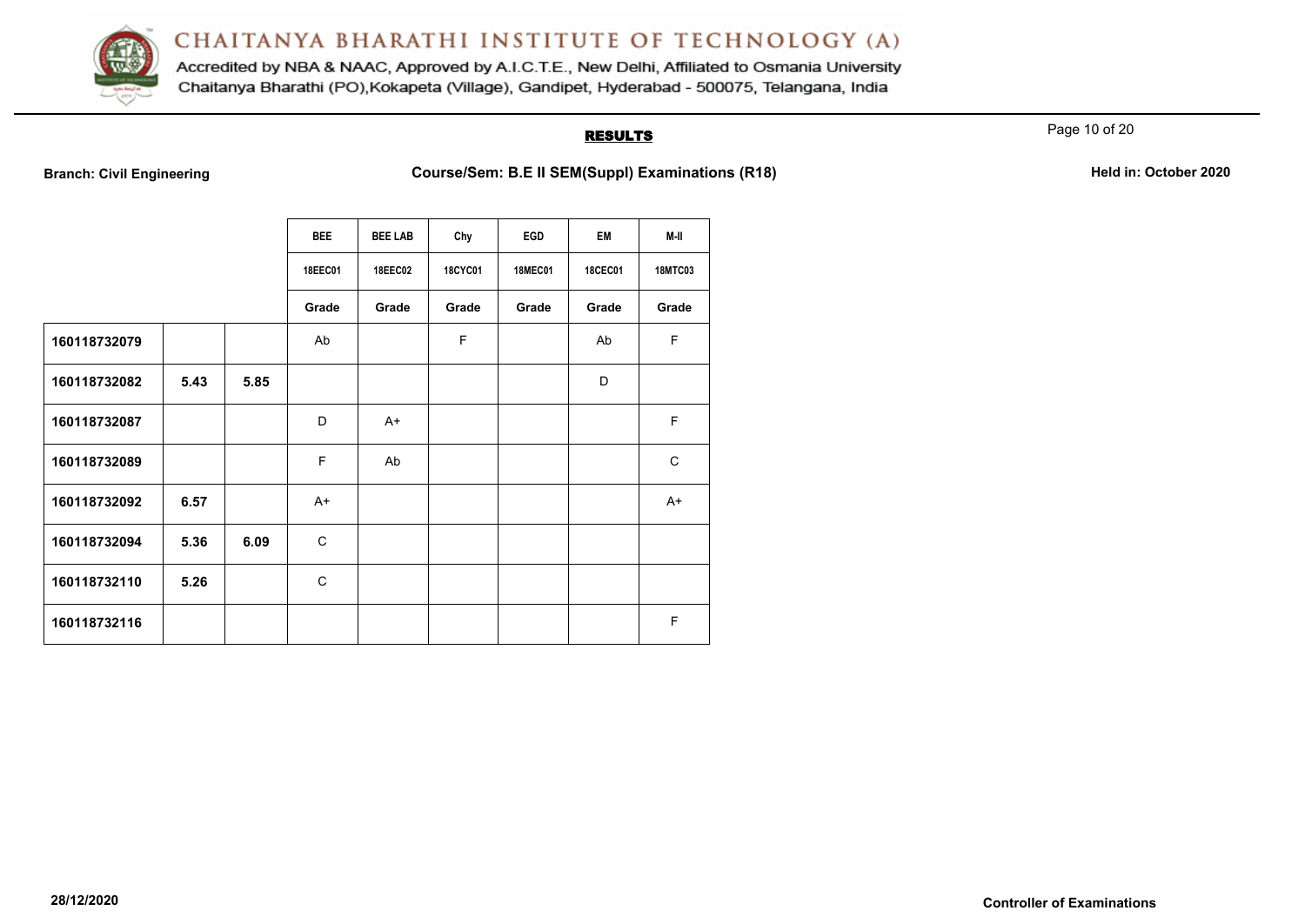

Accredited by NBA & NAAC, Approved by A.I.C.T.E., New Delhi, Affiliated to Osmania University Chaitanya Bharathi (PO), Kokapeta (Village), Gandipet, Hyderabad - 500075, Telangana, India

## **RESULTS**

Page 11 of 20

**Branch: Computer Science and Engg Course/Sem: B.E II SEM(Suppl) Examinations (R18)** Held in: October 2020

|                |             |             | M-II           | <b>OOP</b>     | OOP Lab        | <b>OSP</b> |
|----------------|-------------|-------------|----------------|----------------|----------------|------------|
|                |             |             | <b>18MTC03</b> | <b>18CSC03</b> | <b>18CSC04</b> | 18PYC01    |
| <b>Roll No</b> | <b>SGPA</b> | <b>CGPA</b> | Grade          | Grade          | Grade          | Grade      |
| 160118733013   | 5.77        | 5.38        |                |                |                | D          |
| 160118733029   |             |             | Ab             | Ab             | Ab             | F          |
| 160118733099   |             |             |                | Ab             | Ab             |            |
| 160118733105   |             |             |                | Ab             |                |            |
| 160118733127   | 7.10        | 7.17        |                |                | $A+$           |            |
| 160118733136   | 5.77        | 5.45        |                |                |                | C          |
| 160118733150   |             |             | F              | F              |                |            |
| 160118733156   |             |             | F              | F              | B              | F          |
| 160118733158   |             |             | F              |                |                |            |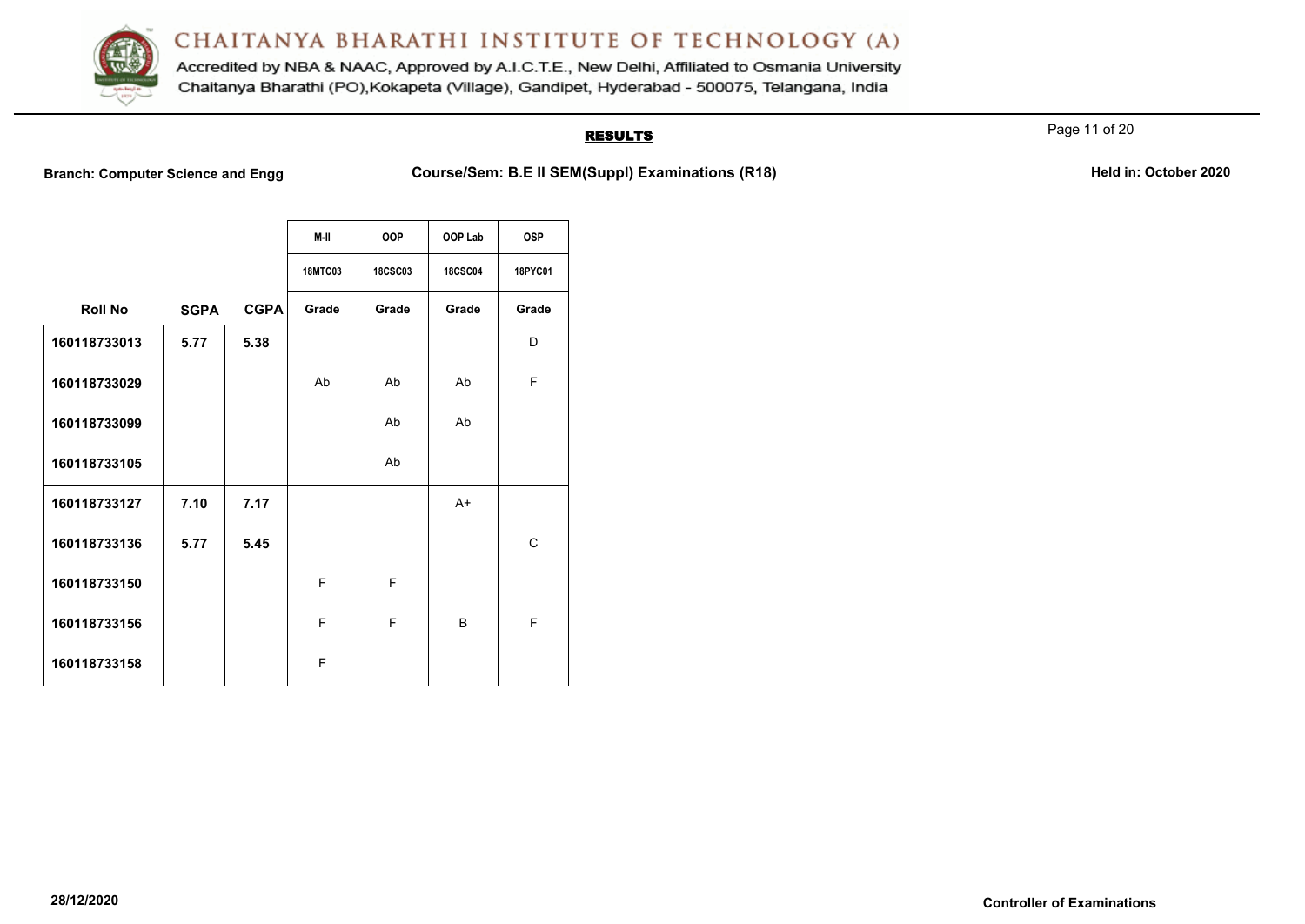

Accredited by NBA & NAAC, Approved by A.I.C.T.E., New Delhi, Affiliated to Osmania University Chaitanya Bharathi (PO), Kokapeta (Village), Gandipet, Hyderabad - 500075, Telangana, India

#### **RESULTS**

Page 12 of 20

**Branch: Electrical and Electronics Engg Course/Sem: B.E II SEM(Suppl) Examinations (R18) Held in: October 2020** 

|                |             |             | <b>BEE</b>   | <b>BEE Lab</b> | Chy            | <b>EGD</b>     | EM             | M-II           |
|----------------|-------------|-------------|--------------|----------------|----------------|----------------|----------------|----------------|
|                |             |             | 18EEC01      | <b>18EEC02</b> | <b>18CYC01</b> | <b>18MEC01</b> | <b>18CEC01</b> | <b>18MTC03</b> |
| <b>Roll No</b> | <b>SGPA</b> | <b>CGPA</b> | Grade        | Grade          | Grade          | Grade          | Grade          | Grade          |
| 160118734001   | 5.22        | 5.71        |              |                |                |                | $C+$           |                |
| 160118734037   |             |             | F.           | A              | B              |                | F.             |                |
| 160118734038   |             |             | F.           | A              | F.             |                | F.             | F.             |
| 160118734042   |             |             | F.           | A              | F.             |                |                | F.             |
| 160118734048   |             |             | B            |                | $C+$           |                | F              |                |
| 160118734064   | 6.13        | 6.27        | B            |                |                |                |                |                |
| 160118734067   | 5.23        |             | $\mathsf{C}$ |                |                |                |                |                |
| 160118734068   | 5.12        | 5.78        |              |                |                |                | B              |                |
| 160118734073   |             |             | F            |                |                |                |                |                |
| 160118734075   | 6.27        | 6.74        | B            |                |                |                |                |                |
| 160118734081   | 4.85        | 5.28        | $C+$         |                |                |                |                |                |
| 160118734083   |             |             | $B+$         |                |                |                | B              | F.             |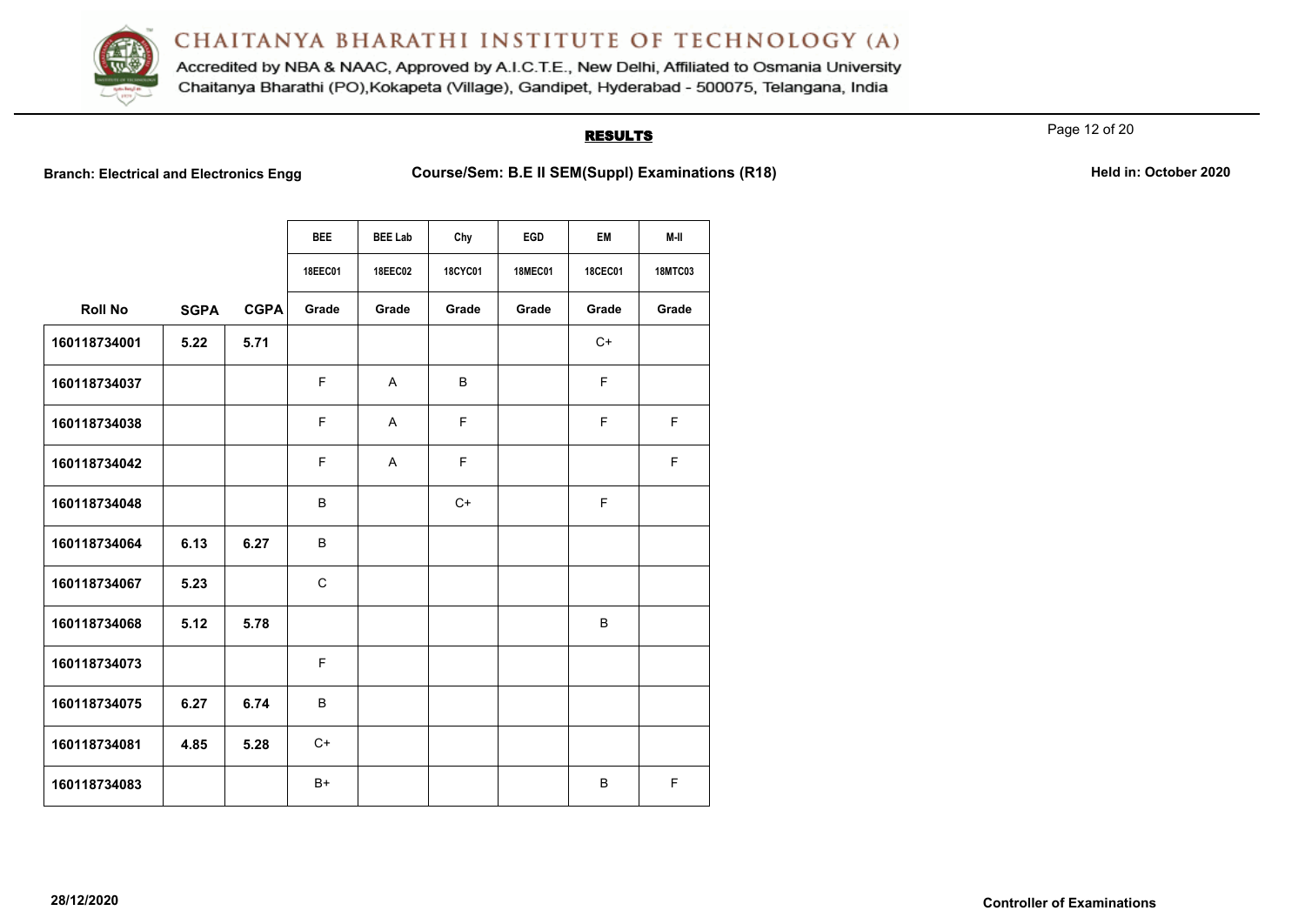

Accredited by NBA & NAAC, Approved by A.I.C.T.E., New Delhi, Affiliated to Osmania University Chaitanya Bharathi (PO), Kokapeta (Village), Gandipet, Hyderabad - 500075, Telangana, India

### **RESULTS**

Page 13 of 20

**Branch: Electrical and Electronics Engg Course/Sem: B.E II SEM(Suppl) Examinations (R18) Held in: October 2020** 

|              |      |      | <b>BEE</b>     | <b>BEE Lab</b> | Chy            | EGD            | EM             | M-II           |
|--------------|------|------|----------------|----------------|----------------|----------------|----------------|----------------|
|              |      |      | <b>18EEC01</b> | <b>18EEC02</b> | <b>18CYC01</b> | <b>18MEC01</b> | <b>18CEC01</b> | <b>18MTC03</b> |
|              |      |      | Grade          | Grade          | Grade          | Grade          | Grade          | Grade          |
| 160118734098 |      |      | Ab             | Ab             |                |                | Ab             | F              |
| 160118734104 |      |      | F              |                |                |                | D              |                |
| 160118734106 | 6.21 | 6.60 |                |                |                |                |                | $A+$           |
| 160118734115 |      |      | F              |                |                |                | C              | Ab             |
| 160118734116 |      |      | F              |                | F              | F              |                | F              |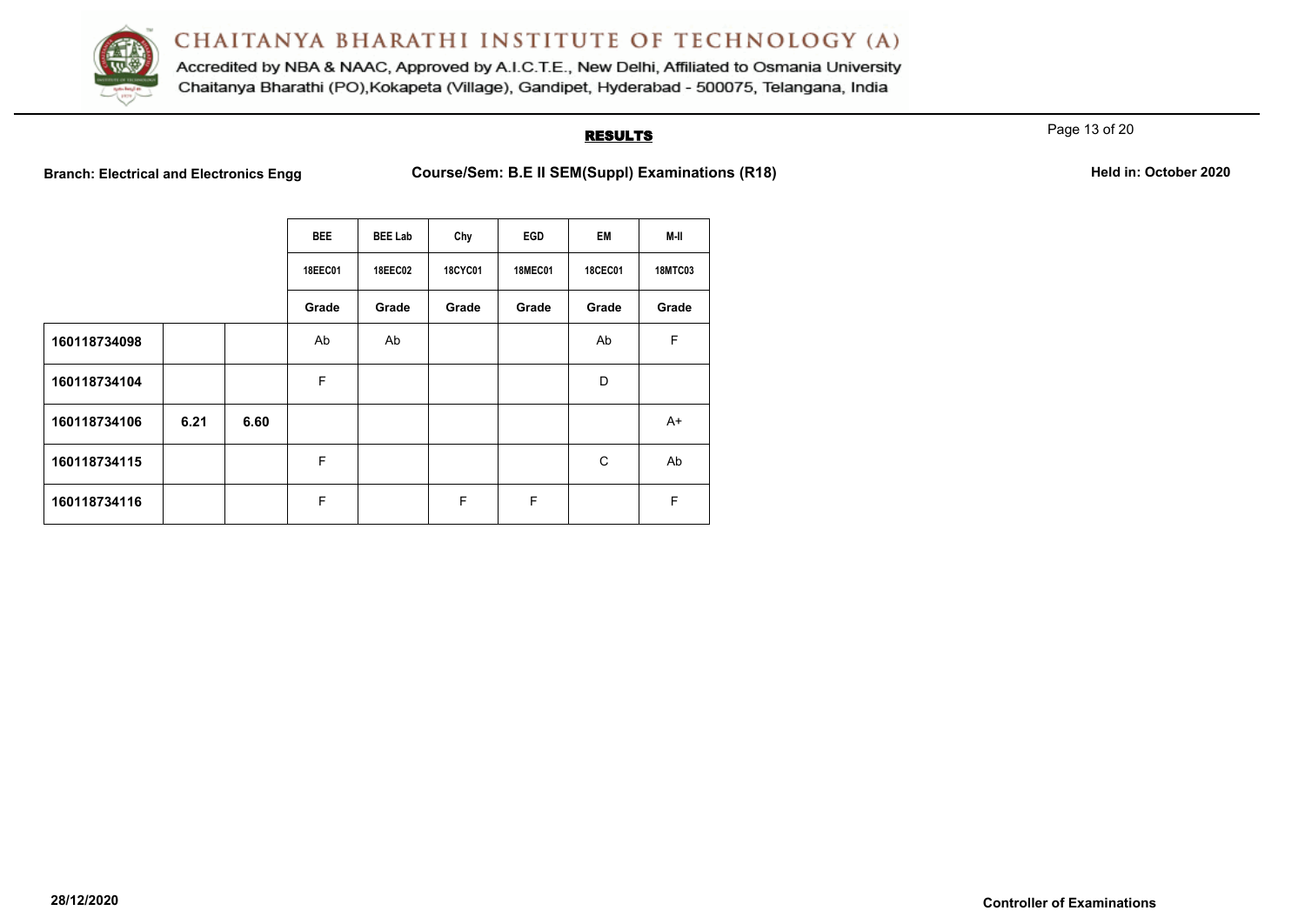

Accredited by NBA & NAAC, Approved by A.I.C.T.E., New Delhi, Affiliated to Osmania University Chaitanya Bharathi (PO), Kokapeta (Village), Gandipet, Hyderabad - 500075, Telangana, India

## **RESULTS**

Page 14 of 20

|                |             |             | M-II           | <b>OSP</b>     | <b>PPS</b>     |
|----------------|-------------|-------------|----------------|----------------|----------------|
|                |             |             |                |                |                |
|                |             |             | <b>18MTC03</b> | <b>18PYC01</b> | <b>18CSC01</b> |
| <b>Roll No</b> | <b>SGPA</b> | <b>CGPA</b> | Grade          | Grade          | Grade          |
| 160118735022   |             |             |                | $C+$           | F              |
| 160118735025   |             |             | Ab             | B              | F              |
| 160118735027   |             |             | F              | F              | F              |
| 160118735032   |             |             |                | F.             |                |
| 160118735038   |             |             |                | F              | F              |
| 160118735088   |             |             | Ab             |                |                |
| 160118735102   | 5.41        | 5.00        | C              | $C+$           |                |
| 160118735110   | 5.80        |             |                | $\mathsf{C}$   |                |
| 160118735142   |             |             | $C+$           | C              | F              |
| 160118735145   |             |             | F              |                | F              |
| 160118735151   |             |             | F              |                | F              |
| 160118735154   |             |             |                | F              |                |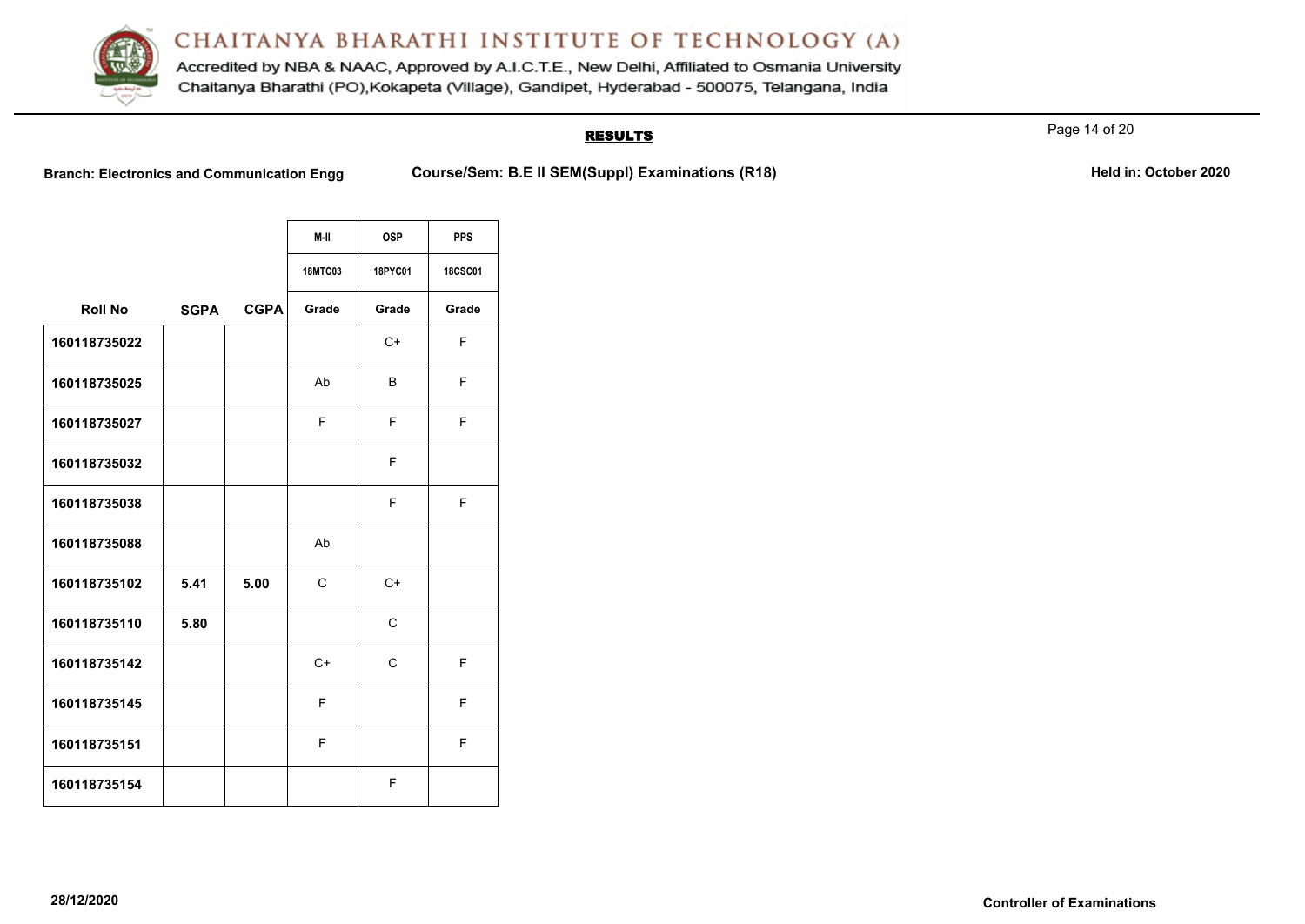

Accredited by NBA & NAAC, Approved by A.I.C.T.E., New Delhi, Affiliated to Osmania University Chaitanya Bharathi (PO), Kokapeta (Village), Gandipet, Hyderabad - 500075, Telangana, India

## **RESULTS**

Page 15 of 20

|              |      |      | M-II           | <b>OSP</b> | <b>PPS</b>     |
|--------------|------|------|----------------|------------|----------------|
|              |      |      | <b>18MTC03</b> | 18PYC01    | <b>18CSC01</b> |
|              |      |      | Grade          | Grade      | Grade          |
| 160118735162 |      |      |                | F          | F              |
| 160118735165 | 6.35 | 5.98 |                | A          | $C+$           |
| 160118735171 |      |      | F              |            | F              |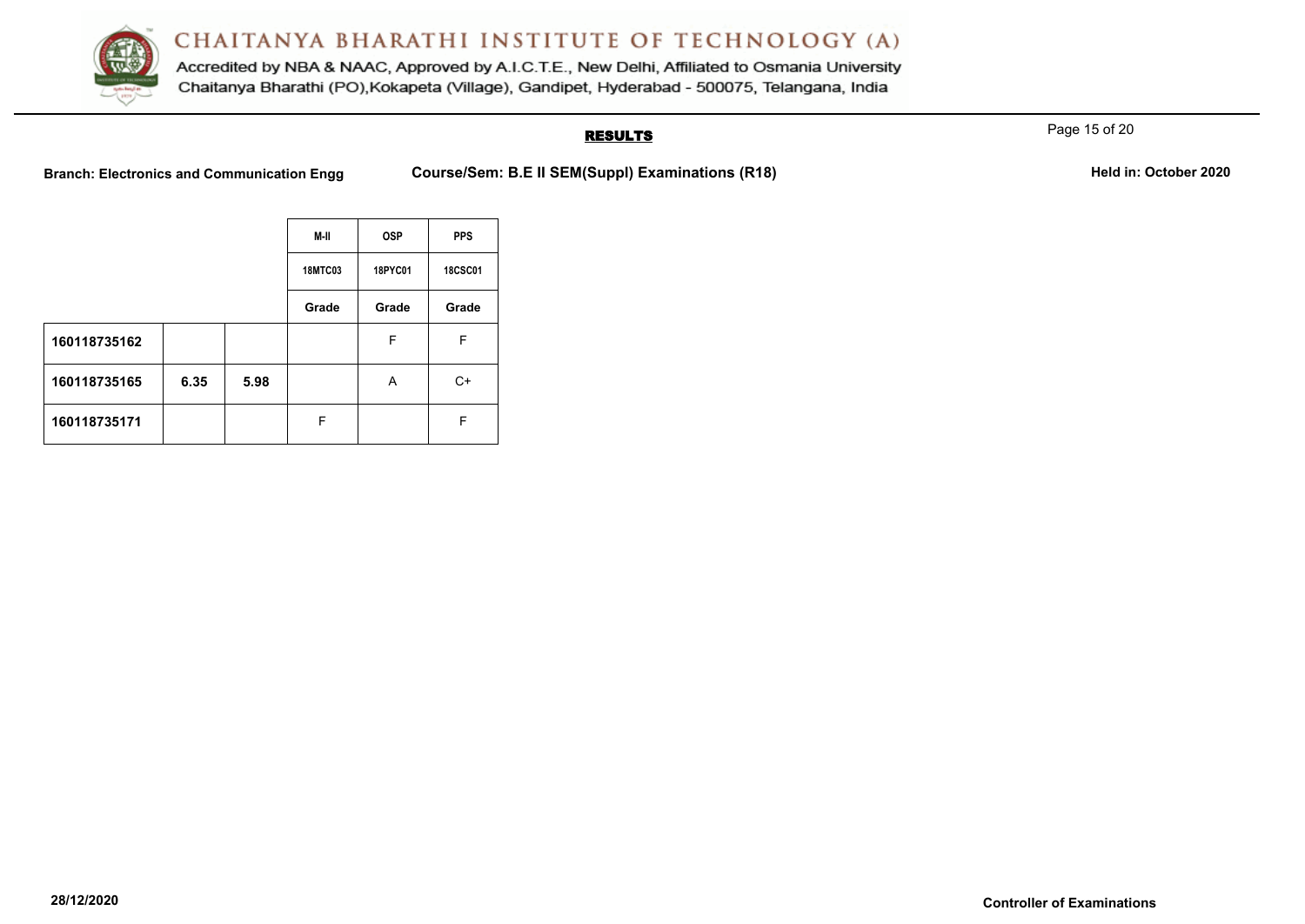

Accredited by NBA & NAAC, Approved by A.I.C.T.E., New Delhi, Affiliated to Osmania University Chaitanya Bharathi (PO), Kokapeta (Village), Gandipet, Hyderabad - 500075, Telangana, India

### **RESULTS**

Page 16 of 20

Branch: Information Technology **Course/Sem: B.E II SEM(Suppl) Examinations (R18) Held in: October 2020** 

|                |             |             | M-II           | <b>OOP</b>     | <b>OSP</b> |
|----------------|-------------|-------------|----------------|----------------|------------|
|                |             |             | <b>18MTC03</b> | <b>18ITC01</b> | 18PYC01    |
| <b>Roll No</b> | <b>SGPA</b> | <b>CGPA</b> | Grade          | Grade          | Grade      |
| 160118737032   |             |             | Ab             | C+             | F          |
| 160118737063   | 5.76        |             | C+             |                |            |
| 160118737114   | 5.69        |             |                |                | $C+$       |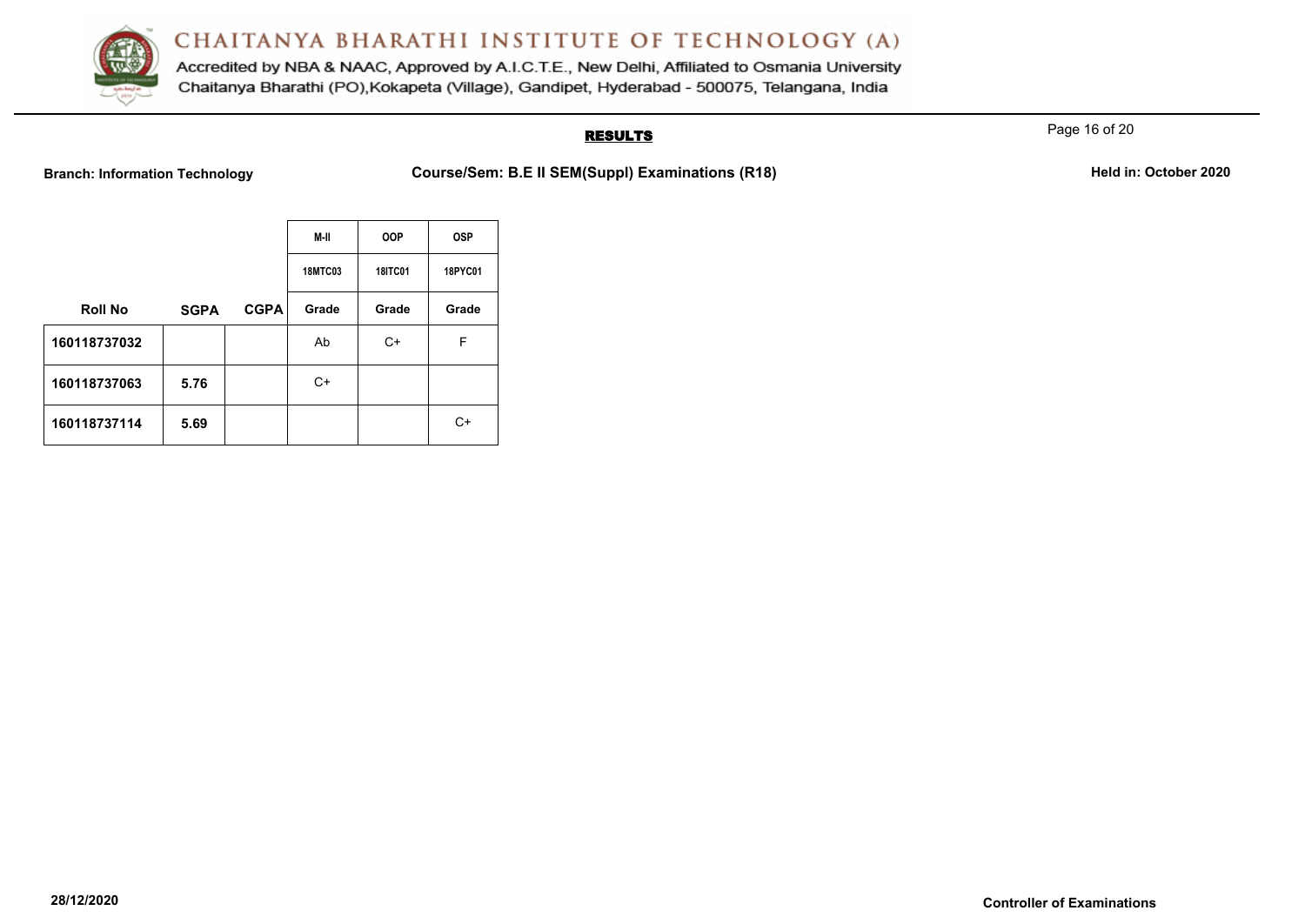

Accredited by NBA & NAAC, Approved by A.I.C.T.E., New Delhi, Affiliated to Osmania University Chaitanya Bharathi (PO), Kokapeta (Village), Gandipet, Hyderabad - 500075, Telangana, India

## **RESULTS**

Page 17 of 20

**Branch: Mechanical Engineering <b>Course/Sem: B.E II SEM(Suppl) Examinations (R18)** Mechanical Engineering Held in: October 2020

|                |             |             | <b>BEE</b>   | <b>BEE LAB</b> | Chy            | EM             | M-II           |
|----------------|-------------|-------------|--------------|----------------|----------------|----------------|----------------|
|                |             |             | 18EEC01      | <b>18EEC02</b> | <b>18CYC01</b> | <b>18CEC01</b> | <b>18MTC03</b> |
| <b>Roll No</b> | <b>SGPA</b> | <b>CGPA</b> | Grade        | Grade          | Grade          | Grade          | Grade          |
| 160118736001   | 5.21        | 5.75        |              | A              |                |                |                |
| 160118736005   | 6.45        | 6.62        |              | A              |                |                |                |
| 160118736006   |             |             | F            | Ab             |                | B              | F              |
| 160118736008   |             |             |              |                |                | F              |                |
| 160118736013   |             |             |              |                |                |                | F              |
| 160118736021   | 5.89        | 6.11        | C+           |                |                | A              |                |
| 160118736024   | 4.99        | 5.31        | C            |                |                |                |                |
| 160118736027   |             |             | $\mathsf{C}$ |                |                | F              | F              |
| 160118736028   | 5.58        | 6.01        |              | B              |                |                |                |
| 160118736032   |             |             | Ab           |                |                |                |                |
| 160118736034   |             |             |              | Ab             |                |                |                |
| 160118736038   | 5.36        | 5.69        |              |                |                | D              |                |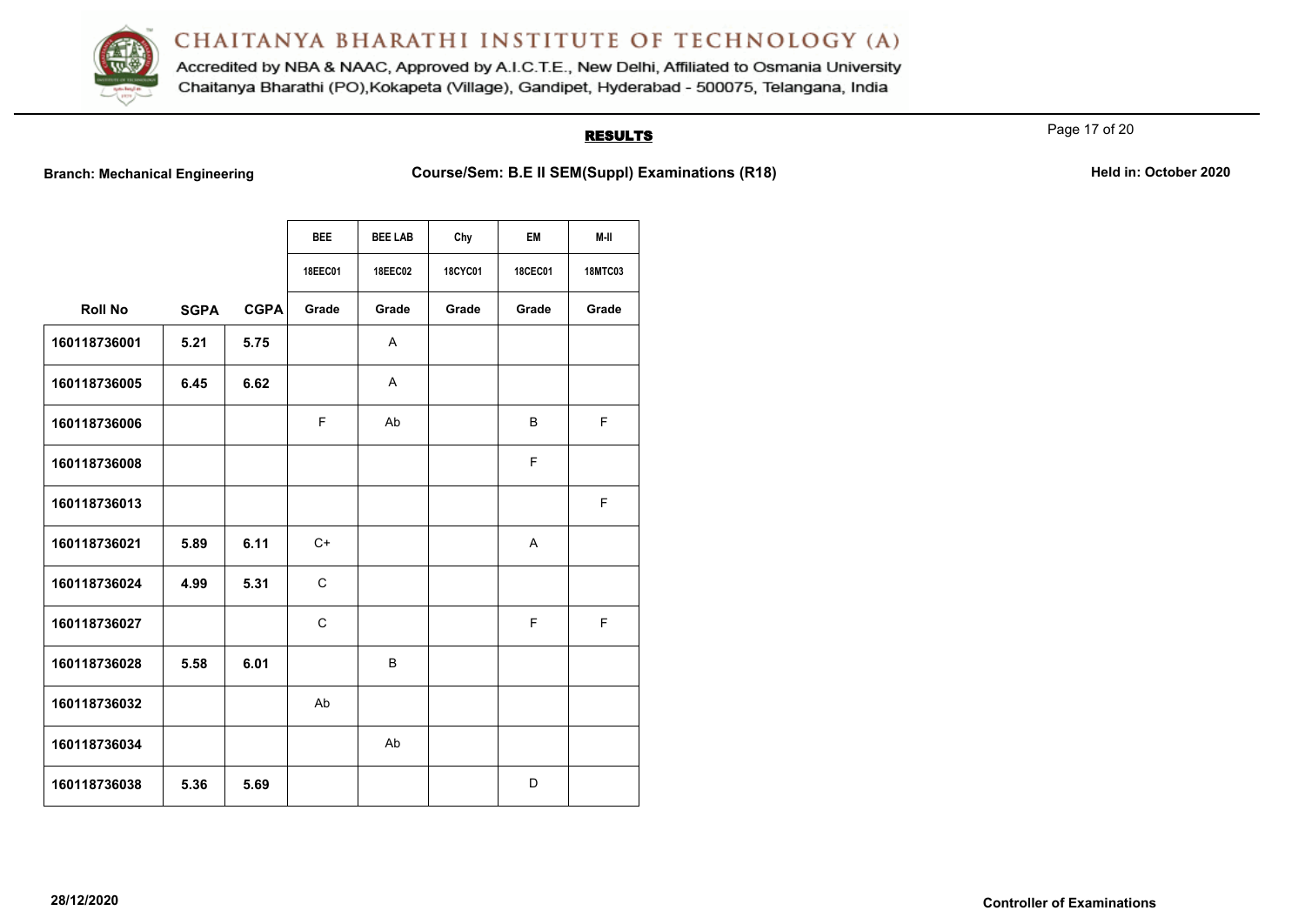

Accredited by NBA & NAAC, Approved by A.I.C.T.E., New Delhi, Affiliated to Osmania University Chaitanya Bharathi (PO), Kokapeta (Village), Gandipet, Hyderabad - 500075, Telangana, India

## **RESULTS**

Page 18 of 20

**Branch: Mechanical Engineering <b>Course/Sem: B.E II SEM(Suppl) Examinations (R18)** Mechanical Engineering Held in: October 2020

|              |      |      | <b>BEE</b> | <b>BEE LAB</b> | Chy     | <b>EM</b>      | M-II           |
|--------------|------|------|------------|----------------|---------|----------------|----------------|
|              |      |      | 18EEC01    | <b>18EEC02</b> | 18CYC01 | <b>18CEC01</b> | <b>18MTC03</b> |
|              |      |      | Grade      | Grade          | Grade   | Grade          | Grade          |
| 160118736041 |      |      | F          |                |         | F.             | F              |
| 160118736043 | 5.49 | 6.38 | B          |                |         |                |                |
| 160118736046 | 5.35 | 5.72 |            | A              |         |                |                |
| 160118736048 |      |      | C+         | $A+$           |         | F              |                |
| 160118736050 | 5.49 | 5.75 | C+         | A              |         |                |                |
| 160118736053 | 5.82 | 6.41 | B          |                |         |                |                |
| 160118736067 |      |      | F          |                | B       | F              |                |
| 160118736073 | 5.52 | 6.02 | C          |                |         | A              | $C+$           |
| 160118736074 | 4.75 | 5.24 | $C+$       |                |         | $C+$           |                |
| 160118736082 |      |      | F          |                |         | F              |                |
| 160118736083 |      |      | D          |                |         | F              | F              |
| 160118736093 | 5.43 | 5.78 |            |                |         | B              |                |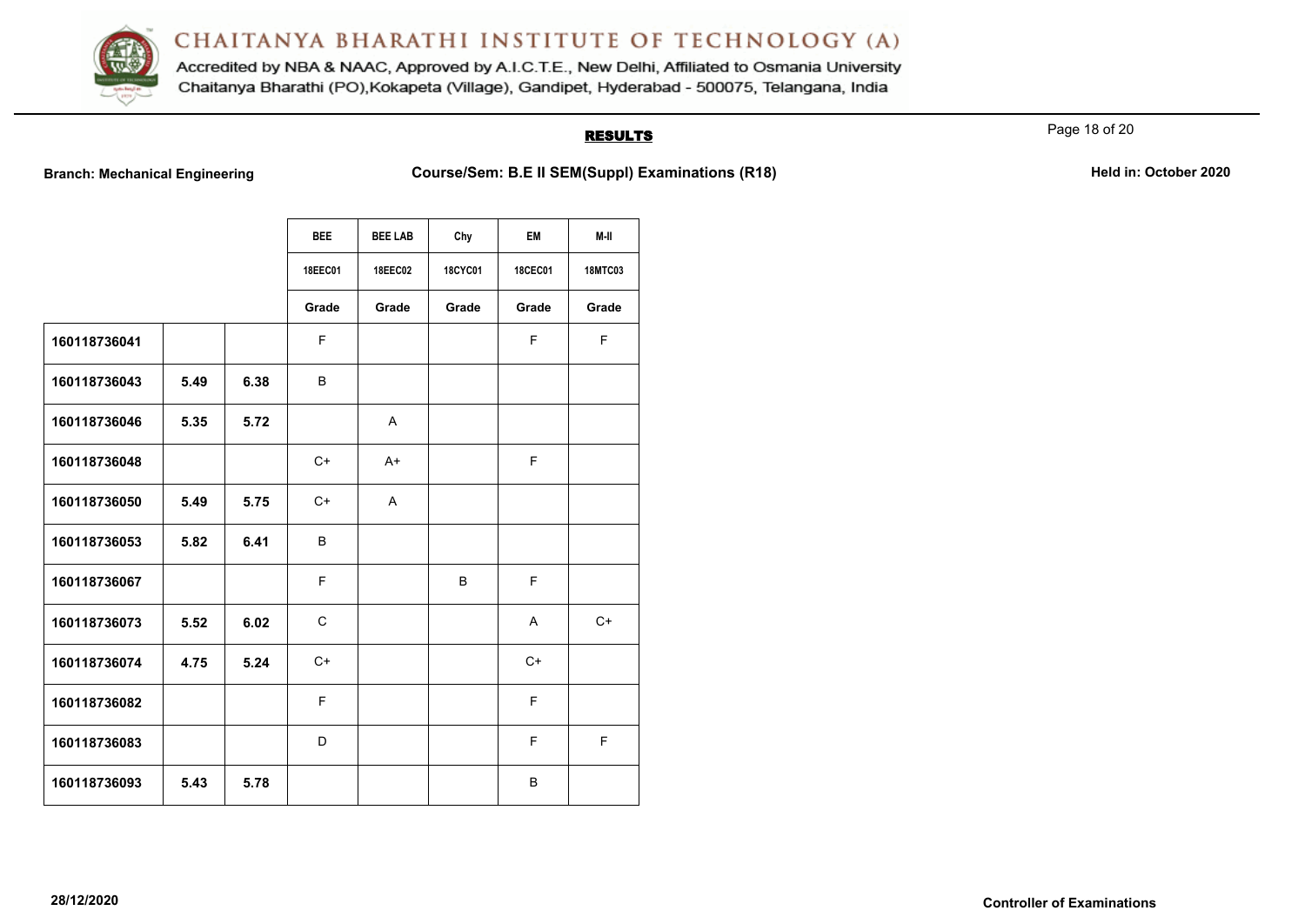

Accredited by NBA & NAAC, Approved by A.I.C.T.E., New Delhi, Affiliated to Osmania University Chaitanya Bharathi (PO), Kokapeta (Village), Gandipet, Hyderabad - 500075, Telangana, India

### **RESULTS**

Page 19 of 20

**Branch: Mechanical Engineering <b>Course/Sem: B.E II SEM(Suppl) Examinations (R18) Held in: October 2020** 

|  | Held in: October 2020 |  |
|--|-----------------------|--|
|  |                       |  |

|              |  | <b>BEE</b>     | <b>BEE LAB</b> | Chy            | <b>EM</b>      | M-II           |
|--------------|--|----------------|----------------|----------------|----------------|----------------|
|              |  | <b>18EEC01</b> | <b>18EEC02</b> | <b>18CYC01</b> | <b>18CEC01</b> | <b>18MTC03</b> |
|              |  | Grade          | Grade          | Grade          | Grade          | Grade          |
| 160118736096 |  | C              | B+             | F              | F              |                |
| 160118736100 |  |                |                |                | F              | F              |
| 160118736101 |  | D              |                |                | F              | F              |
| 160118736102 |  | C              |                |                |                | F              |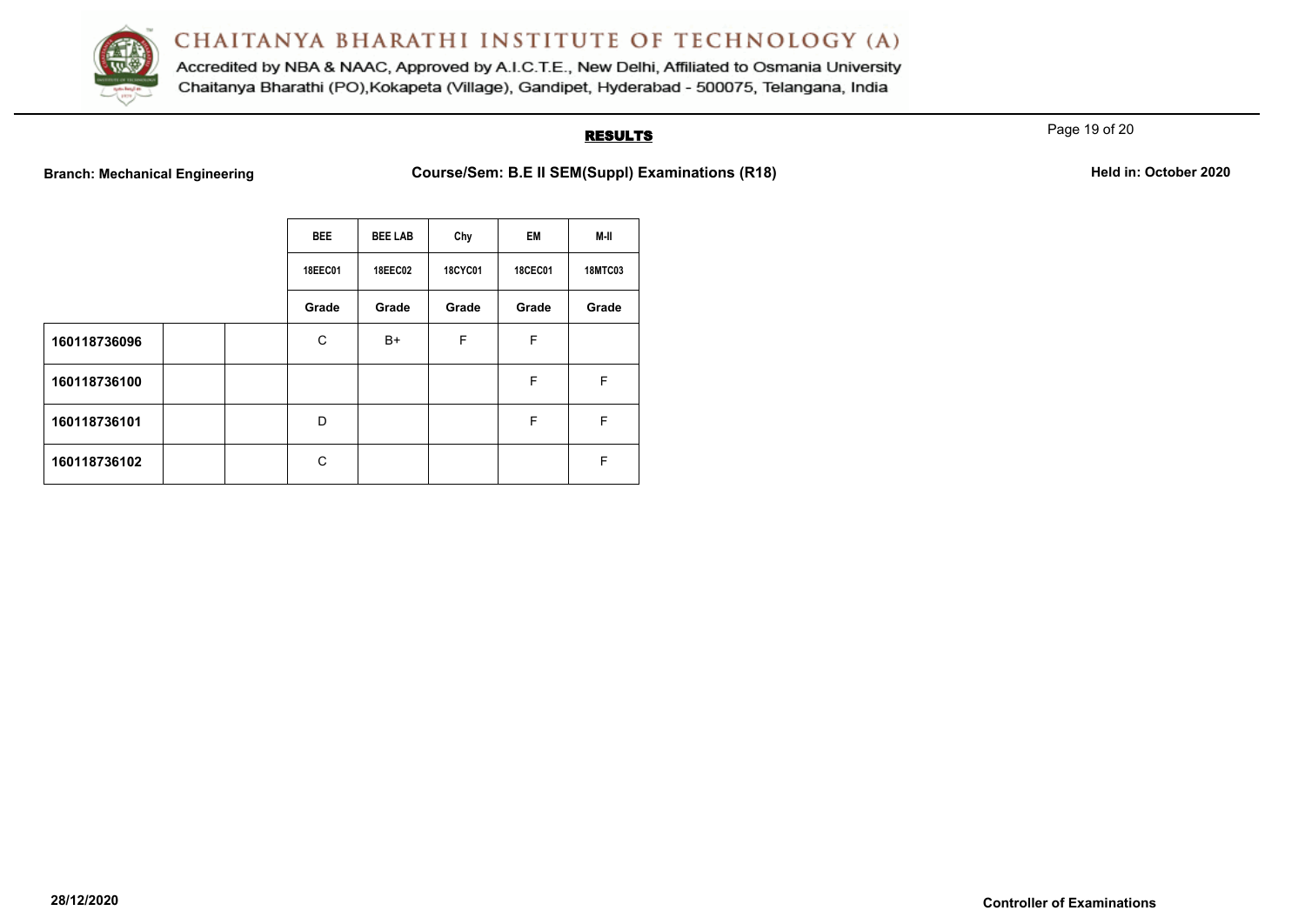

Accredited by NBA & NAAC, Approved by A.I.C.T.E., New Delhi, Affiliated to Osmania University Chaitanya Bharathi (PO), Kokapeta (Village), Gandipet, Hyderabad - 500075, Telangana, India

#### **RESULTS**

Page 20 of 20

**Branch: Production Engineering <b>Course/Sem: B.E II SEM(Suppl) Examinations (R18) Held in: October 2020** 

|                |             |             | <b>BEE</b> | <b>BEE LAB</b> | Chy            | <b>EM</b>      | M-II           |
|----------------|-------------|-------------|------------|----------------|----------------|----------------|----------------|
|                |             |             | 18EEC01    | <b>18EEC02</b> | <b>18CYC01</b> | <b>18CEC01</b> | <b>18MTC03</b> |
| <b>Roll No</b> | <b>SGPA</b> | <b>CGPA</b> | Grade      | Grade          | Grade          | Grade          | Grade          |
| 160116738034   |             |             |            | Ab             |                | F.             | F.             |
| 160117738039   |             |             |            |                |                |                | F              |
| 160118738001   |             |             | D          |                |                | F              |                |
| 160118738002   | 5.31        | 5.57        | $C+$       |                |                | B              |                |
| 160118738003   |             |             | Ab         |                |                | F.             |                |
| 160118738008   | 5.47        | 5.86        | $C+$       |                |                |                |                |
| 160118738009   |             |             | Ab         |                | Ab             | Ab             | Ab             |
| 160118738010   |             |             | C          |                |                | F              |                |
| 160118738015   |             |             |            | B+             |                | F              |                |
| 160118738019   | 5.77        | 6.15        | B          |                |                | C+             |                |
| 160118738022   | 5.27        | 5.65        |            | B              |                | D              |                |
| 160118738024   | 6.08        | 6.22        | B+         |                |                | $A+$           |                |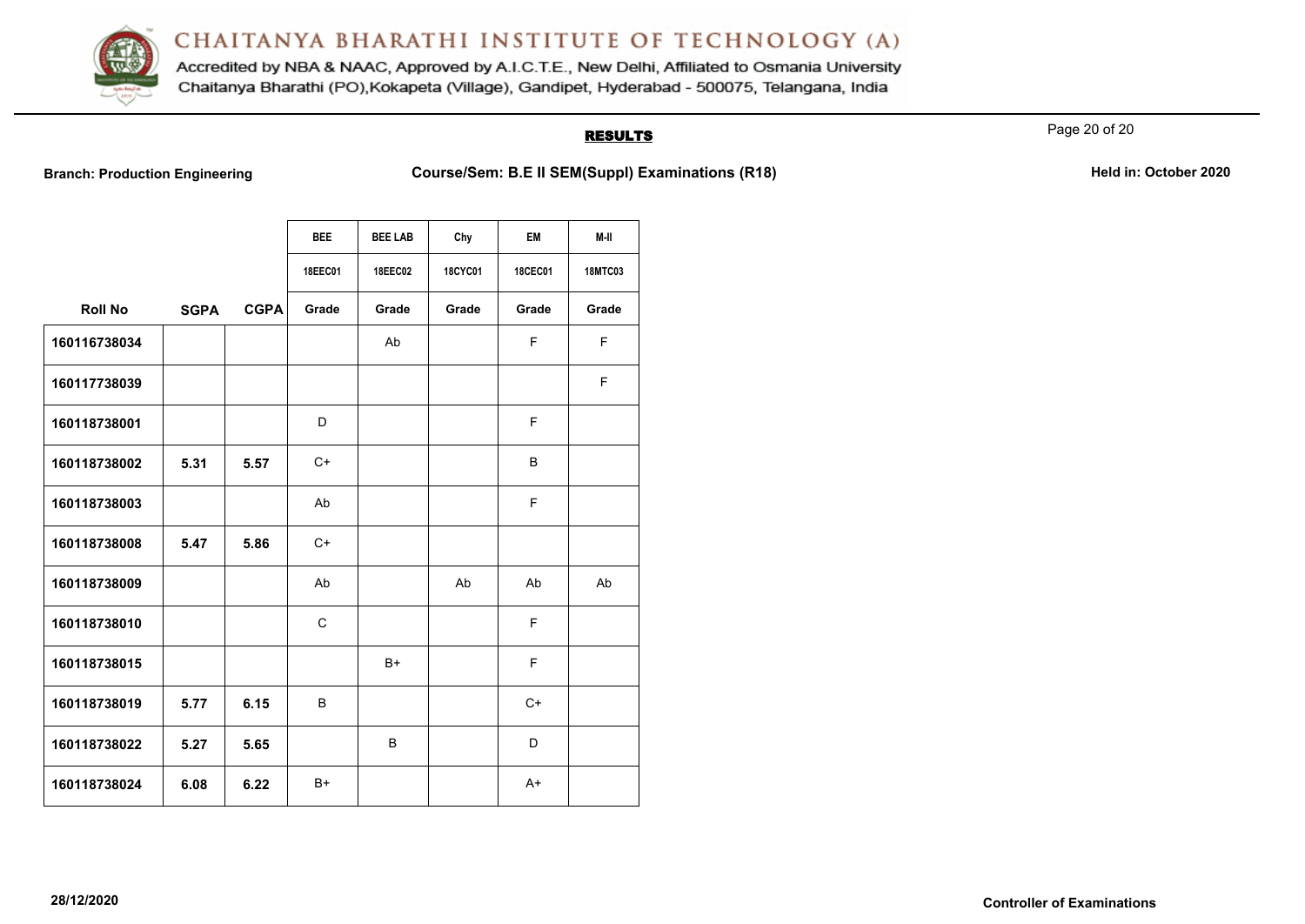

Accredited by NBA & NAAC, Approved by A.I.C.T.E., New Delhi, Affiliated to Osmania University Chaitanya Bharathi (PO), Kokapeta (Village), Gandipet, Hyderabad - 500075, Telangana, India

#### **RESULTS**

Page 1 of 37

|                |             |             | <b>BMPC</b>    | <b>CACED La</b> | <b>EEA</b>     | EG             | EG Lab         | EM-III         | SM-I           | Survey         | <b>Survey Lab</b> |
|----------------|-------------|-------------|----------------|-----------------|----------------|----------------|----------------|----------------|----------------|----------------|-------------------|
|                |             |             | <b>16CEC04</b> | <b>16CEC09</b>  | <b>16MBC01</b> | <b>16CEC06</b> | <b>16CEC08</b> | <b>16MTC05</b> | <b>16CEC05</b> | <b>16CEC03</b> | <b>16CEC07</b>    |
| <b>Roll No</b> | <b>SGPA</b> | <b>CGPA</b> | Grade          | Grade           | Grade          | Grade          | Grade          | Grade          | Grade          | Grade          | Grade             |
| 160115732039   |             |             | $C+$           | $B+$            | $C+$           | D              | B              | F(Ab)          | A              | F(Ab)          | F                 |
| 160116732029   |             |             |                |                 |                |                |                |                | F.             | D              |                   |
| 160116732043   |             |             | F(Ab)          |                 | $\mathsf C$    |                |                |                | F(Ab)          | $B+$           |                   |
| 160116732048   | 5.30        | 5.40        |                |                 |                |                |                |                | A              |                |                   |
| 160116732053   | 5.40        | 5.40        |                |                 |                |                |                |                | Α              |                |                   |
| 160116732087   |             |             |                |                 |                |                |                | $C+$           | F              | $\mathsf F$    |                   |
| 160116732115   | 5.20        | 6.00        |                | $B+$            |                |                |                |                |                |                |                   |
| 160117732015   |             |             |                |                 |                |                |                | F(Ab)          | F              | F              |                   |
| 160117732023   |             |             | F.             |                 | D              |                |                | F              | F              | F              | F                 |
| 160117732032   |             |             | A              |                 | $\mathbf C$    |                |                | F              | F              | F              |                   |
| 160117732036   |             |             |                |                 | A              |                |                |                | F              | F              |                   |
| 160117732037   |             |             | $\mathsf{C}$   |                 | B              |                |                |                | F              | F              |                   |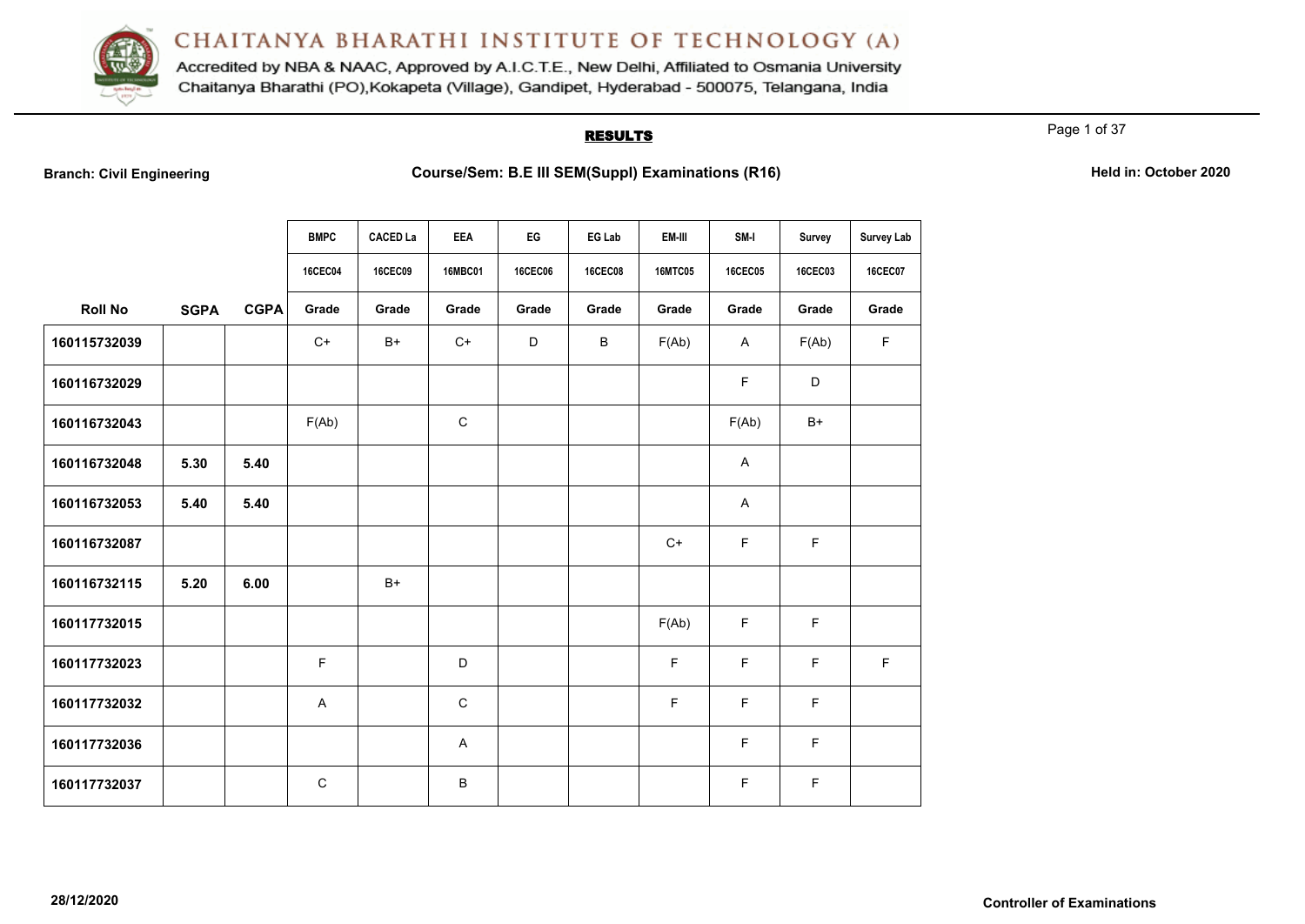

Accredited by NBA & NAAC, Approved by A.I.C.T.E., New Delhi, Affiliated to Osmania University Chaitanya Bharathi (PO), Kokapeta (Village), Gandipet, Hyderabad - 500075, Telangana, India

#### **RESULTS**

Page 2 of 37

| <b>Branch: Civil Engineering</b> |  |  |  |  |  |
|----------------------------------|--|--|--|--|--|
|----------------------------------|--|--|--|--|--|

|              |      |      | <b>BMPC</b>    | <b>CACED La</b> | <b>EEA</b>     | EG             | EG Lab         | EM-III         | SM-I           | <b>Survey</b> | Survey Lab     |
|--------------|------|------|----------------|-----------------|----------------|----------------|----------------|----------------|----------------|---------------|----------------|
|              |      |      | <b>16CEC04</b> | <b>16CEC09</b>  | <b>16MBC01</b> | <b>16CEC06</b> | <b>16CEC08</b> | <b>16MTC05</b> | <b>16CEC05</b> | 16CEC03       | <b>16CEC07</b> |
|              |      |      | Grade          | Grade           | Grade          | Grade          | Grade          | Grade          | Grade          | Grade         | Grade          |
| 160117732038 |      |      | F              |                 | B              |                |                |                | F              |               |                |
| 160117732041 |      |      |                |                 | F              |                |                |                | F              | F             |                |
| 160117732043 |      |      |                |                 | F              |                |                |                |                | $\mathsf D$   |                |
| 160117732054 |      |      |                |                 |                |                |                |                | F              |               |                |
| 160117732055 |      |      |                |                 |                |                |                |                | F              | F             |                |
| 160117732057 |      |      |                |                 |                |                |                |                | F              |               |                |
| 160117732059 |      |      |                |                 |                |                |                |                | F(Ab)          | F             |                |
| 160117732060 |      |      |                |                 |                |                |                |                | F              | F             |                |
| 160117732077 |      |      |                |                 |                |                |                |                |                | F             |                |
| 160117732083 |      |      | D              |                 |                |                |                |                | F(Ab)          |               | $\mathsf F$    |
| 160117732086 | 4.93 | 5.97 |                |                 |                |                |                |                | $C+$           | $\mathsf C$   |                |
| 160117732089 |      |      | F              |                 |                | F              |                |                | F              | F             |                |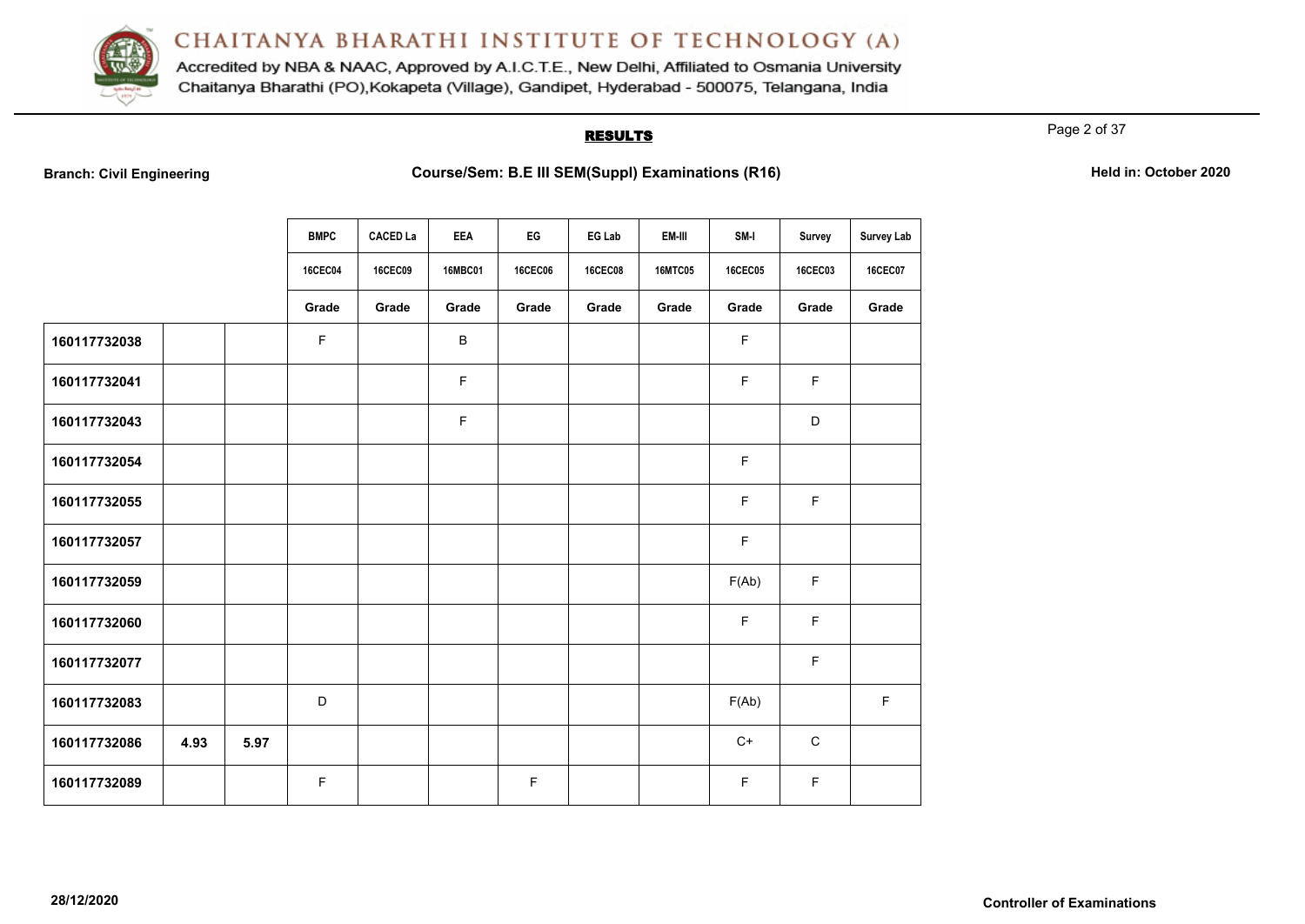

Accredited by NBA & NAAC, Approved by A.I.C.T.E., New Delhi, Affiliated to Osmania University Chaitanya Bharathi (PO), Kokapeta (Village), Gandipet, Hyderabad - 500075, Telangana, India

#### **RESULTS**

Page 3 of 37

|              |      |      | <b>BMPC</b>    | <b>CACED La</b> | <b>EEA</b>     | EG             | EG Lab         | EM-III         | SM-I           | <b>Survey</b>  | <b>Survey Lab</b> |
|--------------|------|------|----------------|-----------------|----------------|----------------|----------------|----------------|----------------|----------------|-------------------|
|              |      |      | <b>16CEC04</b> | <b>16CEC09</b>  | <b>16MBC01</b> | <b>16CEC06</b> | <b>16CEC08</b> | <b>16MTC05</b> | <b>16CEC05</b> | <b>16CEC03</b> | <b>16CEC07</b>    |
|              |      |      | Grade          | Grade           | Grade          | Grade          | Grade          | Grade          | Grade          | Grade          | Grade             |
| 160117732094 | 5.06 | 5.92 |                |                 |                |                |                |                |                | $C+$           |                   |
| 160117732096 |      |      | F              |                 | $\mathsf C$    |                |                |                | F              | $\mathsf F$    |                   |
| 160117732105 |      |      | B              |                 |                |                |                |                | F              | F(Ab)          | F                 |
| 160117732108 |      |      |                |                 |                |                |                |                | F              |                |                   |
| 160117732110 |      |      | B              |                 |                |                |                |                | F              | $\mathsf F$    |                   |
| 160117732113 | 5.68 | 6.35 |                |                 | $A+$           |                |                |                |                |                |                   |
| 160117732114 |      |      | F(Ab)          |                 | $\mathbf C$    |                |                |                | F              | F              |                   |
| 160117732116 |      |      | F(Ab)          |                 | F(Ab)          | F(Ab)          |                | F(Ab)          |                |                |                   |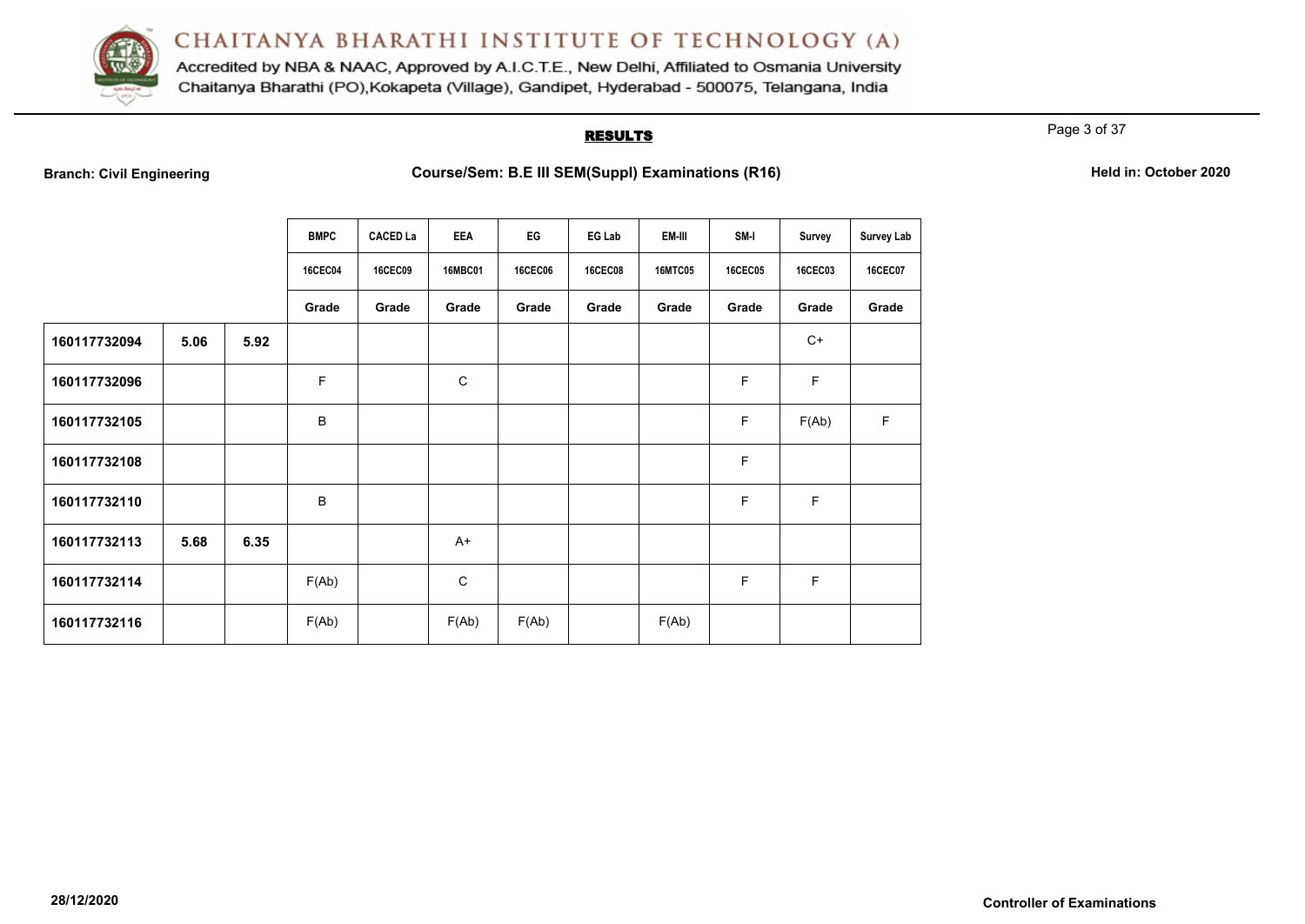

Accredited by NBA & NAAC, Approved by A.I.C.T.E., New Delhi, Affiliated to Osmania University Chaitanya Bharathi (PO), Kokapeta (Village), Gandipet, Hyderabad - 500075, Telangana, India

### **RESULTS**

Page 4 of 37

**Branch: Computer Science and Engg Course/Sem: B.E III SEM(Suppl) Examinations (R16)** Held in: October 2020

|                |             |             | DaSt<br><b>16CSC03</b> | <b>DiSt</b><br><b>16CSC06</b> | DS Lab<br><b>16CSC07</b> | EM-III<br><b>16MTC05</b> | <b>LST</b><br><b>16CSC05</b> | OOP Java<br><b>16CSC04</b> | OOP Lab<br><b>16CSC08</b> |
|----------------|-------------|-------------|------------------------|-------------------------------|--------------------------|--------------------------|------------------------------|----------------------------|---------------------------|
| <b>Roll No</b> | <b>SGPA</b> | <b>CGPA</b> | Grade                  | Grade                         | Grade                    | Grade                    | Grade                        | Grade                      | Grade                     |
| 160116733033   |             |             |                        | F(Ab)                         |                          |                          |                              |                            |                           |
| 160116733088   |             |             |                        | F                             | $\mathsf{A}$             | F                        |                              | F                          |                           |
| 160116733186   |             |             |                        | E                             |                          | B                        | F                            | F                          |                           |
| 160117733027   | 5.05        | 5.40        |                        |                               |                          | $C+$                     |                              | $\mathbf C$                |                           |
| 160117733035   |             |             | E                      | $\mathsf{A}$                  | A                        |                          |                              | $B+$                       |                           |
| 160117733039   | 5.31        | 5.71        |                        | $C+$                          |                          |                          |                              |                            |                           |
| 160117733044   |             |             |                        | $\mathsf F$                   |                          | $C+$                     |                              |                            |                           |
| 160117733085   |             |             | $\mathsf C$            |                               | A                        | F                        | $\mathsf F$                  | F                          | $B+$                      |
| 160117733097   |             |             |                        | F                             | $B+$                     | F(Ab)                    |                              |                            |                           |
| 160117733106   |             |             |                        | F(Ab)                         |                          |                          |                              | F(Ab)                      |                           |
| 160117733146   | 5.48        | 5.81        |                        | $\mathsf C$                   |                          | A                        |                              |                            |                           |
| 160117733168   | 5.33        | 5.36        |                        |                               |                          | B                        |                              |                            |                           |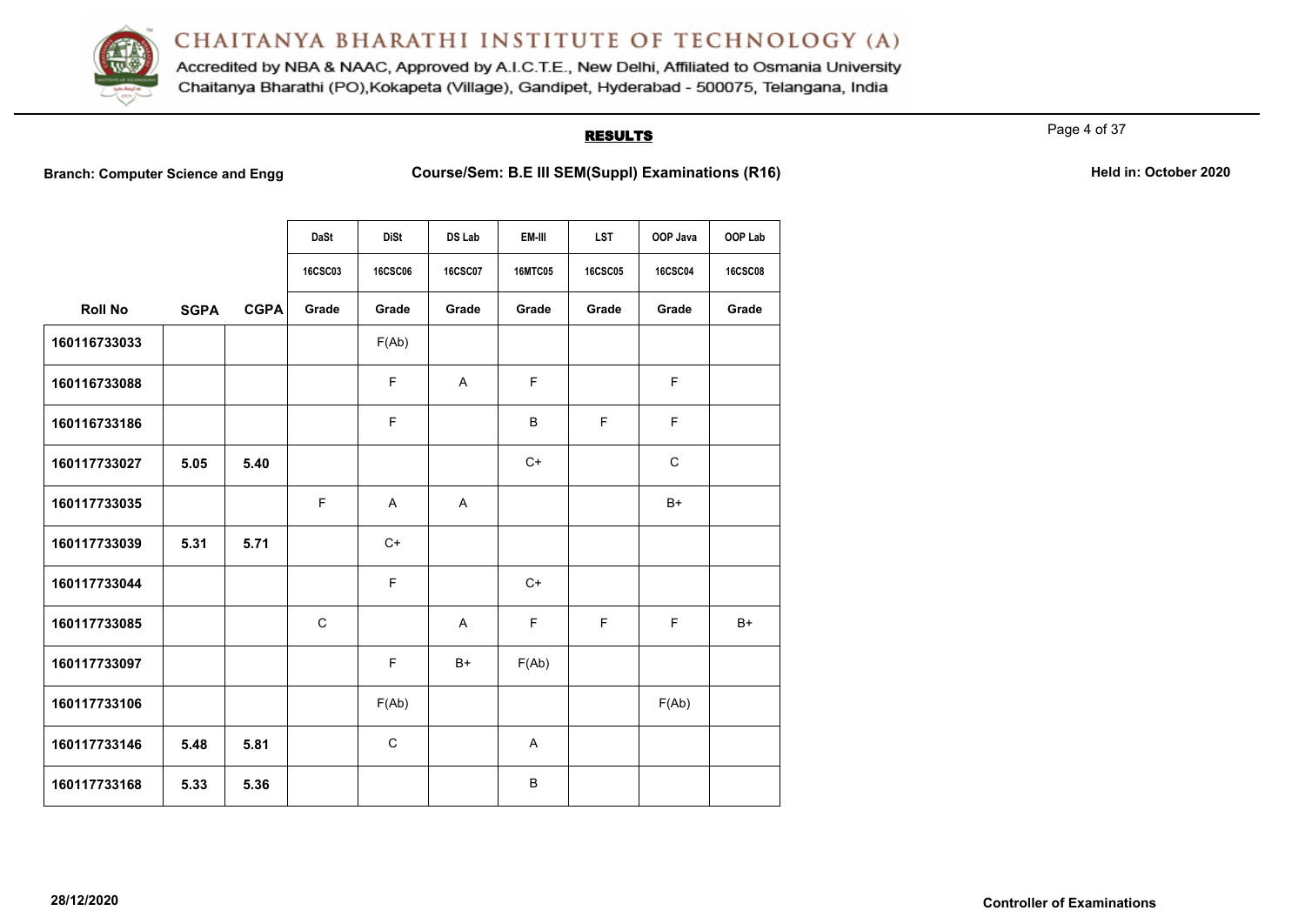

Accredited by NBA & NAAC, Approved by A.I.C.T.E., New Delhi, Affiliated to Osmania University Chaitanya Bharathi (PO), Kokapeta (Village), Gandipet, Hyderabad - 500075, Telangana, India

### **RESULTS**

Page 5 of 37

**Branch: Computer Science and Engg Course/Sem: B.E III SEM(Suppl) Examinations (R16)** Held in: October 2020

|              |      | DaSt           | <b>DiSt</b>    | <b>DS Lab</b>  | EM-III         | <b>LST</b>     | OOP Java       | OOP Lab        |
|--------------|------|----------------|----------------|----------------|----------------|----------------|----------------|----------------|
|              |      | <b>16CSC03</b> | <b>16CSC06</b> | <b>16CSC07</b> | <b>16MTC05</b> | <b>16CSC05</b> | <b>16CSC04</b> | <b>16CSC08</b> |
|              |      | Grade          | Grade          | Grade          | Grade          | Grade          | Grade          | Grade          |
| 160117733177 |      | F              | F(Ab)          |                | F.             | F(Ab)          | $\mathsf F$    |                |
| 160117733302 | 6.20 |                |                |                | B              |                |                |                |
| 160117733305 |      |                | F              |                |                |                |                |                |
| 160117733307 |      |                | $\mathsf C$    |                | F              |                |                |                |
| 160117733308 |      | $B+$           | D              |                | F              |                | F              |                |
| 160117733310 |      | $\mathsf F$    | E              |                | $C+$           | F              | $\mathbf C$    |                |
| 160117733315 |      |                |                |                |                |                | F              |                |
| 160117733319 | 5.30 |                | D              |                |                |                |                |                |
| 160117733320 | 5.38 |                |                |                | B+             |                |                |                |
| 160117733321 |      |                |                |                | F(Ab)          | F(Ab)          |                |                |
| 160117733323 |      |                | F              |                |                |                |                |                |
| 160117733324 |      |                | F.             |                | F              |                | D              |                |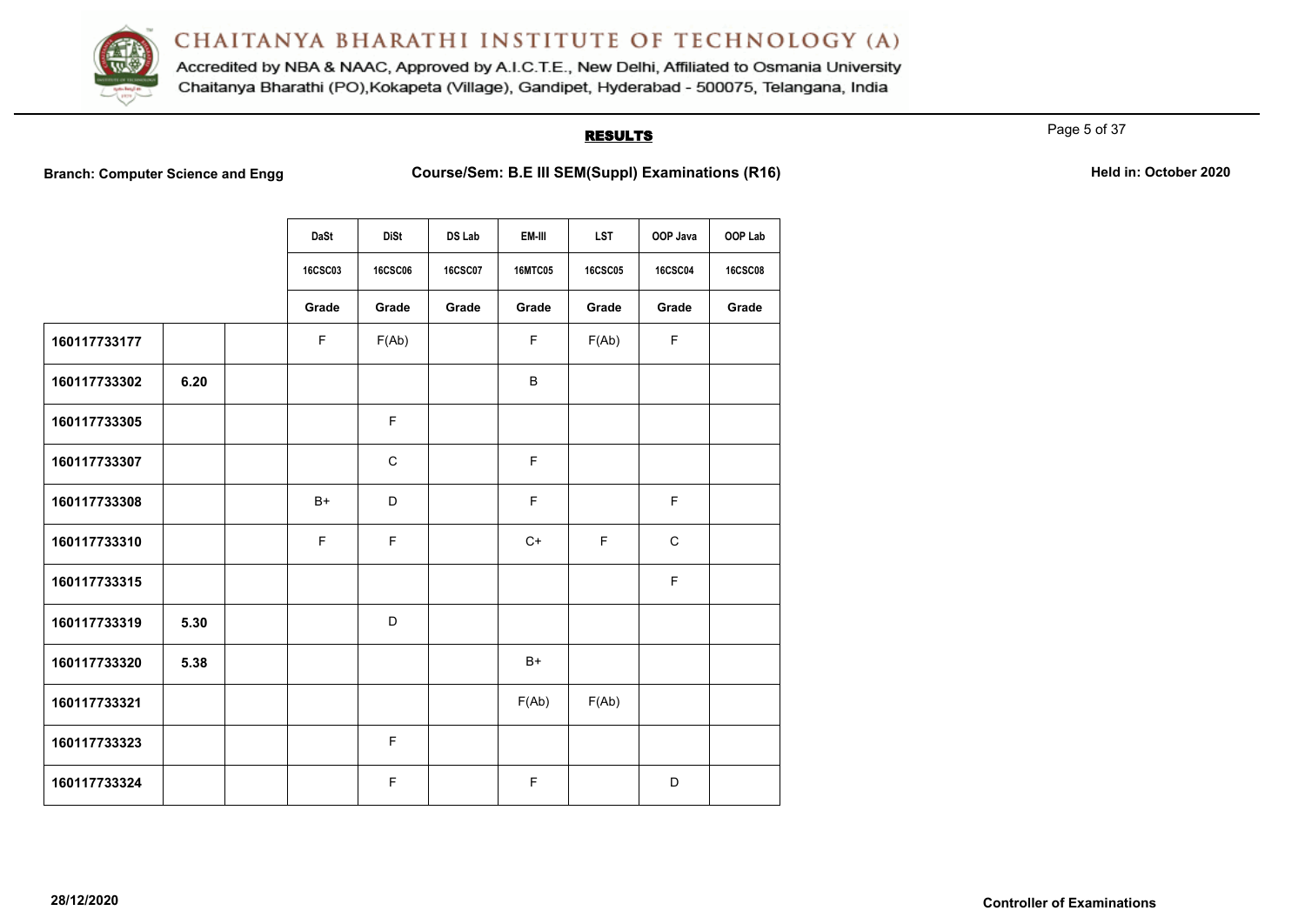

Accredited by NBA & NAAC, Approved by A.I.C.T.E., New Delhi, Affiliated to Osmania University Chaitanya Bharathi (PO), Kokapeta (Village), Gandipet, Hyderabad - 500075, Telangana, India

#### **RESULTS**

Page 6 of 37

**Branch: Computer Science and Engg Course/Sem: B.E III SEM(Suppl) Examinations (R16)** Held in: October 2020

|              |      | <b>DaSt</b>    | <b>DiSt</b>    | DS Lab         | <b>EM-III</b>  | <b>LST</b>     | OOP Java       | OOP Lab        |
|--------------|------|----------------|----------------|----------------|----------------|----------------|----------------|----------------|
|              |      | <b>16CSC03</b> | <b>16CSC06</b> | <b>16CSC07</b> | <b>16MTC05</b> | <b>16CSC05</b> | <b>16CSC04</b> | <b>16CSC08</b> |
|              |      | Grade          | Grade          | Grade          | Grade          | Grade          | Grade          | Grade          |
| 160117733330 | 5.72 |                | C              |                | B              |                |                |                |
| 160117733331 |      |                |                |                | F              |                |                |                |
| 160117733335 |      |                | F(Ab)          |                | F              | F(Ab)          | F(Ab)          |                |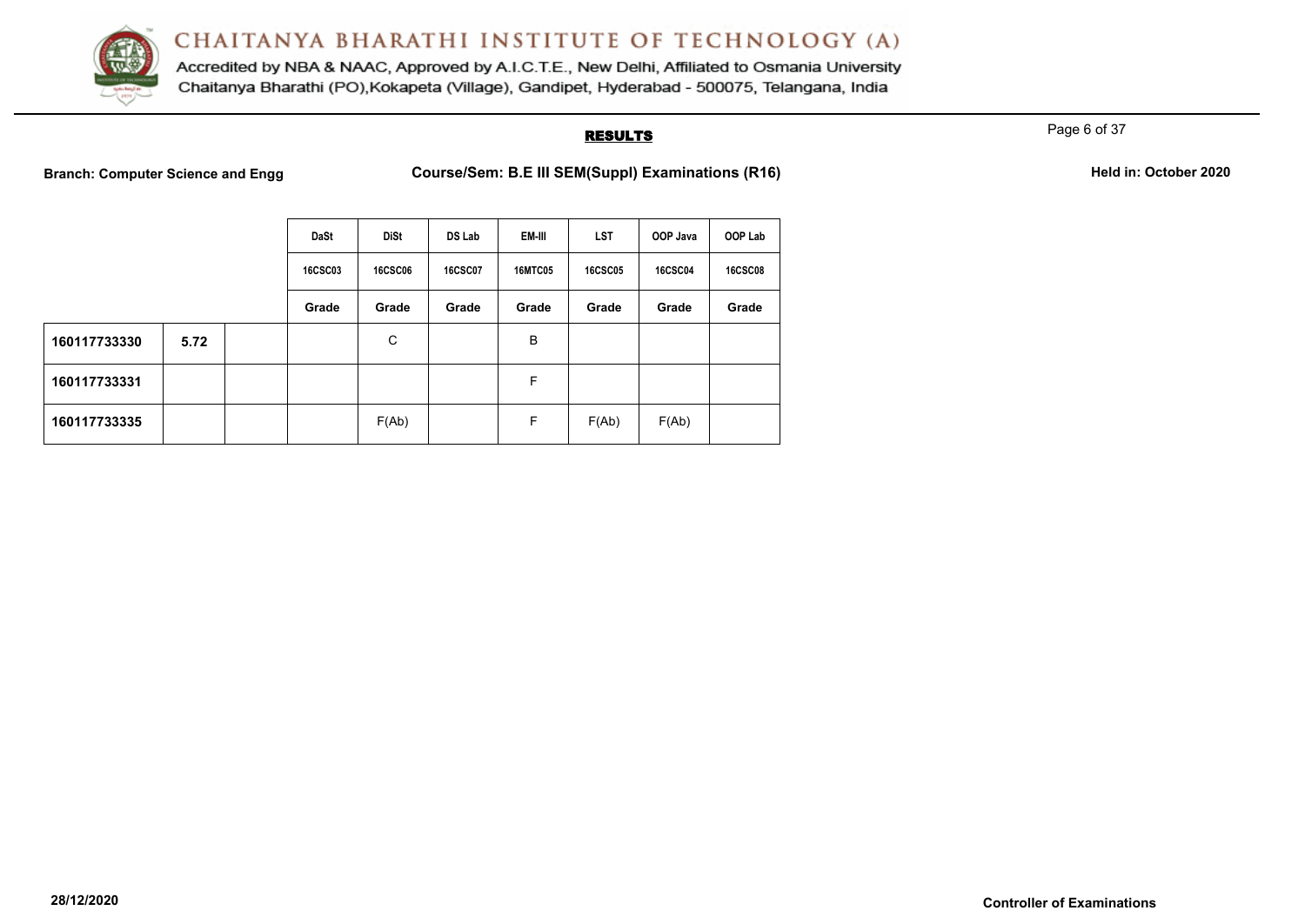

Accredited by NBA & NAAC, Approved by A.I.C.T.E., New Delhi, Affiliated to Osmania University Chaitanya Bharathi (PO), Kokapeta (Village), Gandipet, Hyderabad - 500075, Telangana, India

#### **RESULTS**

Page 7 of 37

|                |             |             | <b>CM Lab</b>  | EC-I           | EE.     | EE Lab         | <b>EEA</b>     | <b>EMI</b>     | EM-III         | <b>PMP</b>     |
|----------------|-------------|-------------|----------------|----------------|---------|----------------|----------------|----------------|----------------|----------------|
|                |             |             | <b>16EEC04</b> | <b>16EEC02</b> | 16ECC16 | <b>16ECC17</b> | <b>16MBC01</b> | <b>16EEC03</b> | <b>16MTC05</b> | <b>16MEC11</b> |
| <b>Roll No</b> | <b>SGPA</b> | <b>CGPA</b> | Grade          | Grade          | Grade   | Grade          | Grade          | Grade          | Grade          | Grade          |
| 160116734041   |             |             |                | $\mathsf F$    |         |                |                | D              |                |                |
| 160116734052   |             |             |                |                | F       |                |                |                |                |                |
| 160116734102   |             |             |                | $\mathsf F$    |         |                |                | $\mathbf C$    |                | $\sf B$        |
| 160117734029   |             |             |                | $\mathsf F$    |         | A              | $C+$           | $\mathbf C$    |                |                |
| 160117734031   |             |             |                | F              |         | A              | $\mathsf{A}$   |                |                |                |
| 160117734035   |             |             |                |                | F       |                |                | $\mathsf F$    |                | $\mathsf F$    |
| 160117734039   |             |             |                | $\mathsf F$    |         |                |                |                |                |                |
| 160117734056   |             |             |                | $\mathsf F$    |         |                |                | F(Ab)          | F              |                |
| 160117734090   |             |             |                | $\mathsf F$    |         |                |                |                |                |                |
| 160117734094   |             |             | A              | $\mathsf F$    |         |                | $C+$           |                |                | $\mathsf F$    |
| 160117734116   | 4.70        | 5.26        |                | D              |         |                |                |                |                | $C+$           |
| 160117734119   |             |             |                | F              | F       |                |                |                | F              |                |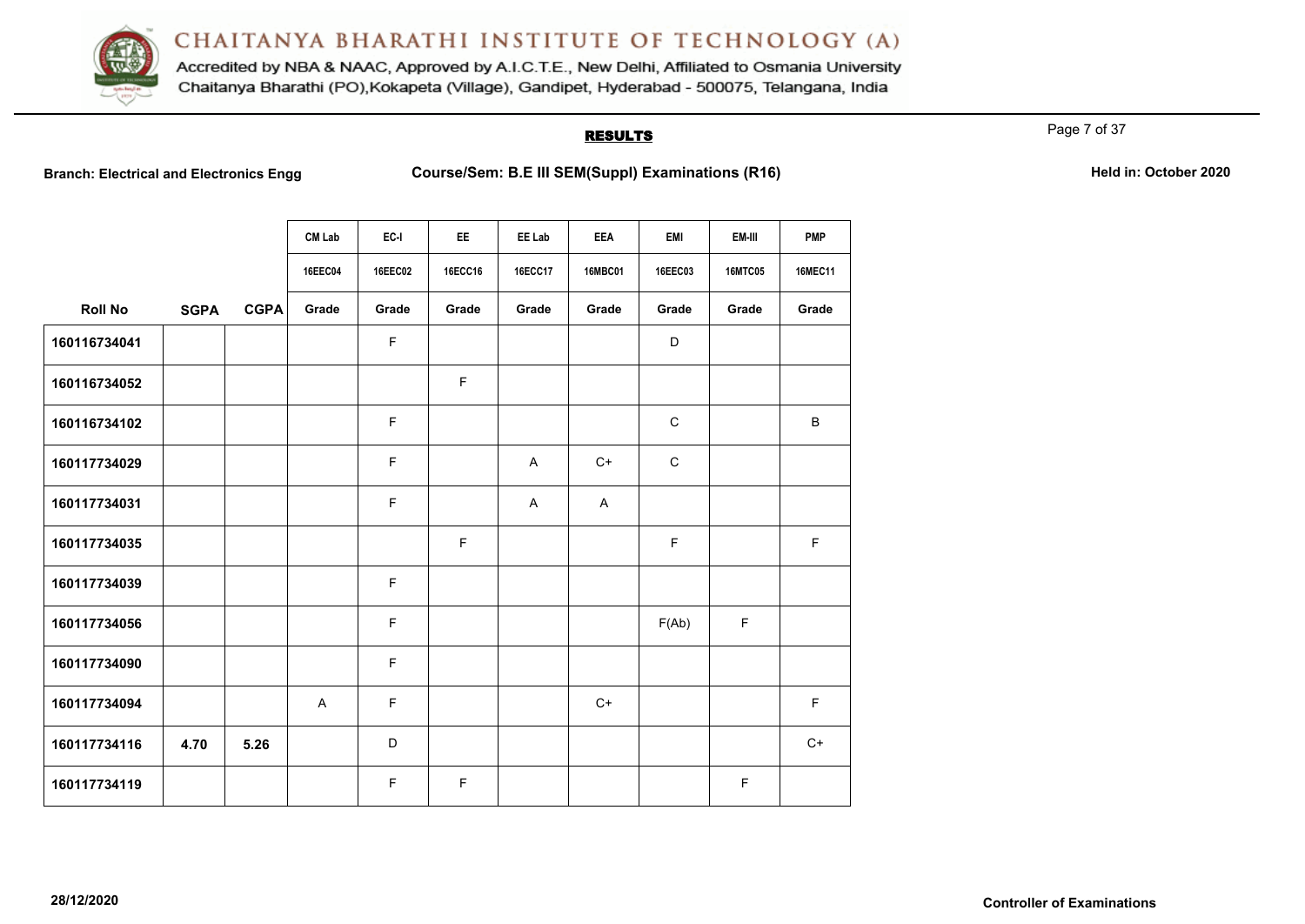

Accredited by NBA & NAAC, Approved by A.I.C.T.E., New Delhi, Affiliated to Osmania University Chaitanya Bharathi (PO), Kokapeta (Village), Gandipet, Hyderabad - 500075, Telangana, India

#### **RESULTS**

Page 8 of 37

|              |  | <b>CM Lab</b>  | EC-I           | EE      | EE Lab  | EEA            | EMI            | EM-III         | <b>PMP</b>     |
|--------------|--|----------------|----------------|---------|---------|----------------|----------------|----------------|----------------|
|              |  | <b>16EEC04</b> | <b>16EEC02</b> | 16ECC16 | 16ECC17 | <b>16MBC01</b> | <b>16EEC03</b> | <b>16MTC05</b> | <b>16MEC11</b> |
|              |  | Grade          | Grade          | Grade   | Grade   | Grade          | Grade          | Grade          | Grade          |
| 160117734301 |  |                |                |         |         |                |                | Е              |                |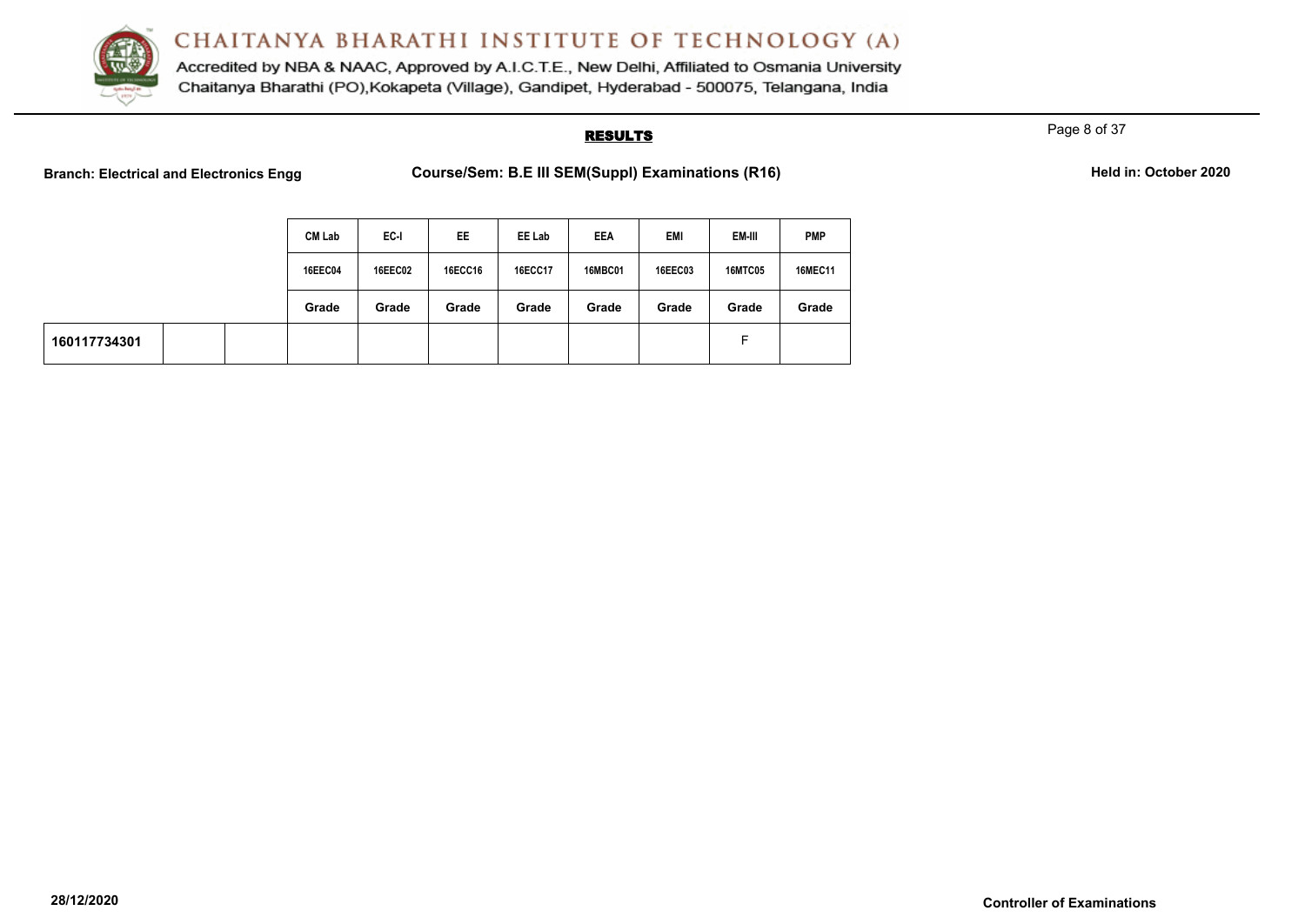

Accredited by NBA & NAAC, Approved by A.I.C.T.E., New Delhi, Affiliated to Osmania University Chaitanya Bharathi (PO), Kokapeta (Village), Gandipet, Hyderabad - 500075, Telangana, India

#### **RESULTS**

Page 9 of 37

|                |             |             | ED Lab         | <b>EDC</b>  | EM-III         | <b>ETTL</b> | <b>EWN Lab</b> | <b>NT</b>      | SS             |
|----------------|-------------|-------------|----------------|-------------|----------------|-------------|----------------|----------------|----------------|
|                |             |             | <b>16ECC07</b> | 16ECC03     | <b>16MTC05</b> | 16ECC05     | <b>16ECC06</b> | <b>16ECC02</b> | <b>16ECC04</b> |
| <b>Roll No</b> | <b>SGPA</b> | <b>CGPA</b> | Grade          | Grade       | Grade          | Grade       | Grade          | Grade          | Grade          |
| 160116735099   |             |             |                | $\mathsf F$ | A              | F           | F(Ab)          | D              | F              |
| 160116735117   |             |             |                | F           |                | F           |                |                | F              |
| 160116735120   |             |             |                | $\mathsf F$ | E              | F           |                | F              | F              |
| 160116735152   |             |             |                |             |                |             |                | F              | D              |
| 160117735006   |             |             |                | $\mathsf F$ |                | F           |                |                | F              |
| 160117735021   |             |             |                |             |                | F(Ab)       |                |                | F(Ab)          |
| 160117735037   |             |             |                |             |                | F           |                |                |                |
| 160117735047   | 5.89        | 6.22        |                |             |                | $\sf B$     |                |                |                |
| 160117735050   |             |             |                | F           |                | F           |                | D              | $\mathsf C$    |
| 160117735055   |             |             |                | F           | F              | F           |                |                | F              |
| 160117735078   |             |             |                | F           |                | $\mathbf C$ |                |                |                |
| 160117735083   | 4.95        | 6.07        |                |             |                |             |                |                | D              |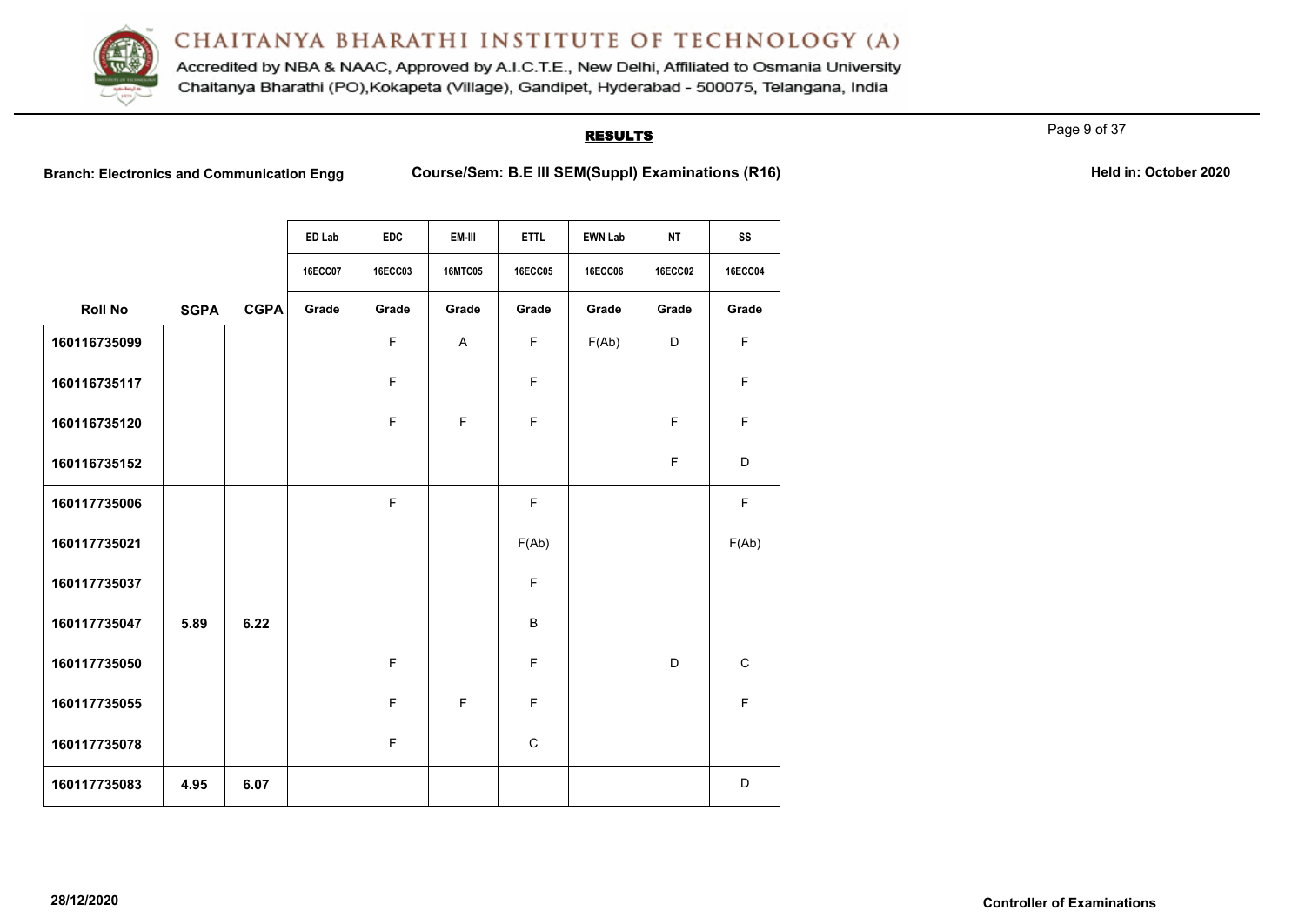

Accredited by NBA & NAAC, Approved by A.I.C.T.E., New Delhi, Affiliated to Osmania University Chaitanya Bharathi (PO), Kokapeta (Village), Gandipet, Hyderabad - 500075, Telangana, India

#### **RESULTS**

Page 10 of 37

|              |      |      | ED Lab         | <b>EDC</b> | EM-III         | <b>ETTL</b>    | <b>EWN Lab</b> | <b>NT</b>      | SS             |
|--------------|------|------|----------------|------------|----------------|----------------|----------------|----------------|----------------|
|              |      |      | <b>16ECC07</b> | 16ECC03    | <b>16MTC05</b> | <b>16ECC05</b> | <b>16ECC06</b> | <b>16ECC02</b> | <b>16ECC04</b> |
|              |      |      | Grade          | Grade      | Grade          | Grade          | Grade          | Grade          | Grade          |
| 160117735084 |      |      |                |            |                |                |                |                | F              |
| 160117735087 |      |      |                | F.         |                | F.             |                |                |                |
| 160117735088 |      |      |                |            |                | F(Ab)          |                | F              | F(Ab)          |
| 160117735098 |      |      |                | F.         | E              | D              |                | $\mathsf F$    | F              |
| 160117735105 | 5.14 | 6.23 |                |            |                | $C+$           |                |                |                |
| 160117735110 | 5.35 | 5.81 |                |            |                | B              |                |                |                |
| 160117735113 |      |      |                | D          | $B+$           | F              |                | F              | F              |
| 160117735115 |      |      |                | $C+$       |                | F              |                | $\mathsf{C}$   | F              |
| 160117735133 |      |      |                | F.         |                | F              |                | F              | F              |
| 160117735136 | 4.65 | 5.16 |                |            |                |                |                |                | D              |
| 160117735139 | 4.84 | 5.85 |                |            |                |                |                |                | D              |
| 160117735140 | 5.10 | 5.91 |                |            |                |                |                |                | B              |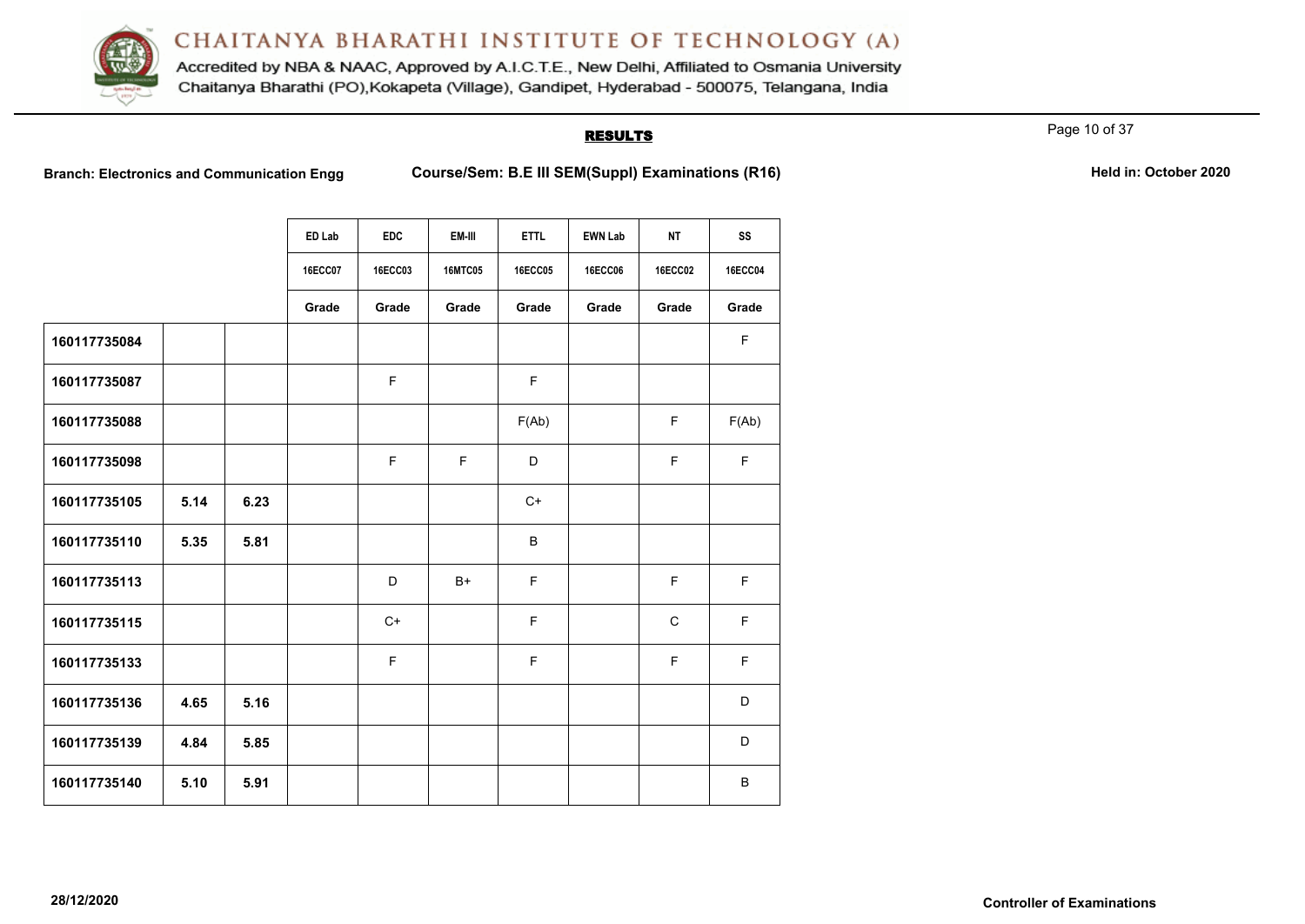

Accredited by NBA & NAAC, Approved by A.I.C.T.E., New Delhi, Affiliated to Osmania University Chaitanya Bharathi (PO), Kokapeta (Village), Gandipet, Hyderabad - 500075, Telangana, India

#### **RESULTS**

Page 11 of 37

|              |      |      | ED Lab         | <b>EDC</b>  | EM-III         | <b>ETTL</b>    | <b>EWN Lab</b> | NT             | SS             |
|--------------|------|------|----------------|-------------|----------------|----------------|----------------|----------------|----------------|
|              |      |      | <b>16ECC07</b> | 16ECC03     | <b>16MTC05</b> | <b>16ECC05</b> | <b>16ECC06</b> | <b>16ECC02</b> | <b>16ECC04</b> |
|              |      |      | Grade          | Grade       | Grade          | Grade          | Grade          | Grade          | Grade          |
| 160117735142 | 5.04 | 6.14 |                | $\mathsf C$ |                |                |                |                | $C+$           |
| 160117735155 |      |      |                | F           |                |                |                | E              | $\mathsf{C}$   |
| 160117735157 |      |      |                | $\mathsf F$ |                | F              |                |                | F              |
| 160117735161 |      |      |                | E           |                | F              |                | F              | F              |
| 160117735165 |      |      |                | $\mathsf F$ |                | F              |                | F              | F              |
| 160117735170 |      |      |                | $\mathsf F$ | F(Ab)          | F.             |                | F              | F              |
| 160117735173 |      |      |                |             |                | F              |                |                |                |
| 160117735179 |      |      | B              | F(Ab)       | F              | F              |                | F              | F              |
| 160117735302 |      |      |                |             |                |                |                |                | F(Ab)          |
| 160117735307 |      |      |                |             |                |                |                |                | F              |
| 160117735310 |      |      |                |             |                |                |                |                | F              |
| 160117735318 |      |      |                | F           | B              | F              |                | F              | F              |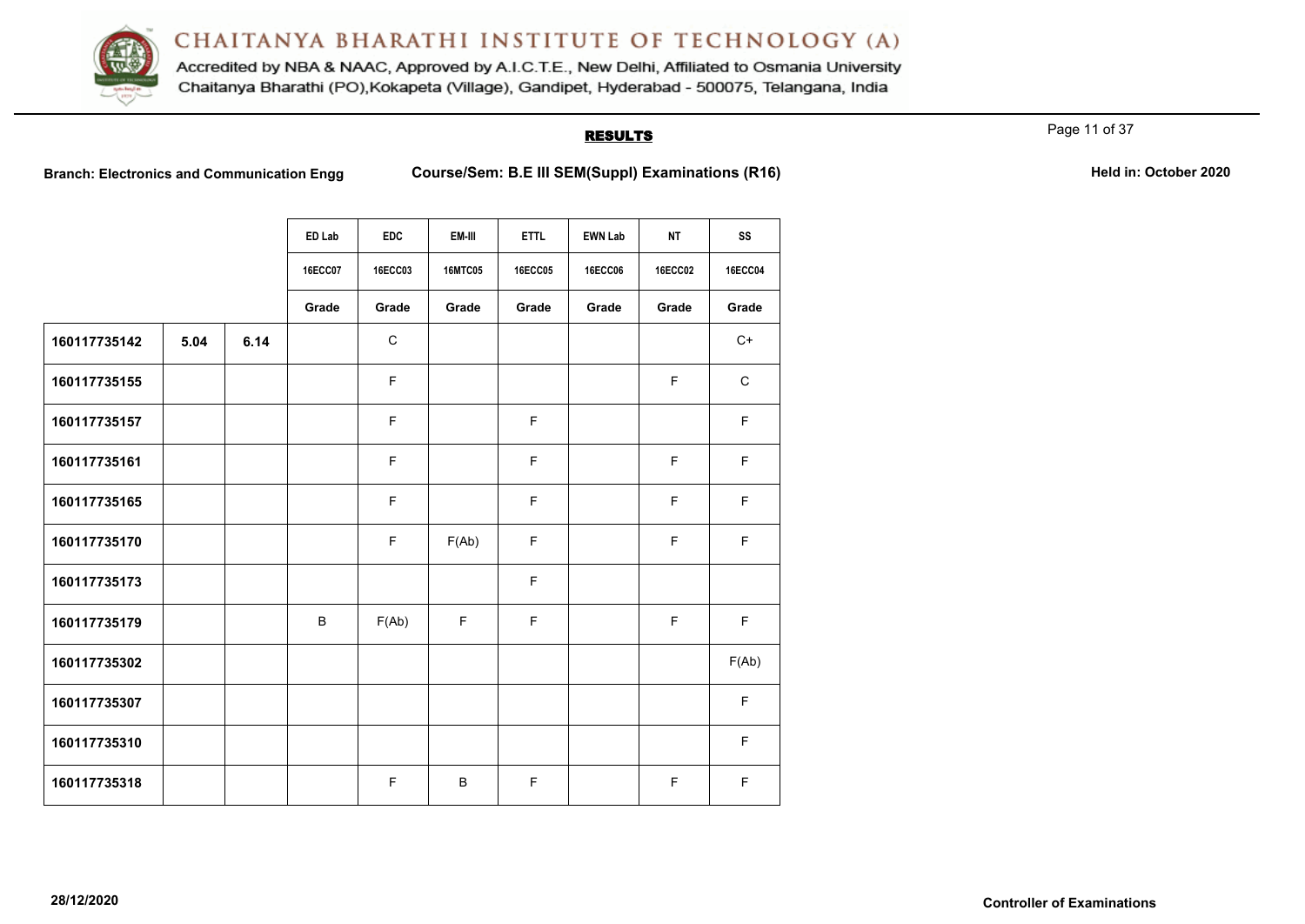

Accredited by NBA & NAAC, Approved by A.I.C.T.E., New Delhi, Affiliated to Osmania University Chaitanya Bharathi (PO), Kokapeta (Village), Gandipet, Hyderabad - 500075, Telangana, India

#### **RESULTS**

Page 12 of 37

|              |      | ED Lab         | <b>EDC</b>     | EM-III         | <b>ETTL</b>    | <b>EWN Lab</b> | <b>NT</b>      | SS             |
|--------------|------|----------------|----------------|----------------|----------------|----------------|----------------|----------------|
|              |      | <b>16ECC07</b> | <b>16ECC03</b> | <b>16MTC05</b> | <b>16ECC05</b> | <b>16ECC06</b> | <b>16ECC02</b> | <b>16ECC04</b> |
|              |      | Grade          | Grade          | Grade          | Grade          | Grade          | Grade          | Grade          |
| 160117735321 |      |                |                |                | F(Ab)          |                |                |                |
| 160117735323 |      |                |                | A              | F              |                | F              | F              |
| 160117735324 | 5.30 |                |                |                |                |                |                | D              |
| 160117735334 |      |                | F              |                | F              |                |                | F              |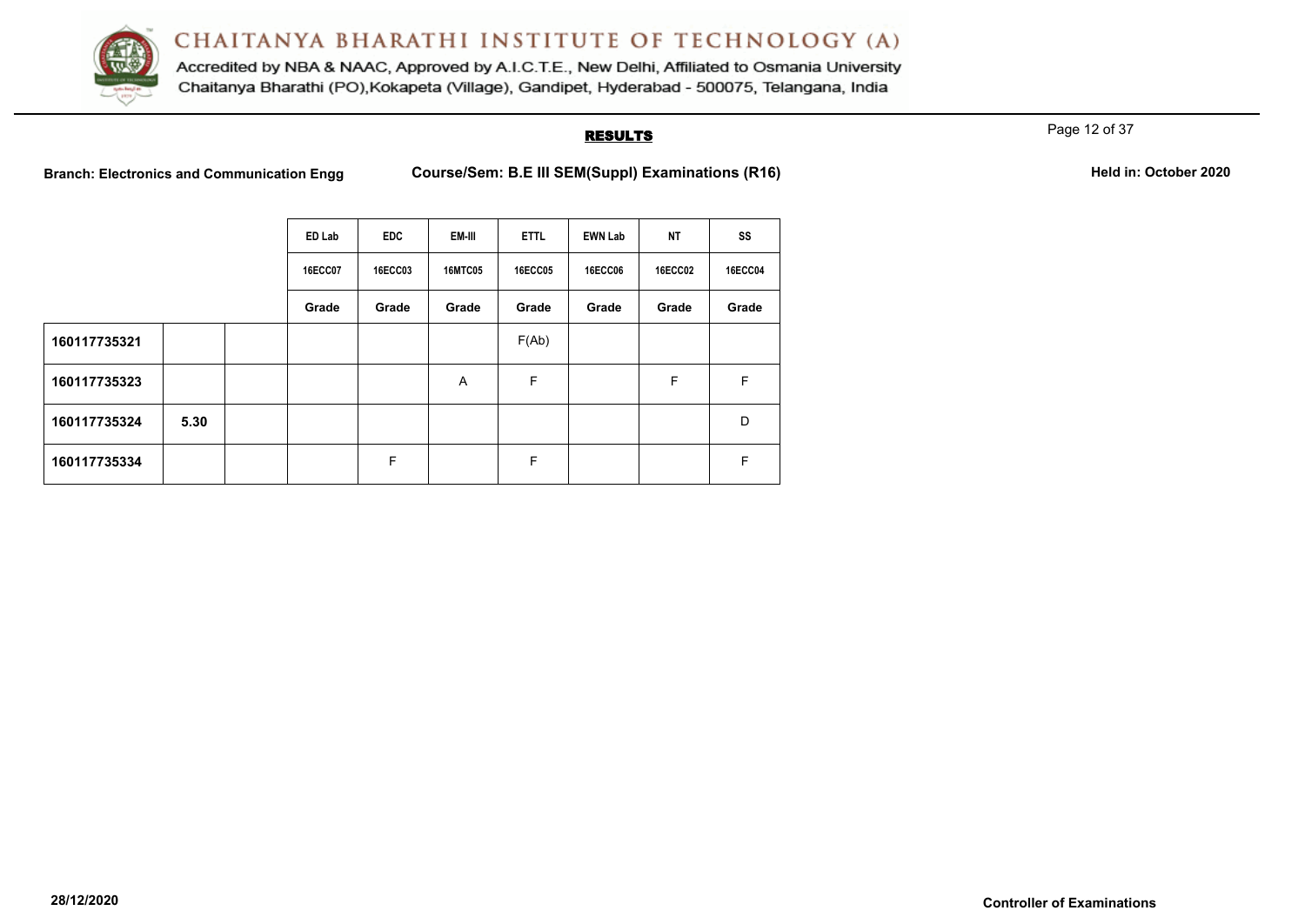

Accredited by NBA & NAAC, Approved by A.I.C.T.E., New Delhi, Affiliated to Osmania University Chaitanya Bharathi (PO), Kokapeta (Village), Gandipet, Hyderabad - 500075, Telangana, India

#### **RESULTS**

Page 13 of 37

Branch: Information Technology **Course/Sem: B.E III SEM(Suppl) Examinations (R16)** Held in: October 2020

|                |             |             | <b>DaSA</b> | <b>DELD</b> | <b>DiSA</b>    | EM-III         | <b>OOP</b> |
|----------------|-------------|-------------|-------------|-------------|----------------|----------------|------------|
|                |             |             |             |             |                |                |            |
|                |             |             | 16ITC02     | 16ITC04     | <b>16ITC01</b> | <b>16MTC05</b> | 16ITC03    |
| <b>Roll No</b> | <b>SGPA</b> | <b>CGPA</b> | Grade       | Grade       | Grade          | Grade          | Grade      |
| 160116737059   |             |             |             | F           |                |                | F          |
| 160116737094   | 4.67        | 5.00        |             |             | D              | $C+$           |            |
| 160116737312   |             |             | F(Ab)       |             |                | F              | F(Ab)      |
| 160117737014   | 6.05        | 6.36        |             |             | B              | A              |            |
| 160117737036   |             |             |             | F           |                |                |            |
| 160117737042   | 5.05        | 5.30        |             | D           |                |                |            |
| 160117737049   | 5.82        | 5.93        |             | $C+$        |                |                |            |
| 160117737111   |             |             | F           | F(Ab)       | F              | A              | $C+$       |
| 160117737302   | 4.97        |             |             | C           |                |                |            |
| 160117737305   | 5.26        |             |             |             |                | B              |            |
| 160117737311   |             |             | F           | $C+$        |                | B              |            |
| 160117737316   |             |             |             | F(Ab)       | F              | F              |            |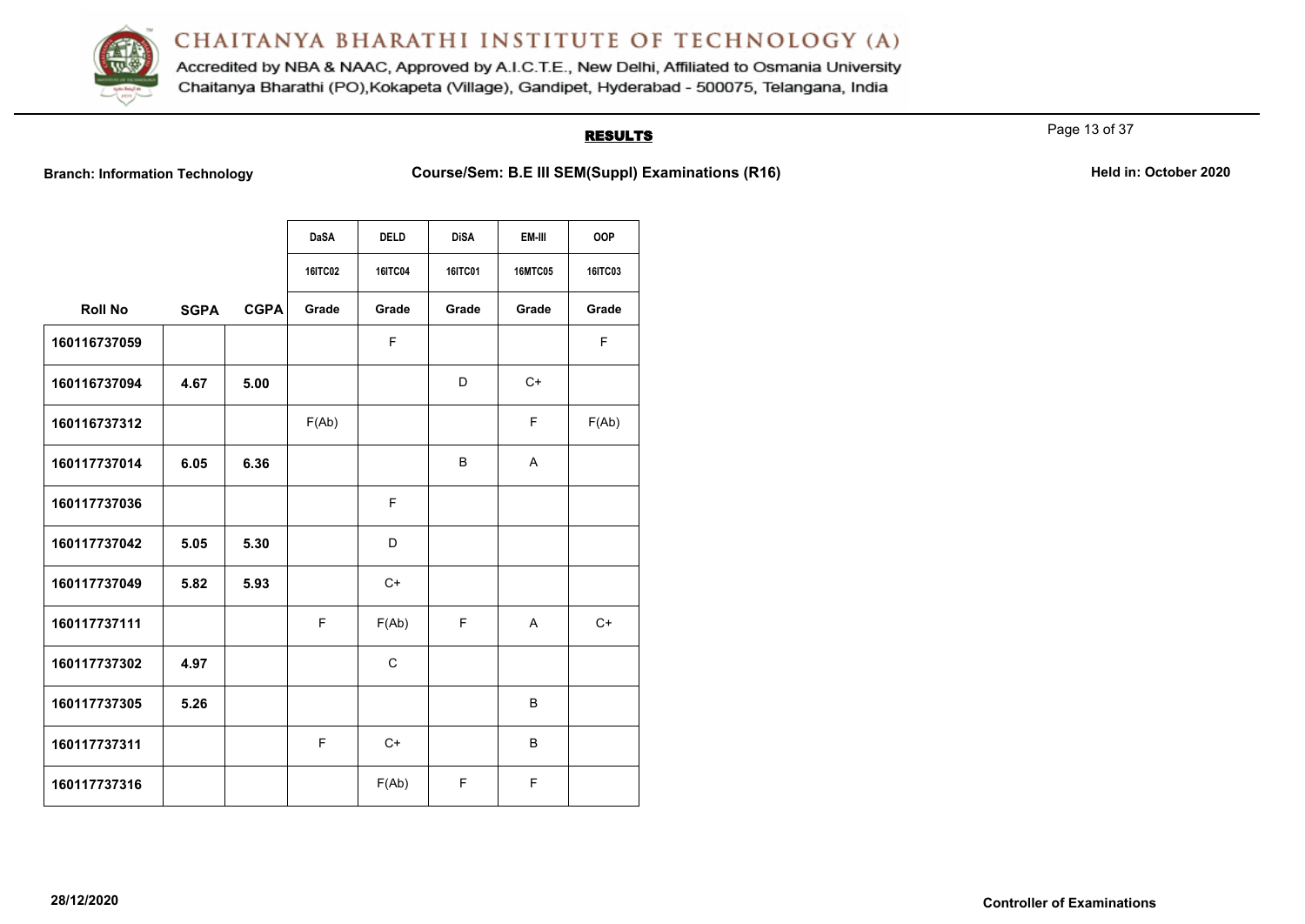

Accredited by NBA & NAAC, Approved by A.I.C.T.E., New Delhi, Affiliated to Osmania University Chaitanya Bharathi (PO), Kokapeta (Village), Gandipet, Hyderabad - 500075, Telangana, India

### **RESULTS**

Page 14 of 37

Branch: Information Technology **Course/Sem: B.E III SEM(Suppl) Examinations (R16)** Held in: October 2020

|              |  | <b>DaSA</b>    | <b>DELD</b>    | <b>DiSA</b>    | EM-III         | <b>OOP</b>     |
|--------------|--|----------------|----------------|----------------|----------------|----------------|
|              |  | <b>16ITC02</b> | <b>16ITC04</b> | <b>16ITC01</b> | <b>16MTC05</b> | <b>16ITC03</b> |
|              |  | Grade          | Grade          | Grade          | Grade          | Grade          |
| 160117737320 |  |                |                |                |                | F.             |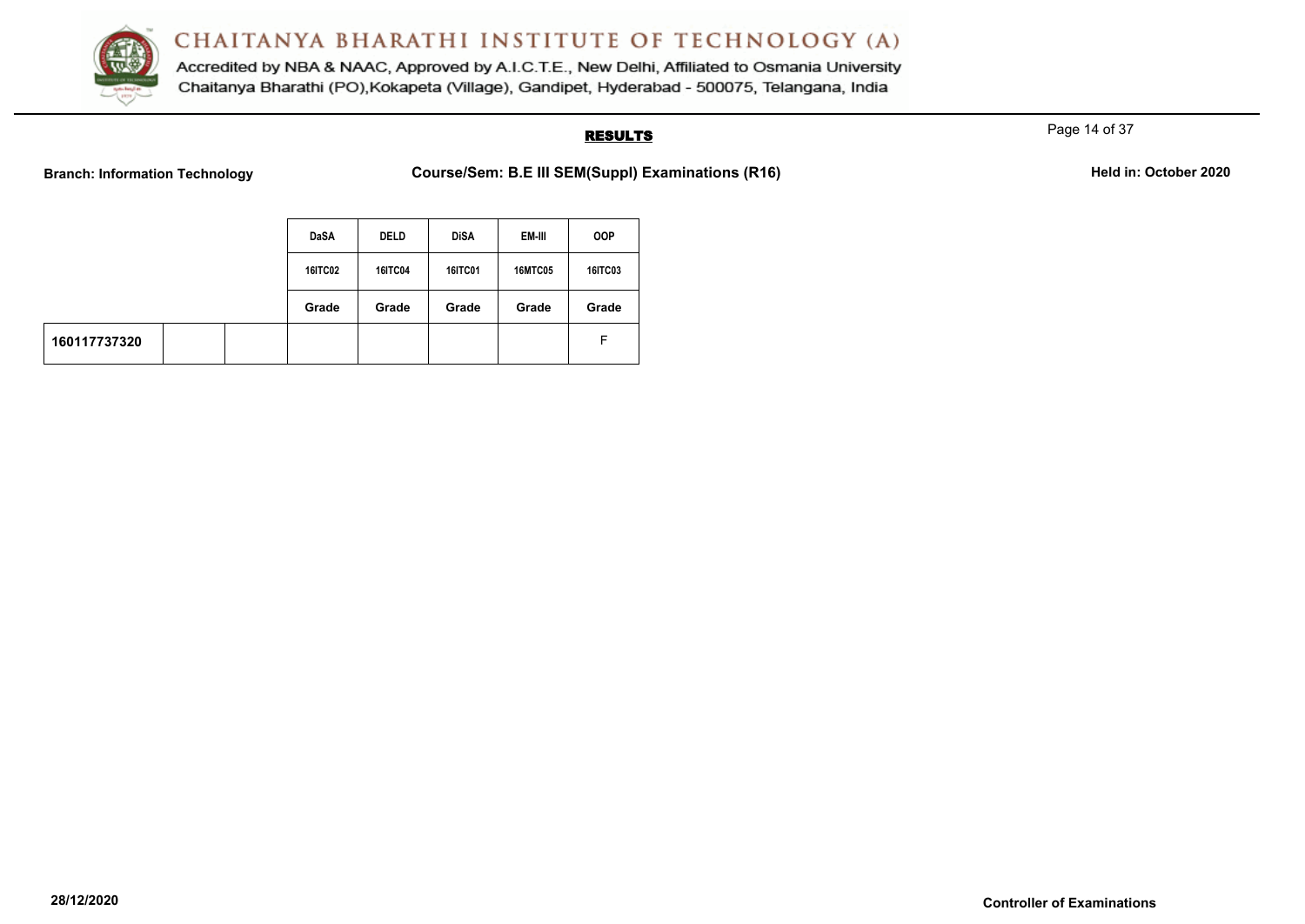

Accredited by NBA & NAAC, Approved by A.I.C.T.E., New Delhi, Affiliated to Osmania University Chaitanya Bharathi (PO), Kokapeta (Village), Gandipet, Hyderabad - 500075, Telangana, India

#### **RESULTS**

Page 15 of 37

| <b>Branch: Mechanical Engineering</b> |  |
|---------------------------------------|--|
|---------------------------------------|--|

|                |             |             | <b>CD LAB</b>  | EEA            | EM-III         | <b>FD</b>      | <b>MD</b>      | МM             | <b>MM LAB</b>  | <b>MSM</b>                | <b>MSM LAB</b> |
|----------------|-------------|-------------|----------------|----------------|----------------|----------------|----------------|----------------|----------------|---------------------------|----------------|
|                |             |             | <b>16MEC10</b> | <b>16MBC01</b> | <b>16MTC05</b> | <b>16MEC06</b> | <b>16MEC07</b> | <b>16MEC05</b> | <b>16MEC09</b> | <b>16MEC04</b>            | <b>16MEC08</b> |
| <b>Roll No</b> | <b>SGPA</b> | <b>CGPA</b> | Grade          | Grade          | Grade          | Grade          | Grade          | Grade          | Grade          | Grade                     | Grade          |
| 160116736014   | 5.54        | 5.51        |                |                | $C+$           |                |                |                |                |                           |                |
| 160116736045   |             |             |                |                | F(Ab)          |                |                |                |                |                           |                |
| 160116736048   |             |             |                |                |                |                | F              |                |                |                           |                |
| 160116736055   | 6.54        | 6.02        |                |                |                |                | $\sf B$        |                |                |                           |                |
| 160116736105   | 5.74        | 5.36        |                | $C+$           |                |                |                | $A+$           |                |                           |                |
| 160117736021   |             |             |                |                | F(Ab)          | F(Ab)          |                | F(Ab)          |                | D                         |                |
| 160117736040   | 6.37        | 7.31        |                |                |                |                |                |                |                | $\boldsymbol{\mathsf{A}}$ |                |
| 160117736044   |             |             |                | F.             | $\mathsf F$    | F(Ab)          |                | F(Ab)          |                |                           |                |
| 160117736050   | 5.67        | 6.26        |                | A              |                |                |                |                |                |                           |                |
| 160117736055   |             |             |                | F              | $\sf B$        | F              |                | $\mathbf C$    |                |                           |                |
| 160117736058   |             |             |                |                | B              | F(Ab)          | F(Ab)          | F(Ab)          |                |                           |                |
| 160117736072   |             |             | F(Ab)          |                | F(Ab)          | F(Ab)          | F(Ab)          | F(Ab)          | F(Ab)          |                           | F(Ab)          |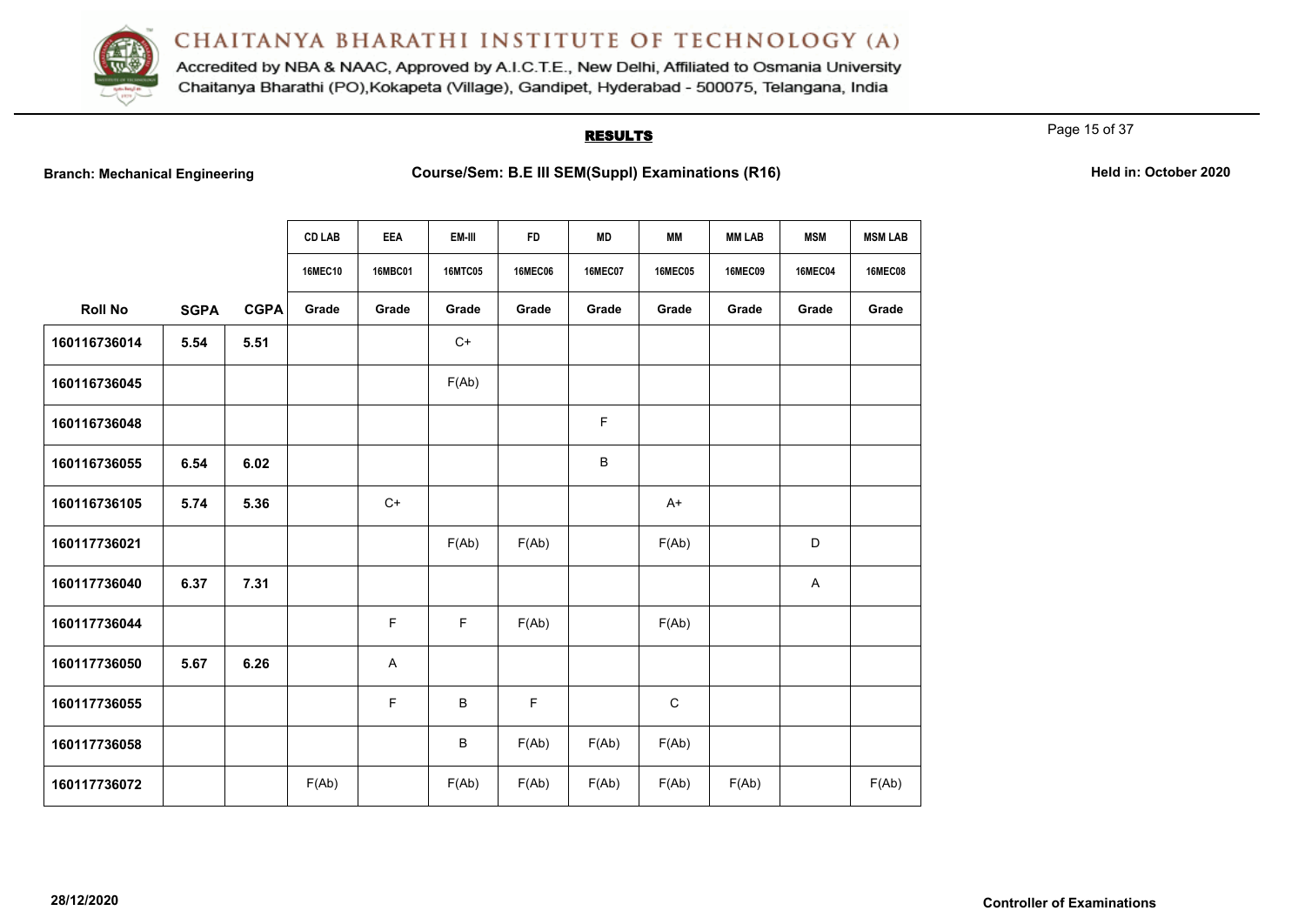

Accredited by NBA & NAAC, Approved by A.I.C.T.E., New Delhi, Affiliated to Osmania University Chaitanya Bharathi (PO), Kokapeta (Village), Gandipet, Hyderabad - 500075, Telangana, India

#### **RESULTS**

Page 16 of 37

|              |      |      | <b>CD LAB</b><br><b>16MEC10</b> | <b>EEA</b><br><b>16MBC01</b> | EM-III<br><b>16MTC05</b> | <b>FD</b><br><b>16MEC06</b> | <b>MD</b><br><b>16MEC07</b> | <b>MM</b><br><b>16MEC05</b> | <b>MM LAB</b><br><b>16MEC09</b> | <b>MSM</b><br><b>16MEC04</b> | <b>MSM LAB</b><br><b>16MEC08</b> |
|--------------|------|------|---------------------------------|------------------------------|--------------------------|-----------------------------|-----------------------------|-----------------------------|---------------------------------|------------------------------|----------------------------------|
|              |      |      | Grade                           | Grade                        | Grade                    | Grade                       | Grade                       | Grade                       | Grade                           | Grade                        | Grade                            |
| 160117736077 |      |      |                                 |                              | F                        |                             |                             |                             |                                 |                              |                                  |
| 160117736083 | 5.94 | 6.00 |                                 | $C+$                         | D                        |                             |                             | $C+$                        |                                 |                              |                                  |
| 160117736084 | 5.66 | 5.40 |                                 |                              |                          | $C+$                        |                             | $C+$                        |                                 | $B+$                         |                                  |
| 160117736090 |      |      |                                 |                              |                          |                             |                             | F                           |                                 |                              |                                  |
| 160117736092 |      |      |                                 |                              | $C+$                     |                             |                             | F                           |                                 | F(Ab)                        |                                  |
| 160117736097 |      |      |                                 |                              | $C+$                     |                             |                             | F                           |                                 |                              |                                  |
| 160117736107 | 5.22 | 5.27 |                                 |                              |                          |                             |                             |                             |                                 | A                            |                                  |
| 160117736313 |      |      |                                 | $\mathsf F$                  | F                        | F                           |                             | F                           |                                 |                              |                                  |
| 160117736321 |      |      |                                 |                              |                          | F                           |                             |                             |                                 |                              |                                  |
| 160117736324 |      |      |                                 |                              | $C+$                     | F                           |                             |                             |                                 |                              |                                  |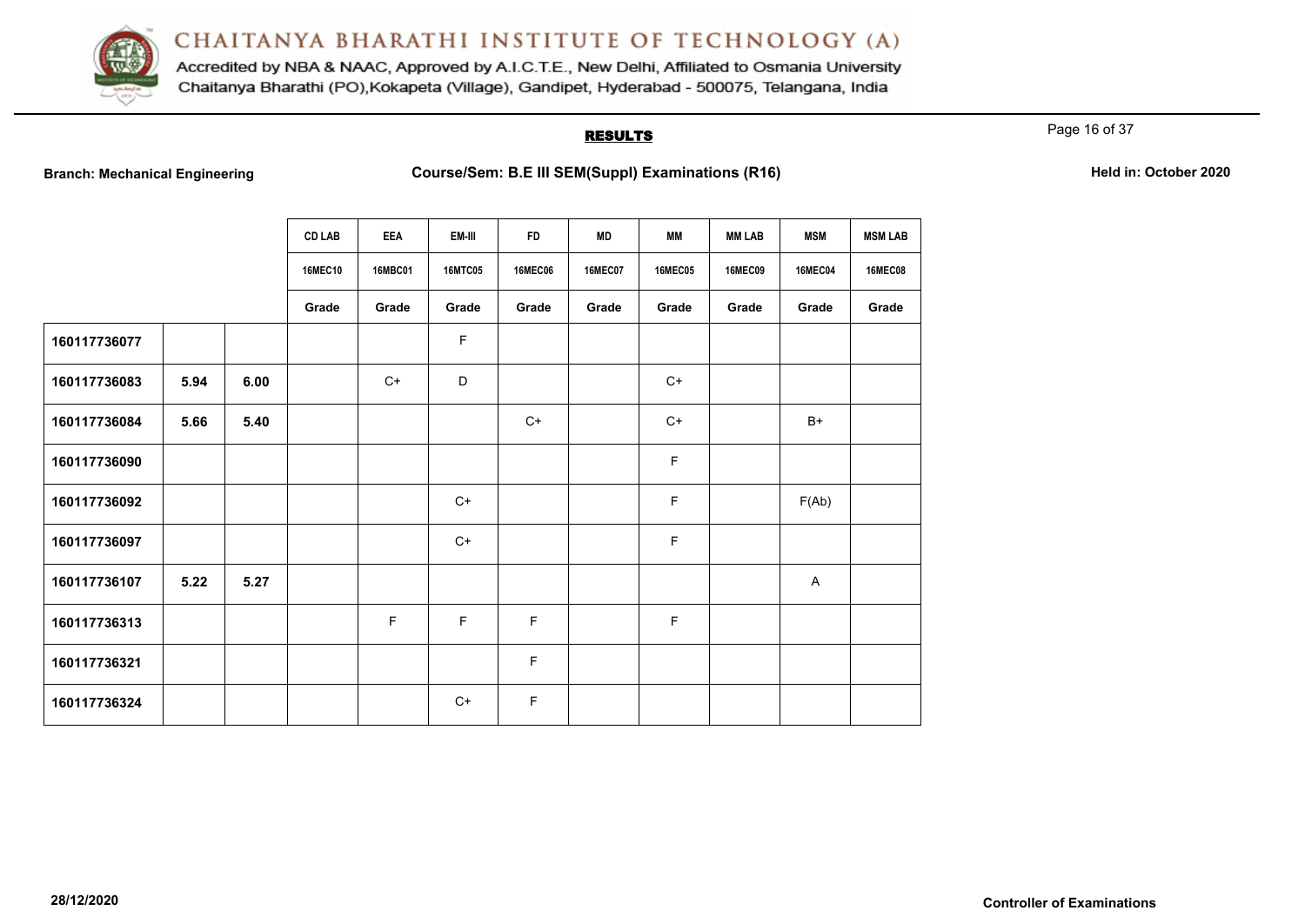

Accredited by NBA & NAAC, Approved by A.I.C.T.E., New Delhi, Affiliated to Osmania University Chaitanya Bharathi (PO), Kokapeta (Village), Gandipet, Hyderabad - 500075, Telangana, India

### **RESULTS**

Page 17 of 37

**Branch: Production Engineering <b>Course/Sem: B.E III SEM(Suppl) Examinations (R16)** Held in: October 2020

|                |             |             | <b>EEA</b>     | EM-III         | <b>FD</b>      | <b>MD</b>      | MМ             | <b>MM LAB</b>  | <b>MSM</b>     |
|----------------|-------------|-------------|----------------|----------------|----------------|----------------|----------------|----------------|----------------|
|                |             |             | <b>16MBC01</b> | <b>16MTC05</b> | <b>16MEC06</b> | <b>16MEC07</b> | <b>16MEC05</b> | <b>16MEC09</b> | <b>16MEC04</b> |
| <b>Roll No</b> | <b>SGPA</b> | <b>CGPA</b> | Grade          | Grade          | Grade          | Grade          | Grade          | Grade          | Grade          |
| 160116738005   |             |             |                |                |                | $\mathsf F$    |                |                |                |
| 160116738016   |             |             |                | F              | F(Ab)          |                | F              |                | F              |
| 160116738017   | 5.09        | 5.30        | $\mathsf C$    |                |                |                |                |                |                |
| 160116738019   |             |             |                |                | F              | $\mathsf{C}$   | $B+$           |                | F              |
| 160116738020   |             |             |                |                | F              |                |                |                |                |
| 160116738035   |             |             |                |                | F              |                |                |                |                |
| 160116738041   |             |             |                | $C+$           |                |                | F              |                |                |
| 160116738055   |             |             |                | F              | F              | F              | $B+$           |                | $\mathsf{A}$   |
| 160117738020   |             |             | $B+$           | F(Ab)          |                |                |                |                | F              |
| 160117738023   |             |             | F              |                | F(Ab)          |                | F              |                | $\mathsf F$    |
| 160117738025   |             |             | $B+$           | F.             | F(Ab)          | F              | $C+$           | F(Ab)          |                |
| 160117738026   |             |             | F              | F              |                | F              | F              |                |                |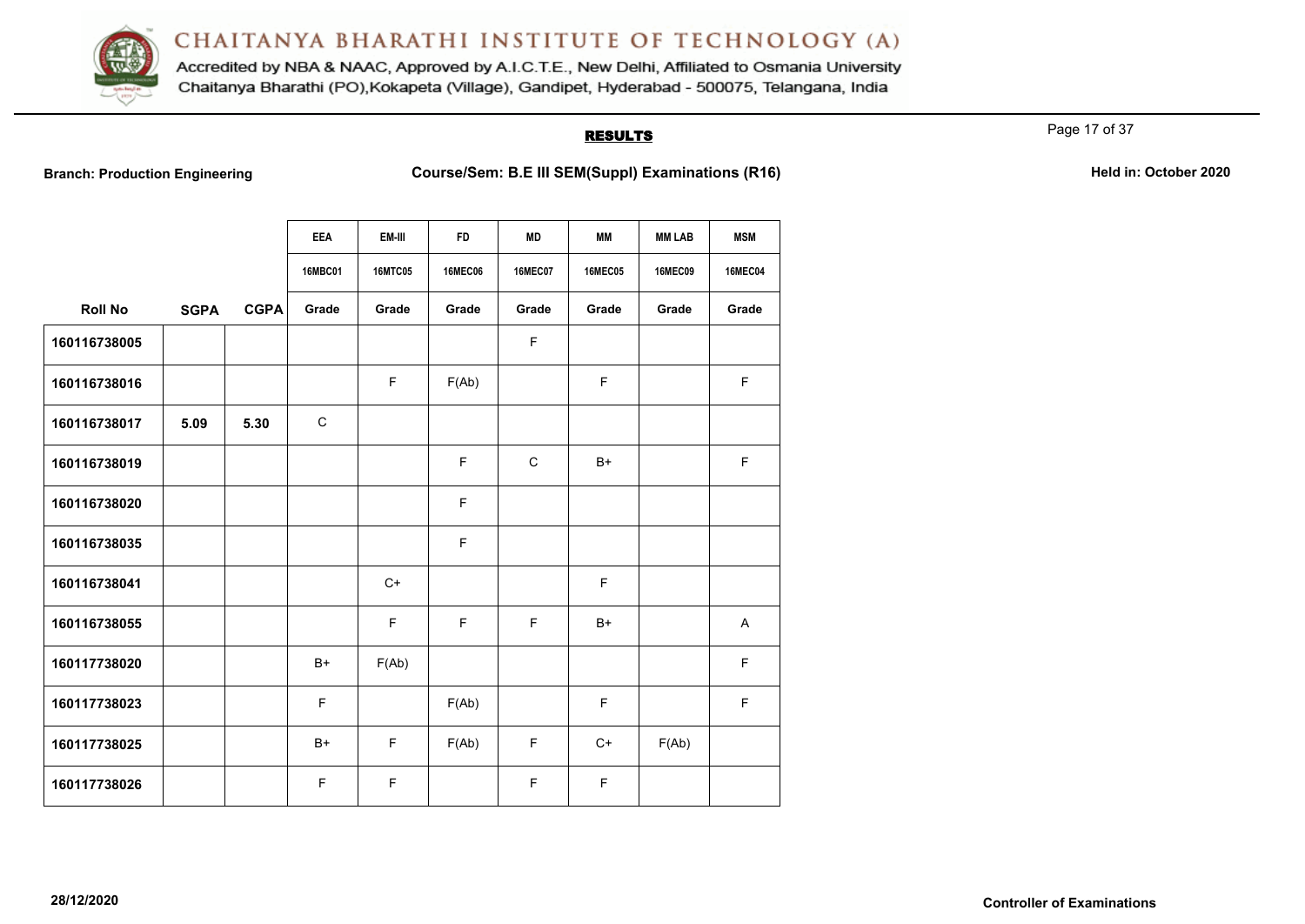

Accredited by NBA & NAAC, Approved by A.I.C.T.E., New Delhi, Affiliated to Osmania University Chaitanya Bharathi (PO), Kokapeta (Village), Gandipet, Hyderabad - 500075, Telangana, India

#### **RESULTS**

Page 18 of 37

**Branch: Production Engineering <b>Course/Sem: B.E III SEM(Suppl) Examinations (R16)** Held in: October 2020

|              |      |      | <b>EEA</b>   | EM-III         | <b>FD</b>      | <b>MD</b>      | MМ             | <b>MM LAB</b>  | <b>MSM</b>     |
|--------------|------|------|--------------|----------------|----------------|----------------|----------------|----------------|----------------|
|              |      |      | 16MBC01      | <b>16MTC05</b> | <b>16MEC06</b> | <b>16MEC07</b> | <b>16MEC05</b> | <b>16MEC09</b> | <b>16MEC04</b> |
|              |      |      | Grade        | Grade          | Grade          | Grade          | Grade          | Grade          | Grade          |
| 160117738027 | 6.78 | 7.05 |              |                |                | B              |                |                |                |
| 160117738028 |      |      | $C+$         | F.             | $\mathsf{C}$   |                | $B+$           |                |                |
| 160117738030 | 5.91 | 5.61 |              | B              |                |                | $C+$           |                |                |
| 160117738031 |      |      | F            | F.             | F.             | F(Ab)          | F(Ab)          |                | $C+$           |
| 160117738036 |      |      | $\mathsf{C}$ | F.             | E              |                | B              |                |                |
| 160117738038 | 5.67 | 5.54 |              | B              |                |                |                |                |                |
| 160117738044 |      |      | F(Ab)        | F              | F              |                | F              |                |                |
| 160117738045 |      |      | $C+$         | F.             |                |                | B              |                | $B+$           |
| 160117738046 |      |      |              | F.             | F(Ab)          |                | F(Ab)          |                |                |
| 160117738047 |      |      | $C+$         | $\mathbf C$    |                | F              |                |                |                |
| 160117738048 |      |      | $\mathsf{A}$ | F.             | $\mathsf F$    | F.             | $B+$           |                |                |
| 160117738304 | 5.82 |      |              | B              |                |                |                |                |                |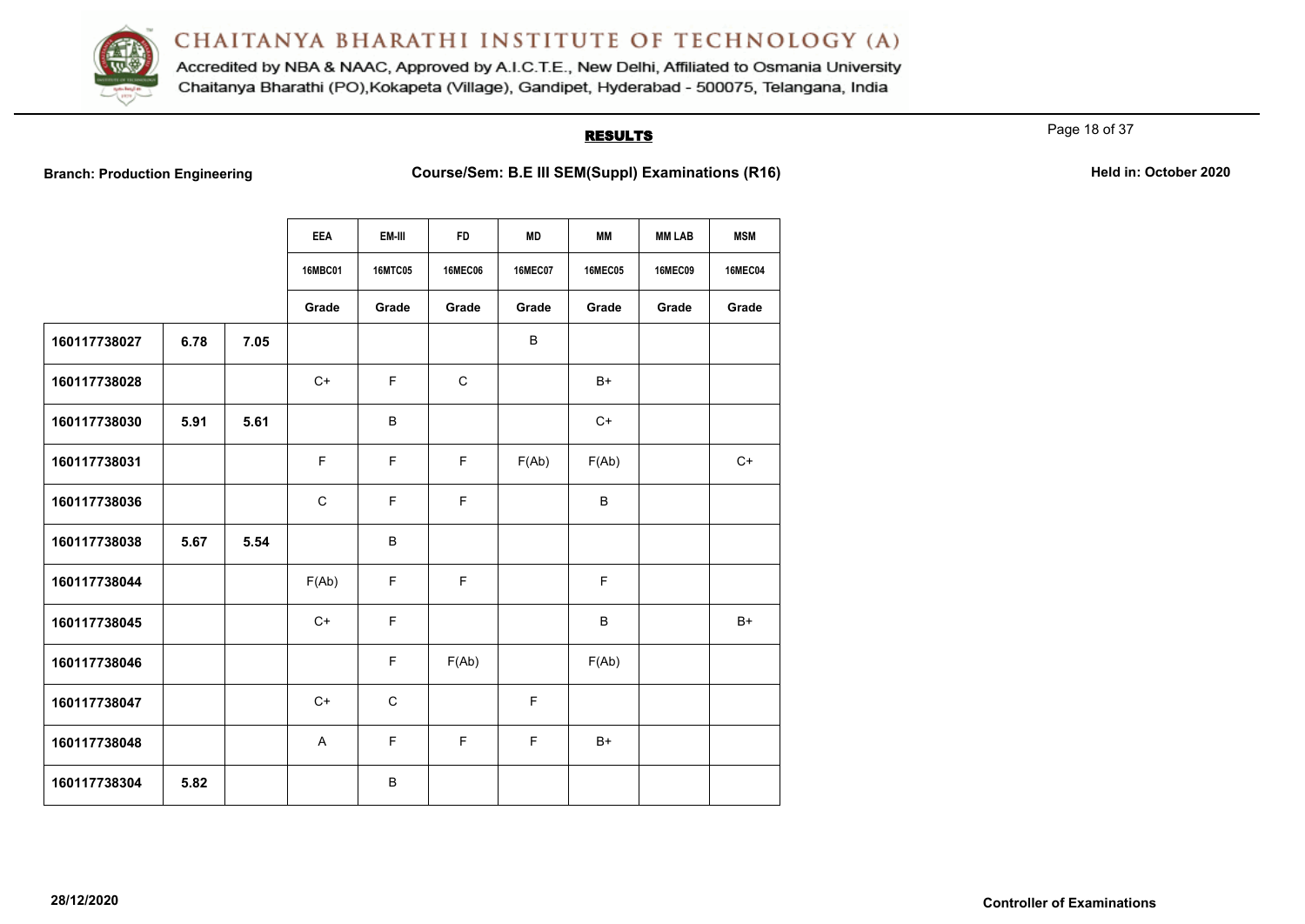

Accredited by NBA & NAAC, Approved by A.I.C.T.E., New Delhi, Affiliated to Osmania University Chaitanya Bharathi (PO), Kokapeta (Village), Gandipet, Hyderabad - 500075, Telangana, India

### **RESULTS**

Page 19 of 37

**Branch: Production Engineering <b>Course/Sem: B.E III SEM(Suppl) Examinations (R16)** Held in: October 2020

|              |      | <b>EEA</b>     | EM-III         | <b>FD</b>      | <b>MD</b>      | MМ             | <b>MM LAB</b>  | <b>MSM</b>     |
|--------------|------|----------------|----------------|----------------|----------------|----------------|----------------|----------------|
|              |      | <b>16MBC01</b> | <b>16MTC05</b> | <b>16MEC06</b> | <b>16MEC07</b> | <b>16MEC05</b> | <b>16MEC09</b> | <b>16MEC04</b> |
|              |      | Grade          | Grade          | Grade          | Grade          | Grade          | Grade          | Grade          |
| 160117738306 | 6.05 | $B+$           | $C+$           |                |                |                |                |                |
| 160117738307 | 5.38 |                | $\sf B$        |                |                |                |                |                |
| 160117738308 |      | B              | F              | F              |                |                |                |                |
| 160117738309 |      |                |                | F              |                |                |                |                |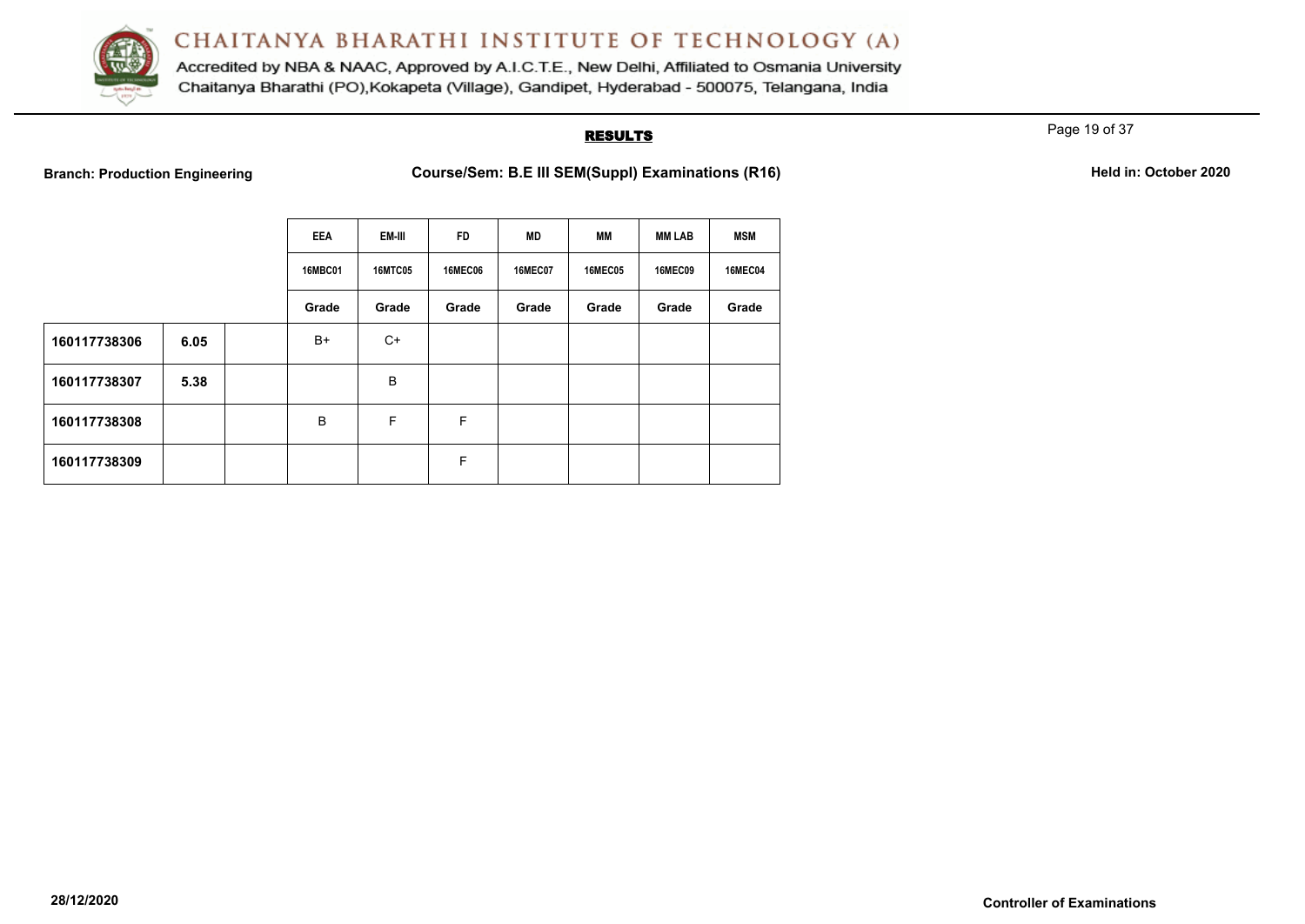

Accredited by NBA & NAAC, Approved by A.I.C.T.E., New Delhi, Affiliated to Osmania University Chaitanya Bharathi (PO), Kokapeta (Village), Gandipet, Hyderabad - 500075, Telangana, India

#### **RESULTS**

Page 20 of 37

| <b>Branch: Civil Engineering</b> |  |  |  |  |  |
|----------------------------------|--|--|--|--|--|
|----------------------------------|--|--|--|--|--|

|                |             |             | <b>BCP</b>     | <b>FM</b>      | FM Lab         | <b>ICFP</b> | <b>ITK</b>     | M-III          | SG             | <b>SG Lab</b>  | SM          |
|----------------|-------------|-------------|----------------|----------------|----------------|-------------|----------------|----------------|----------------|----------------|-------------|
|                |             |             | <b>18CEC02</b> | <b>18CEC05</b> | <b>18CEC07</b> | 18EGM01     | <b>18EEM01</b> | <b>18MTC05</b> | <b>18CEC04</b> | <b>18CEC06</b> | 18CEC03     |
| <b>Roll No</b> | <b>SGPA</b> | <b>CGPA</b> | Grade          | Grade          | Grade          | Grade       | Grade          | Grade          | Grade          | Grade          | Grade       |
| 160117732021   |             |             |                | В              | $A+$           | Ab          | $\mathsf{A}$   |                | F              | F              | Ab          |
| 160117732029   |             |             |                | В              | A              | F.          | $C+$           | F              | F              | F              | $\mathsf F$ |
| 160117732033   |             |             |                |                |                |             |                |                |                | F              |             |
| 160117732093   |             |             | Ab             | Ab             |                | Ab          | Ab             | Ab             | Ab             |                | Ab          |
| 160118732005   |             |             |                | $C+$           |                |             |                |                | F              |                | $\mathsf F$ |
| 160118732006   | 6.63        | 6.69        |                |                |                |             |                |                |                |                | $\sf B$     |
| 160118732008   | 6.47        | 6.63        |                |                |                | A           |                |                | $B+$           |                |             |
| 160118732012   | 5.78        | 5.68        |                |                |                |             |                |                |                |                | $C+$        |
| 160118732016   |             |             |                |                |                |             |                |                | $C+$           | F              |             |
| 160118732025   |             |             |                |                |                |             |                |                |                | F              |             |
| 160118732029   | 5.11        | 5.54        |                |                |                |             |                |                |                |                | C           |
| 160118732031   | 4.90        | 5.09        |                |                |                |             |                |                | C              |                | D           |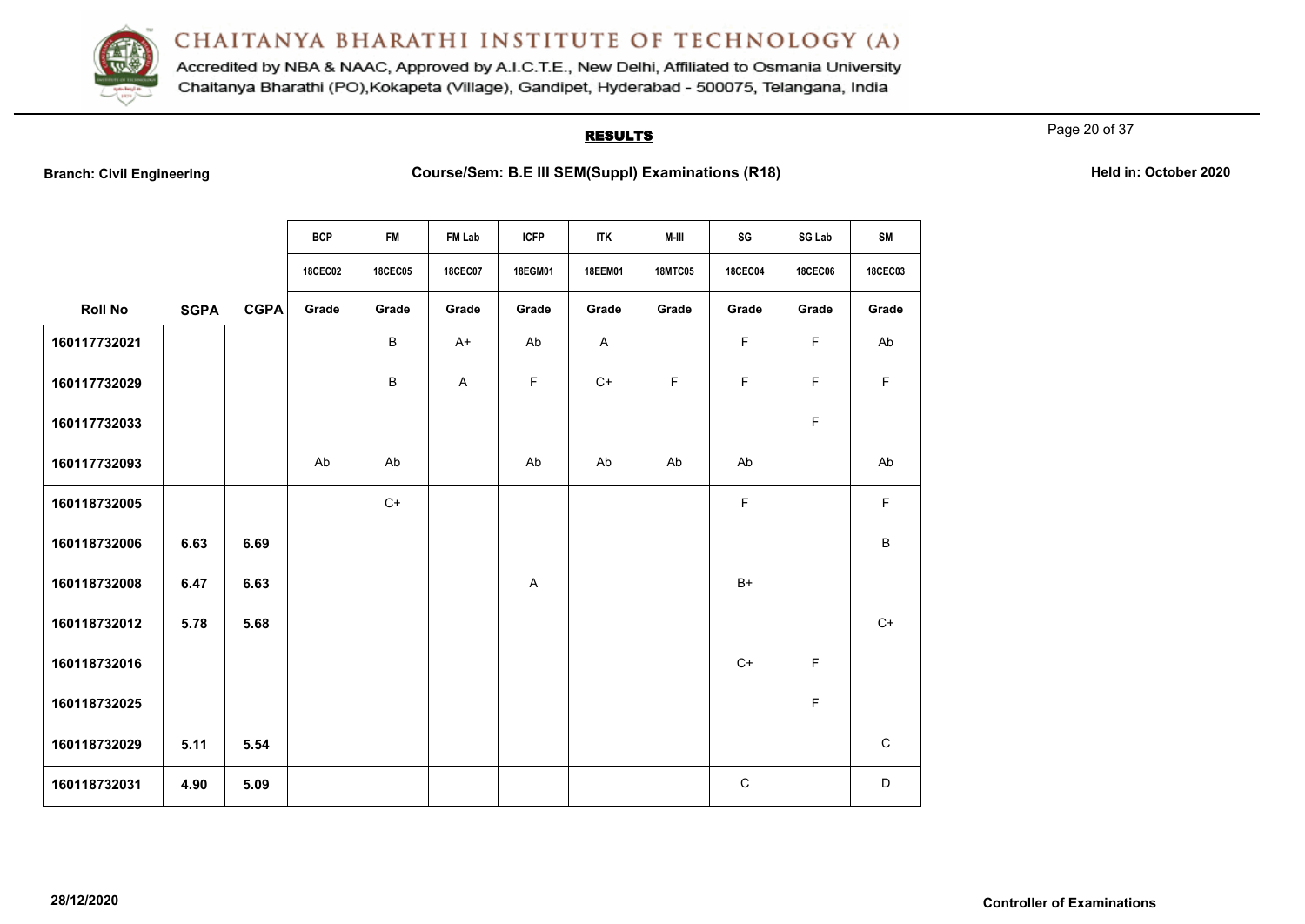

Accredited by NBA & NAAC, Approved by A.I.C.T.E., New Delhi, Affiliated to Osmania University Chaitanya Bharathi (PO), Kokapeta (Village), Gandipet, Hyderabad - 500075, Telangana, India

#### **RESULTS**

Page 21 of 37

|  | <b>Branch: Civil Engineering</b> |  |
|--|----------------------------------|--|
|  |                                  |  |

|              |      |      | <b>BCP</b>     | FM             | FM Lab         | <b>ICFP</b> | <b>ITK</b> | M-III          | SG             | SG Lab         | <b>SM</b>   |
|--------------|------|------|----------------|----------------|----------------|-------------|------------|----------------|----------------|----------------|-------------|
|              |      |      |                |                |                |             |            |                |                |                |             |
|              |      |      | <b>18CEC02</b> | <b>18CEC05</b> | <b>18CEC07</b> | 18EGM01     | 18EEM01    | <b>18MTC05</b> | <b>18CEC04</b> | <b>18CEC06</b> | 18CEC03     |
|              |      |      | Grade          | Grade          | Grade          | Grade       | Grade      | Grade          | Grade          | Grade          | Grade       |
| 160118732036 |      |      |                |                |                |             |            |                | $B+$           |                | F           |
| 160118732038 | 5.40 |      |                |                |                |             |            |                | D              |                | $\mathbf C$ |
| 160118732041 |      |      |                |                |                |             |            |                | $\mathsf F$    |                | F           |
| 160118732043 |      |      |                |                |                |             |            |                | $\mathsf F$    |                |             |
| 160118732044 |      |      |                | Ab             |                |             | Ab         |                | Ab             |                | Ab          |
| 160118732046 |      |      |                | Ab             | Ab             |             |            |                | $\mathsf F$    |                | F.          |
| 160118732050 |      |      |                |                |                |             |            |                | Ab             |                | F           |
| 160118732053 |      |      |                |                |                |             |            |                | $\mathbf C$    |                | F           |
| 160118732055 | 4.99 | 5.40 |                |                |                |             |            |                |                | A              |             |
| 160118732056 | 6.02 | 5.76 |                |                |                |             |            |                | $B+$           |                |             |
| 160118732057 |      |      |                |                |                |             |            |                | $\mathsf F$    | $\sf B$        |             |
| 160118732062 | 6.61 | 7.08 |                |                |                |             | $A+$       |                | $C+$           |                |             |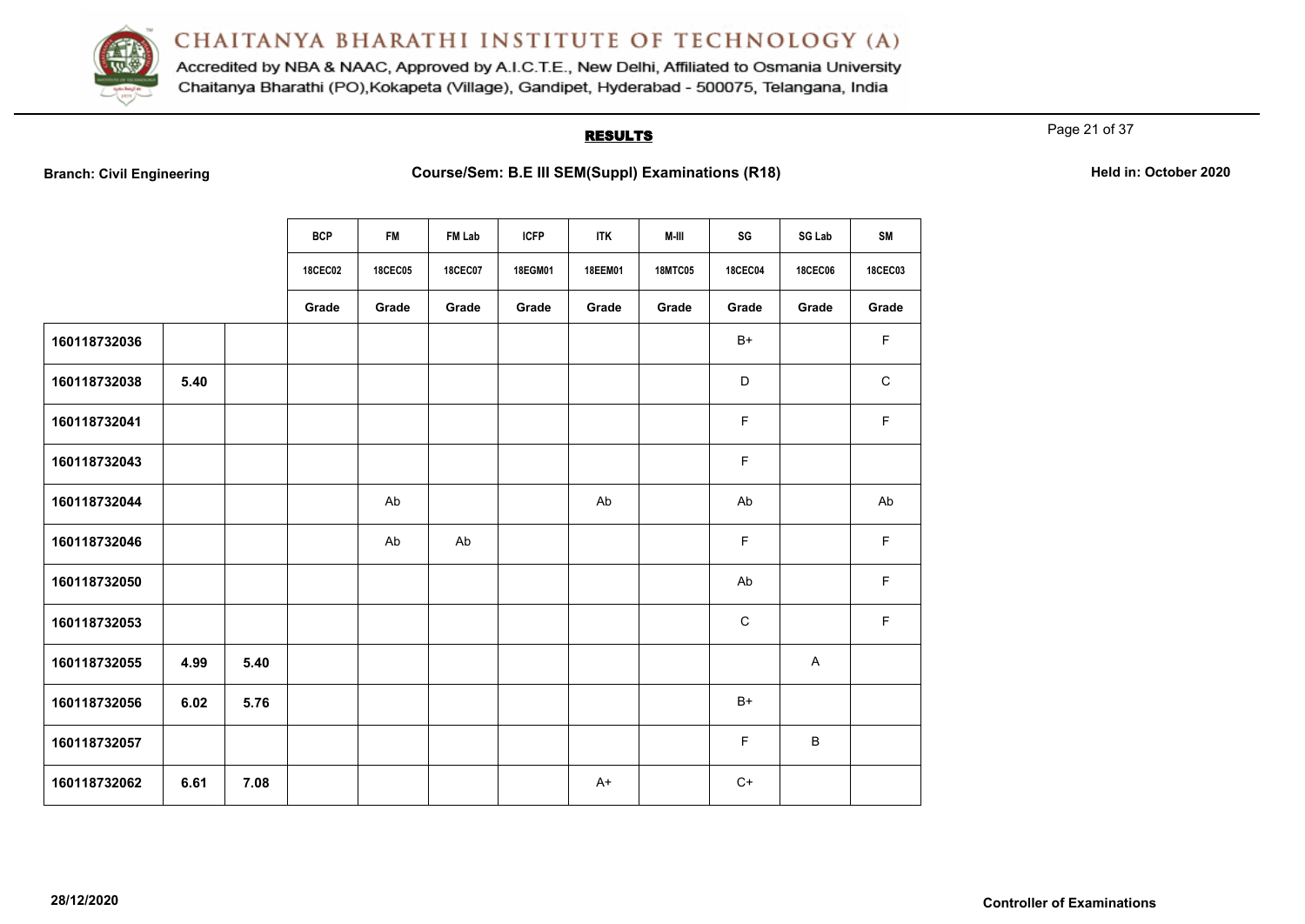

Accredited by NBA & NAAC, Approved by A.I.C.T.E., New Delhi, Affiliated to Osmania University Chaitanya Bharathi (PO), Kokapeta (Village), Gandipet, Hyderabad - 500075, Telangana, India

#### **RESULTS**

Page 22 of 37

|  | <b>Branch: Civil Engineering</b> |  |
|--|----------------------------------|--|
|  |                                  |  |

|              |      |      | <b>BCP</b>     | <b>FM</b>      | FM Lab         | <b>ICFP</b> | <b>ITK</b>     | M-III          | SG             | SG Lab         | <b>SM</b>      |
|--------------|------|------|----------------|----------------|----------------|-------------|----------------|----------------|----------------|----------------|----------------|
|              |      |      | <b>18CEC02</b> | <b>18CEC05</b> | <b>18CEC07</b> | 18EGM01     | <b>18EEM01</b> | <b>18MTC05</b> | <b>18CEC04</b> | <b>18CEC06</b> | <b>18CEC03</b> |
|              |      |      | Grade          | Grade          | Grade          | Grade       | Grade          | Grade          | Grade          | Grade          | Grade          |
| 160118732063 |      |      | B              | $\mathbf C$    |                |             | $B+$           |                | D              |                | F              |
| 160118732064 | 5.82 | 5.97 |                |                |                |             |                |                |                |                | A              |
| 160118732065 | 5.00 | 5.63 |                |                |                |             | $B+$           |                |                |                |                |
| 160118732069 | 6.15 | 6.23 |                |                |                |             |                |                |                |                | B              |
| 160118732072 | 5.94 | 5.96 |                |                |                |             |                |                | D              |                | $B+$           |
| 160118732074 | 6.00 | 6.26 |                |                |                |             |                |                | B              |                |                |
| 160118732076 |      |      | Ab             | Ab             | $A+$           | Ab          | Ab             | Ab             | Ab             | Ab             | Ab             |
| 160118732077 | 5.75 | 6.13 |                |                |                |             |                |                |                |                | B              |
| 160118732078 |      |      | F.             | $\mathsf F$    | $A+$           |             |                |                | F              |                | D              |
| 160118732082 |      |      |                |                |                |             |                |                |                |                | F              |
| 160118732084 |      |      |                |                |                |             |                |                | F              |                | D              |
| 160118732085 |      |      |                |                |                |             |                |                | F              |                |                |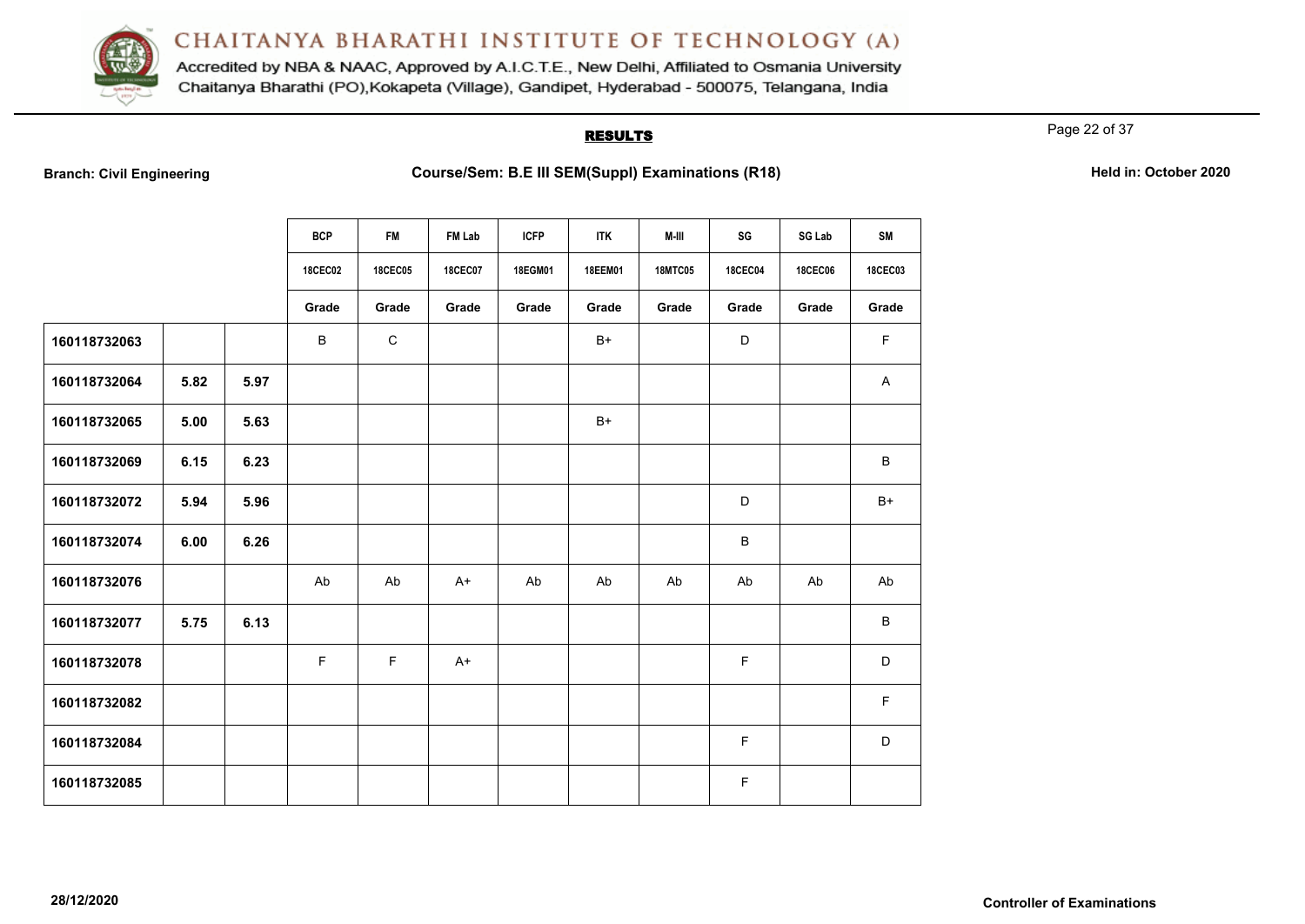

Accredited by NBA & NAAC, Approved by A.I.C.T.E., New Delhi, Affiliated to Osmania University Chaitanya Bharathi (PO), Kokapeta (Village), Gandipet, Hyderabad - 500075, Telangana, India

#### **RESULTS**

Page 23 of 37

|  | <b>Branch: Civil Engineering</b> |  |
|--|----------------------------------|--|
|  |                                  |  |

|              |      |      | <b>BCP</b>     | <b>FM</b>      | FM Lab         | <b>ICFP</b> | <b>ITK</b>     | M-III          | SG             | SG Lab         | <b>SM</b>      |
|--------------|------|------|----------------|----------------|----------------|-------------|----------------|----------------|----------------|----------------|----------------|
|              |      |      | <b>18CEC02</b> | <b>18CEC05</b> | <b>18CEC07</b> | 18EGM01     | <b>18EEM01</b> | <b>18MTC05</b> | <b>18CEC04</b> | <b>18CEC06</b> | <b>18CEC03</b> |
|              |      |      |                |                |                |             |                |                |                |                |                |
|              |      |      | Grade          | Grade          | Grade          | Grade       | Grade          | Grade          | Grade          | Grade          | Grade          |
| 160118732087 |      |      | $\mathbf C$    | $\mathsf F$    |                | $\mathsf F$ | $\mathsf{A}$   | $\mathsf F$    | $\mathsf F$    |                | $\mathbf C$    |
| 160118732089 |      |      | F              | $\mathsf F$    |                |             |                |                | F              |                | F              |
| 160118732092 | 5.16 |      |                |                |                |             | $A++$          |                | $C+$           |                |                |
| 160118732093 | 5.46 | 5.89 |                |                |                |             |                |                |                |                | $B+$           |
| 160118732094 |      |      |                |                |                |             |                |                | D              |                | F              |
| 160118732096 |      |      |                |                |                |             |                |                | F.             |                |                |
| 160118732106 | 7.27 | 7.71 |                |                |                |             | $A+$           |                | A              |                | A+             |
| 160118732108 | 5.31 | 5.87 |                |                |                | A           |                |                | $\mathbf C$    |                | $B+$           |
| 160118732110 |      |      | D              |                |                |             |                | F.             | F              |                | $\mathsf F$    |
| 160118732112 | 6.22 | 6.94 |                |                |                |             |                |                | $\mathsf C$    |                |                |
| 160118732116 |      |      |                |                | A              |             |                | $\mathsf F$    | F.             |                | $\mathsf F$    |
| 160118732117 | 5.28 | 5.72 |                |                |                |             |                |                | $\mathsf C$    |                |                |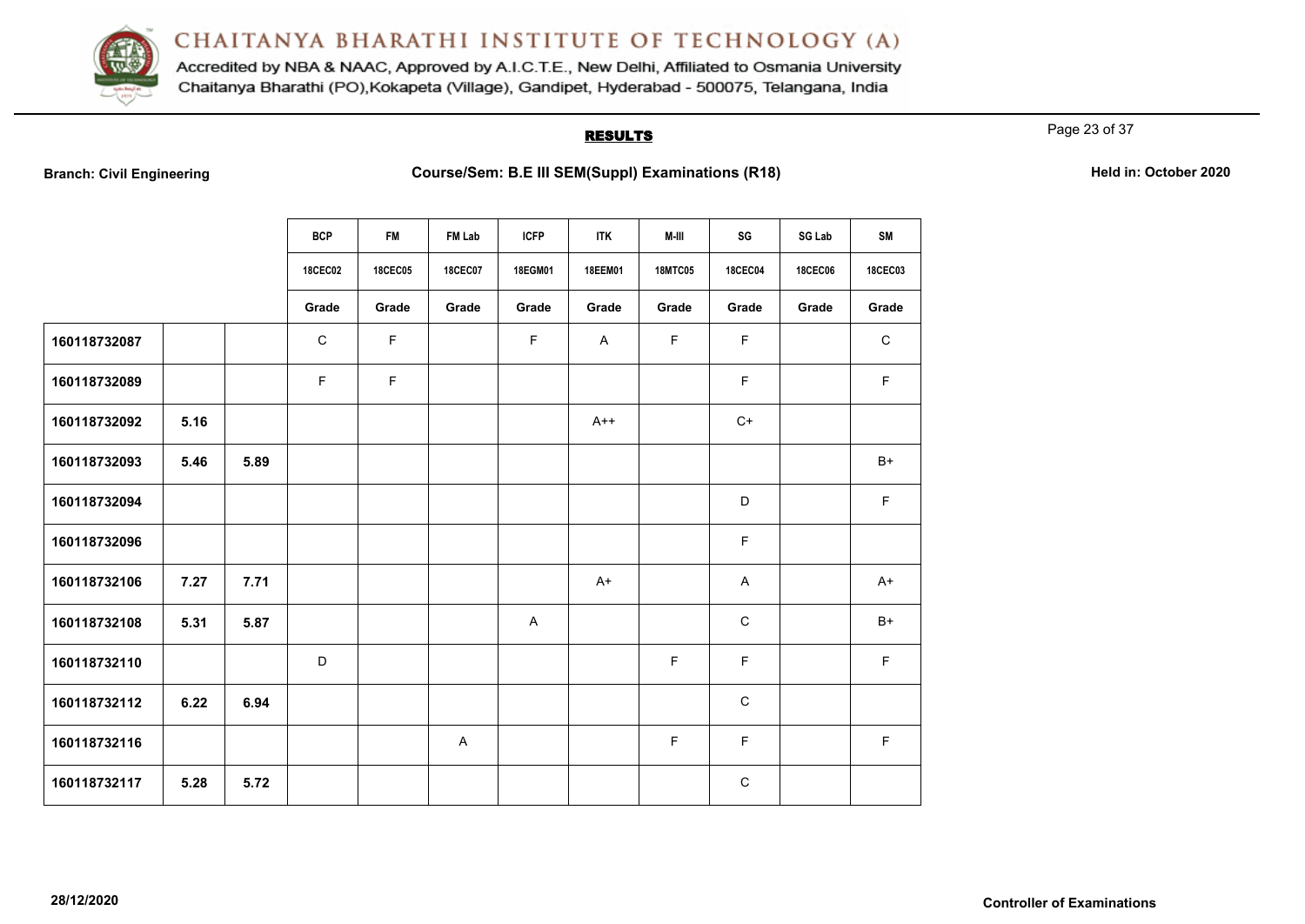

Accredited by NBA & NAAC, Approved by A.I.C.T.E., New Delhi, Affiliated to Osmania University Chaitanya Bharathi (PO), Kokapeta (Village), Gandipet, Hyderabad - 500075, Telangana, India

#### **RESULTS**

Page 24 of 37

**Branch: Civil Engineering <b>Course/Sem: B.E III SEM(Suppl) Examinations (R18) Held in: October 2020** 

|              | <b>BCP</b>     | <b>FM</b>      | FM Lab         | <b>ICFP</b> | <b>ITK</b>     | M-III          | SG             | <b>SG Lab</b>  | <b>SM</b>      |
|--------------|----------------|----------------|----------------|-------------|----------------|----------------|----------------|----------------|----------------|
|              | <b>18CEC02</b> | <b>18CEC05</b> | <b>18CEC07</b> | 18EGM01     | <b>18EEM01</b> | <b>18MTC05</b> | <b>18CEC04</b> | <b>18CEC06</b> | <b>18CEC03</b> |
|              | Grade          | Grade          | Grade          | Grade       | Grade          | Grade          | Grade          | Grade          | Grade          |
| 160118732306 |                |                |                | С           |                | F              | E              |                | B              |
| 160118732316 |                |                |                |             |                |                |                |                | F              |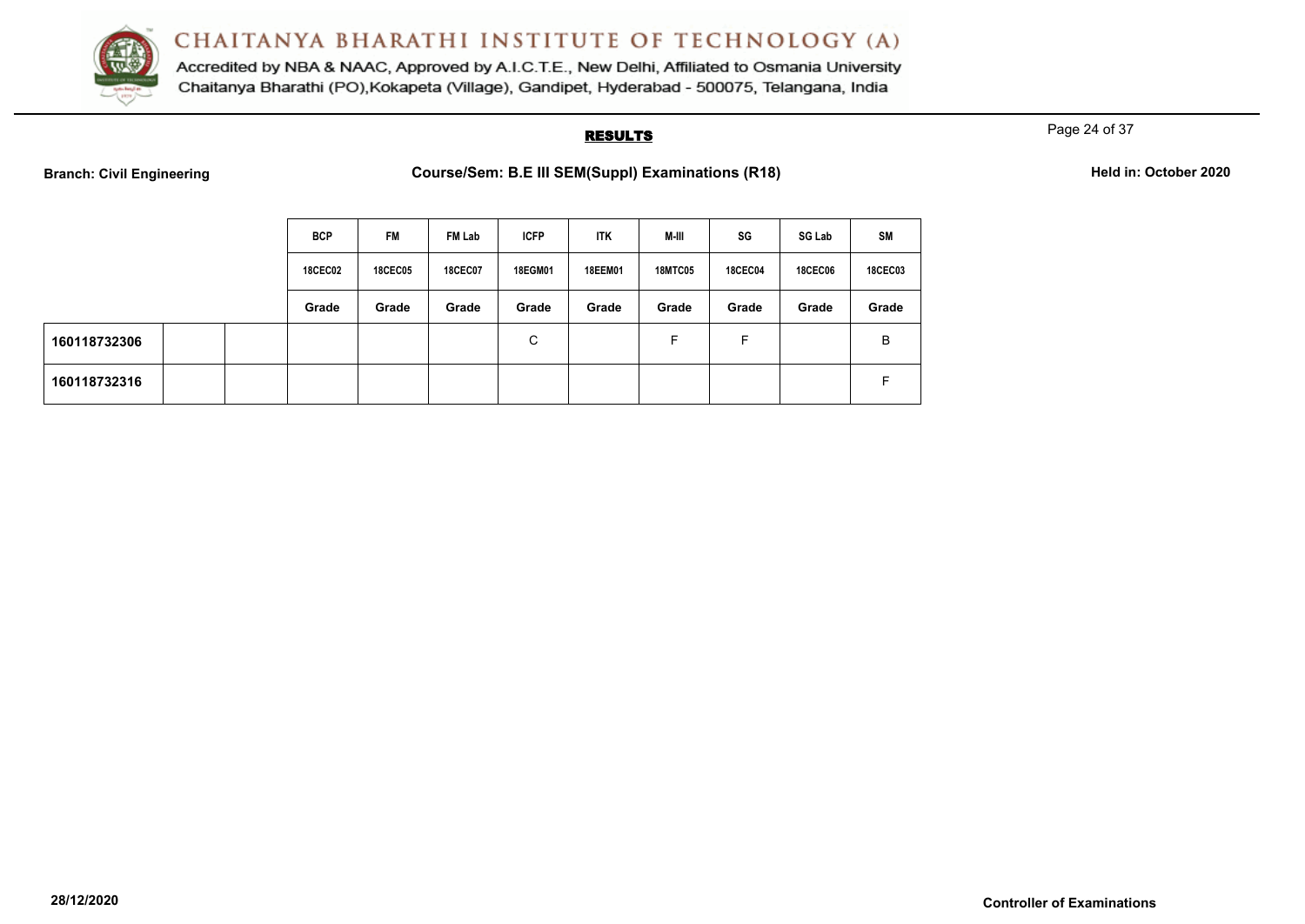

Accredited by NBA & NAAC, Approved by A.I.C.T.E., New Delhi, Affiliated to Osmania University Chaitanya Bharathi (PO), Kokapeta (Village), Gandipet, Hyderabad - 500075, Telangana, India

### **RESULTS**

Page 25 of 37

**Branch: Computer Science and Engg Course/Sem: B.E III SEM(Suppl) Examinations (R18)** Held in: October 2020

|                |             |             | <b>BEE</b>     | <b>BEE Lab</b> | <b>DELD</b>    | <b>DS</b>      | <b>ES</b>      | <b>PM</b>      |
|----------------|-------------|-------------|----------------|----------------|----------------|----------------|----------------|----------------|
|                |             |             | <b>18EEC01</b> | <b>18EEC02</b> | <b>18CSC09</b> | <b>18CSC07</b> | <b>18CEM01</b> | <b>18MEC09</b> |
| <b>Roll No</b> | <b>SGPA</b> | <b>CGPA</b> | Grade          | Grade          | Grade          | Grade          | Grade          | Grade          |
| 160118733044   | 5.90        | 6.11        |                |                |                | $\mathsf{A}$   |                |                |
| 160118733061   | 5.87        | 6.01        | B              |                |                |                |                |                |
| 160118733078   | 6.42        |             | A              |                |                |                |                |                |
| 160118733099   | 5.51        |             | D              |                |                |                |                |                |
| 160118733105   |             |             | F              |                |                | F              |                |                |
| 160118733136   | 5.86        | 5.58        | B+             |                |                |                |                |                |
| 160118733152   | 5.59        | 5.38        |                |                |                | B              |                |                |
| 160118733158   |             |             | $B+$           | Ab             |                |                |                |                |
| 160118733176   |             |             |                |                |                |                | Ab             |                |
| 160118733177   | 8.37        | 7.84        |                |                | $A++$          |                |                | $A++$          |
| 160118733187   |             |             |                |                | Ab             |                |                |                |
| 160118733317   | 7.05        |             | $A+$           |                |                |                |                |                |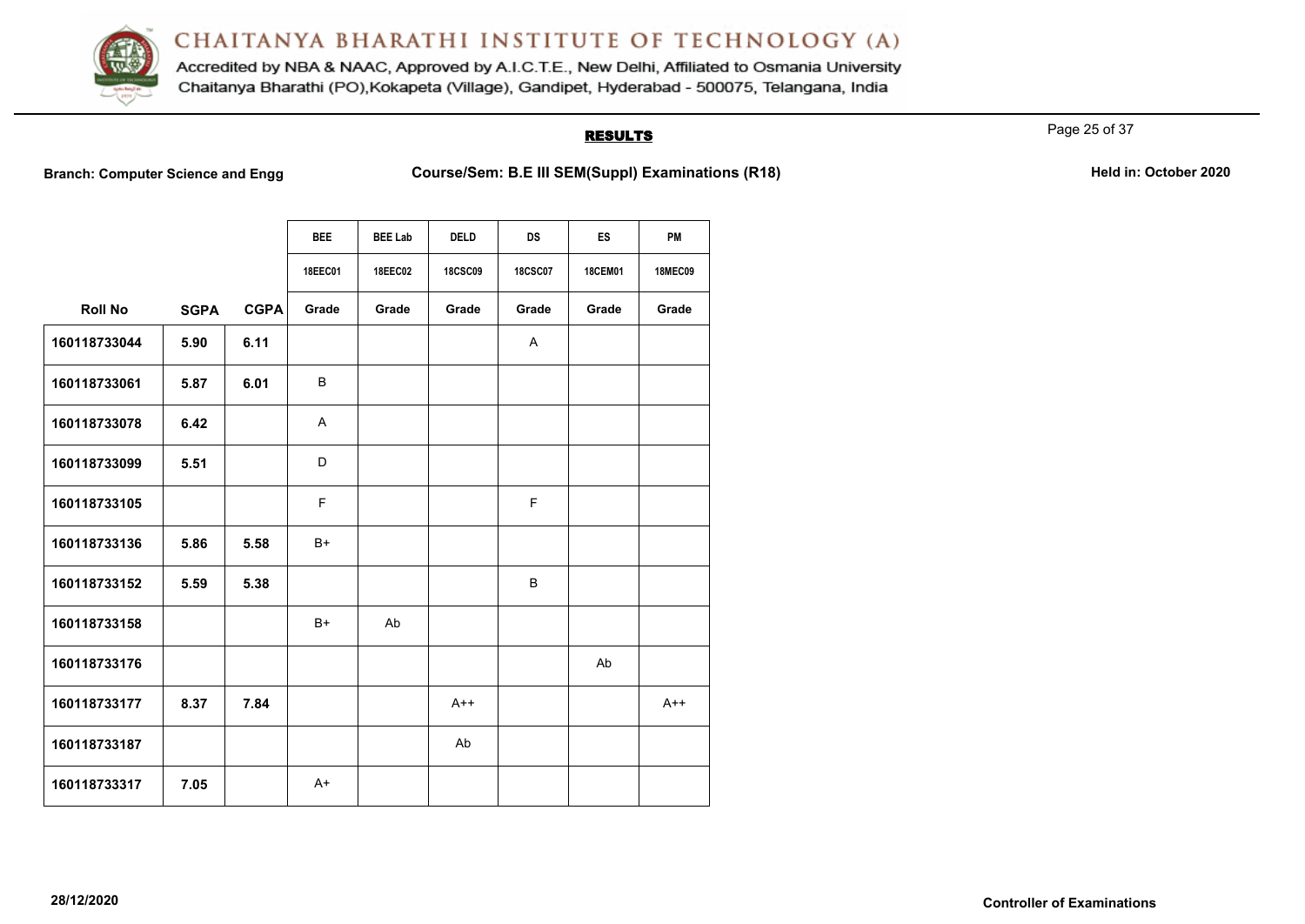

Accredited by NBA & NAAC, Approved by A.I.C.T.E., New Delhi, Affiliated to Osmania University Chaitanya Bharathi (PO), Kokapeta (Village), Gandipet, Hyderabad - 500075, Telangana, India

#### **RESULTS**

Page 26 of 37

**Branch: Electrical and Electronics Engg <b>Course/Sem: B.E III SEM(Suppl) Examinations (R18) Held in: October 2020** 

|  |  | Held in: October 2020 |
|--|--|-----------------------|
|--|--|-----------------------|

|                |             |             | <b>AEC</b>     | AEC Lab        | AM             | <b>ECA</b>  | EF             | <b>EMI</b> | <b>EMI Lab</b> | <b>ICFP</b> | <b>ITK</b> |
|----------------|-------------|-------------|----------------|----------------|----------------|-------------|----------------|------------|----------------|-------------|------------|
|                |             |             | <b>18EEC03</b> | <b>18EEC07</b> | <b>18MTC07</b> | 18EEC06     | <b>18EEC05</b> | 18EEC04    | 18EEC08        | 18EGM01     | 18EEM01    |
| <b>Roll No</b> | <b>SGPA</b> | <b>CGPA</b> | Grade          | Grade          | Grade          | Grade       | Grade          | Grade      | Grade          | Grade       | Grade      |
| 160118734013   |             |             |                |                |                | $\mathsf F$ |                |            |                |             |            |
| 160118734037   |             |             |                | $A+$           | F              | F           |                |            | A              |             | $A++$      |
| 160118734042   |             |             | F              |                | $\mathsf F$    | $\mathsf F$ | F              | F          | A              |             |            |
| 160118734052   | 6.36        | 6.31        |                |                |                |             |                |            |                |             | B+         |
| 160118734067   |             |             |                |                |                | F           |                | F          | $A+$           | $C+$        |            |
| 160118734068   |             |             |                |                |                | $\mathsf F$ |                |            |                |             |            |
| 160118734083   | 4.95        |             |                |                | D              |             |                |            |                |             |            |
| 160118734086   |             |             |                |                |                | Ab          |                |            |                |             | Ab         |
| 160118734102   | 7.13        | 7.40        |                |                | A              |             |                |            |                |             |            |
| 160118734104   |             |             | Ab             |                | F              |             | Ab             |            |                |             |            |
| 160118734106   |             |             | F              |                |                |             |                |            |                |             |            |
| 160118734107   | 5.95        | 6.13        | $B+$           |                |                |             |                |            |                |             | $\sf B$    |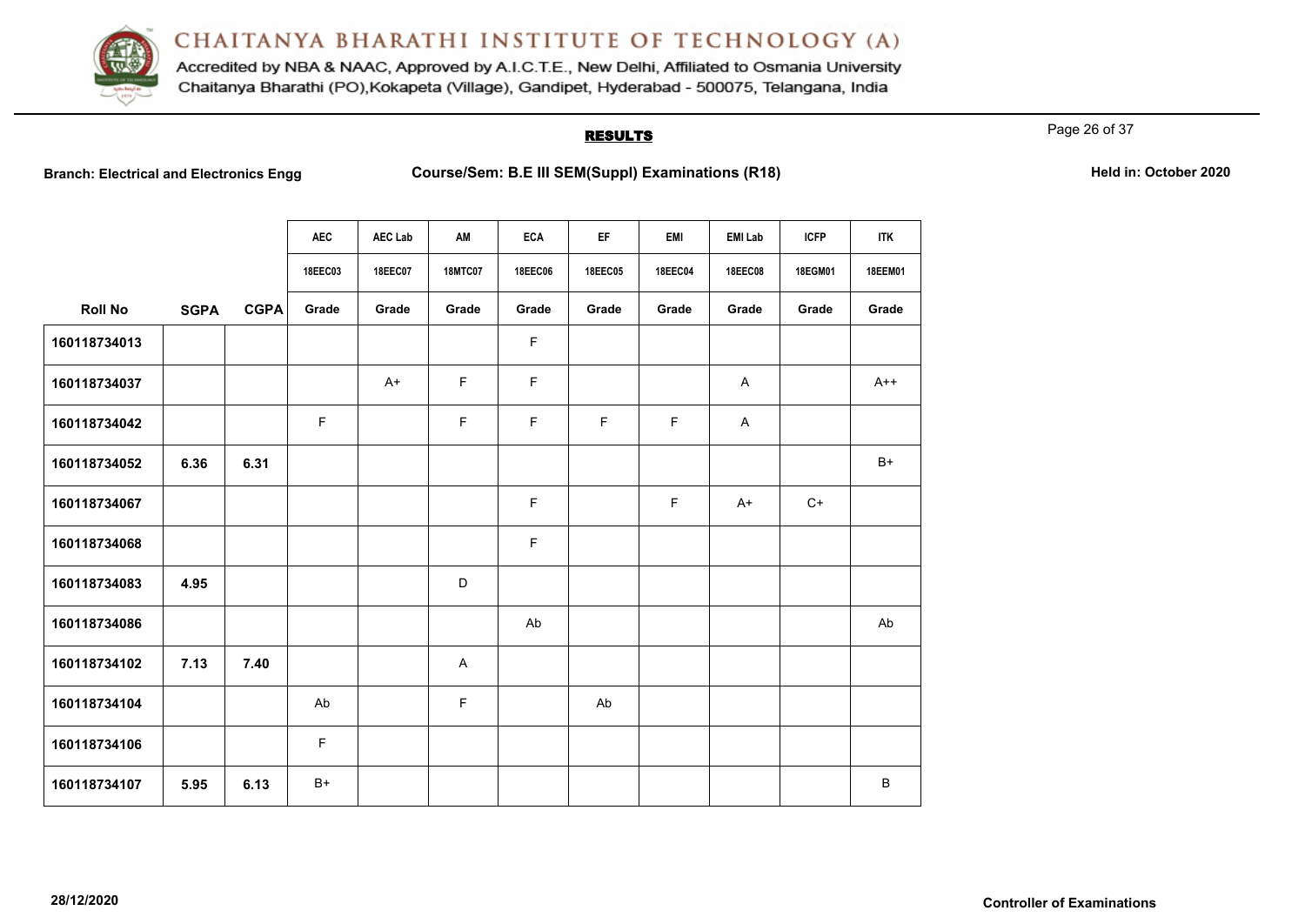

Accredited by NBA & NAAC, Approved by A.I.C.T.E., New Delhi, Affiliated to Osmania University Chaitanya Bharathi (PO), Kokapeta (Village), Gandipet, Hyderabad - 500075, Telangana, India

### **RESULTS**

Page 27 of 37

Branch: Electrical and Electronics Engg **Course/Sem: B.E III SEM(Suppl) Examinations (R18) Held in: October 2020** 

|              | <b>AEC</b>   | <b>AEC Lab</b> | AM             | <b>ECA</b> | EF      | <b>EMI</b>     | <b>EMI Lab</b> | <b>ICFP</b> | <b>ITK</b>  |
|--------------|--------------|----------------|----------------|------------|---------|----------------|----------------|-------------|-------------|
|              | 18EEC03      | 18EEC07        | <b>18MTC07</b> | 18EEC06    | 18EEC05 | <b>18EEC04</b> | 18EEC08        | 18EGM01     | 18EEM01     |
|              | Grade        | Grade          | Grade          | Grade      | Grade   | Grade          | Grade          | Grade       | Grade       |
| 160118734109 |              |                | F              | F          |         |                |                |             |             |
| 160118734112 | Ab           |                | $B+$           |            |         |                |                |             |             |
| 160118734115 | $C+$         |                | $B+$           | F          |         |                |                |             |             |
| 160118734116 |              | $A+$           | F              | F          | F       | F              | $A++$          |             | Ab          |
| 160118734118 |              |                |                | F          |         |                |                |             | Ab          |
| 160118734310 | $C+$         |                | F              |            | F       |                |                |             | $\mathsf C$ |
| 160118734313 | $\mathsf{C}$ |                | F              | F          | F       |                |                | $C+$        | $B+$        |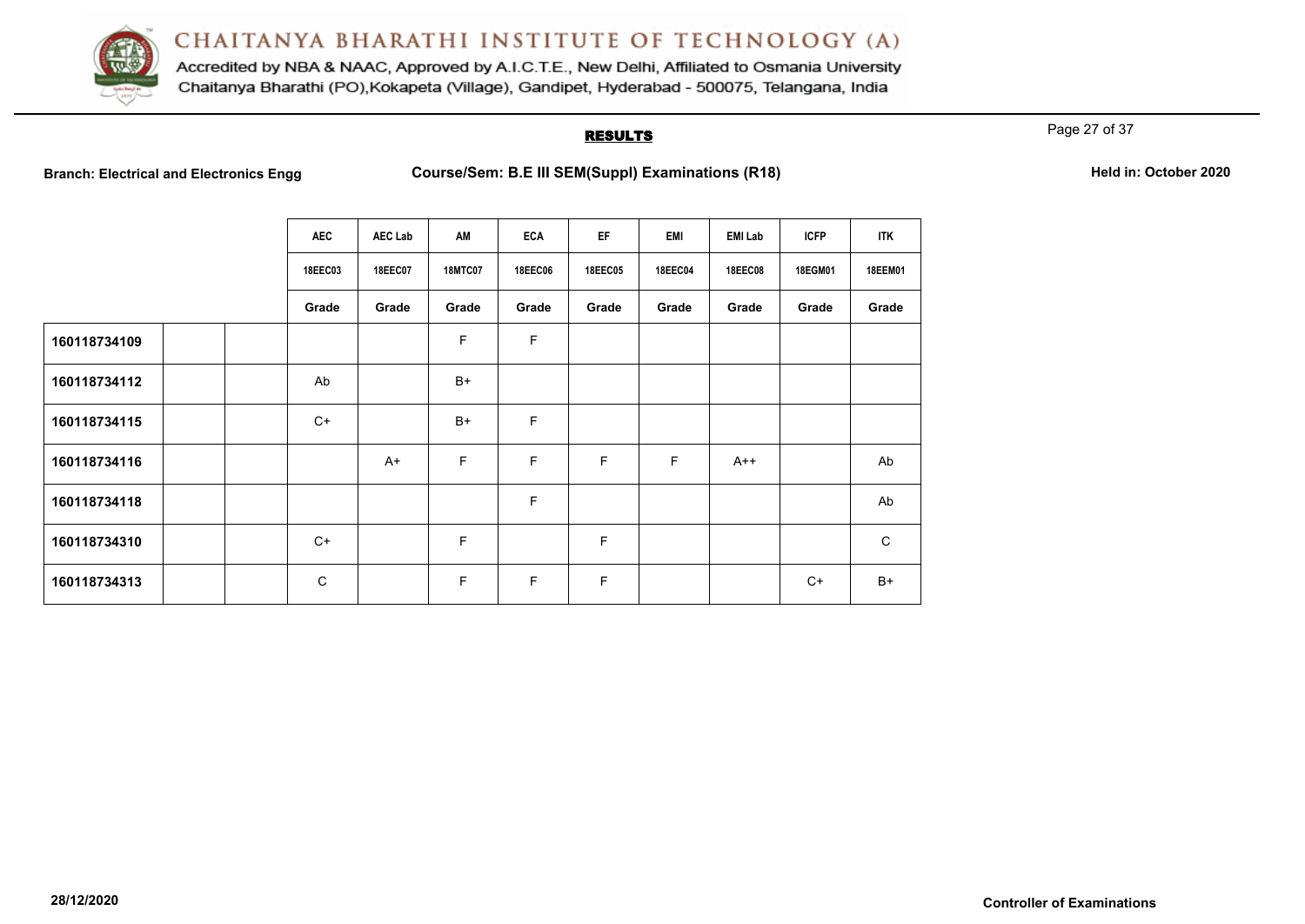

Accredited by NBA & NAAC, Approved by A.I.C.T.E., New Delhi, Affiliated to Osmania University Chaitanya Bharathi (PO), Kokapeta (Village), Gandipet, Hyderabad - 500075, Telangana, India

# **RESULTS**

Page 28 of 37

**Branch: Electronics and Course/Sem: B.E III SEM(Suppl) Examinations (R18) Held in: October 2020** 

|                |             |             | AM             | <b>BDS</b>     | <b>BDS Lab</b> | ED             | ED Lab         | ES             | <b>ETTL</b>    | <b>EWN Lab</b> | <b>NT</b>      | <b>S&amp;S</b> | SS      |
|----------------|-------------|-------------|----------------|----------------|----------------|----------------|----------------|----------------|----------------|----------------|----------------|----------------|---------|
|                |             |             | <b>18MTC07</b> | <b>18CSC05</b> | <b>18CSC06</b> | <b>18ECC02</b> | <b>18ECC05</b> | <b>18CEM01</b> | <b>18ECC01</b> | <b>18ECC06</b> | <b>18ECC03</b> | <b>18ECC04</b> | 18EGC03 |
| <b>Roll No</b> | <b>SGPA</b> | <b>CGPA</b> | Grade          | Grade          | Grade          | Grade          | Grade          | Grade          | Grade          | Grade          | Grade          | Grade          | Grade   |
| 160118735020   |             |             |                |                |                |                |                |                |                |                |                | F.             |         |
| 160118735022   |             |             | $\mathsf F$    |                |                | F              |                | $\mathsf F$    | $\mathsf F$    |                | Ab             | F.             |         |
| 160118735025   |             |             | $C+$           |                | $\mathsf{A}$   | F.             |                |                | $\mathsf F$    |                | Ab             | F              |         |
| 160118735026   |             |             | $\mathsf F$    | F              | $B+$           | F              |                |                | $\mathsf F$    |                | Ab             | F.             |         |
| 160118735032   |             |             |                |                |                | F              |                |                | $\mathsf F$    |                |                | F.             |         |
| 160118735038   |             |             |                | B              |                | F              |                | F              | $\mathsf F$    | $B+$           | F              | F.             |         |
| 160118735043   | 6.86        | 6.67        |                |                | $A++$          |                |                |                |                |                |                |                |         |
| 160118735047   |             |             |                |                | $\mathsf{A}$   |                |                |                |                |                | $\sf B$        | F.             |         |
| 160118735066   |             |             |                |                |                |                |                |                | $\mathsf D$    |                |                | F              |         |
| 160118735070   | 7.42        | 7.40        | $A+$           | $A++$          | $\circ$        | $B+$           | $A+$           | A              | A              | $A++$          | $A++$          | $\mathsf{A}$   | $A++$   |
| 160118735094   |             |             | $\mathsf F$    | $\mathsf F$    |                | F              |                |                | $\mathsf F$    |                | $\mathsf F$    | F              |         |
| 160118735096   | 5.32        | 5.72        |                |                | $A+$           |                |                |                |                |                |                |                |         |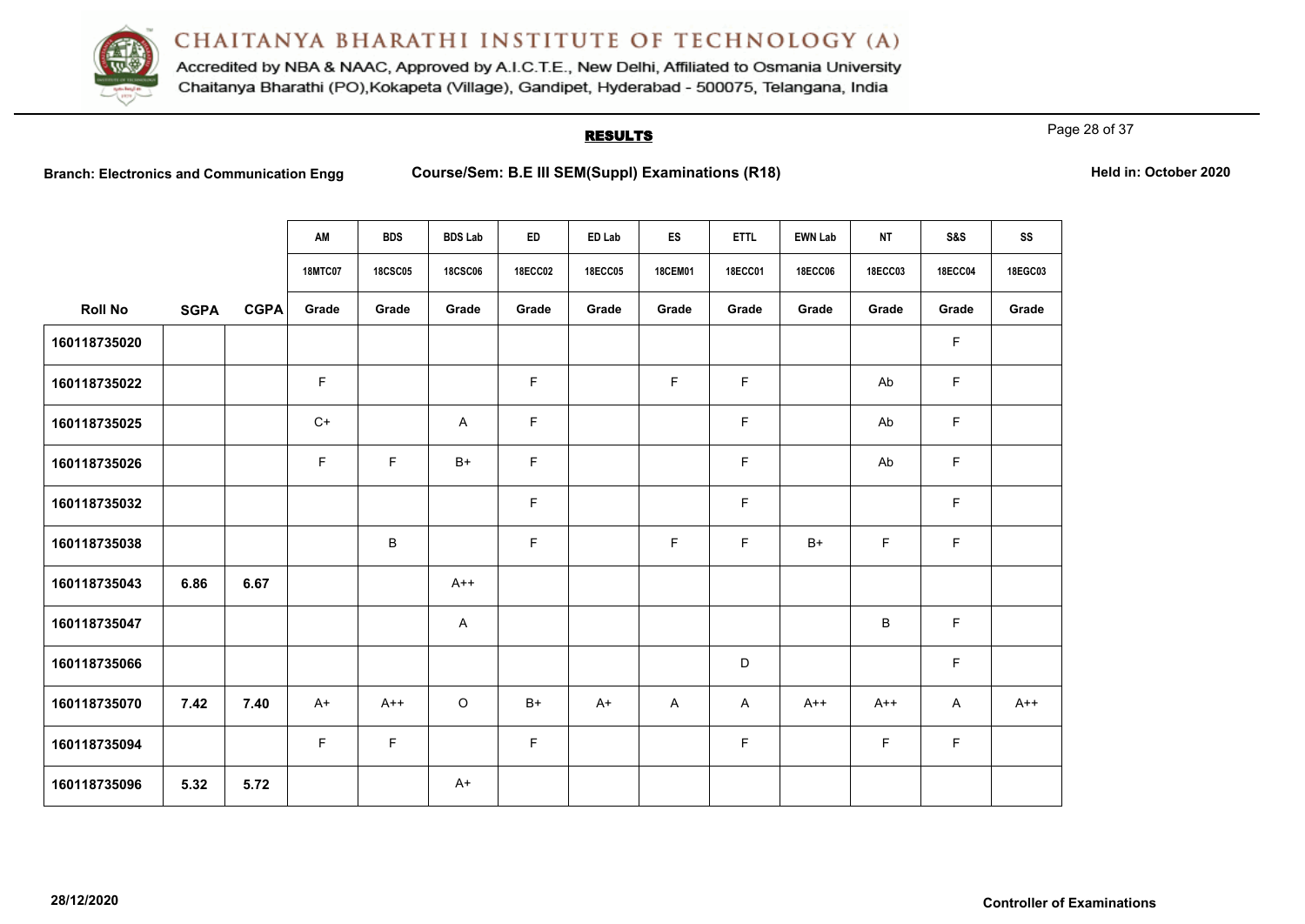

Accredited by NBA & NAAC, Approved by A.I.C.T.E., New Delhi, Affiliated to Osmania University Chaitanya Bharathi (PO), Kokapeta (Village), Gandipet, Hyderabad - 500075, Telangana, India

# **RESULTS**

Page 29 of 37

**Branch: Electronics and Course/Sem: B.E III SEM(Suppl) Examinations (R18) Held in: October 2020** 

|              |      |      | AM             | <b>BDS</b>     | <b>BDS Lab</b> | ED             | ED Lab         | ES             | <b>ETTL</b>    | <b>EWN Lab</b> | <b>NT</b>      | S&S            | SS      |
|--------------|------|------|----------------|----------------|----------------|----------------|----------------|----------------|----------------|----------------|----------------|----------------|---------|
|              |      |      | <b>18MTC07</b> | <b>18CSC05</b> | <b>18CSC06</b> | <b>18ECC02</b> | <b>18ECC05</b> | <b>18CEM01</b> | <b>18ECC01</b> | <b>18ECC06</b> | <b>18ECC03</b> | <b>18ECC04</b> | 18EGC03 |
|              |      |      | Grade          | Grade          | Grade          | Grade          | Grade          | Grade          | Grade          | Grade          | Grade          | Grade          | Grade   |
| 160118735102 | 5.46 | 5.16 |                |                | $B+$           |                |                |                |                |                |                |                |         |
| 160118735104 |      |      |                |                |                |                |                |                | F              |                |                | F              |         |
| 160118735109 | 8.63 | 7.92 | $A++$          | $\circ$        | $\circ$        | $A+$           | $\circ$        | $A+$           | $A++$          | $\circ$        | $\circ$        | $A++$          | $\circ$ |
| 160118735112 |      |      |                |                |                |                |                |                |                |                |                | $\mathsf F$    |         |
| 160118735116 |      |      |                |                |                | $\mathbf C$    |                |                |                |                | A              | $\mathsf F$    |         |
| 160118735118 |      |      |                |                |                |                |                |                |                |                |                | $\mathsf F$    |         |
| 160118735123 | 5.37 | 5.55 |                |                |                |                |                |                |                | $A++$          | $C+$           |                |         |
| 160118735128 |      |      | A              | $\mathsf{A}$   | $A++$          | F              | $A++$          | $B+$           | A              | $A++$          | $A+$           | $\mathsf{A}$   | $A++$   |
| 160118735137 | 5.75 | 6.74 |                |                |                |                |                |                | $B+$           |                | $\sf B$        |                |         |
| 160118735139 |      |      |                |                |                |                |                |                | F              |                | B              |                |         |
| 160118735140 | 5.01 | 5.51 |                |                |                |                |                |                | D              |                |                |                |         |
| 160118735142 |      |      | $C+$           | F              |                |                | A              |                | F              |                | B              | F              |         |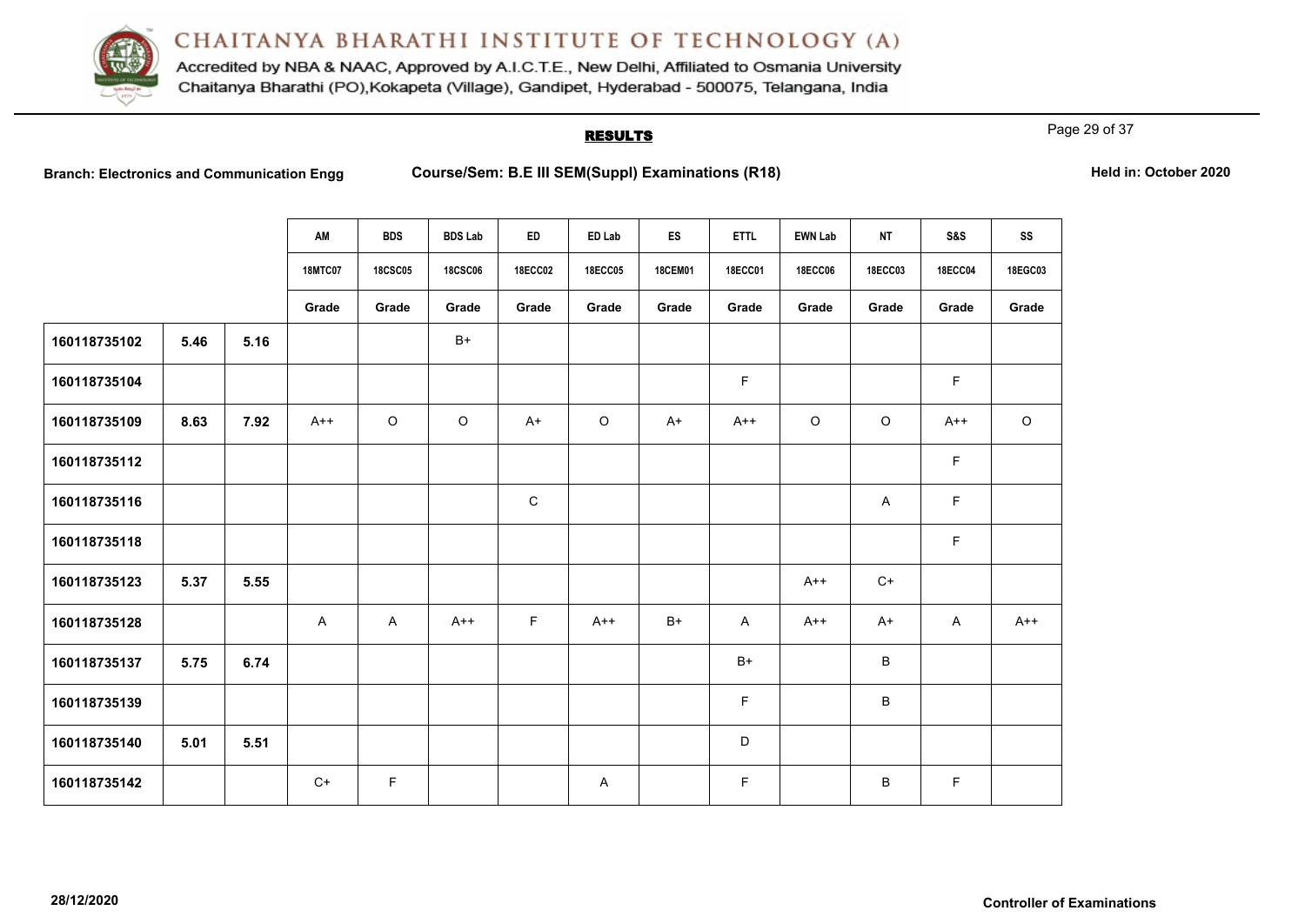

Accredited by NBA & NAAC, Approved by A.I.C.T.E., New Delhi, Affiliated to Osmania University Chaitanya Bharathi (PO), Kokapeta (Village), Gandipet, Hyderabad - 500075, Telangana, India

# **RESULTS**

Page 30 of 37

**Branch: Electronics and Course/Sem: B.E III SEM(Suppl) Examinations (R18) Held in: October 2020** 

|              |      |      | AM             | <b>BDS</b>     | <b>BDS Lab</b> | ED             | ED Lab         | ES             | <b>ETTL</b>    | <b>EWN Lab</b> | <b>NT</b>      | S&S            | SS      |
|--------------|------|------|----------------|----------------|----------------|----------------|----------------|----------------|----------------|----------------|----------------|----------------|---------|
|              |      |      | <b>18MTC07</b> | <b>18CSC05</b> | <b>18CSC06</b> | <b>18ECC02</b> | <b>18ECC05</b> | <b>18CEM01</b> | <b>18ECC01</b> | <b>18ECC06</b> | <b>18ECC03</b> | <b>18ECC04</b> | 18EGC03 |
|              |      |      | Grade          | Grade          | Grade          | Grade          | Grade          | Grade          | Grade          | Grade          | Grade          | Grade          | Grade   |
| 160118735151 |      |      | F              | F              |                | F              | Ab             |                | F              | Ab             | F              | F              |         |
| 160118735154 |      |      |                |                |                | F              |                |                | Ab             |                | D              | $C+$           |         |
| 160118735162 |      |      |                | D              |                | F              | Α              |                | F              |                |                | C              |         |
| 160118735165 | 5.77 | 5.91 |                |                | Α              |                | $B+$           |                |                | $A+$           |                | $C+$           |         |
| 160118735166 |      |      |                |                | $\mathsf F$    |                | $B+$           |                |                |                | $\mathsf F$    |                |         |
| 160118735171 |      |      |                | F              | F              |                | $B+$           |                | F              |                |                | F              |         |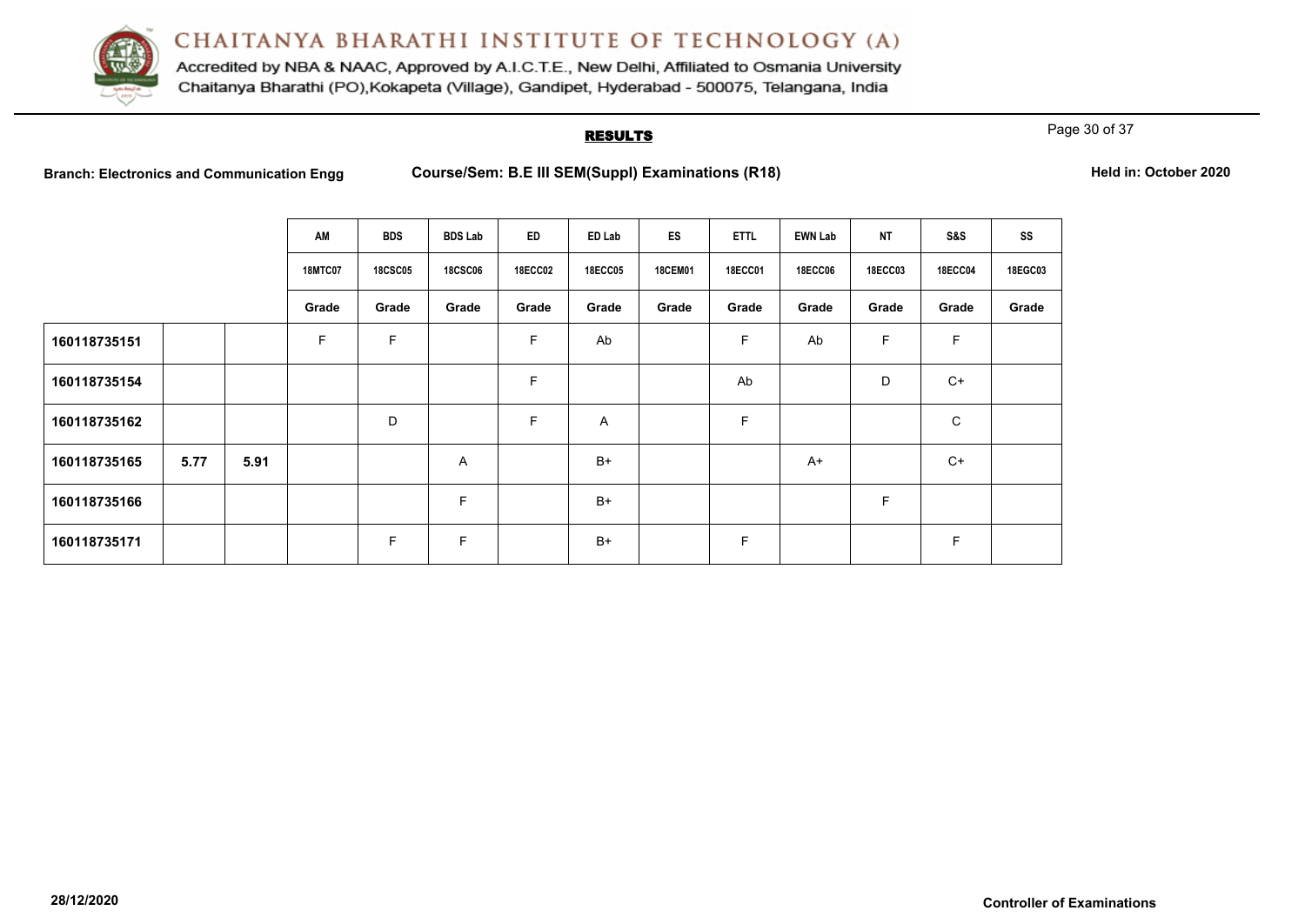

Accredited by NBA & NAAC, Approved by A.I.C.T.E., New Delhi, Affiliated to Osmania University Chaitanya Bharathi (PO), Kokapeta (Village), Gandipet, Hyderabad - 500075, Telangana, India

# **RESULTS**

Page 31 of 37

Branch: Information Technology **Course/Sem: B.E III SEM(Suppl) Examinations (R18)** Held in: October 2020

|                |             |             | <b>BE</b>      | <b>BEE</b>     | <b>BEE Lab</b> | <b>DMA</b>     | <b>DSA</b>     | <b>DSA Lab</b> |  |  |  |
|----------------|-------------|-------------|----------------|----------------|----------------|----------------|----------------|----------------|--|--|--|
|                |             |             | <b>18ECC34</b> | <b>18EEC01</b> | <b>18EEC02</b> | <b>18ITC05</b> | <b>18ITC04</b> | <b>18ITC06</b> |  |  |  |
| <b>Roll No</b> | <b>SGPA</b> | <b>CGPA</b> | Grade          | Grade          | Grade          | Grade          | Grade          | Grade          |  |  |  |
| 160118737044   | 5.36        |             |                | C              |                |                |                |                |  |  |  |
| 160118737047   | 5.32        | 6.01        | C              |                |                |                |                |                |  |  |  |
| 160118737063   | 5.86        |             | $C+$           | A              |                |                |                |                |  |  |  |
| 160118737094   | 6.41        |             |                | A              |                |                |                |                |  |  |  |
| 160118737101   |             |             |                | A              | B              |                | F              | B              |  |  |  |
| 160118737102   | 5.84        | 5.80        |                |                | B              |                |                |                |  |  |  |
| 160118737104   | 6.33        |             |                |                | B              |                |                |                |  |  |  |
| 160118737112   | 5.88        | 5.85        |                |                |                |                | $\mathsf{A}$   | $B+$           |  |  |  |
| 160118737114   |             |             |                | A              |                | F.             | $C+$           |                |  |  |  |
| 160118737304   |             |             |                | D              |                |                |                | Ab             |  |  |  |
| 160118737305   | 5.66        |             | D              | $B+$           |                | $C+$           |                |                |  |  |  |
| 160118737309   | 5.63        |             |                |                |                | B              |                |                |  |  |  |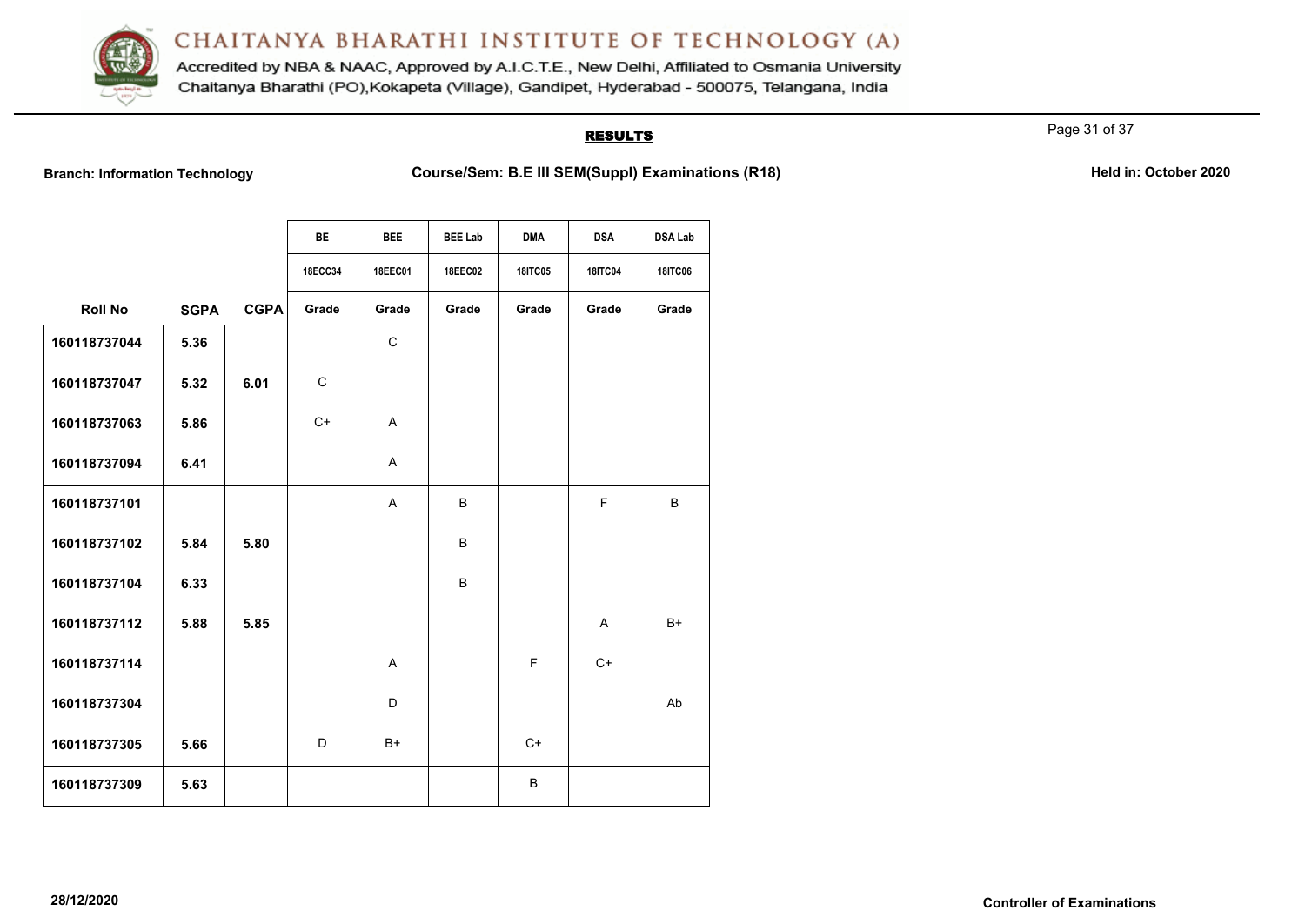

Accredited by NBA & NAAC, Approved by A.I.C.T.E., New Delhi, Affiliated to Osmania University Chaitanya Bharathi (PO), Kokapeta (Village), Gandipet, Hyderabad - 500075, Telangana, India

# **RESULTS**

Page 32 of 37

**Branch: Information Technology <b>Course/Sem: B.E III SEM(Suppl) Examinations (R18) Course** 

| Held in: October 2020 |
|-----------------------|
|-----------------------|

|              |      |                | BE             | <b>BEE</b>     | <b>BEE Lab</b> | <b>DMA</b>     | <b>DSA</b>     | <b>DSA Lab</b> |
|--------------|------|----------------|----------------|----------------|----------------|----------------|----------------|----------------|
|              |      | <b>18ECC34</b> | <b>18EEC01</b> | <b>18EEC02</b> | <b>18ITC05</b> | <b>18ITC04</b> | <b>18ITC06</b> |                |
|              |      |                | Grade          | Grade          | Grade          | Grade          | Grade          | Grade          |
| 160118737311 | 5.71 |                |                |                | B+             |                |                |                |
| 160118737312 |      |                | F              |                |                |                | $B+$           |                |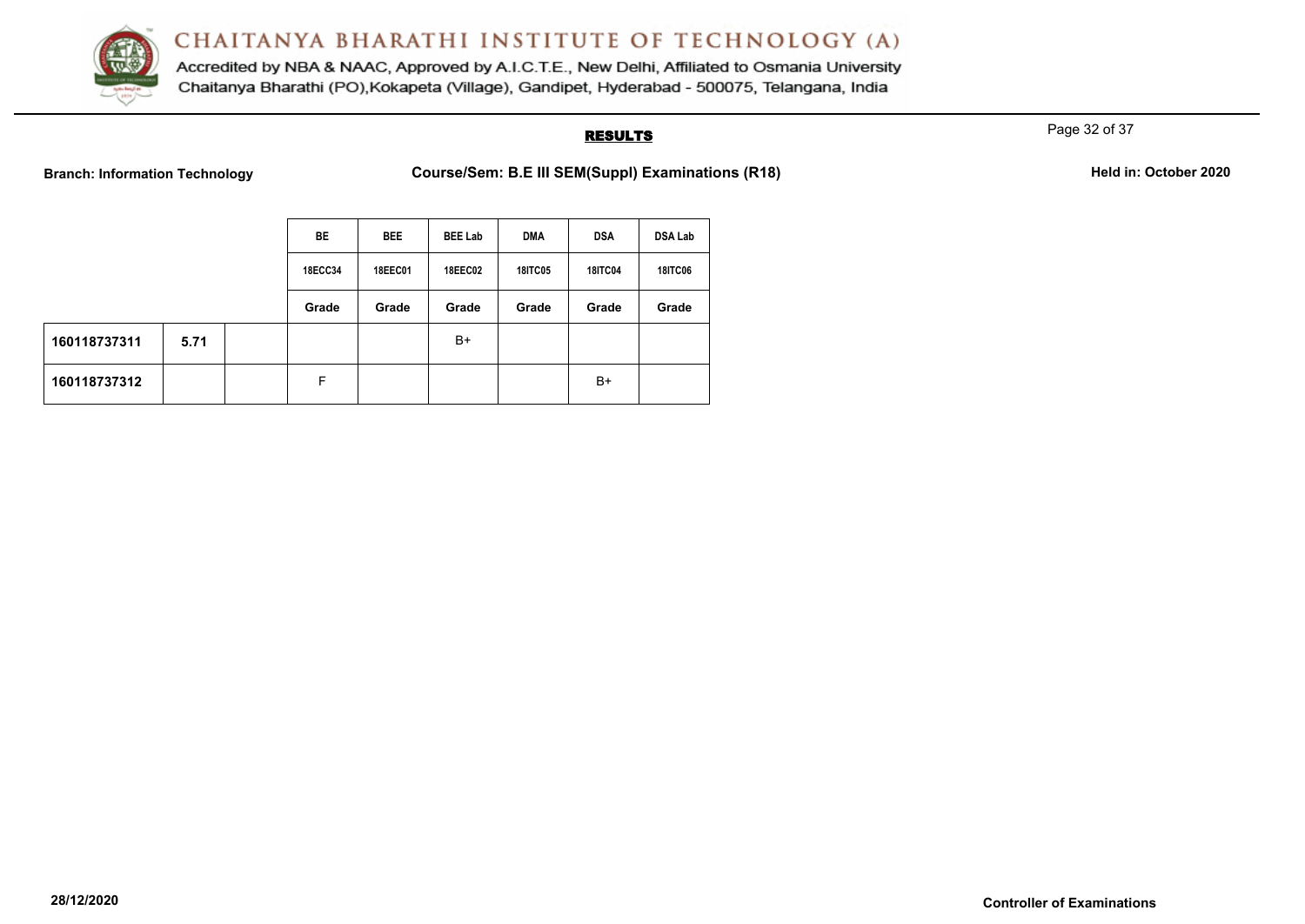

Accredited by NBA & NAAC, Approved by A.I.C.T.E., New Delhi, Affiliated to Osmania University Chaitanya Bharathi (PO), Kokapeta (Village), Gandipet, Hyderabad - 500075, Telangana, India

# **RESULTS**

Page 33 of 37

|                |             |             | <b>ICFP</b> | <b>ITK</b>                | <b>MEA</b>     | M-III          | <b>MOM</b>     | <b>MOM Lab</b> | <b>MP</b>      | <b>MP Lab</b>  | <b>MSM</b>     | <b>MSM Lab</b> |
|----------------|-------------|-------------|-------------|---------------------------|----------------|----------------|----------------|----------------|----------------|----------------|----------------|----------------|
|                |             |             | 18EGM01     | 18EEM01                   | <b>18MBC01</b> | <b>18MTC05</b> | <b>18MEC04</b> | <b>18MEC06</b> | <b>18PEC01</b> | <b>18PEC02</b> | <b>18MEC03</b> | <b>18MEC05</b> |
| <b>Roll No</b> | <b>SGPA</b> | <b>CGPA</b> | Grade       | Grade                     | Grade          | Grade          | Grade          | Grade          | Grade          | Grade          | Grade          | Grade          |
| 160118736006   |             |             |             |                           |                | Ab             | F              |                |                | Ab             |                |                |
| 160118736007   | 6.06        | 6.31        |             |                           |                |                |                | $A++$          |                | $A++$          |                | $\circ$        |
| 160118736008   |             |             |             |                           | Ab             |                | $\mathsf F$    |                |                |                |                |                |
| 160118736023   | 8.78        | 8.54        |             |                           |                |                |                |                |                |                | $\circ$        |                |
| 160118736024   |             |             |             | $\boldsymbol{\mathsf{A}}$ | D              |                | F              |                | $C+$           |                |                |                |
| 160118736027   |             |             | Ab          | Ab                        | $\mathsf C$    | F.             |                |                |                |                |                |                |
| 160118736030   | 6.32        | 6.48        |             |                           |                | A              | $B+$           |                |                |                |                |                |
| 160118736035   | 8.15        | 7.94        | $C+$        |                           |                |                |                |                |                |                |                |                |
| 160118736037   |             |             |             |                           | Ab             |                |                |                |                |                | B              |                |
| 160118736041   | 4.94        |             |             |                           |                | $\mathbf C$    |                |                |                |                |                |                |
| 160118736046   | 6.45        | 5.96        | A           | D                         | $B+$           | $A+$           | $B+$           | A              | B+             | $\mathsf{A}$   | $A+$           | $A++$          |
| 160118736051   | 5.90        | 5.91        |             |                           |                | D              | B              |                |                |                |                |                |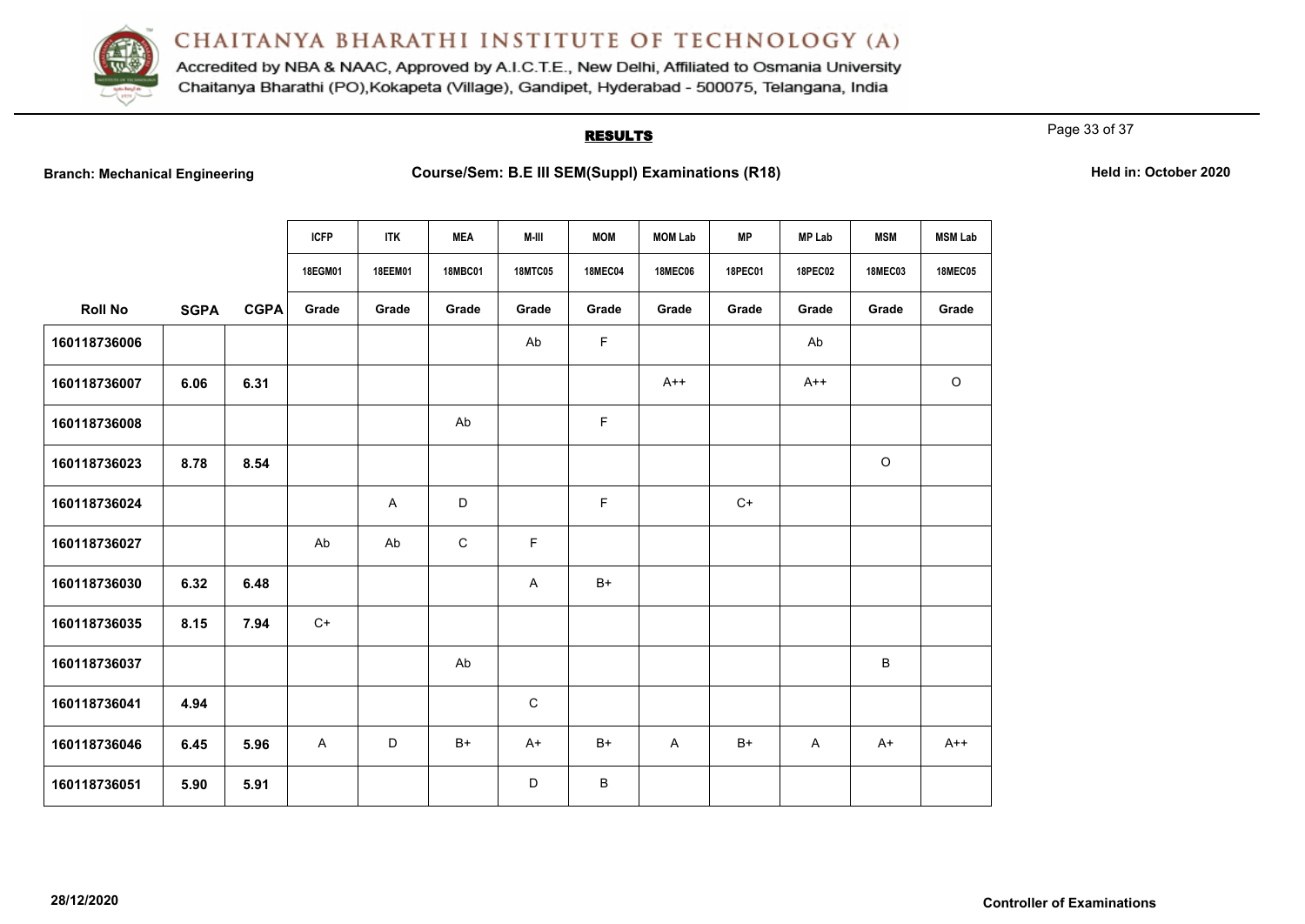

Accredited by NBA & NAAC, Approved by A.I.C.T.E., New Delhi, Affiliated to Osmania University Chaitanya Bharathi (PO), Kokapeta (Village), Gandipet, Hyderabad - 500075, Telangana, India

# **RESULTS**

Page 34 of 37

|              |      |      | <b>ICFP</b> | <b>ITK</b> | <b>MEA</b>     | M-III          | <b>MOM</b>     | <b>MOM Lab</b> | <b>MP</b>    | <b>MP Lab</b>  | <b>MSM</b>     | <b>MSM Lab</b> |
|--------------|------|------|-------------|------------|----------------|----------------|----------------|----------------|--------------|----------------|----------------|----------------|
|              |      |      | 18EGM01     | 18EEM01    | <b>18MBC01</b> | <b>18MTC05</b> | <b>18MEC04</b> | <b>18MEC06</b> | 18PEC01      | <b>18PEC02</b> | <b>18MEC03</b> | <b>18MEC05</b> |
|              |      |      | Grade       | Grade      | Grade          | Grade          | Grade          | Grade          | Grade        | Grade          | Grade          | Grade          |
| 160118736053 |      |      |             |            | F              |                | $\mathsf F$    |                |              |                |                |                |
| 160118736062 |      |      |             | A          | $\mathbf C$    | $\mathsf F$    |                |                |              |                |                |                |
| 160118736067 |      |      |             |            | $\mathbf C$    | ${\bf C}$      | $\mathsf F$    |                | $\, {\sf B}$ |                |                |                |
| 160118736071 |      |      |             |            | Ab             |                |                |                |              |                |                |                |
| 160118736077 |      |      |             | Ab         |                |                |                |                |              |                |                |                |
| 160118736079 | 5.79 | 5.79 |             |            | A              |                |                |                |              |                |                |                |
| 160118736082 | 5.43 |      |             |            |                |                | B              |                | $C+$         |                |                |                |
| 160118736083 |      |      | $\mathsf F$ |            |                | F              | $\mathsf F$    |                |              |                |                |                |
| 160118736087 | 5.70 | 5.49 |             | A          | D              |                |                |                |              |                |                |                |
| 160118736092 | 5.90 | 5.76 | $C+$        | A          |                |                |                |                |              |                |                |                |
| 160118736098 | 5.87 |      |             |            | $B+$           |                | B              |                | $B+$         |                |                |                |
| 160118736101 |      |      |             |            |                | D              | F.             | A              |              |                |                |                |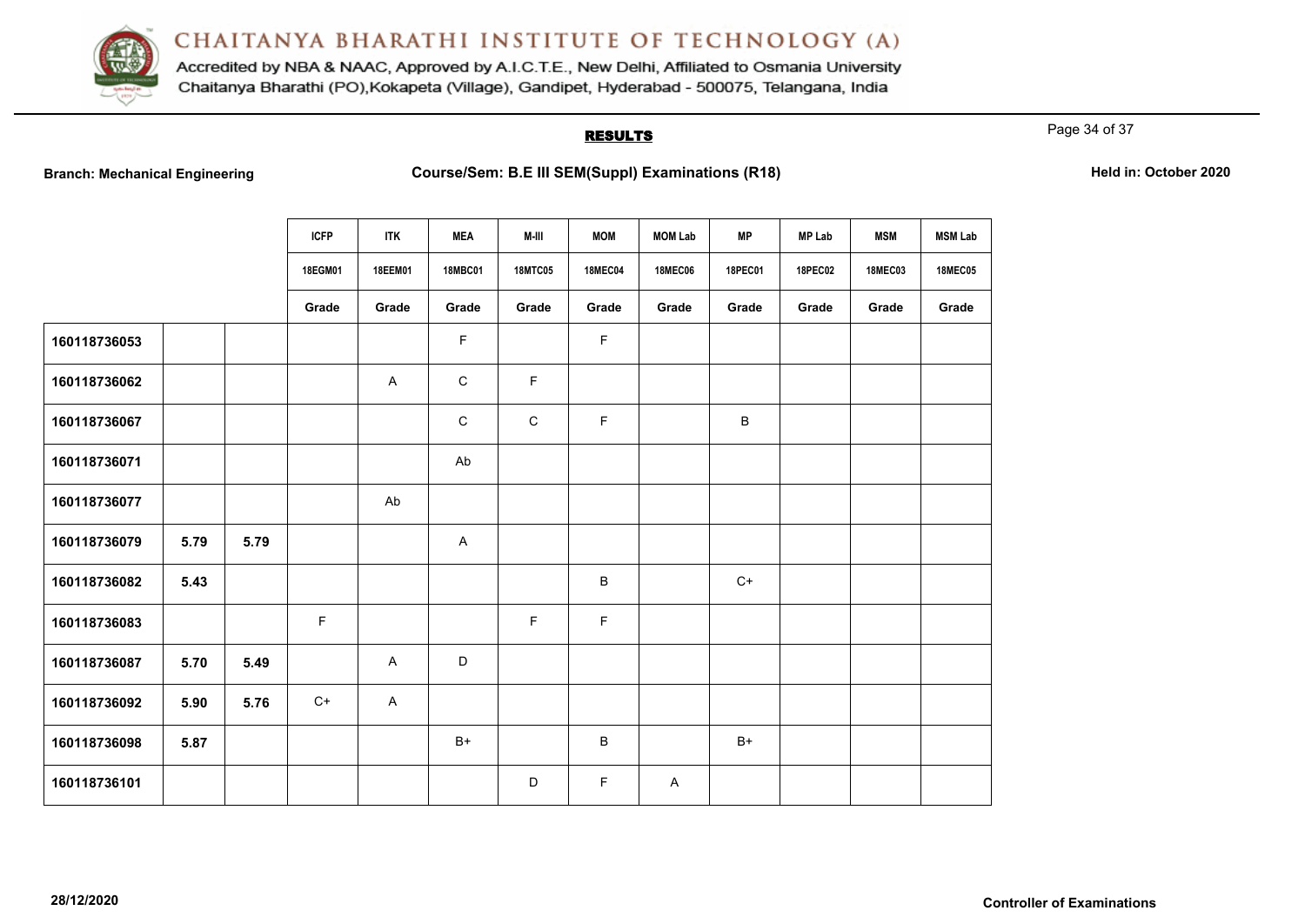

Accredited by NBA & NAAC, Approved by A.I.C.T.E., New Delhi, Affiliated to Osmania University Chaitanya Bharathi (PO), Kokapeta (Village), Gandipet, Hyderabad - 500075, Telangana, India

# **RESULTS**

Page 35 of 37

|              |      |      | <b>ICFP</b> | <b>ITK</b>  | <b>MEA</b>     | M-III          | <b>MOM</b>     | <b>MOM Lab</b> | <b>MP</b>      | <b>MP Lab</b>  | <b>MSM</b>     | <b>MSM Lab</b> |
|--------------|------|------|-------------|-------------|----------------|----------------|----------------|----------------|----------------|----------------|----------------|----------------|
|              |      |      | 18EGM01     | 18EEM01     | <b>18MBC01</b> | <b>18MTC05</b> | <b>18MEC04</b> | <b>18MEC06</b> | <b>18PEC01</b> | <b>18PEC02</b> | <b>18MEC03</b> | <b>18MEC05</b> |
|              |      |      | Grade       | Grade       | Grade          | Grade          | Grade          | Grade          | Grade          | Grade          | Grade          | Grade          |
| 160118736102 |      |      |             |             |                |                | F              |                |                |                |                |                |
| 160118736103 | 5.43 | 5.44 |             | $A+$        | B              |                |                |                |                |                |                |                |
| 160118736105 |      |      |             |             |                |                | F              |                |                |                |                |                |
| 160118736106 | 5.42 | 5.66 |             |             | $C+$           |                |                |                |                |                |                |                |
| 160118736107 |      |      |             | $\mathbf C$ | F              | F              | F.             | Ab             | $\mathsf F$    |                |                |                |
| 160118736108 |      |      |             | A           | $C+$           |                | F.             |                |                |                |                |                |
| 160118736306 | 6.86 |      |             |             |                | $C+$           |                |                |                |                |                |                |
| 160118736307 | 6.62 |      | $A+$        | A           | $B+$           | $B+$           | $\mathsf{A}$   | $A++$          | $A+$           | $A+$           | $\mathsf{A}$   | $A++$          |
| 160118736313 |      |      |             |             |                | F              | F.             |                |                |                |                |                |
| 160118736314 | 6.00 |      |             |             |                | B              |                |                |                |                |                |                |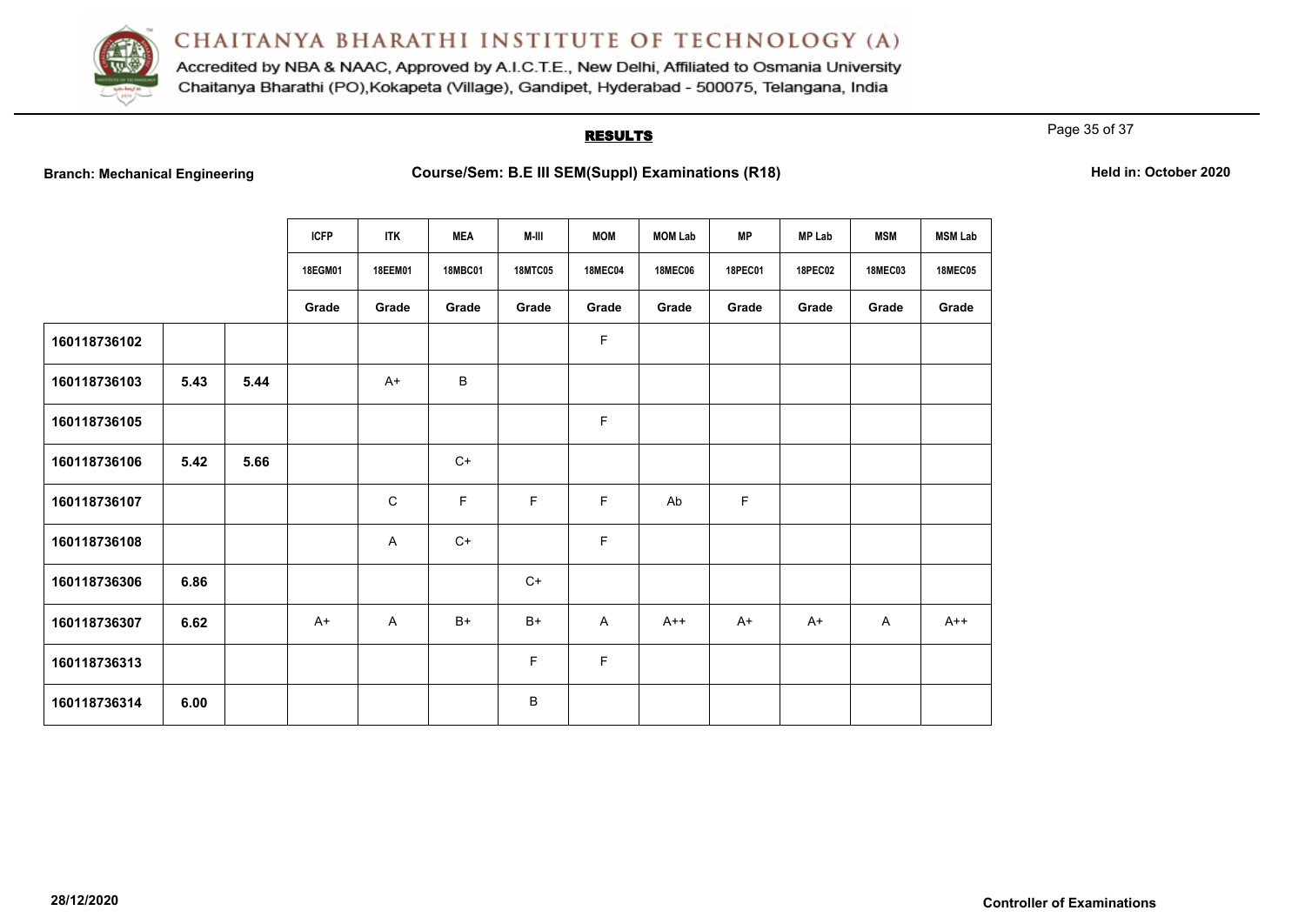

Accredited by NBA & NAAC, Approved by A.I.C.T.E., New Delhi, Affiliated to Osmania University Chaitanya Bharathi (PO), Kokapeta (Village), Gandipet, Hyderabad - 500075, Telangana, India

# **RESULTS**

Page 36 of 37

**Branch: Production Engineering Examinations (R18) Course/Sem: B.E III SEM(Suppl) Examinations (R18) Held in: October 2020** 

|                |             |             | <b>EEA</b>     | <b>FPHM</b>    | <b>FPHM Lab</b> | <b>ICFP</b> | <b>ITK</b>  | M-III          | <b>MOM</b>     | <b>MOM Lab</b> | <b>MSM</b>     |
|----------------|-------------|-------------|----------------|----------------|-----------------|-------------|-------------|----------------|----------------|----------------|----------------|
|                |             |             | <b>18MBC01</b> | <b>18MEC10</b> | <b>18MEC11</b>  | 18EGM01     | 18EEM01     | <b>18MTC05</b> | <b>18MEC04</b> | <b>18MEC06</b> | <b>18MEC03</b> |
| <b>Roll No</b> | <b>SGPA</b> | <b>CGPA</b> | Grade          | Grade          | Grade           | Grade       | Grade       | Grade          | Grade          | Grade          | Grade          |
| 160114738056   |             |             | Ab             | Ab             | $B+$            | Ab          | $B+$        | Ab             | $\mathsf F$    | Ab             |                |
| 160116738034   |             |             | $C+$           | F              | $\mathsf{A}$    | $\mathsf F$ |             | Ab             | F.             | Ab             | F              |
| 160117738029   |             |             | $\mathsf{C}$   | F              | $A+$            | F           | $\mathsf C$ | F              | $\mathsf F$    | A              |                |
| 160117738039   |             |             |                | Ab             | Ab              |             |             | F              | $\mathsf C$    |                |                |
| 160118738001   |             |             | F              | F.             |                 | $\mathsf C$ | $B+$        |                | F              |                |                |
| 160118738002   |             |             |                | F              |                 |             | $C+$        | $\sf B$        | $C+$           |                |                |
| 160118738003   |             |             |                | F              |                 |             |             | $\mathbf C$    |                |                |                |
| 160118738004   |             |             | $\mathbf C$    | F              |                 | $\mathsf D$ |             |                | $\mathsf F$    |                |                |
| 160118738006   |             |             |                |                |                 | B           | A           | $\mathbf C$    | $\mathsf F$    |                |                |
| 160118738008   |             |             |                |                |                 |             |             |                | $\mathsf F$    |                |                |
| 160118738010   |             |             |                | F.             |                 |             | A           |                | F              |                |                |
| 160118738014   |             |             | F              |                | Ab              |             |             | $\mathsf{C}$   | F              |                |                |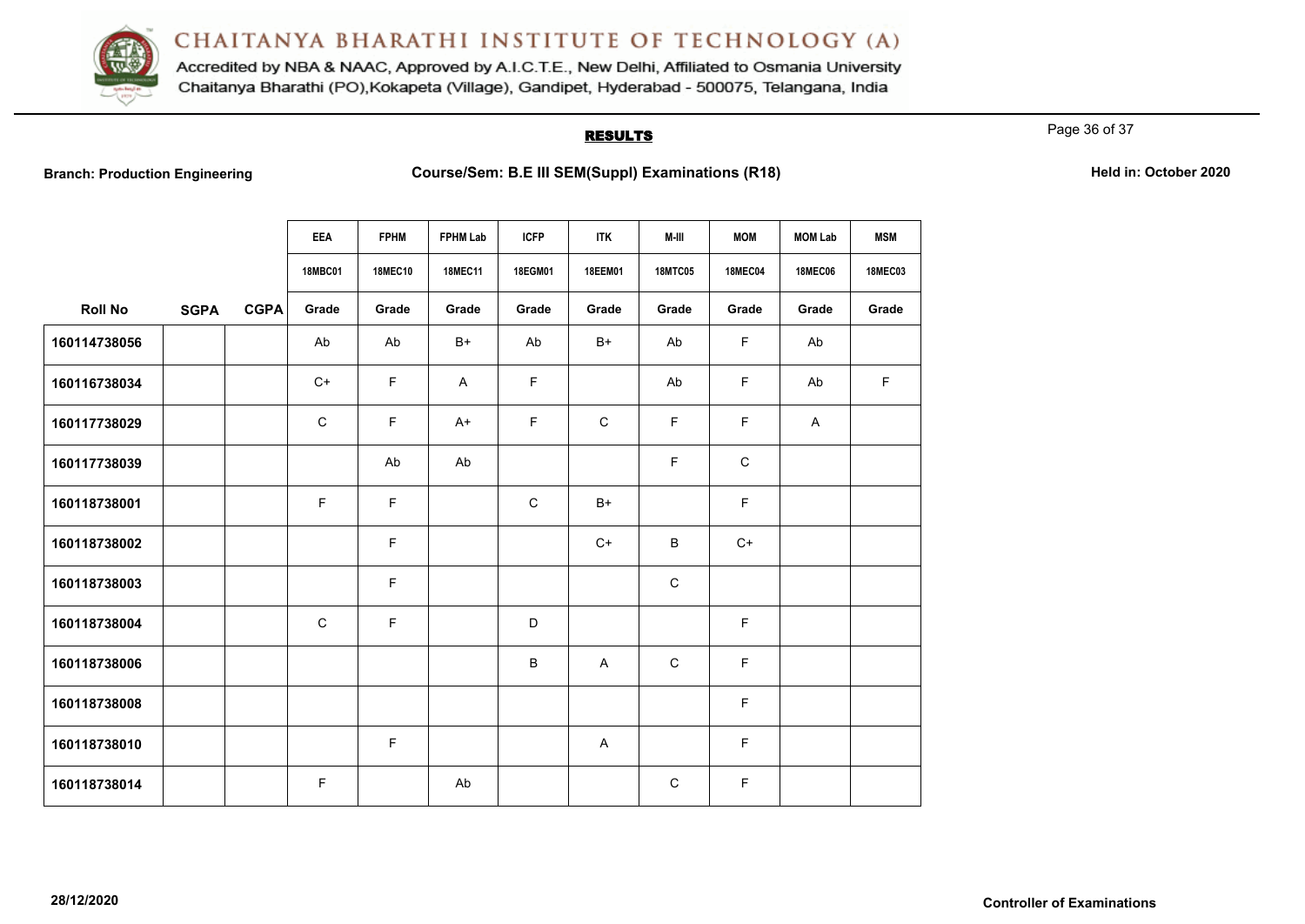

Accredited by NBA & NAAC, Approved by A.I.C.T.E., New Delhi, Affiliated to Osmania University Chaitanya Bharathi (PO), Kokapeta (Village), Gandipet, Hyderabad - 500075, Telangana, India

# **RESULTS**

Page 37 of 37

**Branch: Production Engineering Examinations (R18) Course/Sem: B.E III SEM(Suppl) Examinations (R18) Held in: October 2020** 

|              |      | <b>EEA</b>     | <b>FPHM</b>    | <b>FPHM Lab</b> | <b>ICFP</b> | <b>ITK</b>     | M-III          | <b>MOM</b>     | <b>MOM Lab</b> | <b>MSM</b>     |
|--------------|------|----------------|----------------|-----------------|-------------|----------------|----------------|----------------|----------------|----------------|
|              |      | <b>18MBC01</b> | <b>18MEC10</b> | <b>18MEC11</b>  | 18EGM01     | <b>18EEM01</b> | <b>18MTC05</b> | <b>18MEC04</b> | <b>18MEC06</b> | <b>18MEC03</b> |
|              |      | Grade          | Grade          | Grade           | Grade       | Grade          | Grade          | Grade          | Grade          | Grade          |
| 160118738015 |      |                | $\mathsf F$    |                 |             |                | $\mathsf F$    | $\mathsf F$    |                |                |
| 160118738016 |      |                | Ab             |                 | Ab          | Ab             | Ab             | Ab             |                |                |
| 160118738019 |      |                | $\mathsf C$    |                 |             |                |                | F              |                |                |
| 160118738022 |      | E              | F              |                 |             | $B+$           | $\mathsf C$    | $\mathsf C$    |                |                |
| 160118738023 |      | $B+$           |                |                 | B           | Ab             |                |                |                |                |
| 160118738024 |      |                |                |                 |             |                | $\mathbf C$    | F              |                |                |
| 160118738026 |      |                |                |                 |             |                |                | $\mathsf F$    |                |                |
| 160118738302 |      | $\mathsf F$    | F              |                 | F           |                | F              | F              |                |                |
| 160118738304 | 5.45 |                |                |                 |             |                | $\sf B$        |                |                |                |
| 160118738305 | 5.77 |                |                |                 |             |                | $C+$           |                |                |                |
| 160118738306 |      |                |                |                 |             |                | $\mathsf F$    |                |                |                |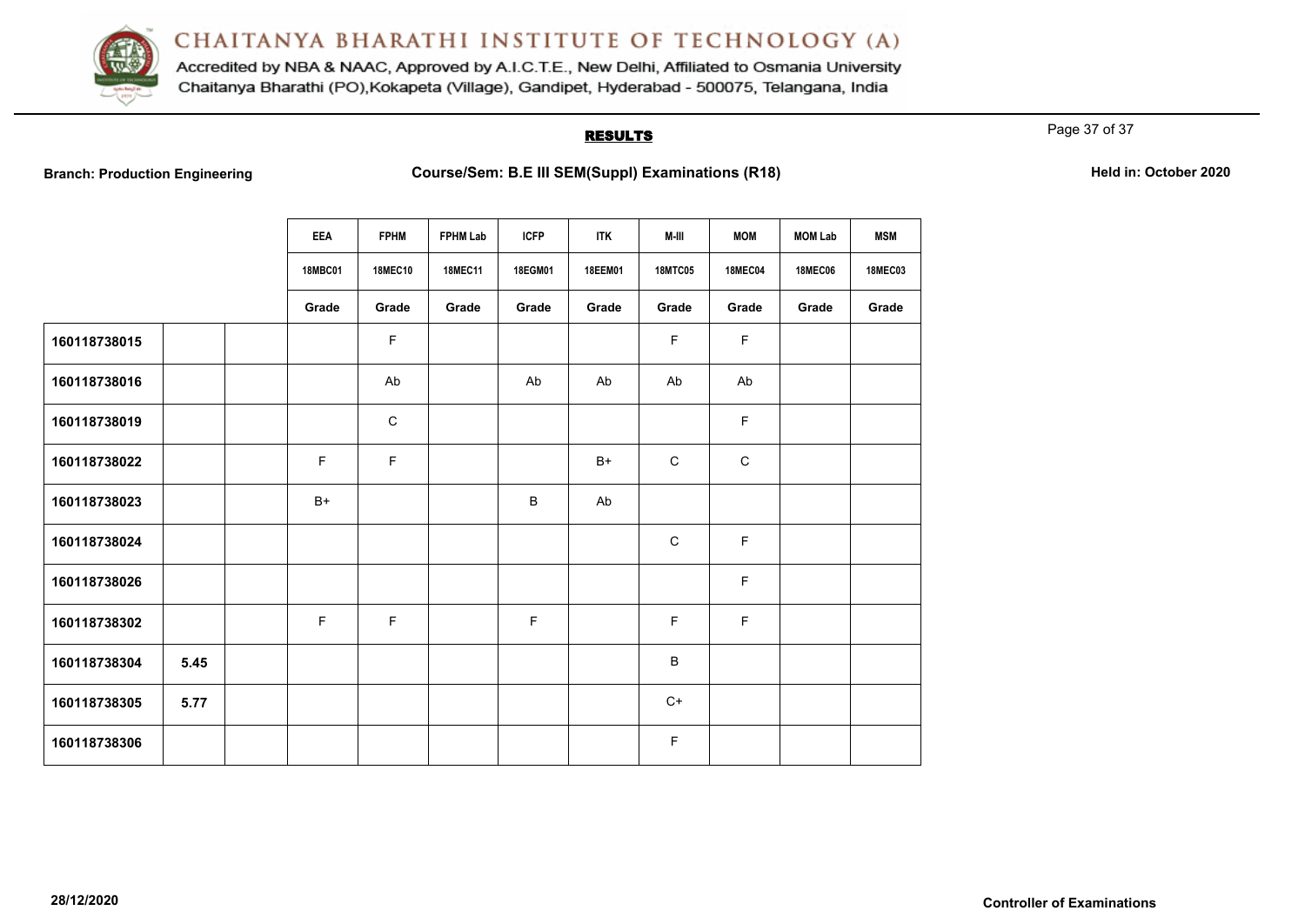

Accredited by NBA & NAAC, Approved by A.I.C.T.E., New Delhi, Affiliated to Osmania University Chaitanya Bharathi (PO), Kokapeta (Village), Gandipet, Hyderabad - 500075, Telangana, India

## **RESULTS**

Page 1 of 24

|                |             |             | <b>CMA</b> | FM-I    | <b>MPSC</b>    | S Lab-II | <b>SM Lab</b>  | SM-II   | <b>SSEE Lab</b> | <b>TE</b>      | <b>WWWE</b>    |
|----------------|-------------|-------------|------------|---------|----------------|----------|----------------|---------|-----------------|----------------|----------------|
|                |             |             | 16CEC11    | 16CEC14 | <b>16CEC17</b> | 16CEC16  | <b>16CEC15</b> | 16CEC13 | 16EGC03         | <b>16CEC10</b> | <b>16CEC12</b> |
| <b>Roll No</b> | <b>SGPA</b> | <b>CGPA</b> | Grade      | Grade   | Grade          | Grade    | Grade          | Grade   | Grade           | Grade          | Grade          |
| 160116732029   |             |             |            | F       |                |          |                | F       |                 | B              |                |
| 160116732034   |             |             |            | F.      |                |          |                |         |                 | F              | $\mathsf C$    |
| 160116732043   |             |             |            | F       |                |          | F(Ab)          |         |                 | $C+$           | F              |
| 160116732048   | 5.10        | 5.33        |            |         |                |          |                |         |                 | $\mathbf C$    |                |
| 160116732053   |             |             |            | В       |                |          |                |         |                 | $\mathsf F$    | В              |
| 160116732059   |             |             |            |         |                |          |                | F       |                 | F              |                |
| 160116732067   |             |             |            |         |                |          |                | F       |                 | $C+$           |                |
| 160116732081   |             |             |            |         |                |          |                | F       |                 | $\mathsf F$    |                |
| 160116732083   |             |             |            |         |                |          |                | F       |                 |                |                |
| 160116732087   |             |             |            | F       |                |          | A              | F       |                 | F              |                |
| 160116732103   |             |             |            |         |                |          |                |         |                 | F              | F              |
| 160116732108   | 5.77        | 5.92        |            |         |                |          |                | B       |                 |                |                |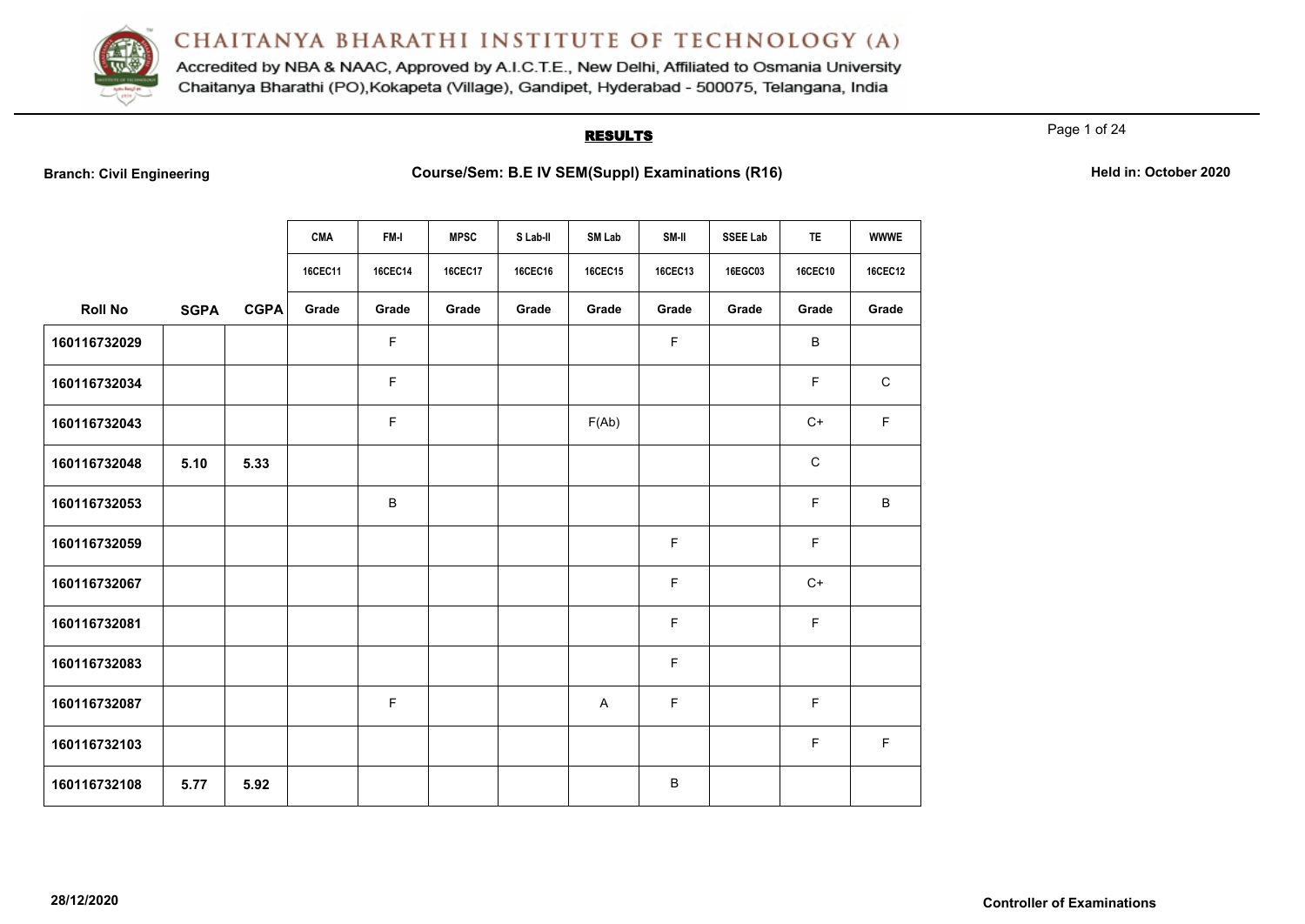

Accredited by NBA & NAAC, Approved by A.I.C.T.E., New Delhi, Affiliated to Osmania University Chaitanya Bharathi (PO), Kokapeta (Village), Gandipet, Hyderabad - 500075, Telangana, India

# **RESULTS**

Page 2 of 24

|  | <b>Branch: Civil Engineering</b> |  |
|--|----------------------------------|--|
|  |                                  |  |

|              |      |      | <b>CMA</b> | FM-I    | <b>MPSC</b> | S Lab-II | <b>SM Lab</b>  | SM-II          | <b>SSEE Lab</b> | <b>TE</b>      | <b>WWWE</b>    |
|--------------|------|------|------------|---------|-------------|----------|----------------|----------------|-----------------|----------------|----------------|
|              |      |      |            |         |             |          |                |                |                 |                |                |
|              |      |      | 16CEC11    | 16CEC14 | 16CEC17     | 16CEC16  | <b>16CEC15</b> | <b>16CEC13</b> | 16EGC03         | <b>16CEC10</b> | <b>16CEC12</b> |
|              |      |      | Grade      | Grade   | Grade       | Grade    | Grade          | Grade          | Grade           | Grade          | Grade          |
| 160116732114 |      |      |            |         |             |          |                | $\mathsf D$    |                 | F              |                |
| 160116732115 |      |      |            | F(Ab)   |             |          |                | F(Ab)          | F(Ab)           | $\mathsf F$    | F(Ab)          |
| 160116732116 |      |      |            | F(Ab)   |             |          |                | $\mathsf F$    |                 | F              |                |
| 160117732003 | 6.40 | 6.28 |            | A       |             |          |                |                |                 |                |                |
| 160117732010 | 6.44 | 6.37 |            |         |             |          |                |                |                 | B              |                |
| 160117732015 |      |      |            | F       |             |          |                |                |                 | F              |                |
| 160117732017 |      |      |            |         |             |          |                |                |                 | F              |                |
| 160117732018 |      |      |            |         |             |          |                |                |                 | F              |                |
| 160117732023 |      |      | F          |         |             |          |                | F(Ab)          |                 | F              | $\mathsf F$    |
| 160117732024 | 5.83 | 5.66 |            |         |             |          |                | $C+$           |                 |                |                |
| 160117732027 |      |      |            | $B+$    |             |          |                |                |                 | F              |                |
| 160117732030 |      |      |            | $C+$    |             |          |                | D              |                 | F              |                |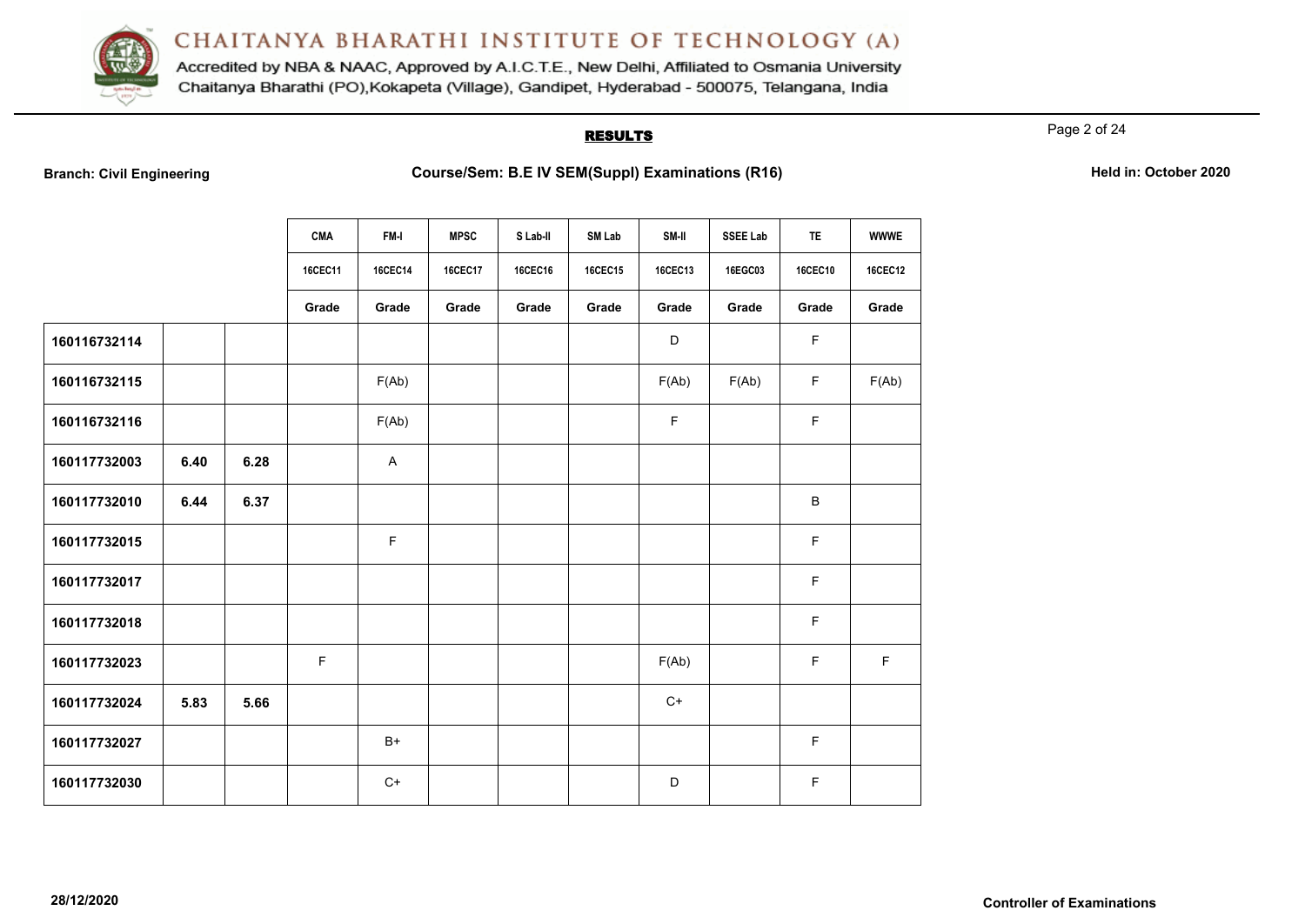

Accredited by NBA & NAAC, Approved by A.I.C.T.E., New Delhi, Affiliated to Osmania University Chaitanya Bharathi (PO), Kokapeta (Village), Gandipet, Hyderabad - 500075, Telangana, India

# **RESULTS**

Page 3 of 24

|  | <b>Branch: Civil Engineering</b> |  |
|--|----------------------------------|--|
|  |                                  |  |

|              |      |      | <b>CMA</b>  | FM-I           | <b>MPSC</b>    | S Lab-II | SM Lab         | SM-II   | <b>SSEE Lab</b> | <b>TE</b>      | <b>WWWE</b>    |
|--------------|------|------|-------------|----------------|----------------|----------|----------------|---------|-----------------|----------------|----------------|
|              |      |      | 16CEC11     | <b>16CEC14</b> | <b>16CEC17</b> | 16CEC16  | <b>16CEC15</b> | 16CEC13 | 16EGC03         | <b>16CEC10</b> | <b>16CEC12</b> |
|              |      |      | Grade       | Grade          | Grade          | Grade    | Grade          | Grade   | Grade           | Grade          | Grade          |
| 160117732036 |      |      |             |                |                |          |                | D       |                 | $\mathsf F$    |                |
| 160117732037 |      |      |             | F              |                |          |                |         |                 | $\mathsf F$    | F              |
| 160117732038 |      |      |             | F(Ab)          |                |          |                | F(Ab)   |                 | $\mathsf F$    |                |
| 160117732041 |      |      | $\mathsf F$ |                |                | A        |                | F       |                 | $\mathsf F$    | $\mathsf F$    |
| 160117732042 |      |      |             |                |                |          |                | B       |                 | $\mathsf F$    |                |
| 160117732043 |      |      |             |                |                |          |                |         |                 | $\mathsf F$    |                |
| 160117732046 | 5.08 | 5.42 | $C+$        | A              |                |          |                |         |                 | D              | D              |
| 160117732047 |      |      |             |                |                |          |                | F       |                 |                |                |
| 160117732050 |      |      |             |                |                |          |                | F       |                 | $C+$           |                |
| 160117732051 | 5.45 | 5.48 |             |                |                |          |                |         |                 | $C+$           |                |
| 160117732054 | 5.44 |      |             | $\mathbf C$    |                |          |                |         |                 | $\mathsf C$    |                |
| 160117732057 |      |      |             |                |                |          |                | F       |                 | $\mathsf F$    |                |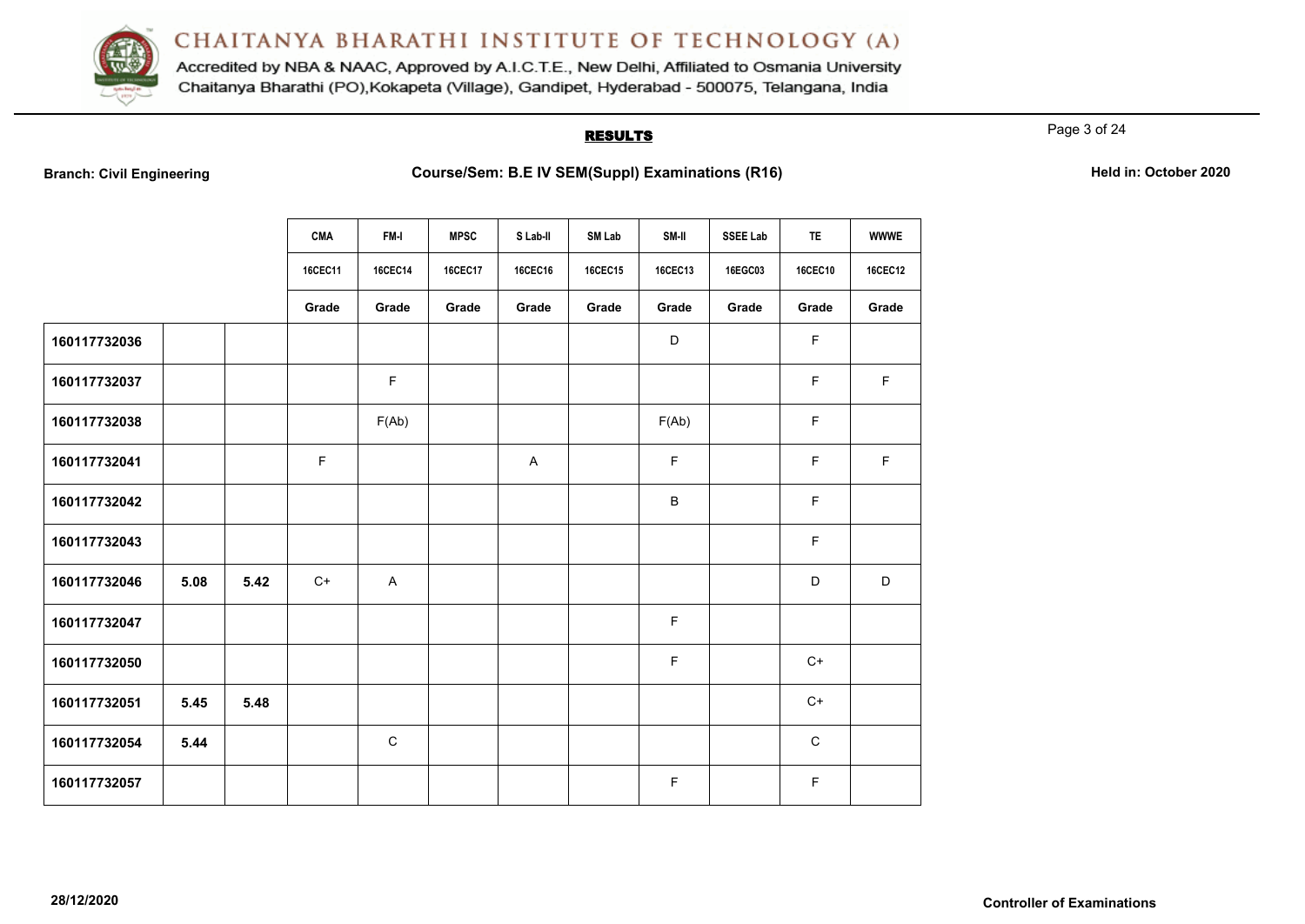

Accredited by NBA & NAAC, Approved by A.I.C.T.E., New Delhi, Affiliated to Osmania University Chaitanya Bharathi (PO), Kokapeta (Village), Gandipet, Hyderabad - 500075, Telangana, India

# **RESULTS**

Page 4 of 24

|  | <b>Branch: Civil Engineering</b> |  |
|--|----------------------------------|--|
|  |                                  |  |

|              |      |      | <b>CMA</b> | FM-I           | <b>MPSC</b>    | S Lab-II | SM Lab         | SM-II          | <b>SSEE Lab</b> | <b>TE</b> | <b>WWWE</b>    |
|--------------|------|------|------------|----------------|----------------|----------|----------------|----------------|-----------------|-----------|----------------|
|              |      |      | 16CEC11    | <b>16CEC14</b> | <b>16CEC17</b> | 16CEC16  | <b>16CEC15</b> | <b>16CEC13</b> | 16EGC03         | 16CEC10   | <b>16CEC12</b> |
|              |      |      | Grade      | Grade          | Grade          | Grade    | Grade          | Grade          | Grade           | Grade     | Grade          |
| 160117732058 | 5.73 | 6.11 |            |                |                |          |                | ${\bf C}$      |                 |           |                |
| 160117732059 |      |      |            |                |                |          |                | F(Ab)          |                 | F.        |                |
| 160117732060 |      |      |            | $C+$           |                |          |                |                |                 | F         |                |
| 160117732077 |      |      |            | $\mathsf F$    |                |          |                | F              |                 | F         |                |
| 160117732080 |      |      |            |                |                |          |                | F              |                 |           |                |
| 160117732083 |      |      | F(Ab)      | D              | F(Ab)          |          |                | F              |                 | F.        | F(Ab)          |
| 160117732084 | 5.21 | 5.39 |            | $C+$           |                |          |                |                |                 |           |                |
| 160117732086 | 5.73 | 5.91 | B          |                |                |          |                | B              |                 | $C+$      | $B+$           |
| 160117732089 |      |      | F(Ab)      | F              |                | $B+$     | F              | F(Ab)          |                 | F(Ab)     | $\mathsf F$    |
| 160117732092 | 5.45 | 5.83 |            | B              |                |          |                |                |                 | $C+$      |                |
| 160117732094 |      |      |            | A              |                |          |                | $C+$           |                 | F         | A              |
| 160117732096 |      |      | F.         | F              |                |          |                | F(Ab)          |                 | F.        | F(Ab)          |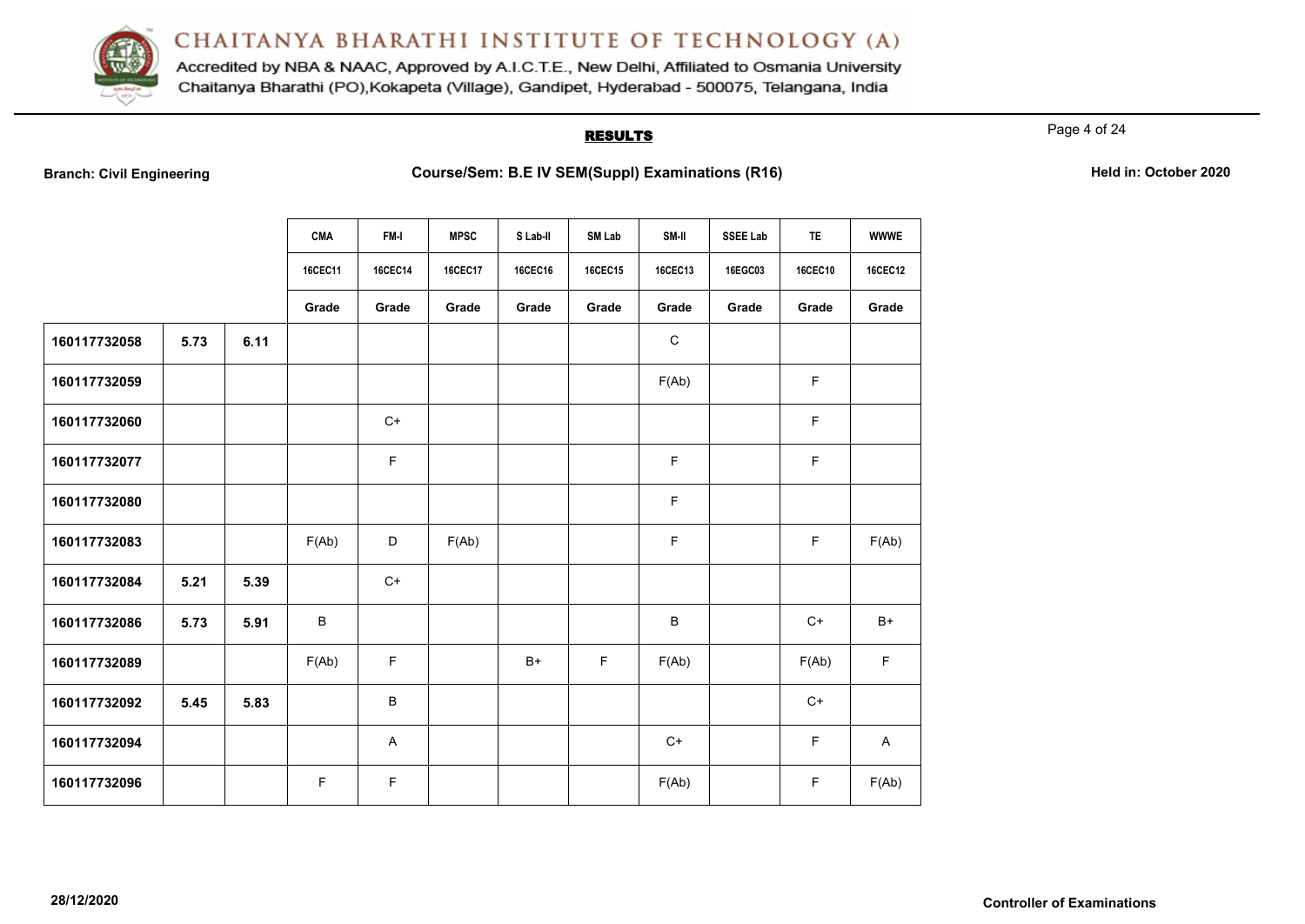

Accredited by NBA & NAAC, Approved by A.I.C.T.E., New Delhi, Affiliated to Osmania University Chaitanya Bharathi (PO), Kokapeta (Village), Gandipet, Hyderabad - 500075, Telangana, India

### **RESULTS**

Page 5 of 24

|  | <b>Branch: Civil Engineering</b> |  |
|--|----------------------------------|--|
|  |                                  |  |

|              |      |      | <b>CMA</b>     | FM-I           | <b>MPSC</b>    | S Lab-II       | <b>SM Lab</b>  | SM-II   | SSEE Lab | <b>TE</b>      | <b>WWWE</b>    |
|--------------|------|------|----------------|----------------|----------------|----------------|----------------|---------|----------|----------------|----------------|
|              |      |      | <b>16CEC11</b> | <b>16CEC14</b> | <b>16CEC17</b> | <b>16CEC16</b> | <b>16CEC15</b> | 16CEC13 | 16EGC03  | <b>16CEC10</b> | <b>16CEC12</b> |
|              |      |      | Grade          | Grade          | Grade          | Grade          | Grade          | Grade   | Grade    | Grade          | Grade          |
| 160117732100 | 6.21 | 6.26 |                |                |                |                |                | $B+$    |          |                |                |
| 160117732105 |      |      | $\mathsf C$    | $\mathsf F$    |                | F              | F              | F       |          | $\mathsf F$    | F              |
| 160117732108 |      |      |                |                |                |                |                | D       |          |                | F              |
| 160117732110 |      |      | B              | $B+$           |                | A              |                | D       |          | F              |                |
| 160117732113 | 5.65 | 6.17 |                |                |                |                |                |         |          |                | B              |
| 160117732114 |      |      | D              | F(Ab)          |                | A              |                | F(Ab)   |          | $C+$           | $\mathsf F$    |
| 160117732116 |      |      | F(Ab)          | F(Ab)          |                |                |                |         |          | F(Ab)          | F(Ab)          |
| 160117732120 | 5.91 | 6.54 |                | $A+$           |                |                |                |         |          | $B+$           |                |
| 160117732312 | 6.15 |      |                |                |                |                |                |         |          | A              |                |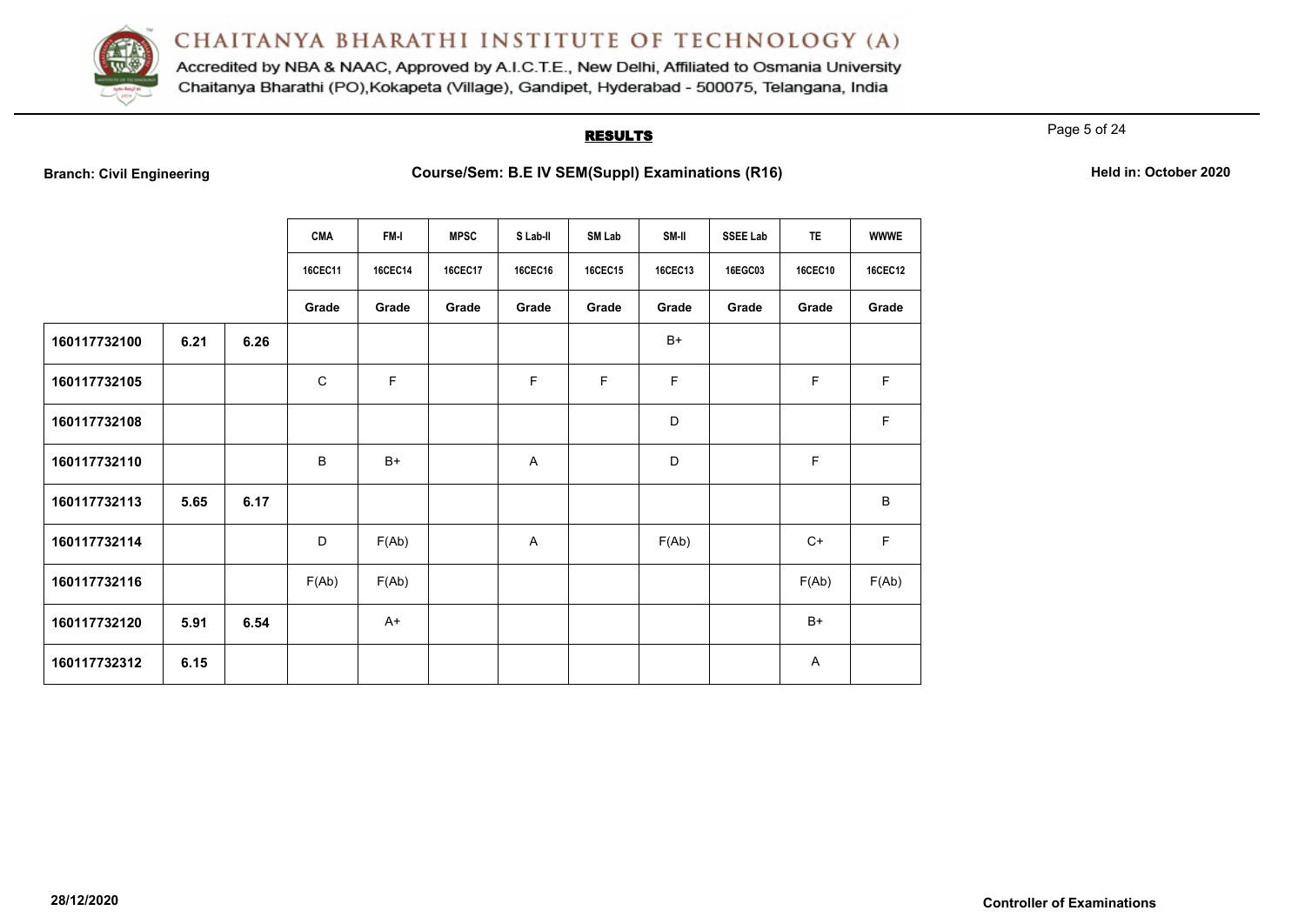

Accredited by NBA & NAAC, Approved by A.I.C.T.E., New Delhi, Affiliated to Osmania University Chaitanya Bharathi (PO), Kokapeta (Village), Gandipet, Hyderabad - 500075, Telangana, India

# **RESULTS**

Page 6 of 24

| <b>Branch: Computer Science and Engg</b> |
|------------------------------------------|
|------------------------------------------|

|                |             |             | <b>CAMP</b>    | <b>CAMP Lab</b> | <b>DBMS</b>    | <b>DBMS Lab</b> | <b>EEA</b>     | <b>LPSC</b>    | <b>PPL</b>     | <b>PSR</b>     | SS          | <b>WT</b> | <b>WT Lab</b>  |
|----------------|-------------|-------------|----------------|-----------------|----------------|-----------------|----------------|----------------|----------------|----------------|-------------|-----------|----------------|
|                |             |             | <b>16CSC12</b> | <b>16CSC16</b>  | <b>16CSC10</b> | 16CSC14         | <b>16MBC01</b> | <b>16CSE01</b> | <b>16CSE02</b> | <b>16CSC13</b> | 16CSE03     | 16CSC11   | <b>16CSC15</b> |
| <b>Roll No</b> | <b>SGPA</b> | <b>CGPA</b> | Grade          | Grade           | Grade          | Grade           | Grade          | Grade          | Grade          | Grade          | Grade       | Grade     | Grade          |
| 160116733033   |             |             |                |                 |                |                 |                |                |                | F(Ab)          |             |           |                |
| 160116733088   |             |             |                | $B+$            | $\mathsf{C}$   | A               | C              |                |                | F.             | F           | F         | В              |
| 160116733186   | 5.72        |             | $C+$           |                 |                |                 |                |                |                | $\sf B$        |             |           |                |
| 160116733324   | 4.95        | 4.94        |                |                 |                |                 |                |                | $C+$           | $\mathsf{C}$   |             |           |                |
| 160117733027   |             |             |                |                 | B              |                 |                | $C+$           |                | $C+$           |             | F         |                |
| 160117733034   | 5.16        | 6.12        |                |                 |                |                 |                |                |                |                |             | $B+$      |                |
| 160117733035   |             |             | F(Ab)          |                 | $\mathsf F$    | A               | $B+$           | A              |                | F(Ab)          |             | F(Ab)     | A              |
| 160117733039   | 5.34        | 5.61        |                |                 |                |                 | $B+$           |                |                |                |             |           |                |
| 160117733040   |             |             | $C+$           |                 |                |                 |                |                |                | F.             | $\mathsf F$ |           |                |
| 160117733043   |             |             |                |                 |                |                 |                |                |                | F(Ab)          |             |           |                |
| 160117733044   |             |             | В              |                 |                |                 |                |                |                | F              |             |           |                |
| 160117733085   |             |             | F              | F               | $\mathsf C$    | A               | $C+$           | F(Ab)          |                | F(Ab)          |             | F         | F              |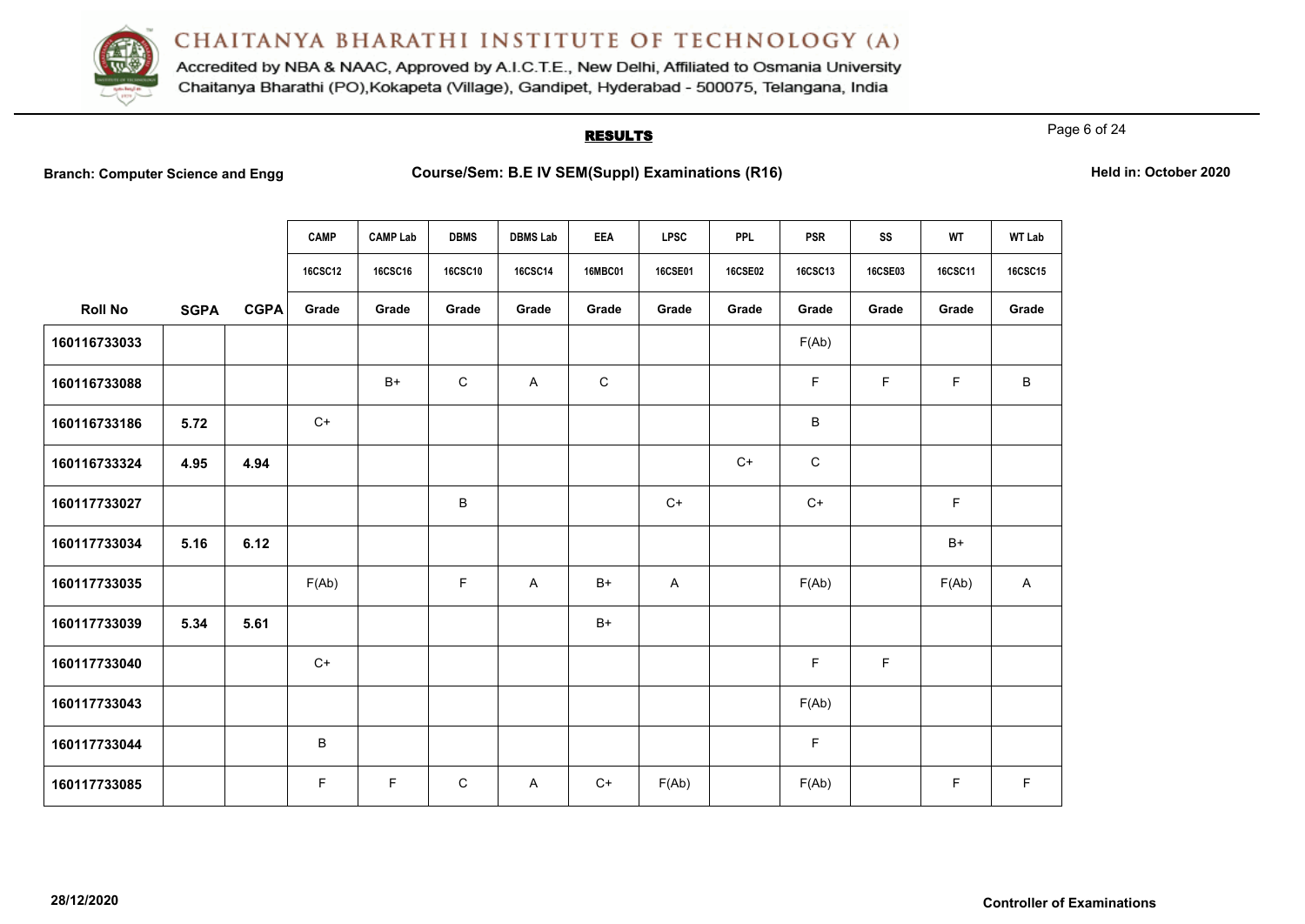

Accredited by NBA & NAAC, Approved by A.I.C.T.E., New Delhi, Affiliated to Osmania University Chaitanya Bharathi (PO), Kokapeta (Village), Gandipet, Hyderabad - 500075, Telangana, India

# **RESULTS**

Page 7 of 24

|  |  |  | <b>Branch: Computer Science and Engg</b> |
|--|--|--|------------------------------------------|
|--|--|--|------------------------------------------|

|              |      |      | <b>CAMP</b>    | <b>CAMP Lab</b> | <b>DBMS</b>    | <b>DBMS Lab</b> | <b>EEA</b>   | <b>LPSC</b> | <b>PPL</b> | <b>PSR</b>  | SS      | WT      | <b>WT Lab</b> |
|--------------|------|------|----------------|-----------------|----------------|-----------------|--------------|-------------|------------|-------------|---------|---------|---------------|
|              |      |      | <b>16CSC12</b> | <b>16CSC16</b>  | <b>16CSC10</b> | <b>16CSC14</b>  | 16MBC01      | 16CSE01     | 16CSE02    | 16CSC13     | 16CSE03 | 16CSC11 | 16CSC15       |
|              |      |      | Grade          | Grade           | Grade          | Grade           | Grade        | Grade       | Grade      | Grade       | Grade   | Grade   | Grade         |
| 160117733088 |      |      |                |                 | $B+$           |                 |              |             |            | F.          | $C+$    | $B+$    | $\mathsf{A}$  |
| 160117733097 |      |      | $C+$           |                 | F              | $\mathsf{A}$    |              |             |            | F           | F(Ab)   | F(Ab)   | B+            |
| 160117733106 |      |      | F(Ab)          |                 | F(Ab)          |                 | F(Ab)        |             |            | F(Ab)       | F(Ab)   | F(Ab)   |               |
| 160117733110 | 4.96 | 5.79 |                |                 |                |                 |              |             |            |             |         | $C+$    | $\mathsf{A}$  |
| 160117733113 |      |      | F              |                 |                |                 | B            |             |            | $\mathsf F$ |         |         | $B+$          |
| 160117733117 | 5.56 | 5.54 |                |                 |                |                 |              |             |            |             |         |         | $A+$          |
| 160117733146 | 4.81 | 5.55 |                |                 |                |                 |              |             |            |             |         | B       |               |
| 160117733168 | 4.94 | 5.25 | $\sf B$        |                 |                |                 |              |             |            |             |         |         |               |
| 160117733177 |      |      | $\mathsf F$    |                 | $C+$           | B               | B            | F(Ab)       |            | F(Ab)       |         | F       |               |
| 160117733306 | 6.09 |      |                |                 |                | $A+$            |              |             |            |             |         |         |               |
| 160117733307 | 5.81 |      |                |                 |                | $A++$           | $\mathsf{A}$ |             |            | $\mathbf C$ |         |         |               |
| 160117733308 | 5.58 |      |                |                 |                |                 |              |             |            | $B+$        |         |         |               |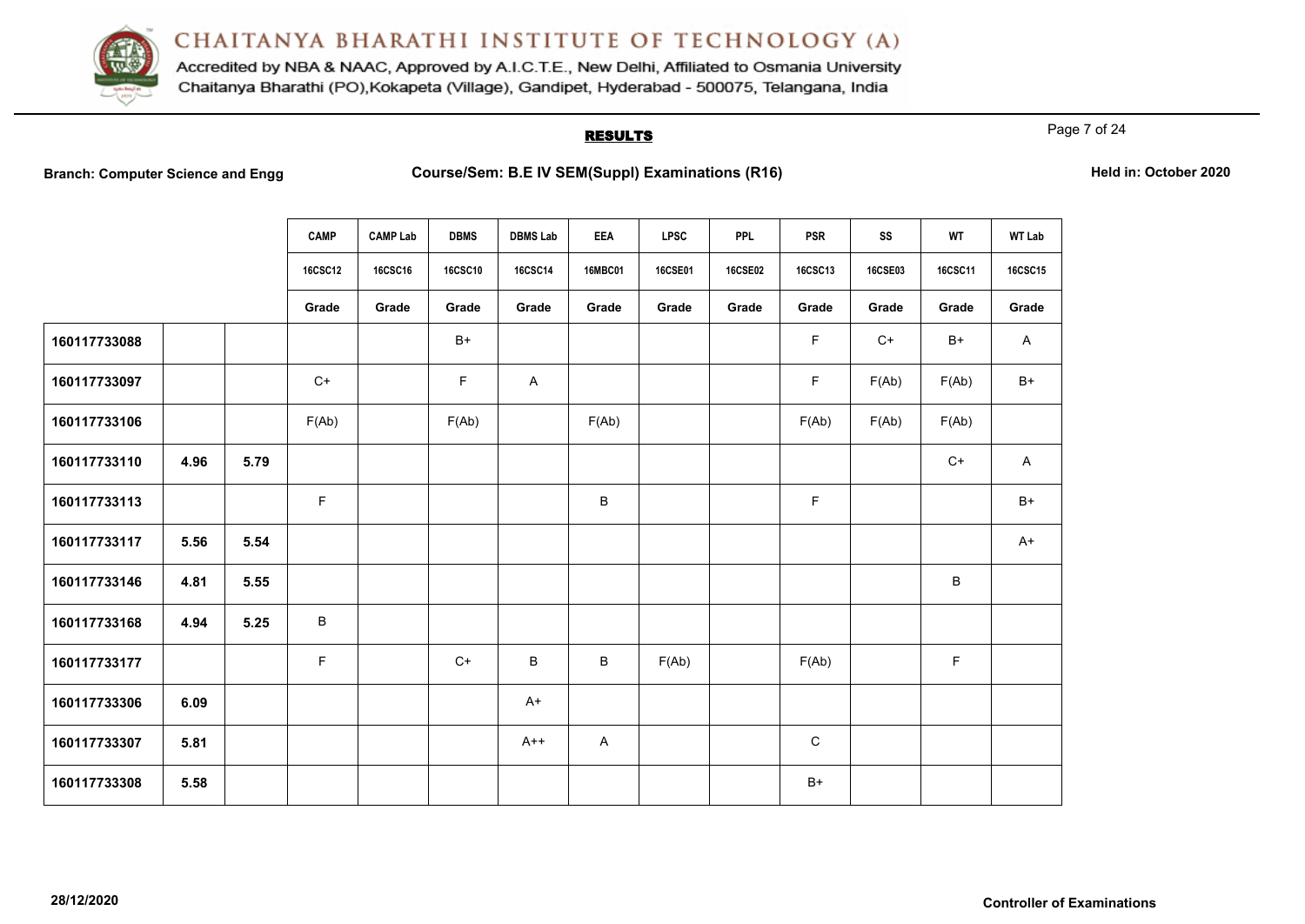

Accredited by NBA & NAAC, Approved by A.I.C.T.E., New Delhi, Affiliated to Osmania University Chaitanya Bharathi (PO), Kokapeta (Village), Gandipet, Hyderabad - 500075, Telangana, India

# **RESULTS**

Page 8 of 24

|              |      | <b>CAMP</b>    | <b>CAMP Lab</b> | <b>DBMS</b>    | <b>DBMS Lab</b> | EEA            | <b>LPSC</b>    | <b>PPL</b>     | <b>PSR</b> | SS             | WT      | <b>WT Lab</b>  |
|--------------|------|----------------|-----------------|----------------|-----------------|----------------|----------------|----------------|------------|----------------|---------|----------------|
|              |      | <b>16CSC12</b> | <b>16CSC16</b>  | <b>16CSC10</b> | <b>16CSC14</b>  | <b>16MBC01</b> | <b>16CSE01</b> | <b>16CSE02</b> | 16CSC13    | <b>16CSE03</b> | 16CSC11 | <b>16CSC15</b> |
|              |      | Grade          | Grade           | Grade          | Grade           | Grade          | Grade          | Grade          | Grade      | Grade          | Grade   | Grade          |
| 160117733310 |      |                |                 | B              |                 |                |                |                | F          |                |         |                |
| 160117733315 |      |                |                 | F(Ab)          |                 |                |                |                |            |                |         | $A++$          |
| 160117733321 |      |                | F(Ab)           |                | F(Ab)           | F(Ab)          | F(Ab)          |                | F(Ab)      |                | F(Ab)   |                |
| 160117733324 |      |                |                 |                |                 |                |                |                | F(Ab)      |                |         |                |
| 160117733331 | 5.09 |                |                 |                |                 |                |                |                | D          |                |         |                |
| 160117733333 | 5.72 |                |                 |                |                 |                |                |                | С          |                |         |                |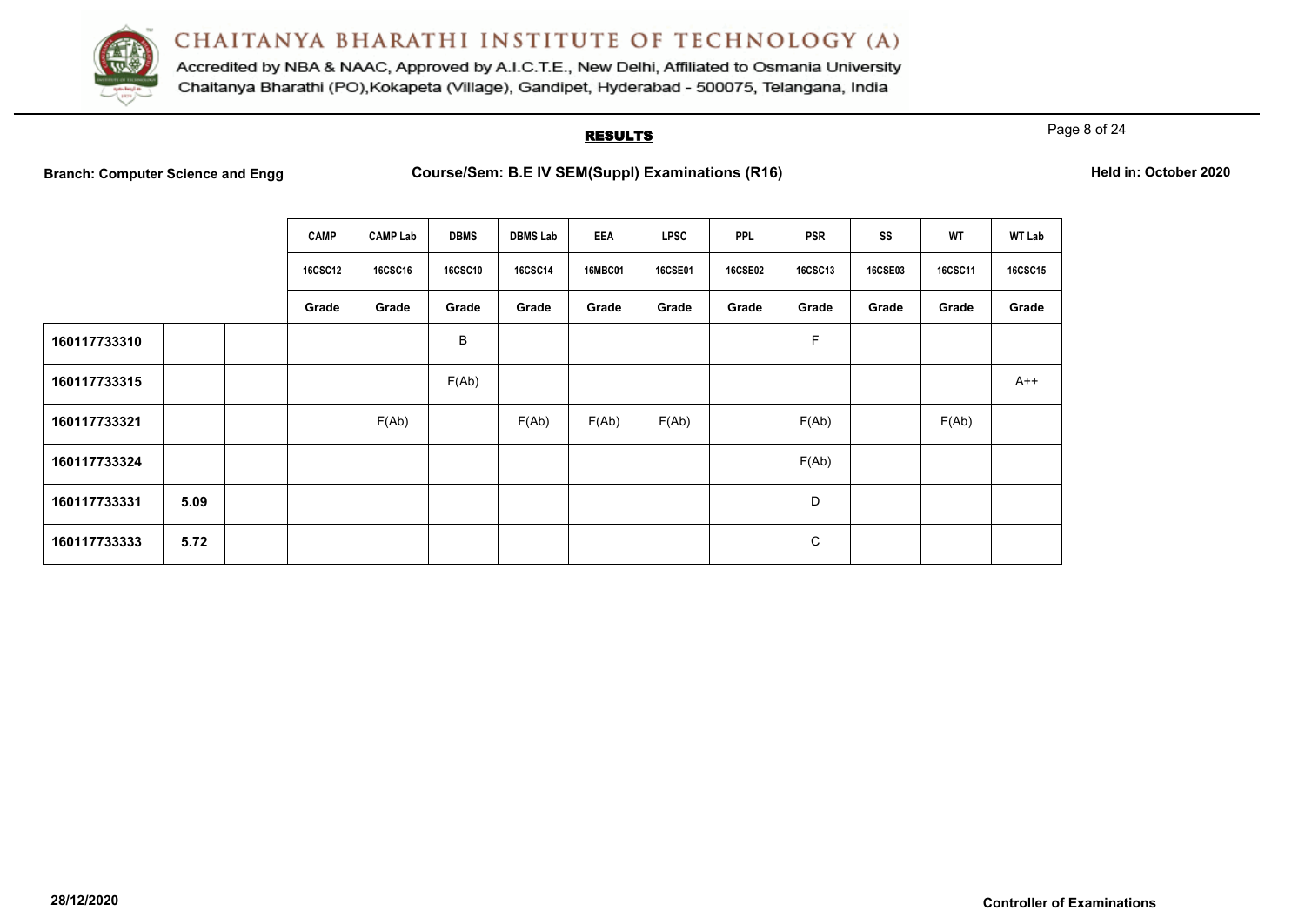

Accredited by NBA & NAAC, Approved by A.I.C.T.E., New Delhi, Affiliated to Osmania University Chaitanya Bharathi (PO), Kokapeta (Village), Gandipet, Hyderabad - 500075, Telangana, India

## **RESULTS**

Page 9 of 24

**Branch: Electrical and Electronics Engg Course/Sem: B.E IV SEM(Suppl) Examinations (R16)** Held in: October 2020

|                |             |             | <b>DELD</b>    | EC-II          | EM-I           | ET.         | <b>LIC</b> | PS-I           |
|----------------|-------------|-------------|----------------|----------------|----------------|-------------|------------|----------------|
|                |             |             | <b>16EEC10</b> | <b>16EEC06</b> | <b>16EEC07</b> | 16EEC09     | 16EEC11    | <b>16EEC08</b> |
| <b>Roll No</b> | <b>SGPA</b> | <b>CGPA</b> | Grade          | Grade          | Grade          | Grade       | Grade      | Grade          |
| 160115734304   |             |             | B              | F              |                |             |            |                |
| 160116734006   | 5.32        | 5.46        |                |                | $C+$           |             | D          |                |
| 160116734041   | 4.66        |             |                |                |                |             | C          |                |
| 160116734052   |             |             |                |                | F              |             | B          |                |
| 160116734055   |             |             |                |                |                |             | E          |                |
| 160116734102   | 4.89        |             |                | $C+$           |                |             | $C+$       |                |
| 160117734021   | 5.21        | 5.88        |                |                |                |             | B          |                |
| 160117734023   |             |             |                |                | E              |             |            |                |
| 160117734029   |             |             | F(Ab)          | F              | D              | $\mathbf C$ | F(Ab)      | B              |
| 160117734031   |             |             | F(Ab)          | F(Ab)          | F              | F           | F(Ab)      | B+             |
| 160117734035   |             |             |                | F              | F              | B           | F          |                |
| 160117734039   | 5.66        |             |                |                |                |             | A          |                |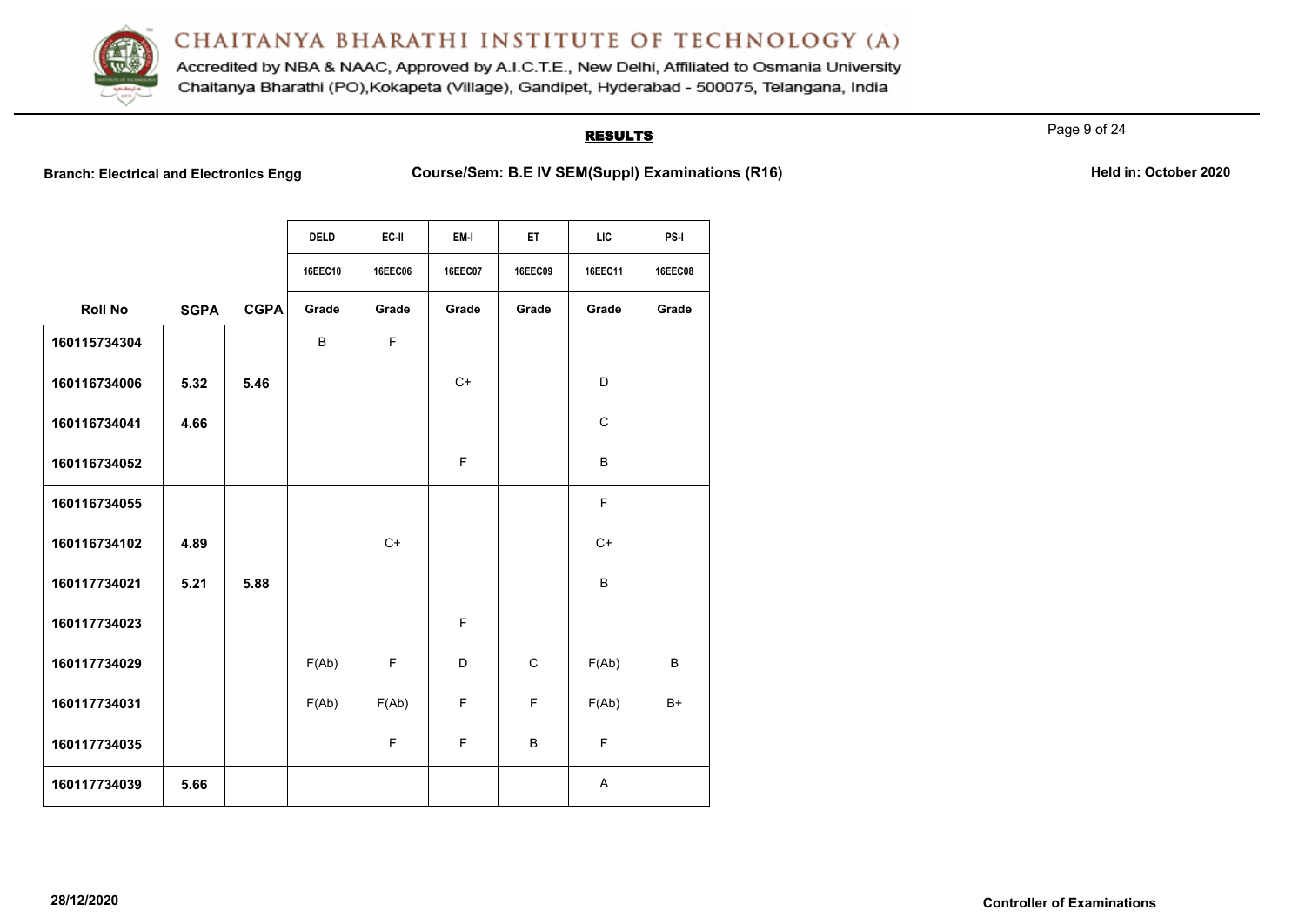

Accredited by NBA & NAAC, Approved by A.I.C.T.E., New Delhi, Affiliated to Osmania University Chaitanya Bharathi (PO), Kokapeta (Village), Gandipet, Hyderabad - 500075, Telangana, India

# **RESULTS**

Page 10 of 24

**Branch: Electrical and Electronics Engg Course/Sem: B.E IV SEM(Suppl) Examinations (R16)** Held in: October 2020

|              |      |      | <b>DELD</b> | EC-II   | EM-I        | ET      | <b>LIC</b>  | PS-I           |
|--------------|------|------|-------------|---------|-------------|---------|-------------|----------------|
|              |      |      | 16EEC10     | 16EEC06 | 16EEC07     | 16EEC09 | 16EEC11     | <b>16EEC08</b> |
|              |      |      | Grade       | Grade   | Grade       | Grade   | Grade       | Grade          |
| 160117734040 |      |      |             | F       |             |         | A           |                |
| 160117734043 |      |      |             | F       | F           | F.      | $B+$        |                |
| 160117734044 | 5.16 | 5.88 | D           |         |             |         | $\mathbf C$ |                |
| 160117734045 |      |      |             | E       | $C+$        |         |             |                |
| 160117734053 |      |      |             | F       |             |         | F           |                |
| 160117734056 |      |      | F(Ab)       | F(Ab)   | F(Ab)       |         |             | F(Ab)          |
| 160117734082 |      |      |             | F       | $C+$        |         | F           |                |
| 160117734085 | 5.24 | 5.75 |             |         | $\mathbf C$ |         | B           |                |
| 160117734087 |      |      |             |         | F           |         |             | $C+$           |
| 160117734090 |      |      |             | F       | $\mathbf C$ |         | D           |                |
| 160117734092 |      |      |             |         | F           |         | F           |                |
| 160117734093 | 6.30 | 5.90 |             |         | Α           |         | A           |                |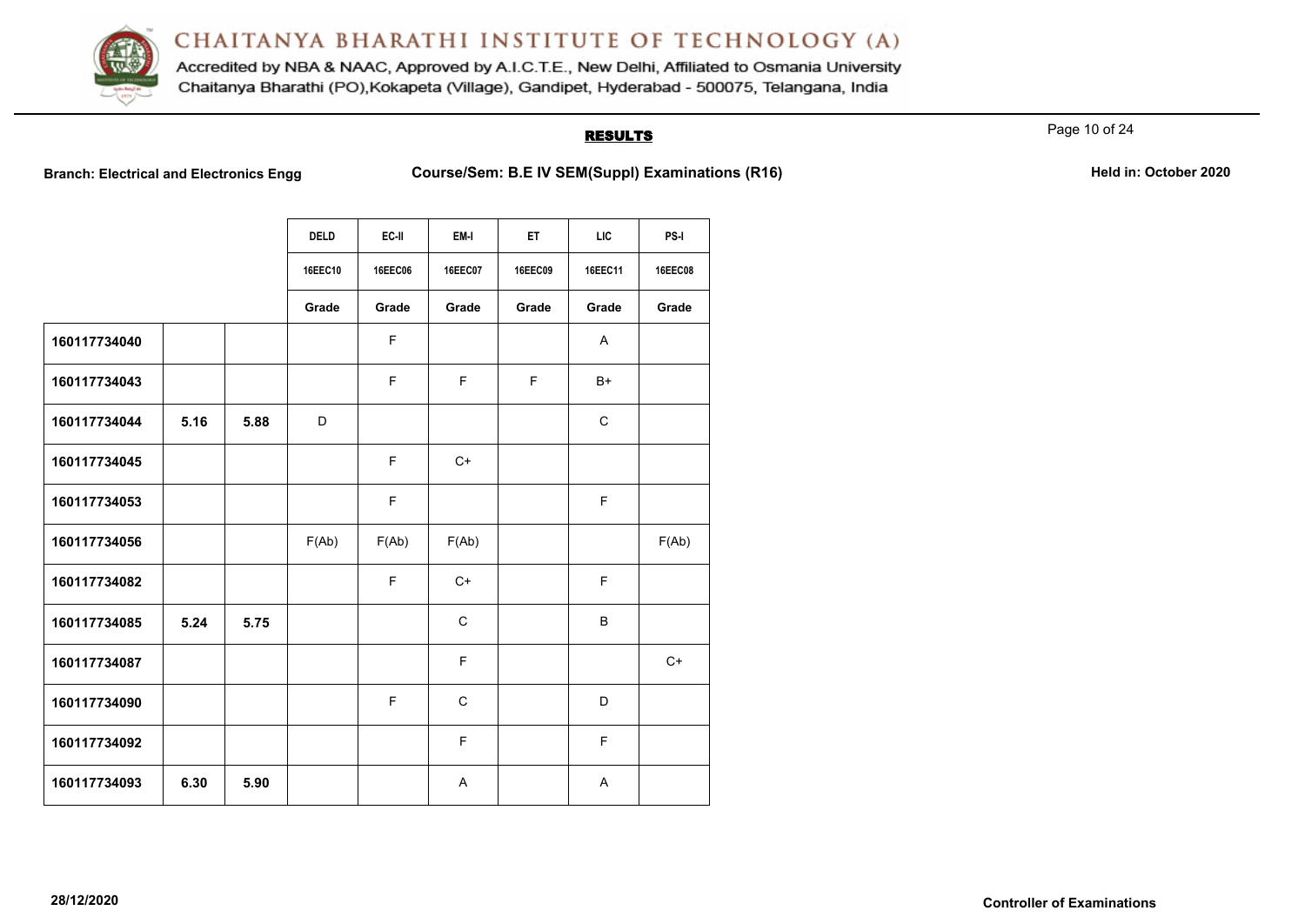

Accredited by NBA & NAAC, Approved by A.I.C.T.E., New Delhi, Affiliated to Osmania University Chaitanya Bharathi (PO), Kokapeta (Village), Gandipet, Hyderabad - 500075, Telangana, India

# **RESULTS**

Page 11 of 24

**Branch: Electrical and Electronics Engg Course/Sem: B.E IV SEM(Suppl) Examinations (R16) Held in: October 2020**

|  |  |  | Held in: October 2020 |  |  |
|--|--|--|-----------------------|--|--|
|--|--|--|-----------------------|--|--|

|              |      |      | <b>DELD</b> | EC-II          | EM-I           | ET             | <b>LIC</b> | PS-I           |
|--------------|------|------|-------------|----------------|----------------|----------------|------------|----------------|
|              |      |      | 16EEC10     | <b>16EEC06</b> | <b>16EEC07</b> | <b>16EEC09</b> | 16EEC11    | <b>16EEC08</b> |
|              |      |      | Grade       | Grade          | Grade          | Grade          | Grade      | Grade          |
| 160117734094 |      |      |             | F(Ab)          | F(Ab)          | F(Ab)          |            | B              |
| 160117734099 | 6.33 | 7.01 |             |                | B+             |                |            |                |
| 160117734105 |      |      |             |                |                | F(Ab)          | F(Ab)      |                |
| 160117734112 | 5.90 | 5.59 |             |                | $C+$           |                |            |                |
| 160117734116 |      |      | B           | F              | $\mathsf F$    |                | $C+$       |                |
| 160117734119 |      |      | F           | F(Ab)          | F(Ab)          |                | F          | $C+$           |
| 160117734301 |      |      |             | F              |                | F              |            |                |
| 160117734314 |      |      |             | F              |                |                | B          |                |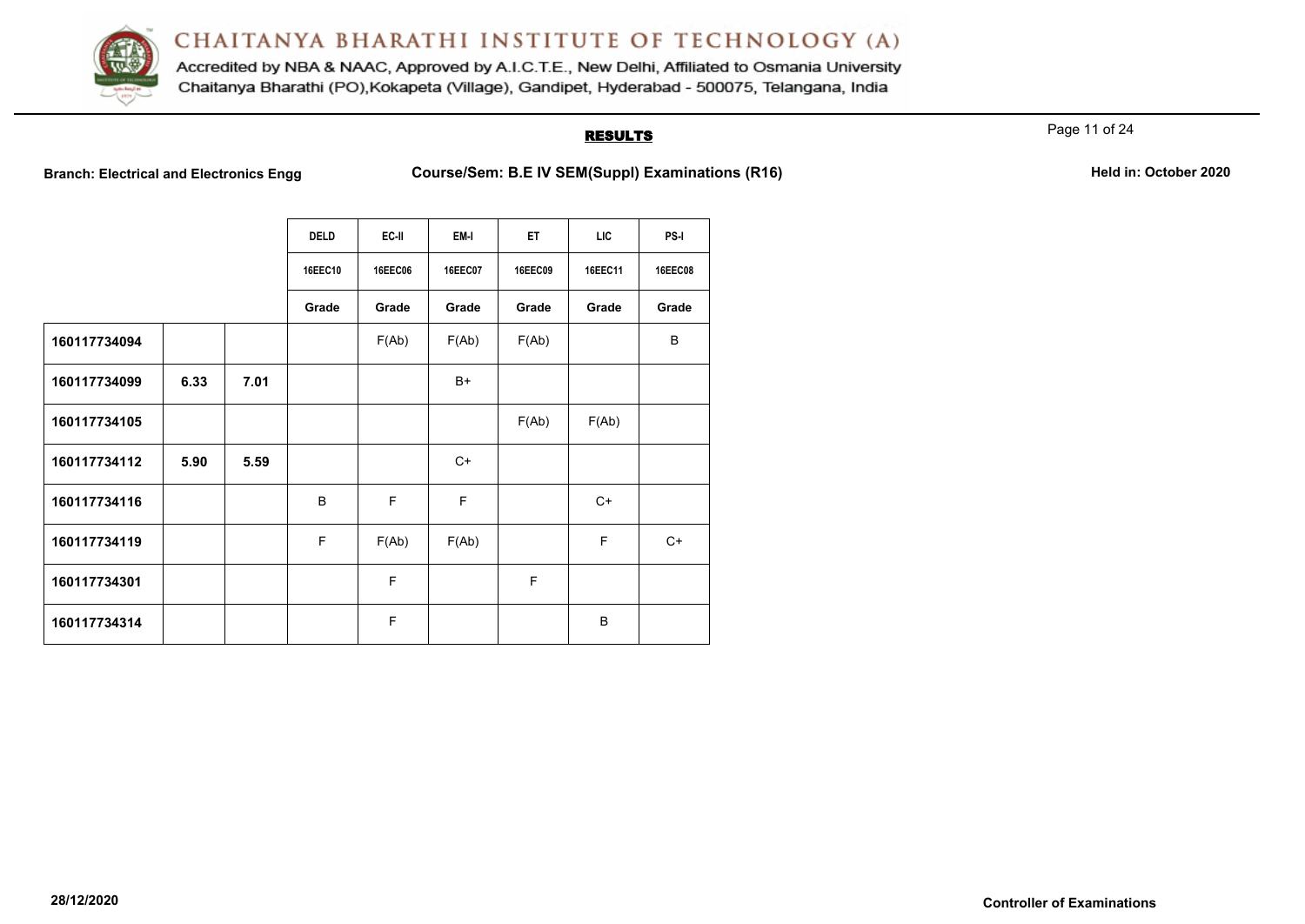

Accredited by NBA & NAAC, Approved by A.I.C.T.E., New Delhi, Affiliated to Osmania University Chaitanya Bharathi (PO), Kokapeta (Village), Gandipet, Hyderabad - 500075, Telangana, India

### RESULTS

Page 12 of 24

Branch: Electronics and Communication Engg Course/Sem: B.E IV SEM(Suppl) Examinations (R16) **Held in: October 2020** 

**AC AC Lab AEC AEC Lab AWP DLD DLD Lab EEA EI**

|                |             |             | 16ECC10 | 16ECC15 | 16ECC09     | 16ECC14 | 16ECC11     | <b>16ECC08</b> | 16ECC13 | 16MBC01 | 16ECC12      |
|----------------|-------------|-------------|---------|---------|-------------|---------|-------------|----------------|---------|---------|--------------|
| <b>Roll No</b> | <b>SGPA</b> | <b>CGPA</b> | Grade   | Grade   | Grade       | Grade   | Grade       | Grade          | Grade   | Grade   | Grade        |
| 160116735099   |             |             |         |         | D           |         |             | F.             | F(Ab)   |         | F            |
| 160116735117   |             |             | F       | Α       | F           |         | D           |                | $A+$    |         | F            |
| 160116735120   |             |             |         |         | $\mathsf F$ |         |             |                |         |         | F            |
| 160117735018   | 6.25        | 6.62        |         |         |             |         |             |                |         |         | B            |
| 160117735021   |             |             |         | F(Ab)   | F(Ab)       |         |             | F(Ab)          | F(Ab)   |         |              |
| 160117735028   |             |             |         |         | $C+$        |         | F           |                |         |         | B            |
| 160117735037   | 5.10        |             | C       |         |             |         |             |                |         |         | $\mathsf{C}$ |
| 160117735050   |             |             |         |         |             |         | $\mathsf F$ | B              | B       |         | F            |
| 160117735055   |             |             | F       | $A+$    | F           |         | F           | F.             | $A+$    |         | F            |
| 160117735084   |             |             |         |         | A           |         |             |                |         |         | F            |
| 160117735087   |             |             |         |         |             |         |             |                |         |         | F            |

**160117735088** | | | F | A | F(Ab) | | F | F(Ab) | F | F(Ab) | F | F(Ab)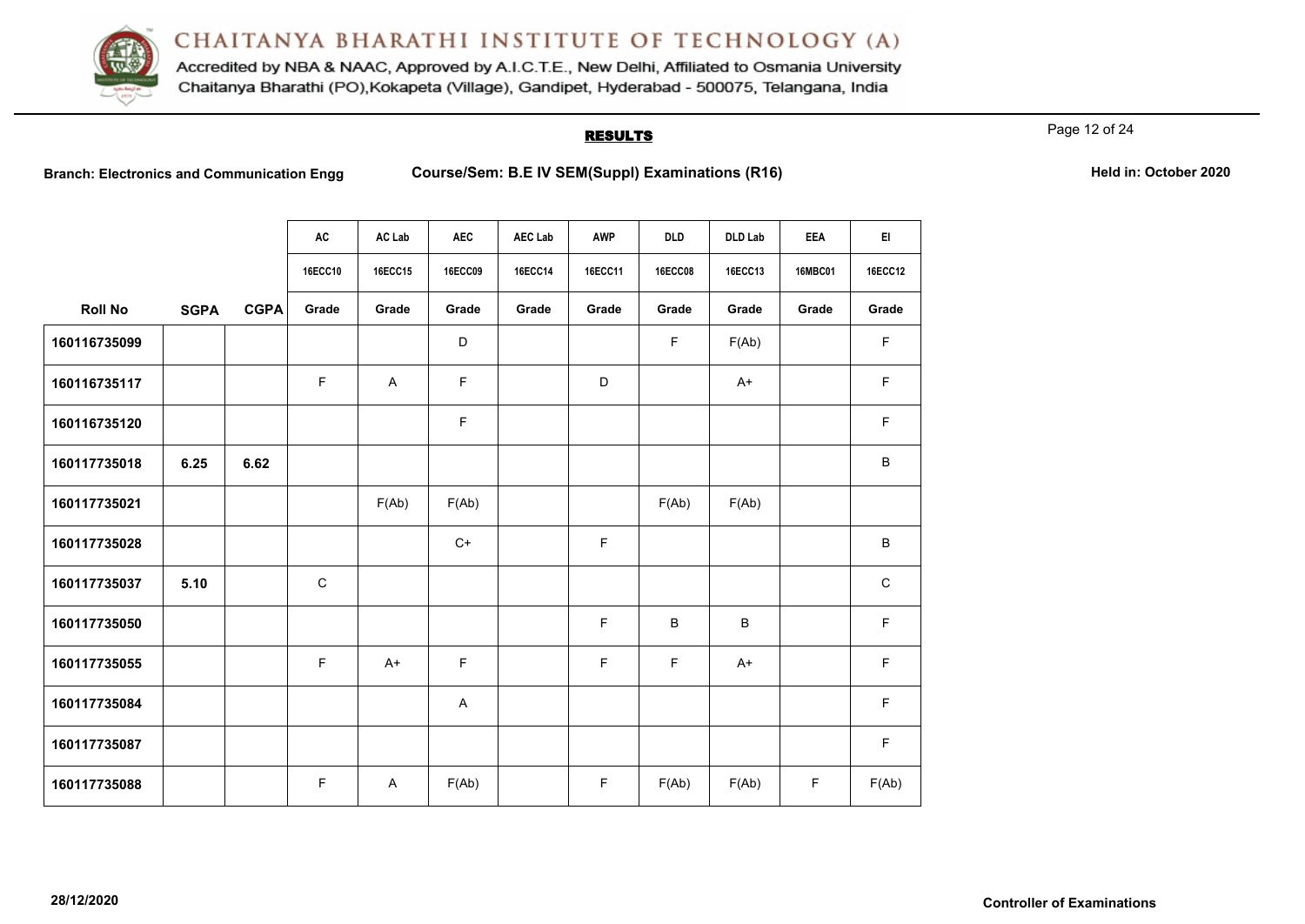

Accredited by NBA & NAAC, Approved by A.I.C.T.E., New Delhi, Affiliated to Osmania University Chaitanya Bharathi (PO), Kokapeta (Village), Gandipet, Hyderabad - 500075, Telangana, India

### **RESULTS**

Page 13 of 24

**Branch: Electronics and Communication Engg <b>Course/Sem: B.E IV SEM(Suppl) Examinations (R16) Held in: October 2020** 

|  | Held in: October 2020 |  |
|--|-----------------------|--|
|  |                       |  |

|              |      |      | <b>AC</b> | AC Lab         | <b>AEC</b>  | <b>AEC Lab</b> | AWP         | <b>DLD</b>     | <b>DLD Lab</b> | <b>EEA</b>     | EI.            |
|--------------|------|------|-----------|----------------|-------------|----------------|-------------|----------------|----------------|----------------|----------------|
|              |      |      | 16ECC10   | <b>16ECC15</b> | 16ECC09     | <b>16ECC14</b> | 16ECC11     | <b>16ECC08</b> | 16ECC13        | <b>16MBC01</b> | <b>16ECC12</b> |
|              |      |      | Grade     | Grade          | Grade       | Grade          | Grade       | Grade          | Grade          | Grade          | Grade          |
| 160117735098 |      |      |           |                | D           |                |             | F              |                |                |                |
| 160117735113 |      |      |           |                | $\mathbf C$ |                | $C+$        | F              |                |                |                |
| 160117735115 |      |      | A         |                | $C+$        |                |             |                |                |                | $\mathsf F$    |
| 160117735136 | 4.80 | 5.07 |           |                | $C+$        |                |             |                |                |                |                |
| 160117735155 |      |      | F         |                | F           |                |             | $C+$           |                |                |                |
| 160117735157 |      |      | $C+$      |                | F(Ab)       |                | $C+$        | $C+$           | $A+$           | $\sf B$        | $\mathsf C$    |
| 160117735161 | 4.56 |      | D         |                |             |                |             |                |                |                | $\mathsf C$    |
| 160117735165 |      |      | B         |                | F           |                | F           |                |                |                | $\mathsf C$    |
| 160117735170 |      |      | F(Ab)     |                | F           | $\mathsf{A}$   | $\mathsf F$ | F              | $A+$           |                | $\mathsf F$    |
| 160117735173 | 5.28 |      | $C+$      |                |             |                |             |                |                |                |                |
| 160117735176 | 5.21 | 5.60 | D         |                | B           |                |             |                |                |                |                |
| 160117735179 |      |      | F         | $B+$           | F(Ab)       | $B+$           |             | F              | $A+$           |                | F(Ab)          |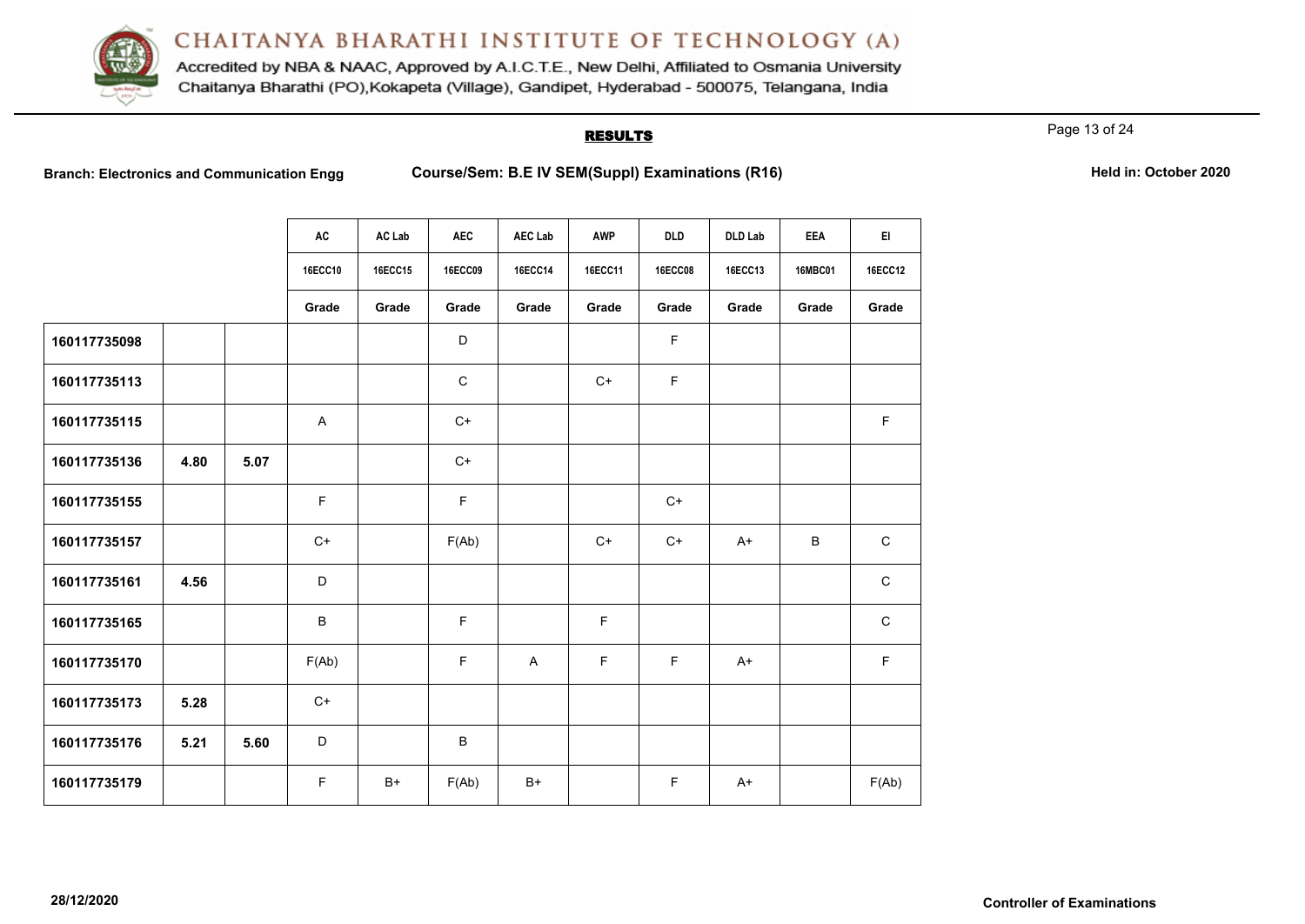

Accredited by NBA & NAAC, Approved by A.I.C.T.E., New Delhi, Affiliated to Osmania University Chaitanya Bharathi (PO), Kokapeta (Village), Gandipet, Hyderabad - 500075, Telangana, India

### **RESULTS**

Page 14 of 24

Branch: Electronics and Communication Engg Course/Sem: B.E IV SEM(Suppl) Examinations (R16) **Held in: October 2020** 

|              | AC             | AC Lab         | <b>AEC</b>     | <b>AEC Lab</b> | <b>AWP</b> | <b>DLD</b>     | <b>DLD Lab</b> | <b>EEA</b>     | EI             |
|--------------|----------------|----------------|----------------|----------------|------------|----------------|----------------|----------------|----------------|
|              | <b>16ECC10</b> | <b>16ECC15</b> | <b>16ECC09</b> | <b>16ECC14</b> | 16ECC11    | <b>16ECC08</b> | 16ECC13        | <b>16MBC01</b> | <b>16ECC12</b> |
|              | Grade          | Grade          | Grade          | Grade          | Grade      | Grade          | Grade          | Grade          | Grade          |
| 160117735302 |                |                |                |                | F(Ab)      |                |                |                |                |
| 160117735307 |                |                |                |                |            |                |                |                | F              |
| 160117735318 |                |                | F              |                | $C+$       |                |                | B              | F              |
| 160117735323 |                |                |                |                |            |                |                |                | F              |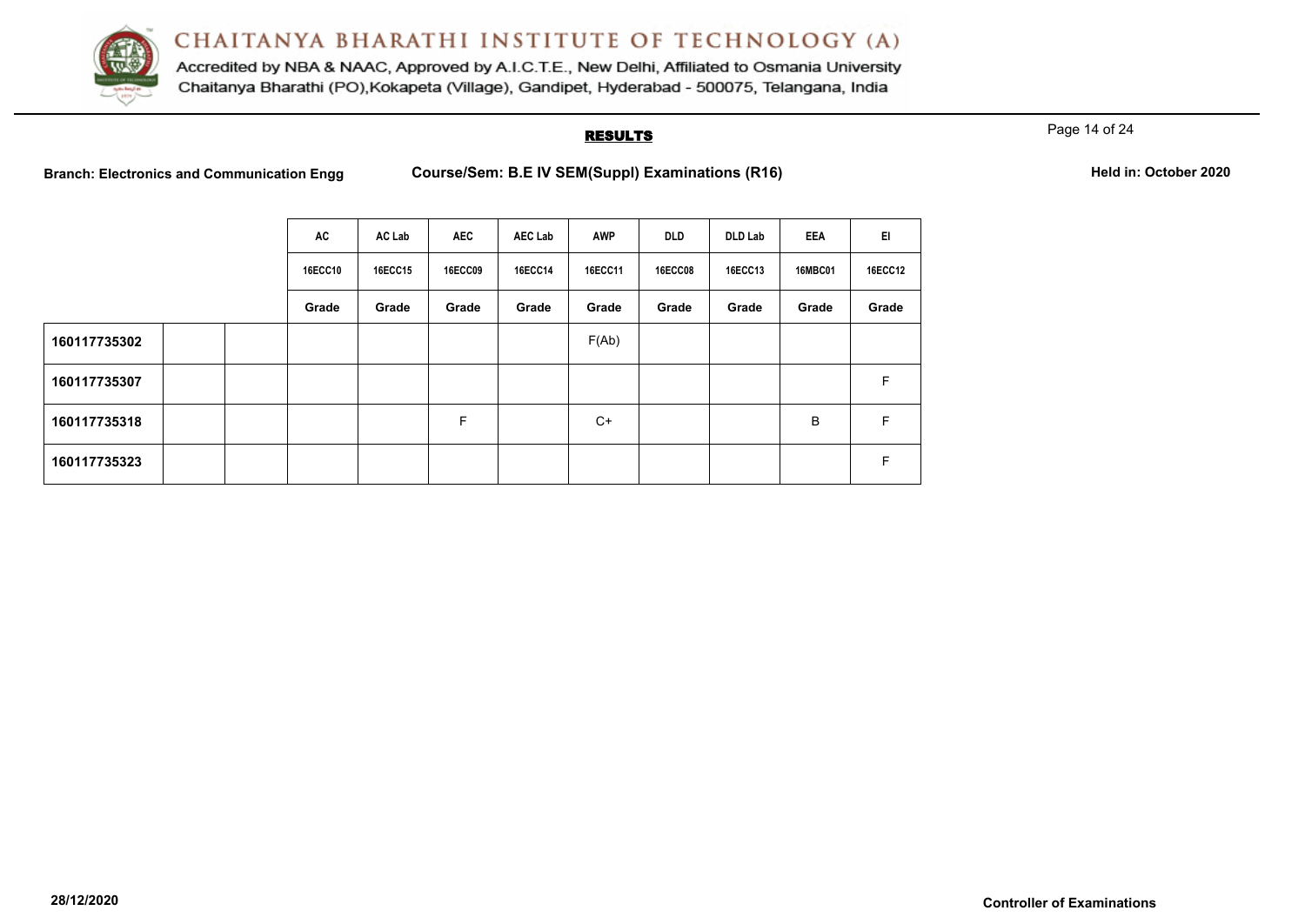

Accredited by NBA & NAAC, Approved by A.I.C.T.E., New Delhi, Affiliated to Osmania University Chaitanya Bharathi (PO), Kokapeta (Village), Gandipet, Hyderabad - 500075, Telangana, India

# **RESULTS**

Page 15 of 24

Branch: Information Technology **Course/Sem: B.E IV SEM(Suppl) Examinations (R16)** Held in: October 2020

|                |             |             | <b>COM</b> | <b>DAA</b>     | DC             | EEA            | <b>FDS</b>  | JP           | MP-II   |
|----------------|-------------|-------------|------------|----------------|----------------|----------------|-------------|--------------|---------|
|                |             |             | 16ITC11    | <b>16ITC08</b> | <b>16ITC09</b> | <b>16MBC01</b> | 16ITC12     | 16ITC10      | 16ITC15 |
| <b>Roll No</b> | <b>SGPA</b> | <b>CGPA</b> | Grade      | Grade          | Grade          | Grade          | Grade       | Grade        | Grade   |
| 160115737093   |             |             |            | B              |                |                |             |              | F(Ab)   |
| 160115737095   |             |             |            |                |                |                |             |              | F(Ab)   |
| 160116737059   |             |             | F(Ab)      |                |                |                | $B+$        | F(Ab)        |         |
| 160116737090   |             |             |            |                |                |                | F           | $\mathsf{C}$ |         |
| 160116737094   |             |             |            | F              |                |                | $\mathbf C$ | F            | F(Ab)   |
| 160116737111   |             |             |            |                |                |                | F           |              |         |
| 160116737309   | 5.13        | 5.07        |            |                |                |                | A           |              |         |
| 160116737310   |             |             |            | D              |                |                | F           | $\mathsf{C}$ |         |
| 160116737312   |             |             |            | D              |                |                | F           | F            |         |
| 160116737316   |             |             | F(Ab)      |                |                |                | $C+$        |              |         |
| 160116737319   | 5.25        | 5.26        |            |                |                |                | D           |              |         |
| 160116737323   | 5.85        | 5.70        |            | $C+$           |                |                |             |              |         |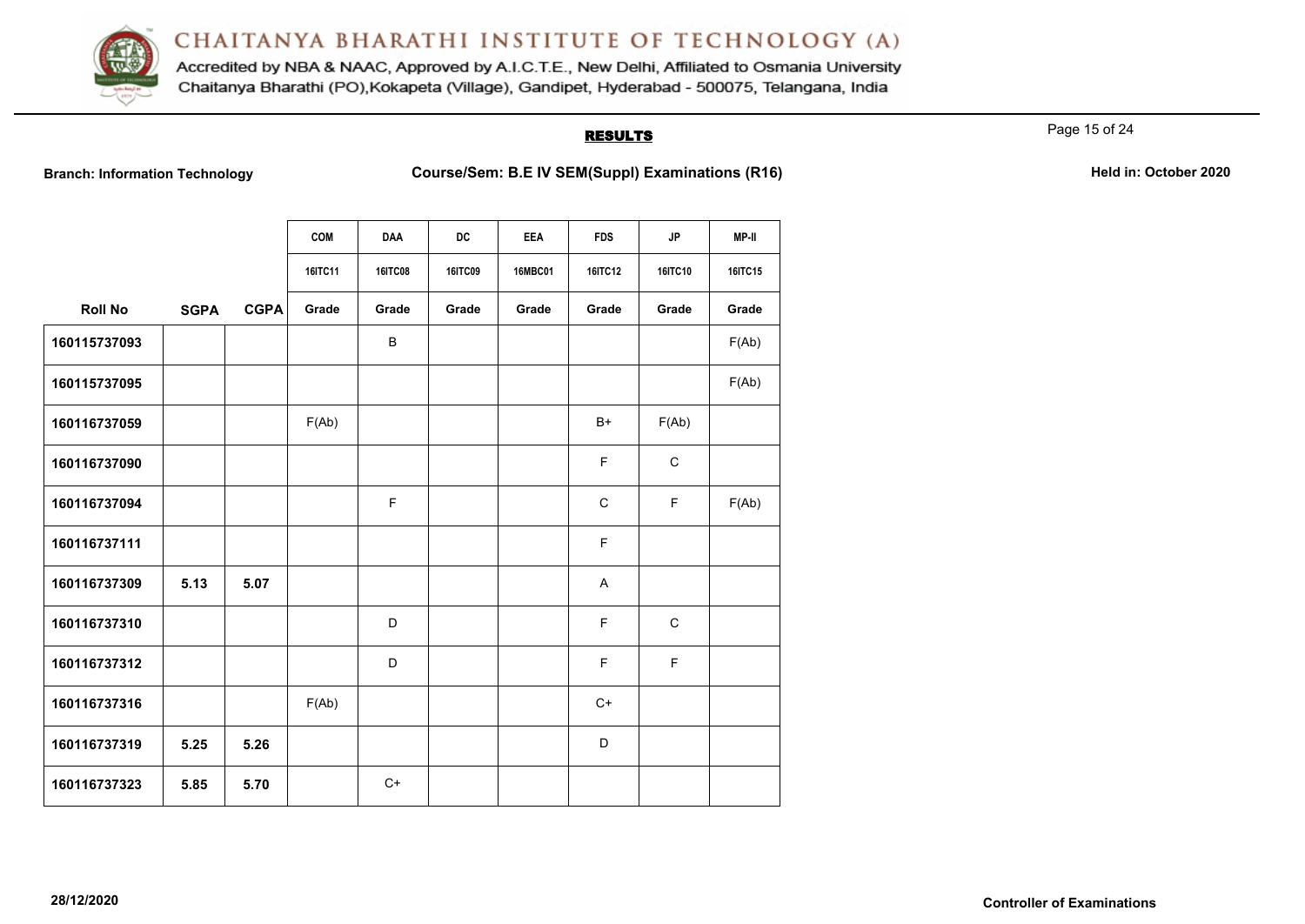

Accredited by NBA & NAAC, Approved by A.I.C.T.E., New Delhi, Affiliated to Osmania University Chaitanya Bharathi (PO), Kokapeta (Village), Gandipet, Hyderabad - 500075, Telangana, India

# **RESULTS**

Page 16 of 24

Branch: Information Technology **Course/Sem: B.E IV SEM(Suppl) Examinations (R16)** Held in: October 2020

|              |      |      | <b>COM</b>  | <b>DAA</b>     | <b>DC</b>      | <b>EEA</b>     | <b>FDS</b>     | <b>JP</b> | MP-II   |
|--------------|------|------|-------------|----------------|----------------|----------------|----------------|-----------|---------|
|              |      |      | 16ITC11     | <b>16ITC08</b> | <b>16ITC09</b> | <b>16MBC01</b> | <b>16ITC12</b> | 16ITC10   | 16ITC15 |
|              |      |      | Grade       | Grade          | Grade          | Grade          | Grade          | Grade     | Grade   |
| 160116737324 |      |      |             |                |                |                | F              |           |         |
| 160117737036 |      |      |             |                |                |                | F              | $C+$      |         |
| 160117737042 |      |      |             | B              | F(Ab)          |                |                | B+        |         |
| 160117737053 | 5.05 | 5.42 |             | D              |                | B              |                | $C+$      |         |
| 160117737058 |      |      |             | $\mathbf C$    |                |                | F              | A         |         |
| 160117737111 |      |      | $\mathsf C$ | $\mathbf C$    |                |                | F              | $C+$      |         |
| 160117737118 | 5.16 | 5.44 | B           |                |                |                |                | A         |         |
| 160117737120 | 5.98 | 5.71 |             |                |                |                | $A+$           | $A+$      |         |
| 160117737302 | 4.90 |      |             | $C+$           |                |                | D              | $C+$      |         |
| 160117737303 | 5.48 |      |             |                |                |                | $B+$           |           |         |
| 160117737306 |      |      |             | F.             |                |                |                |           |         |
| 160117737311 | 5.02 |      |             | D              |                |                |                | D         |         |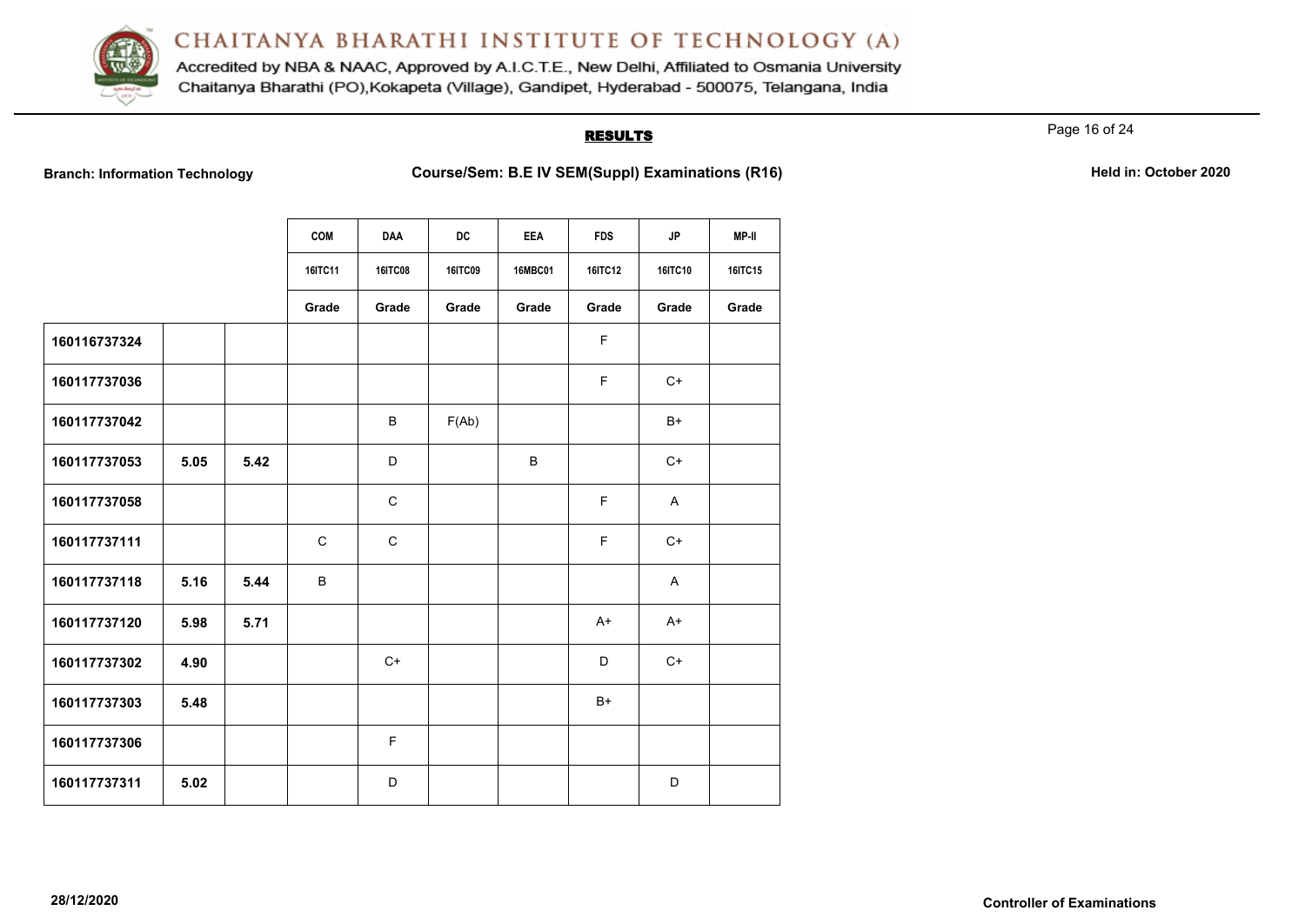

Accredited by NBA & NAAC, Approved by A.I.C.T.E., New Delhi, Affiliated to Osmania University Chaitanya Bharathi (PO), Kokapeta (Village), Gandipet, Hyderabad - 500075, Telangana, India

# **RESULTS**

Page 17 of 24

**Branch: Information Technology <b>Course/Sem: B.E IV SEM(Suppl) Examinations (R16) Held in: October 2020** 

|  | Held in: October 2020 |  |
|--|-----------------------|--|
|  |                       |  |

|              |      | <b>COM</b>     | <b>DAA</b>     | DC.            | <b>EEA</b>     | <b>FDS</b>     | <b>JP</b>      | MP-II          |
|--------------|------|----------------|----------------|----------------|----------------|----------------|----------------|----------------|
|              |      | <b>16ITC11</b> | <b>16ITC08</b> | <b>16ITC09</b> | <b>16MBC01</b> | <b>16ITC12</b> | <b>16ITC10</b> | <b>16ITC15</b> |
|              |      | Grade          | Grade          | Grade          | Grade          | Grade          | Grade          | Grade          |
| 160117737314 | 5.51 |                |                |                |                | B+             | C+             |                |
| 160117737316 |      |                |                |                | $C+$           | F              | F              |                |
| 160117737324 |      | F(Ab)          | F(Ab)          |                | F(Ab)          | F(Ab)          | F(Ab)          |                |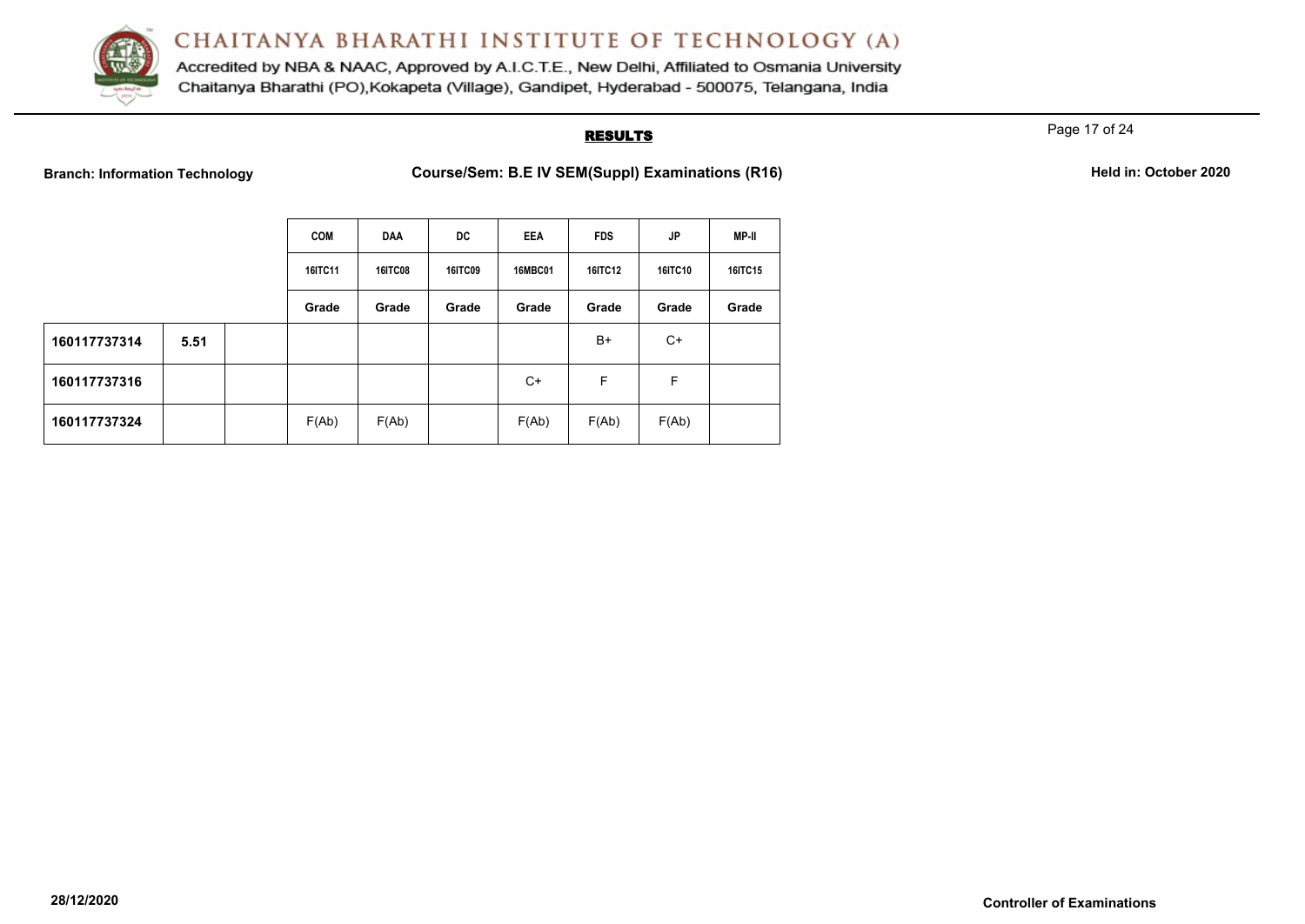

Accredited by NBA & NAAC, Approved by A.I.C.T.E., New Delhi, Affiliated to Osmania University Chaitanya Bharathi (PO), Kokapeta (Village), Gandipet, Hyderabad - 500075, Telangana, India

# **RESULTS**

Page 18 of 24

|                |             |             | <b>EMMA</b> | <b>HMS</b>     | <b>HMS Lab</b> | KOM            | <b>MP</b>      | <b>SSEE Lab</b> | TD             |
|----------------|-------------|-------------|-------------|----------------|----------------|----------------|----------------|-----------------|----------------|
|                |             |             | 16EEC14     | <b>16MEC16</b> | <b>16MEC18</b> | <b>16MEC14</b> | <b>16MEC17</b> | 16EGC03         | <b>16MEC15</b> |
| <b>Roll No</b> | <b>SGPA</b> | <b>CGPA</b> | Grade       | Grade          | Grade          | Grade          | Grade          | Grade           | Grade          |
| 160116736045   |             |             | $\mathsf F$ |                |                |                |                |                 |                |
| 160116736048   |             |             |             |                |                | F(Ab)          | $C+$           |                 |                |
| 160116736104   | 5.14        | 5.51        | D           |                |                |                |                |                 |                |
| 160116736105   | 4.99        | 5.27        | $\mathbf C$ | $C+$           |                |                |                |                 |                |
| 160116736110   |             |             |             |                |                | F              |                |                 |                |
| 160116736114   |             |             | $\mathsf F$ |                |                | F              | D              |                 |                |
| 160117736014   |             |             | $\mathsf F$ |                |                | F              | $\mathbf C$    |                 |                |
| 160117736016   | 5.14        | 5.42        | $C+$        |                |                | $C+$           |                |                 |                |
| 160117736019   |             |             | $\mathsf F$ |                |                | $\mathbf C$    | F              |                 |                |
| 160117736021   |             |             | $\mathsf F$ | F(Ab)          |                | D              |                |                 | F              |
| 160117736030   |             |             | $\mathsf F$ | D              | F(Ab)          | F(Ab)          | F              | F(Ab)           |                |
| 160117736037   | 5.50        | 5.78        | D           |                |                |                |                |                 |                |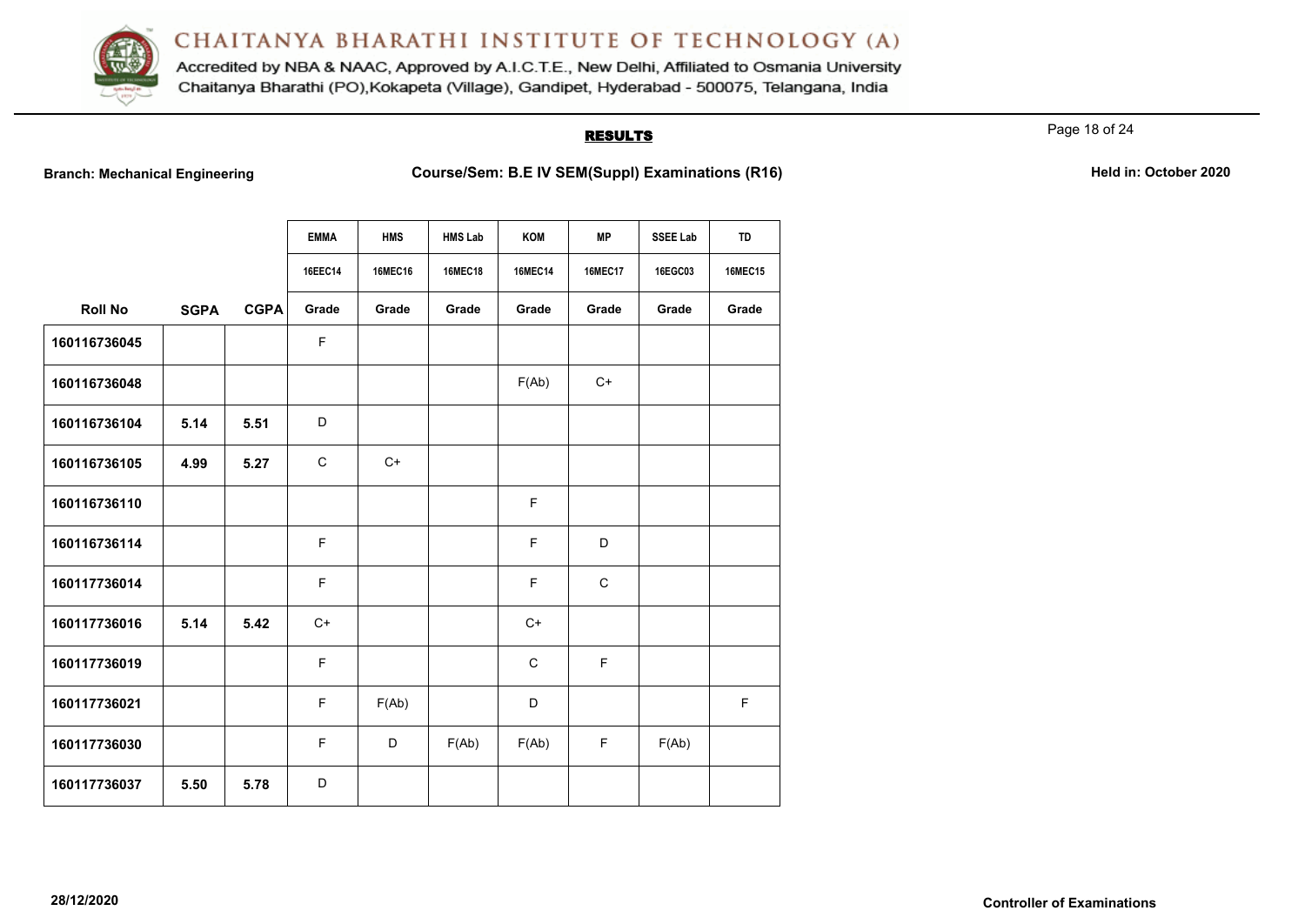

Accredited by NBA & NAAC, Approved by A.I.C.T.E., New Delhi, Affiliated to Osmania University Chaitanya Bharathi (PO), Kokapeta (Village), Gandipet, Hyderabad - 500075, Telangana, India

# **RESULTS**

Page 19 of 24

|              |      |      | <b>EMMA</b> | <b>HMS</b>     | <b>HMS Lab</b> | KOM            | <b>MP</b>      | <b>SSEE Lab</b> | TD             |
|--------------|------|------|-------------|----------------|----------------|----------------|----------------|-----------------|----------------|
|              |      |      |             |                |                |                |                |                 |                |
|              |      |      | 16EEC14     | <b>16MEC16</b> | <b>16MEC18</b> | <b>16MEC14</b> | <b>16MEC17</b> | 16EGC03         | <b>16MEC15</b> |
|              |      |      | Grade       | Grade          | Grade          | Grade          | Grade          | Grade           | Grade          |
| 160117736038 |      |      | F           |                |                | $C+$           |                |                 |                |
| 160117736041 |      |      | F           |                |                | $\mathbf C$    |                |                 |                |
| 160117736044 |      |      | F           | F(Ab)          |                | F(Ab)          | $C+$           |                 | F              |
| 160117736047 |      |      | F           | F(Ab)          |                | F.             | F(Ab)          |                 | F              |
| 160117736055 |      |      | F           | $B+$           |                | $C+$           | $C+$           |                 |                |
| 160117736058 |      |      | F           | $\mathsf F$    |                | F              | F              |                 | F              |
| 160117736077 | 5.44 |      | $C+$        |                |                |                |                |                 |                |
| 160117736083 | 5.28 | 5.82 | B           |                |                | $C+$           |                |                 |                |
| 160117736086 | 5.51 | 5.65 |             |                |                |                | $\mathbf C$    |                 | $\mathbf C$    |
| 160117736089 |      |      | F           |                |                |                |                |                 | $\sf B$        |
| 160117736090 |      |      | F           |                | $\overline{A}$ |                |                |                 |                |
| 160117736097 |      |      | F           |                |                | F(Ab)          | F              |                 | $\mathsf F$    |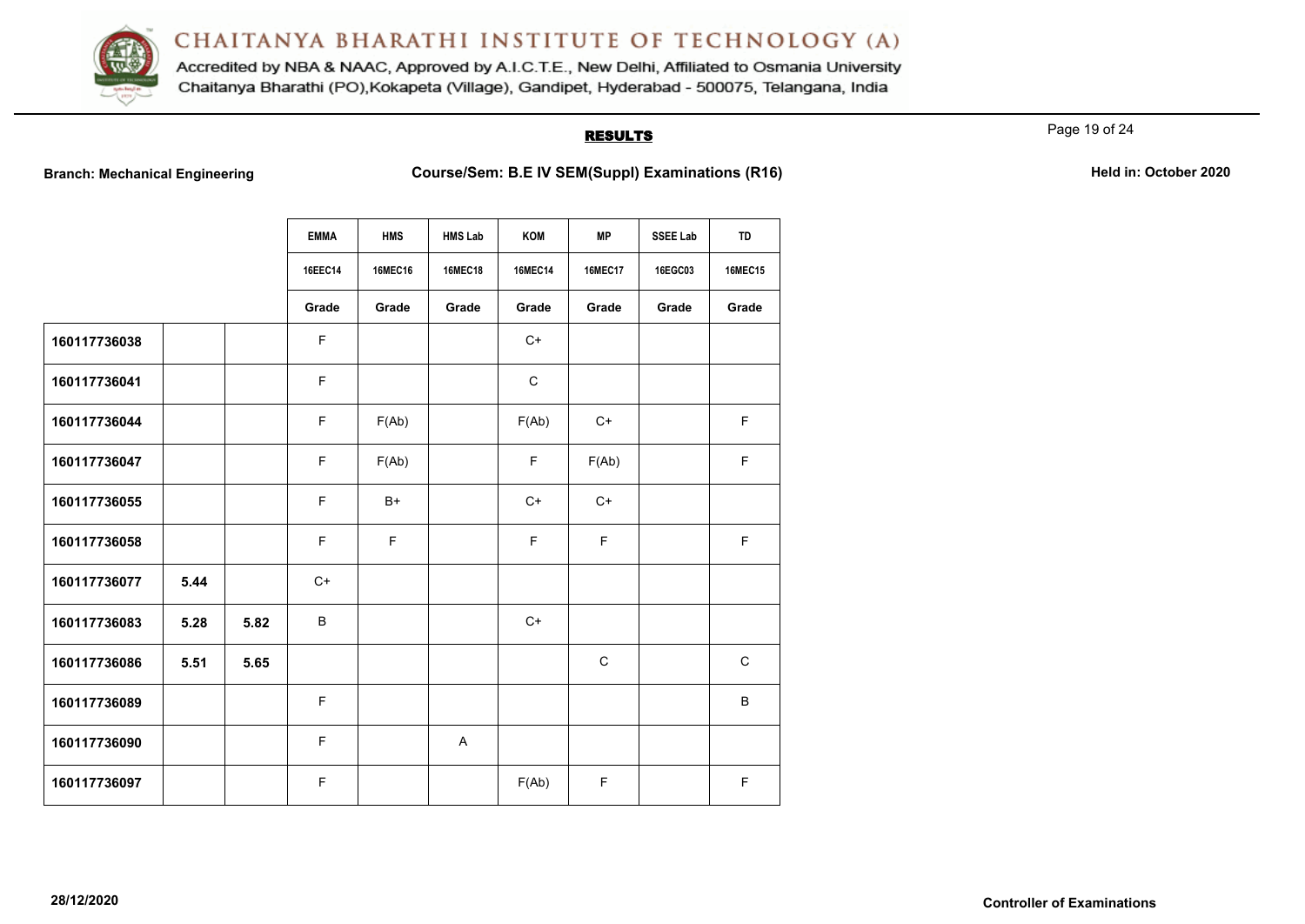

Accredited by NBA & NAAC, Approved by A.I.C.T.E., New Delhi, Affiliated to Osmania University Chaitanya Bharathi (PO), Kokapeta (Village), Gandipet, Hyderabad - 500075, Telangana, India

# **RESULTS**

Page 20 of 24

|              |      |      | <b>EMMA</b> | <b>HMS</b>     | <b>HMS Lab</b> | KOM            | МP             | <b>SSEE Lab</b> | <b>TD</b>      |
|--------------|------|------|-------------|----------------|----------------|----------------|----------------|-----------------|----------------|
|              |      |      | 16EEC14     | <b>16MEC16</b> | <b>16MEC18</b> | <b>16MEC14</b> | <b>16MEC17</b> | 16EGC03         | <b>16MEC15</b> |
|              |      |      | Grade       | Grade          | Grade          | Grade          | Grade          | Grade           | Grade          |
| 160117736109 | 4.91 | 5.09 | C           |                |                |                |                |                 |                |
| 160117736118 | 5.13 | 5.30 | C+          |                |                |                | C              |                 |                |
| 160117736301 | 5.33 |      |             |                |                | $C+$           |                |                 |                |
| 160117736313 |      |      | F           |                |                | F              |                |                 | F              |
| 160117736321 |      |      | $\mathsf F$ |                |                |                |                |                 | F              |
| 160117736324 |      |      | F(Ab)       |                |                | F              |                |                 |                |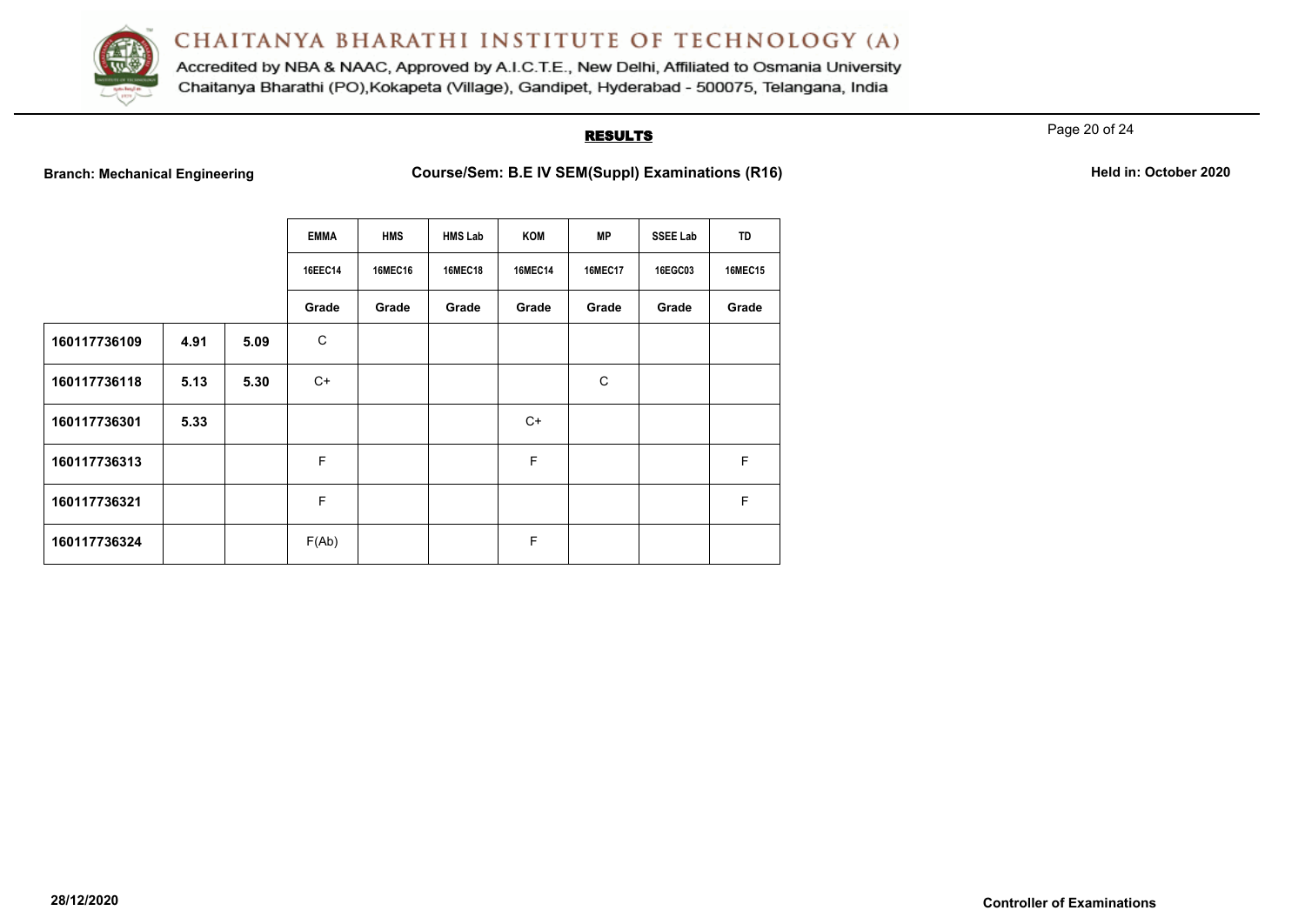

Accredited by NBA & NAAC, Approved by A.I.C.T.E., New Delhi, Affiliated to Osmania University Chaitanya Bharathi (PO), Kokapeta (Village), Gandipet, Hyderabad - 500075, Telangana, India

# **RESULTS**

Page 21 of 24

|                |             |             | <b>EMMA</b><br>16EEC14 | KOM<br><b>16MEC14</b> | <b>MCW</b><br><b>16PEC01</b> | <b>MFT</b><br><b>16PEC02</b> | <b>SSEE Lab</b><br>16EGC03 | <b>TD</b><br><b>16MEC15</b> |
|----------------|-------------|-------------|------------------------|-----------------------|------------------------------|------------------------------|----------------------------|-----------------------------|
| <b>Roll No</b> | <b>SGPA</b> | <b>CGPA</b> | Grade                  | Grade                 | Grade                        | Grade                        | Grade                      | Grade                       |
| 160115738028   |             |             |                        | F                     |                              |                              |                            |                             |
| 160116738007   |             |             | F                      | $C+$                  |                              |                              |                            |                             |
| 160116738016   |             |             | F(Ab)                  | F                     |                              |                              |                            | F(Ab)                       |
| 160116738017   |             |             | F                      | F                     |                              |                              |                            |                             |
| 160116738019   |             |             | E                      | F                     | E                            | E                            | A                          | F                           |
| 160116738020   |             |             | F                      |                       |                              |                              |                            |                             |
| 160116738021   | 5.36        | 5.94        | $C+$                   | D                     |                              |                              |                            |                             |
| 160116738027   |             |             | F                      | D                     |                              |                              |                            |                             |
| 160116738028   |             |             |                        |                       |                              |                              |                            | F                           |
| 160116738035   | 6.38        |             | $C+$                   |                       |                              |                              |                            |                             |
| 160116738040   | 5.96        | 5.75        |                        | B+                    |                              |                              |                            |                             |
| 160116738041   |             |             |                        | F                     |                              |                              |                            |                             |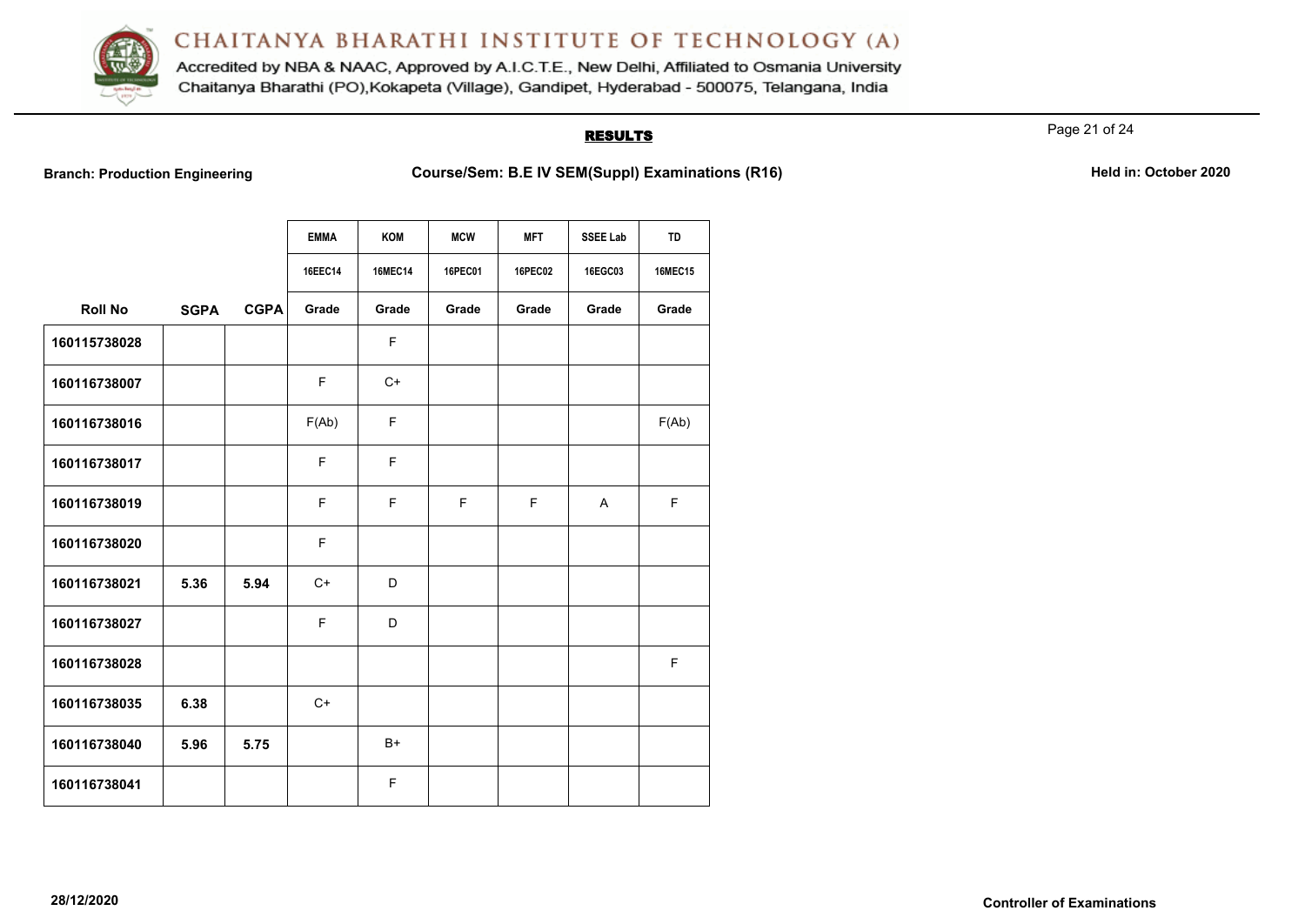

Accredited by NBA & NAAC, Approved by A.I.C.T.E., New Delhi, Affiliated to Osmania University Chaitanya Bharathi (PO), Kokapeta (Village), Gandipet, Hyderabad - 500075, Telangana, India

# **RESULTS**

Page 22 of 24

|              |      |      | <b>EMMA</b> | KOM            | <b>MCW</b>     | <b>MFT</b>     | <b>SSEE Lab</b> | TD             |
|--------------|------|------|-------------|----------------|----------------|----------------|-----------------|----------------|
|              |      |      | 16EEC14     | <b>16MEC14</b> | <b>16PEC01</b> | <b>16PEC02</b> | 16EGC03         | <b>16MEC15</b> |
|              |      |      | Grade       | Grade          | Grade          | Grade          | Grade           | Grade          |
| 160116738047 | 5.18 | 5.36 | $\mathbf C$ |                |                |                |                 |                |
| 160116738055 |      |      | F           | F.             | $C+$           | F              | F.              | $\mathbf C$    |
| 160116738307 |      |      | F           |                |                |                |                 |                |
| 160117738007 | 5.71 | 5.68 | A           |                |                |                |                 |                |
| 160117738009 | 6.94 | 7.18 | B           |                |                |                |                 |                |
| 160117738014 | 6.08 | 5.74 |             |                |                |                | A               |                |
| 160117738015 | 5.26 | 5.26 | $C+$        |                |                |                |                 |                |
| 160117738016 |      |      | E           | E              |                | $\mathsf C$    |                 | F              |
| 160117738017 | 6.26 | 6.00 | B           | $\mathsf{A}$   | $A++$          |                |                 |                |
| 160117738020 |      |      | $\mathsf C$ | $\mathsf{C}$   | $A+$           | F              |                 |                |
| 160117738023 |      |      | F           |                | A              | F              |                 | $\mathsf F$    |
| 160117738026 |      |      | F(Ab)       | F              | F.             | F(Ab)          |                 | F(Ab)          |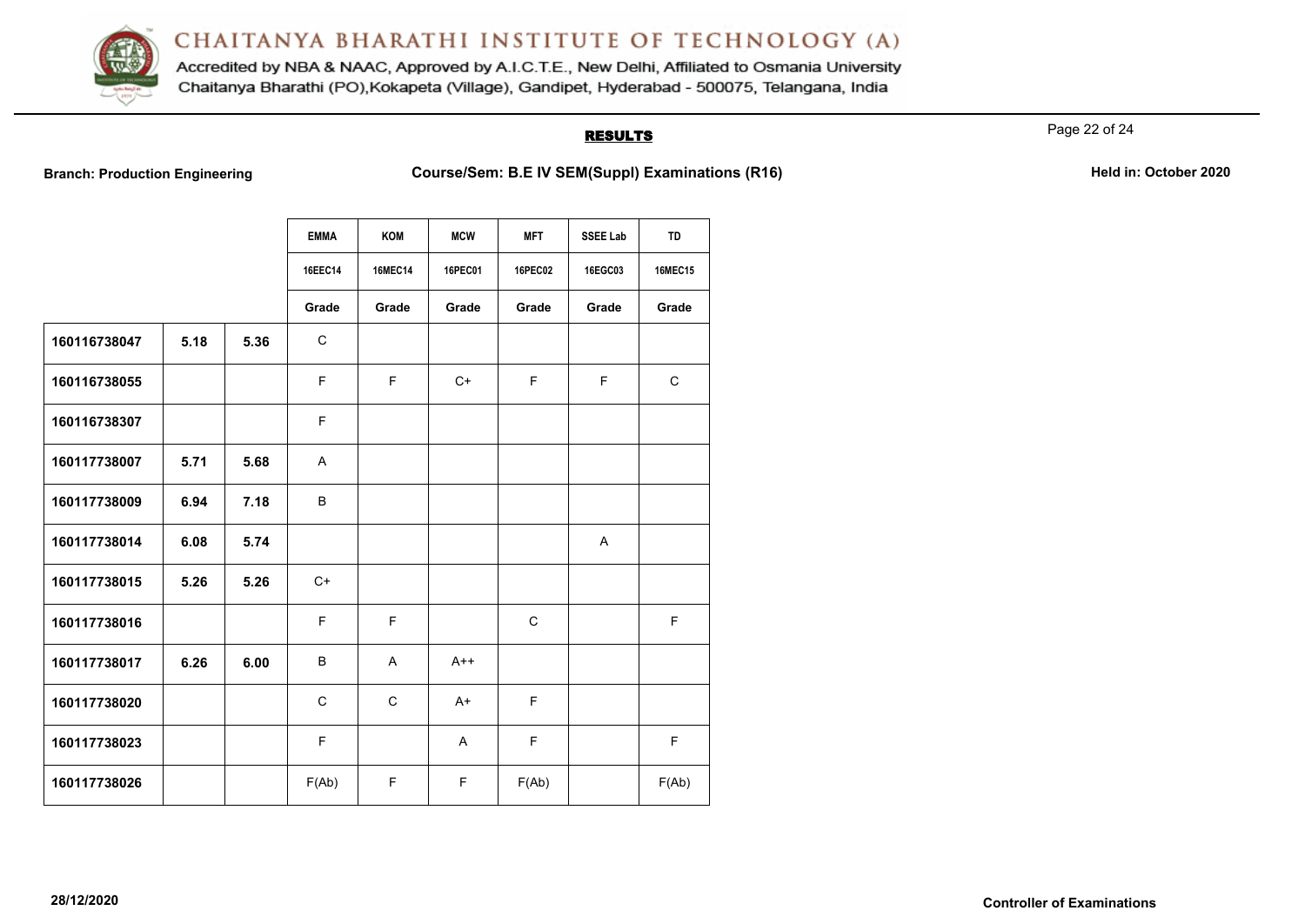

Accredited by NBA & NAAC, Approved by A.I.C.T.E., New Delhi, Affiliated to Osmania University Chaitanya Bharathi (PO), Kokapeta (Village), Gandipet, Hyderabad - 500075, Telangana, India

# **RESULTS**

Page 23 of 24

|              |      |      | <b>EMMA</b> | KOM            | <b>MCW</b> | <b>MFT</b>     | <b>SSEE Lab</b> | <b>TD</b>      |
|--------------|------|------|-------------|----------------|------------|----------------|-----------------|----------------|
|              |      |      | 16EEC14     | <b>16MEC14</b> | 16PEC01    | <b>16PEC02</b> | 16EGC03         | <b>16MEC15</b> |
|              |      |      | Grade       | Grade          | Grade      | Grade          | Grade           | Grade          |
| 160117738027 | 6.87 | 7.00 | B           |                |            |                |                 |                |
| 160117738030 |      |      | F           |                |            |                |                 |                |
| 160117738038 |      |      | D           | $\mathsf C$    |            | F              |                 | $\mathsf F$    |
| 160117738040 | 5.60 | 5.69 | B           |                |            |                |                 |                |
| 160117738044 |      |      | F(Ab)       | F.             | F(Ab)      | F(Ab)          |                 | F(Ab)          |
| 160117738045 |      |      |             | $C+$           | $A++$      | $C+$           |                 | F.             |
| 160117738046 |      |      | F(Ab)       |                |            | F(Ab)          |                 | F(Ab)          |
| 160117738047 | 5.55 |      | $C+$        | B              | $A+$       |                |                 | $\mathsf C$    |
| 160117738048 |      |      | D           | $C+$           | A          | F              |                 | F.             |
| 160117738304 |      |      | F           |                |            |                |                 |                |
| 160117738307 | 4.95 |      | D           |                |            |                |                 | D              |
| 160117738308 | 5.59 |      |             |                |            | $C+$           |                 |                |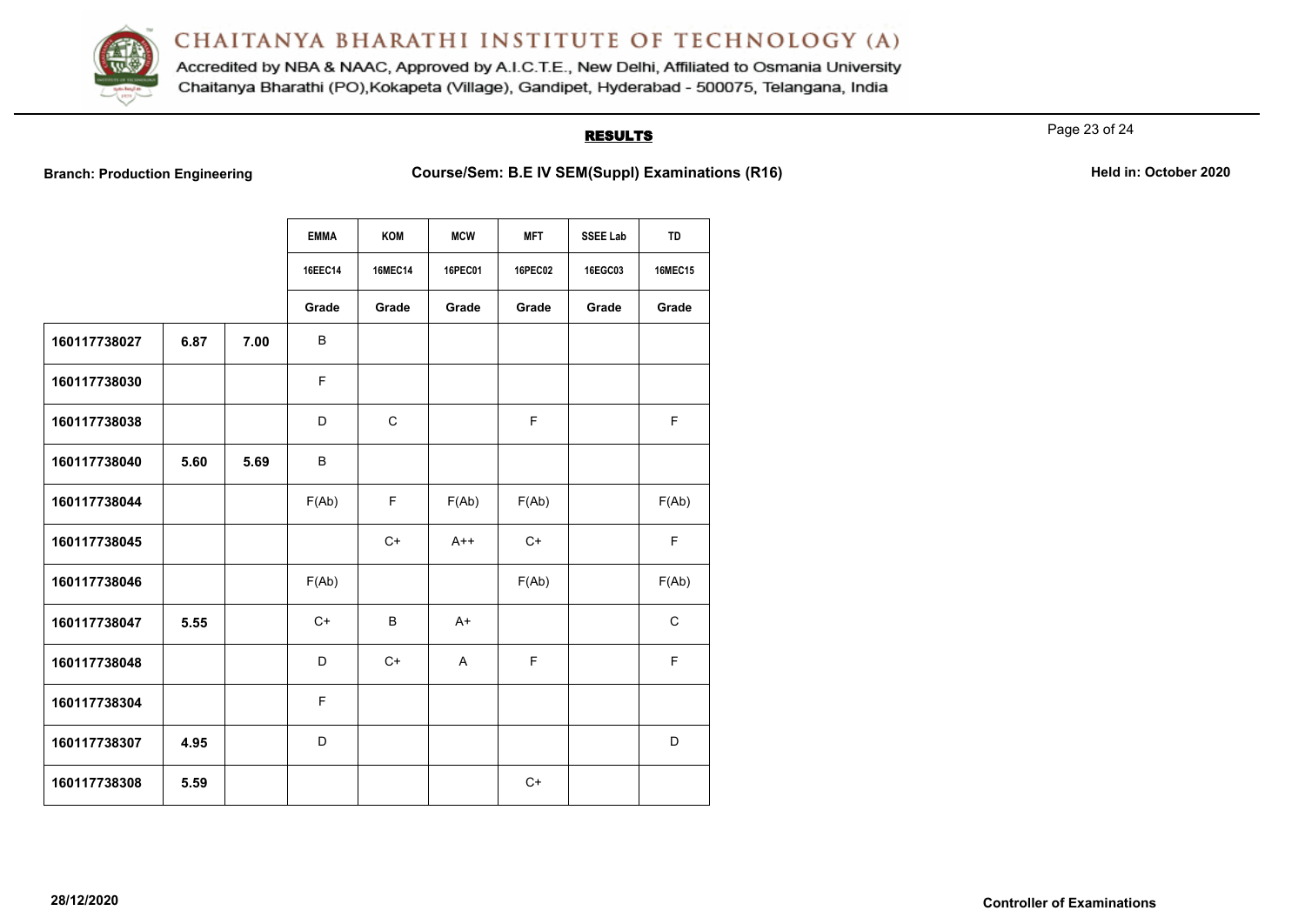

Accredited by NBA & NAAC, Approved by A.I.C.T.E., New Delhi, Affiliated to Osmania University Chaitanya Bharathi (PO), Kokapeta (Village), Gandipet, Hyderabad - 500075, Telangana, India

# **RESULTS**

Page 24 of 24

|              |      | <b>EMMA</b> | KOM            | <b>MCW</b>     | <b>MFT</b>     | <b>SSEE Lab</b> | TD             |
|--------------|------|-------------|----------------|----------------|----------------|-----------------|----------------|
|              |      | 16EEC14     | <b>16MEC14</b> | <b>16PEC01</b> | <b>16PEC02</b> | 16EGC03         | <b>16MEC15</b> |
|              |      | Grade       | Grade          | Grade          | Grade          | Grade           | Grade          |
| 160117738309 |      | F           |                |                |                |                 | F              |
| 160117738311 | 5.55 | C           |                | $B+$           |                |                 | C+             |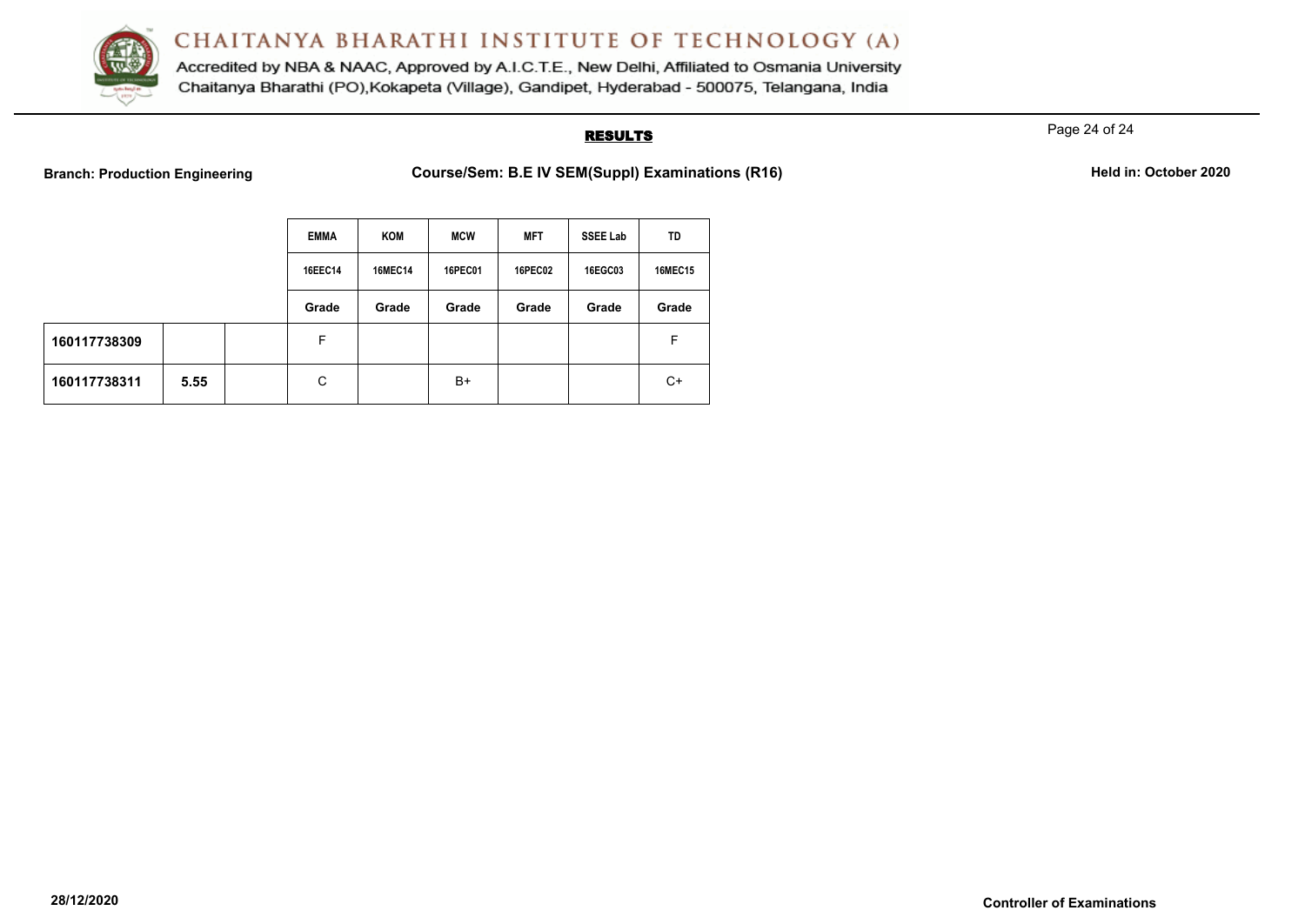

Accredited by NBA & NAAC, Approved by A.I.C.T.E., New Delhi, Affiliated to Osmania University Chaitanya Bharathi (PO), Kokapeta (Village), Gandipet, Hyderabad - 500075, Telangana, India

# **RESULTS**

Page 1 of 23

| <b>Branch: Civil Engineering</b> |  |  |  |  |
|----------------------------------|--|--|--|--|
|----------------------------------|--|--|--|--|

|                |             |             | AS             | <b>ASM</b>     | <b>CT</b>      | <b>CT LAB</b>  | EE LAB         | <b>FM LAB</b>  | FM-II          | <b>RCD-I</b>   | <b>RM</b>      | <b>SM</b>      | TOS-I          |
|----------------|-------------|-------------|----------------|----------------|----------------|----------------|----------------|----------------|----------------|----------------|----------------|----------------|----------------|
|                |             |             | <b>16CEE02</b> | <b>16CEE03</b> | <b>16CEC21</b> | <b>16CEC25</b> | <b>16CEC24</b> | <b>16CEC23</b> | <b>16CEC22</b> | <b>16CEC18</b> | <b>16CEE01</b> | <b>16CEC19</b> | <b>16CEC20</b> |
| <b>Roll No</b> | <b>SGPA</b> | <b>CGPA</b> | Grade          | Grade          | Grade          | Grade          | Grade          | Grade          | Grade          | Grade          | Grade          | Grade          | Grade          |
| 160113732094   |             |             |                | F(Ab)          | F(Ab)          | F(Ab)          | F(Ab)          | F(Ab)          | F(Ab)          | F(Ab)          |                | F(Ab)          | F(Ab)          |
| 160115732017   |             |             |                | F.             | D              |                |                |                | $\mathsf C$    |                |                |                | F              |
| 160116732013   | 4.96        |             |                |                |                |                |                |                |                |                |                |                | D              |
| 160116732019   |             |             | D              |                |                |                |                |                |                |                |                | F              |                |
| 160116732025   | 5.28        | 6.02        | ${\bf C}$      |                |                |                |                |                |                |                |                |                |                |
| 160116732027   | 4.99        | 5.72        |                |                |                |                |                |                |                | $\mathbf C$    |                |                |                |
| 160116732034   |             |             |                |                |                |                | A              |                | F(Ab)          | F(Ab)          |                | F(Ab)          | $\mathsf F$    |
| 160116732047   | 4.99        | 5.52        |                |                |                |                |                |                |                |                |                |                | $C+$           |
| 160116732048   |             |             |                | F              |                |                | A              |                | D              | $C+$           |                | F              | F              |
| 160116732049   | 5.37        | 6.49        | $C+$           |                |                |                |                |                |                |                |                |                |                |
| 160116732052   | 5.03        | 5.52        | D              |                |                |                |                |                |                |                |                |                |                |
| 160116732053   | 5.35        |             |                | $\sf B$        |                |                |                |                | B              | $B+$           |                | $C+$           | D              |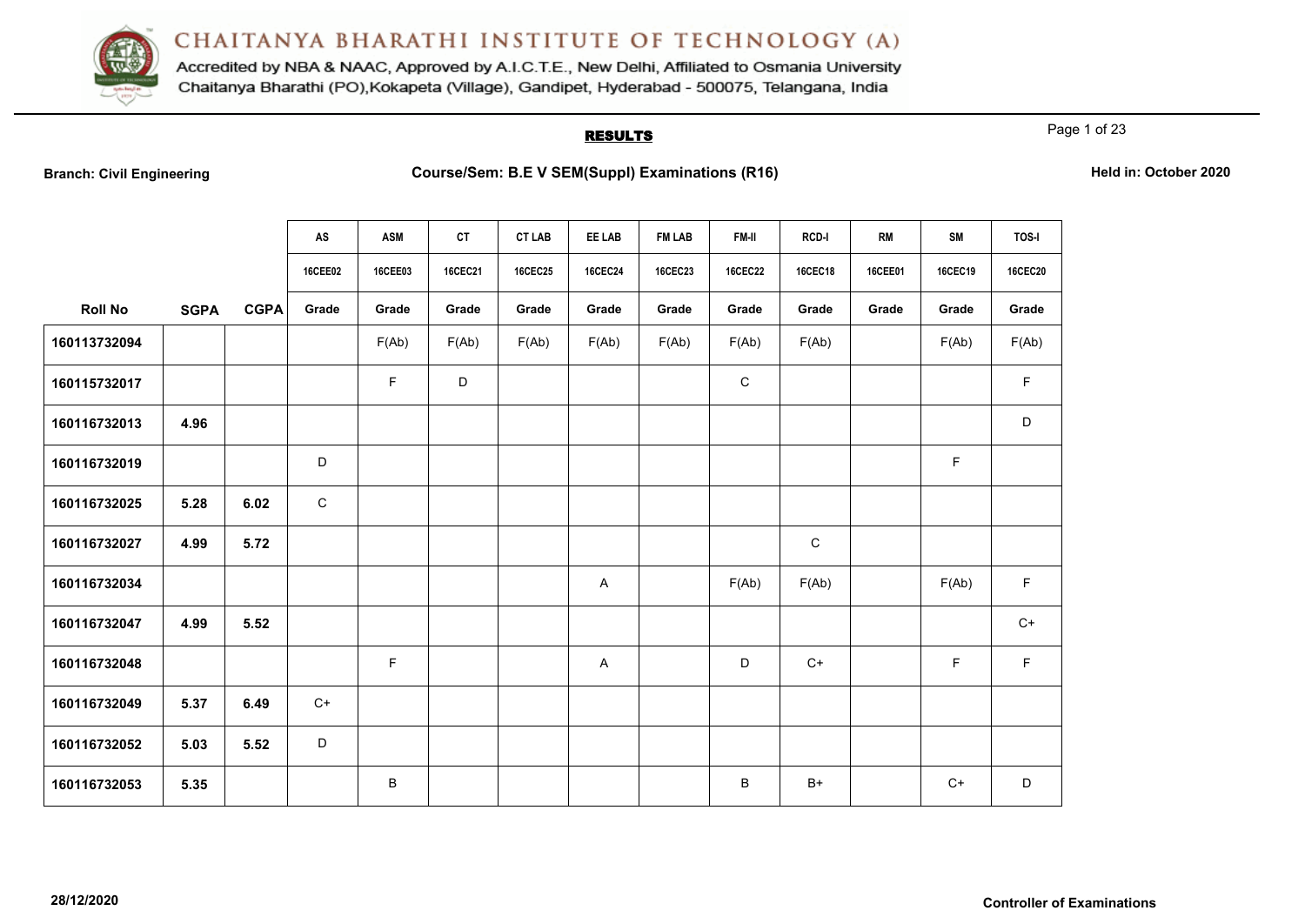

Accredited by NBA & NAAC, Approved by A.I.C.T.E., New Delhi, Affiliated to Osmania University Chaitanya Bharathi (PO), Kokapeta (Village), Gandipet, Hyderabad - 500075, Telangana, India

# **RESULTS**

Page 2 of 23

| <b>Branch: Civil Engineering</b> |  |  |  |  |
|----------------------------------|--|--|--|--|
|----------------------------------|--|--|--|--|

|              |      |      | AS             | <b>ASM</b>     | <b>CT</b>      | <b>CT LAB</b>  | EE LAB         | <b>FM LAB</b>  | FM-II          | RCD-I          | <b>RM</b>      | <b>SM</b>      | TOS-I          |
|--------------|------|------|----------------|----------------|----------------|----------------|----------------|----------------|----------------|----------------|----------------|----------------|----------------|
|              |      |      | <b>16CEE02</b> | <b>16CEE03</b> | <b>16CEC21</b> | <b>16CEC25</b> | <b>16CEC24</b> | <b>16CEC23</b> | <b>16CEC22</b> | <b>16CEC18</b> | <b>16CEE01</b> | <b>16CEC19</b> | <b>16CEC20</b> |
|              |      |      | Grade          | Grade          | Grade          | Grade          | Grade          | Grade          | Grade          | Grade          | Grade          | Grade          | Grade          |
| 160116732058 | 4.83 | 5.77 |                |                |                |                |                |                |                |                |                | D              |                |
| 160116732059 |      |      |                |                |                |                |                |                | $\mathsf F$    |                |                | F              | F              |
| 160116732067 |      |      |                |                |                |                |                |                |                |                |                | $\mathsf F$    | $C+$           |
| 160116732073 | 5.27 | 5.81 |                |                |                |                |                |                |                |                |                |                | D              |
| 160116732081 |      |      | $\mathsf F$    |                |                |                | F(Ab)          |                | F(Ab)          | F(Ab)          |                | $\mathsf F$    | F(Ab)          |
| 160116732087 |      |      |                | F              |                |                |                |                | $\mathsf F$    | F(Ab)          |                | $\mathsf F$    |                |
| 160116732103 |      |      |                | F              | $\mathsf F$    |                |                |                | F              |                |                |                |                |
| 160116732108 |      |      | $\mathsf F$    |                |                |                |                |                | F(Ab)          |                |                | F              | $\mathsf F$    |
| 160116732115 |      |      |                |                |                |                | F(Ab)          |                | F(Ab)          |                |                | $\mathsf F$    | F(Ab)          |
| 160117732003 | 5.22 | 6.05 |                |                |                |                |                |                | D              | $B+$           |                | $\mathbf C$    |                |
| 160117732027 |      |      |                |                |                |                |                |                |                |                |                | $\mathsf F$    |                |
| 160117732030 | 5.37 |      |                |                |                |                |                |                |                |                | $C+$           |                |                |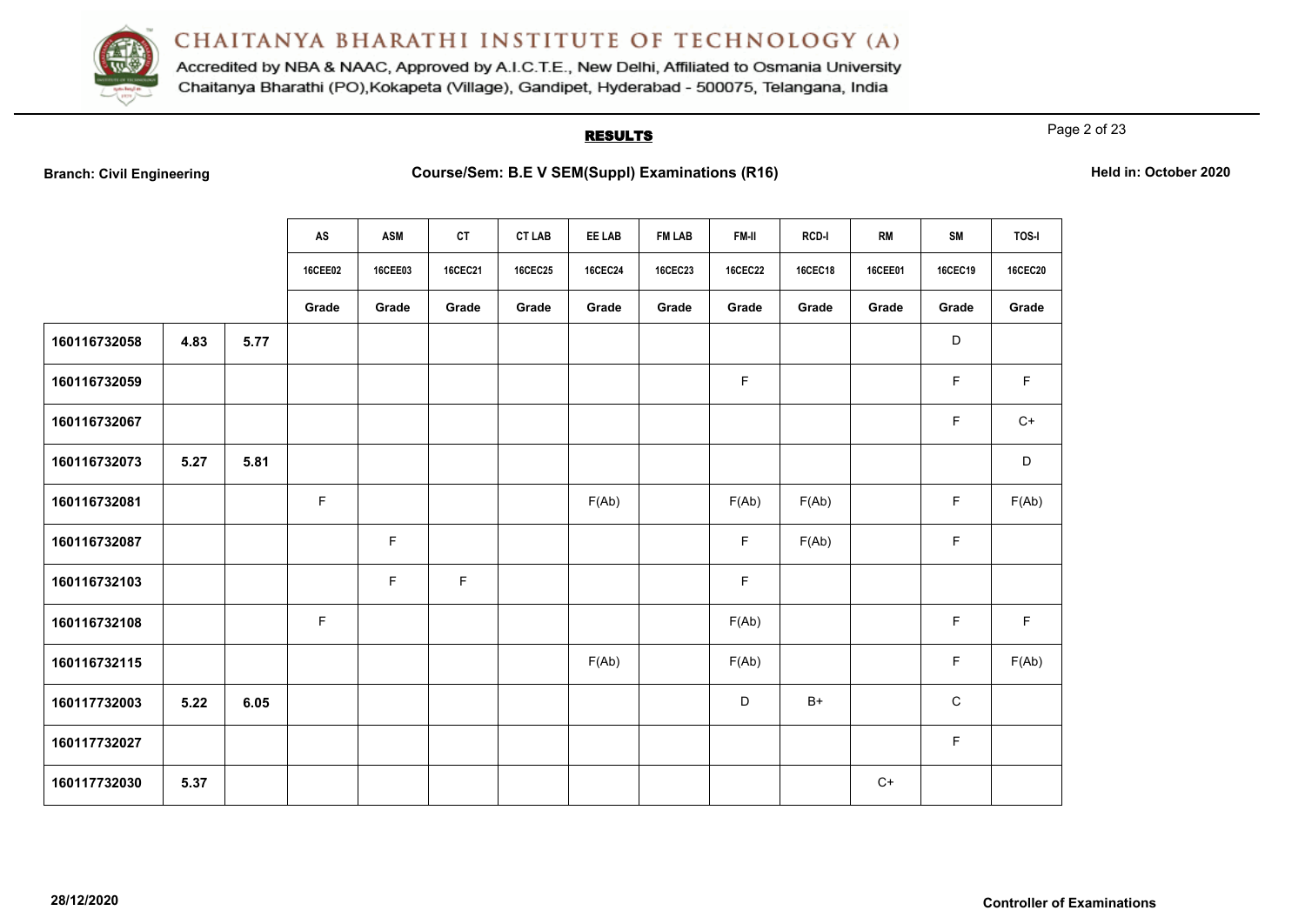

Accredited by NBA & NAAC, Approved by A.I.C.T.E., New Delhi, Affiliated to Osmania University Chaitanya Bharathi (PO), Kokapeta (Village), Gandipet, Hyderabad - 500075, Telangana, India

# **RESULTS**

Page 3 of 23

|              |      | AS      | <b>ASM</b>     | <b>CT</b> | <b>CT LAB</b>  | EE LAB         | <b>FM LAB</b> | <b>FM-II</b>   | <b>RCD-I</b> | <b>RM</b> | <b>SM</b>    | <b>TOS-I</b>   |
|--------------|------|---------|----------------|-----------|----------------|----------------|---------------|----------------|--------------|-----------|--------------|----------------|
|              |      | 16CEE02 | <b>16CEE03</b> | 16CEC21   | <b>16CEC25</b> | <b>16CEC24</b> | 16CEC23       | <b>16CEC22</b> | 16CEC18      | 16CEE01   | 16CEC19      | <b>16CEC20</b> |
|              |      | Grade   | Grade          | Grade     | Grade          | Grade          | Grade         | Grade          | Grade        | Grade     | Grade        | Grade          |
| 160117732046 |      |         |                |           |                |                |               |                |              |           | $\mathsf{C}$ | F              |
| 160117732050 |      |         |                |           |                |                |               |                |              |           | F            |                |
| 160117732054 |      |         |                |           |                |                |               | B              |              |           |              | F              |
| 160117732057 |      |         |                |           |                |                |               |                | B            |           | F            | F              |
| 160117732060 | 5.72 |         |                |           |                |                |               |                |              |           |              | B              |
| 160117732068 |      |         |                |           |                |                |               |                |              |           |              | F              |
| 160117732077 |      |         |                |           |                |                |               |                |              | $C+$      | F            | F              |
| 160117732086 |      |         | A              |           |                |                |               | $A+$           | $\mathsf{A}$ |           | $\sf B$      | $\mathsf F$    |
| 160117732094 |      |         |                |           |                |                |               | $B+$           | $\, {\bf B}$ |           |              | F              |
| 160117732108 |      |         |                |           |                |                |               |                | F.           | D         |              | F              |
| 160117732113 |      | C       |                | F.        |                | $A+$           |               |                | $B+$         |           | $A++$        | $C+$           |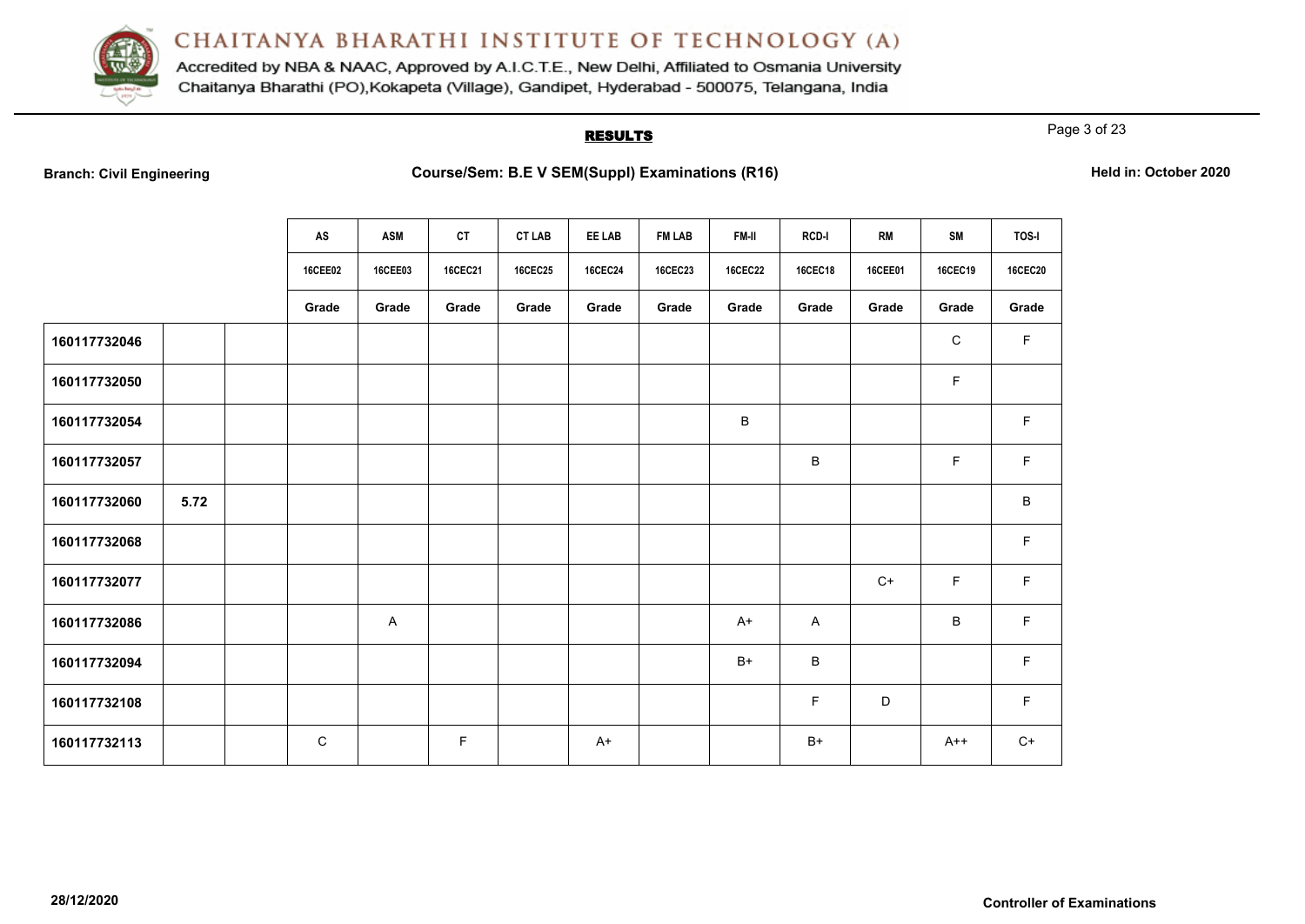

Accredited by NBA & NAAC, Approved by A.I.C.T.E., New Delhi, Affiliated to Osmania University Chaitanya Bharathi (PO), Kokapeta (Village), Gandipet, Hyderabad - 500075, Telangana, India

## **RESULTS**

Page 4 of 23

**Branch: Computer Science and Engg Course/Sem: B.E V SEM(Suppl) Examinations (R16) Held in: October 2020**

| Held in: October 2020 |
|-----------------------|
|-----------------------|

|                |             |             | <b>ALC</b>     | CG             | <b>DAA</b>     | <b>DCCN</b>    | <b>DCCN LAB</b> | <b>MAD</b>     | <b>OS</b>      | <b>OS LAB</b>  | <b>SEPP</b>    |
|----------------|-------------|-------------|----------------|----------------|----------------|----------------|-----------------|----------------|----------------|----------------|----------------|
|                |             |             | <b>16CSC18</b> | <b>16CSE05</b> | <b>16CSC17</b> | <b>16CSC20</b> | <b>16CSC23</b>  | <b>16CSE04</b> | <b>16CSC19</b> | <b>16CSC22</b> | <b>16CSC21</b> |
| <b>Roll No</b> | <b>SGPA</b> | <b>CGPA</b> | Grade          | Grade          | Grade          | Grade          | Grade           | Grade          | Grade          | Grade          | Grade          |
| 160115733171   | 5.25        | 6.02        |                | D              | $C+$           |                |                 |                |                |                | $B+$           |
| 160116733005   |             |             | F(Ab)          |                |                | F(Ab)          |                 |                | F(Ab)          |                | F(Ab)          |
| 160116733023   | 5.18        | 6.23        |                |                | $\mathbf C$    |                |                 |                |                |                |                |
| 160116733092   | 5.17        | 5.38        |                |                | B              |                |                 |                |                |                |                |
| 160116733098   | 5.44        | 5.15        |                |                |                | $C+$           |                 |                | $C+$           |                |                |
| 160116733159   | 5.13        | 5.40        |                |                |                | D              |                 |                |                |                |                |
| 160116733324   |             |             | F              |                |                |                |                 |                |                |                |                |
| 160117733034   | 5.80        | 6.05        |                |                |                | $\mathsf{C}$   |                 |                |                |                |                |
| 160117733038   | 7.16        | 7.45        |                |                |                |                |                 | $A+$           |                |                |                |
| 160117733040   |             |             | F              |                | F              | F(Ab)          |                 |                |                |                |                |
| 160117733045   |             |             |                |                |                |                | F(Ab)           |                |                |                |                |
| 160117733088   |             |             |                |                | $\mathsf C$    | D              | F(Ab)           | $\mathbf C$    |                | A              | F(Ab)          |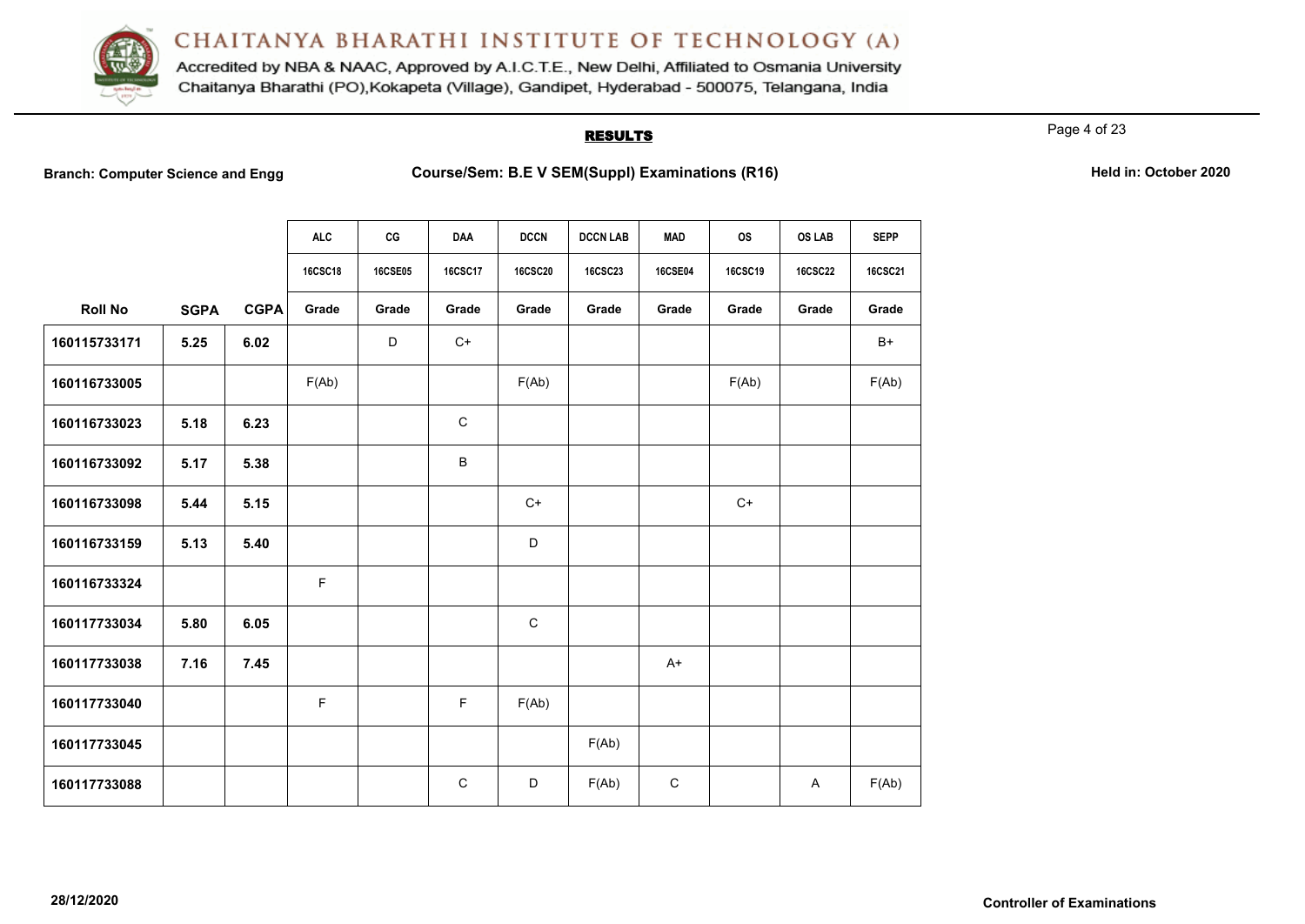

Accredited by NBA & NAAC, Approved by A.I.C.T.E., New Delhi, Affiliated to Osmania University Chaitanya Bharathi (PO), Kokapeta (Village), Gandipet, Hyderabad - 500075, Telangana, India

## **RESULTS**

Page 5 of 23

**Branch: Computer Science and Engg Course/Sem: B.E V SEM(Suppl) Examinations (R16)** Held in: October 2020

|              |      |      | <b>ALC</b>     | CG             | DAA            | <b>DCCN</b>    | <b>DCCN LAB</b> | <b>MAD</b>     | <b>OS</b>      | <b>OS LAB</b>  | <b>SEPP</b>    |
|--------------|------|------|----------------|----------------|----------------|----------------|-----------------|----------------|----------------|----------------|----------------|
|              |      |      | <b>16CSC18</b> | <b>16CSE05</b> | <b>16CSC17</b> | <b>16CSC20</b> | <b>16CSC23</b>  | <b>16CSE04</b> | <b>16CSC19</b> | <b>16CSC22</b> | <b>16CSC21</b> |
|              |      |      | Grade          | Grade          | Grade          | Grade          | Grade           | Grade          | Grade          | Grade          | Grade          |
| 160117733110 |      |      |                | $\mathsf C$    | D              | $\mathsf F$    |                 |                |                |                |                |
| 160117733117 | 5.21 | 5.47 |                |                | $C+$           |                |                 |                |                |                |                |
| 160117733141 | 6.03 | 5.87 |                |                | $B+$           |                |                 |                |                |                |                |
| 160117733146 | 5.57 | 5.55 | $B+$           | $B+$           |                | D              |                 |                | $A+$           |                |                |
| 160117733152 | 5.80 | 5.83 |                |                |                | $B+$           |                 |                |                |                | $B+$           |
| 160117733183 | 6.17 | 6.56 |                |                |                | $C+$           |                 |                |                |                |                |
| 160117733305 |      |      |                |                | F.             | $C+$           |                 |                |                | $A++$          | $A+$           |
| 160117733315 |      |      |                |                | F              |                |                 | F.             | F.             | $B+$           |                |
| 160117733320 |      |      |                |                | F              |                |                 |                |                | $A+$           |                |
| 160117733323 | 5.55 |      |                |                |                |                |                 |                |                | $B+$           |                |
| 160117733324 |      |      |                |                | F              | $\mathsf F$    |                 | F(Ab)          | $\mathsf C$    | B              | A              |
| 160117733328 | 6.78 |      |                |                | $C+$           |                |                 |                |                |                |                |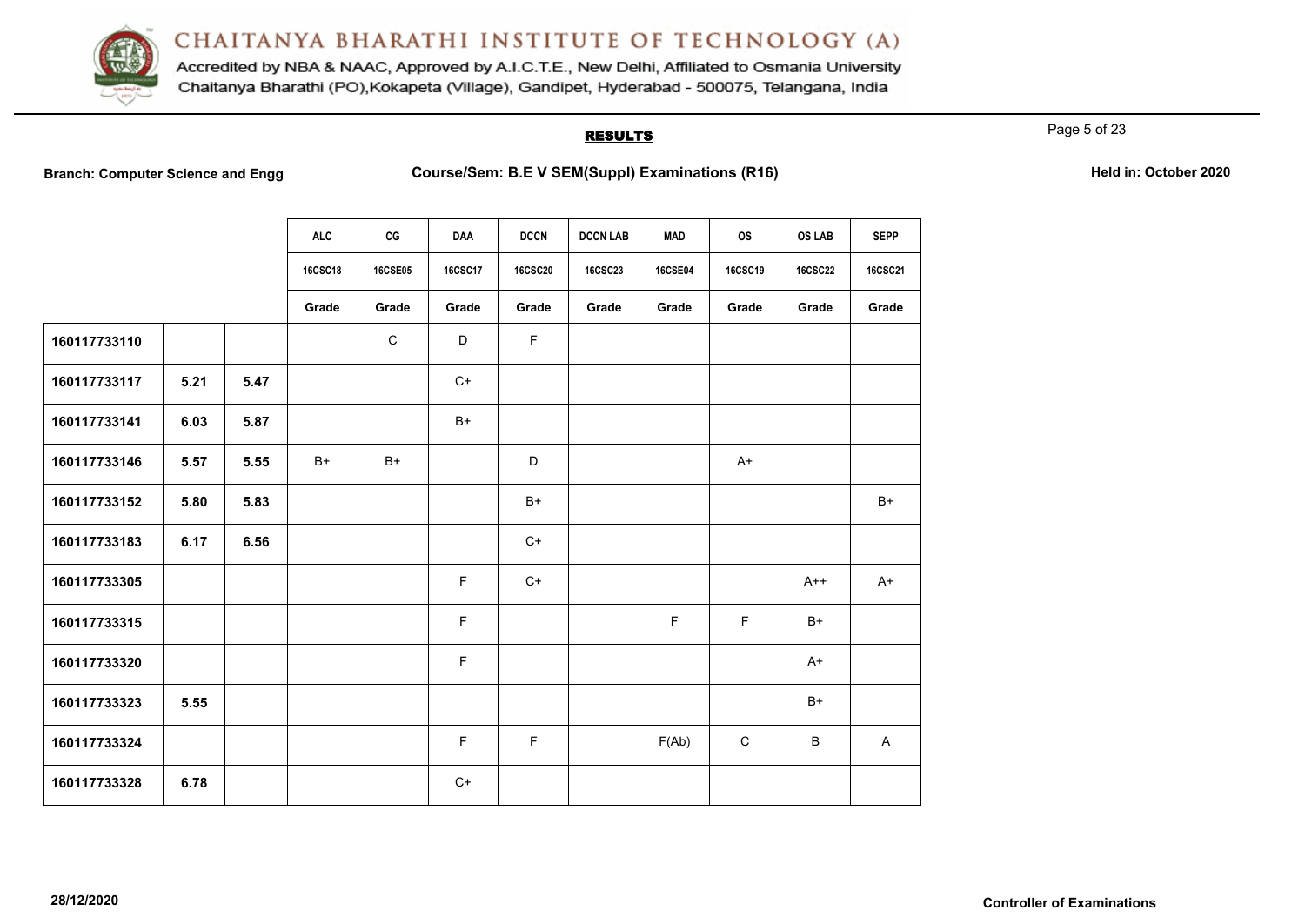

Accredited by NBA & NAAC, Approved by A.I.C.T.E., New Delhi, Affiliated to Osmania University Chaitanya Bharathi (PO), Kokapeta (Village), Gandipet, Hyderabad - 500075, Telangana, India

#### **RESULTS**

Page 6 of 23

**Branch: Computer Science and Engg Course/Sem: B.E V SEM(Suppl) Examinations (R16) Held in: October 2020**

|  |  | Held in: October 2020 |  |
|--|--|-----------------------|--|
|--|--|-----------------------|--|

|              |      | <b>ALC</b>     | CG             | <b>DAA</b>     | <b>DCCN</b>    | <b>DCCN LAB</b> | MAD            | <b>OS</b>      | <b>OS LAB</b>  | <b>SEPP</b>    |
|--------------|------|----------------|----------------|----------------|----------------|-----------------|----------------|----------------|----------------|----------------|
|              |      | <b>16CSC18</b> | <b>16CSE05</b> | <b>16CSC17</b> | <b>16CSC20</b> | <b>16CSC23</b>  | <b>16CSE04</b> | <b>16CSC19</b> | <b>16CSC22</b> | <b>16CSC21</b> |
|              |      | Grade          | Grade          | Grade          | Grade          | Grade           | Grade          | Grade          | Grade          | Grade          |
| 160117733329 | 6.60 |                |                | $B+$           |                |                 |                |                |                |                |
| 160117733330 | 5.23 |                |                | D              |                |                 |                |                |                |                |
| 160117733331 | 5.40 |                |                |                | D              |                 |                |                |                |                |
| 160117733333 | 6.27 |                |                | D              | $C+$           |                 |                |                |                |                |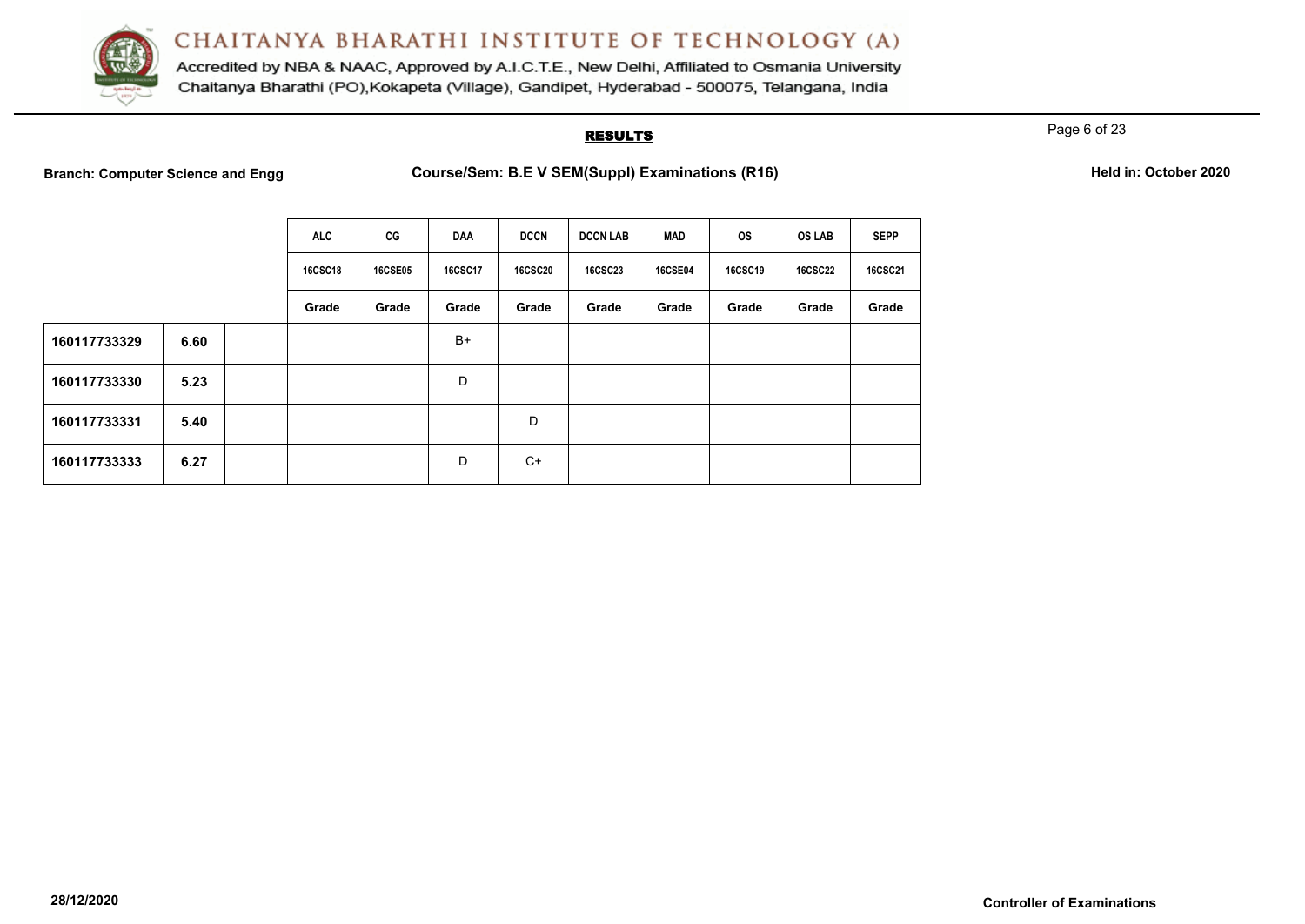

Accredited by NBA & NAAC, Approved by A.I.C.T.E., New Delhi, Affiliated to Osmania University Chaitanya Bharathi (PO), Kokapeta (Village), Gandipet, Hyderabad - 500075, Telangana, India

## **RESULTS**

Page 7 of 23

**Branch: Electrical and Electronics Engg Course/Sem: B.E V SEM(Suppl) Examinations (R16)** Held in: October 2020

|                |             |             | EM-II       | <b>EM-II LAB</b> | <b>LCS</b> | <b>LCS LAB</b> | <b>NCES</b> | <b>PE</b>   | PE LAB         | PS-II   |
|----------------|-------------|-------------|-------------|------------------|------------|----------------|-------------|-------------|----------------|---------|
|                |             |             | 16EEC16     | 16EEC19          | 16EEC18    | 16EEC21        | 16EEE01     | 16EEC17     | <b>16EEC20</b> | 16EEC15 |
| <b>Roll No</b> | <b>SGPA</b> | <b>CGPA</b> | Grade       | Grade            | Grade      | Grade          | Grade       | Grade       | Grade          | Grade   |
| 160115734096   |             |             | $\mathsf C$ |                  | F          |                |             | $C+$        |                | D       |
| 160115734304   |             |             | $C+$        | $\mathsf{A}$     | F.         | F              | $C+$        | F           | $B+$           | F       |
| 160116734006   | 5.29        | 5.43        |             |                  |            |                |             | $\mathbf C$ |                |         |
| 160116734021   | 5.53        | 5.74        | B           |                  | $B+$       |                |             |             |                |         |
| 160116734035   | 6.18        | 5.47        |             |                  |            | $\overline{A}$ |             |             |                |         |
| 160116734038   | 4.81        |             | $\mathsf C$ |                  | D          |                |             |             |                | $C+$    |
| 160116734045   | 5.61        | 6.23        | A           |                  |            |                |             |             |                |         |
| 160116734046   |             |             |             |                  | F(Ab)      |                |             |             |                |         |
| 160116734055   |             |             | $C+$        |                  | F          |                |             | $\mathsf F$ |                | A       |
| 160116734068   | 5.02        |             |             |                  | D          |                |             |             |                |         |
| 160116734102   |             |             | F(Ab)       |                  |            |                |             | F(Ab)       |                | F(Ab)   |
| 160117734006   | 5.88        | 5.87        |             |                  | D          |                |             |             |                |         |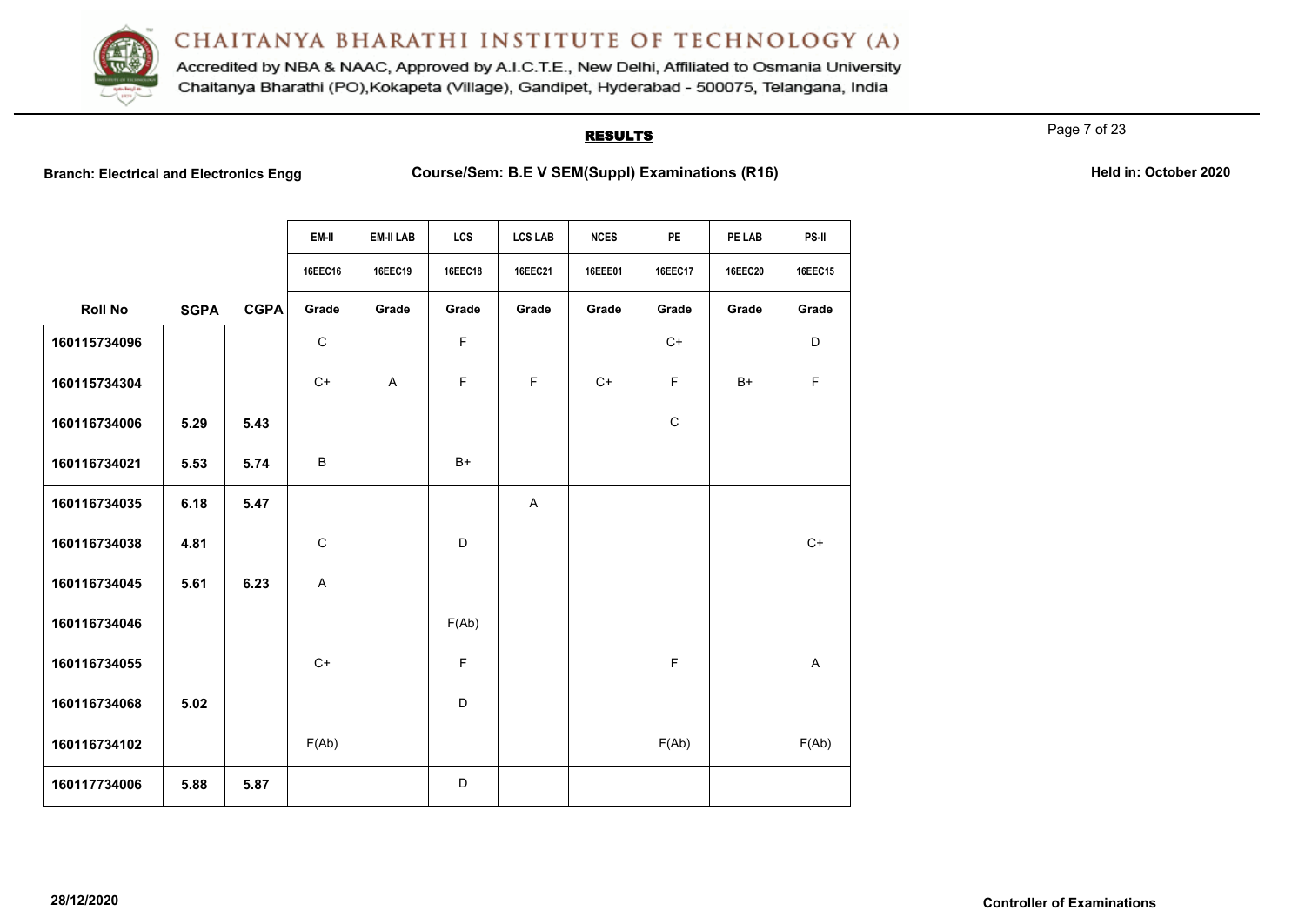

Accredited by NBA & NAAC, Approved by A.I.C.T.E., New Delhi, Affiliated to Osmania University Chaitanya Bharathi (PO), Kokapeta (Village), Gandipet, Hyderabad - 500075, Telangana, India

## **RESULTS**

Page 8 of 23

**Branch: Electrical and Electronics Engg Course/Sem: B.E V SEM(Suppl) Examinations (R16) Held in: October 2020**

|  | Held in: October 2020 |  |
|--|-----------------------|--|
|  |                       |  |

|              |      |      | EM-II       | <b>EM-II LAB</b> | <b>LCS</b>  | <b>LCS LAB</b> | <b>NCES</b> | PE             | PE LAB         | PS-II       |
|--------------|------|------|-------------|------------------|-------------|----------------|-------------|----------------|----------------|-------------|
|              |      |      | 16EEC16     | 16EEC19          | 16EEC18     | 16EEC21        | 16EEE01     | <b>16EEC17</b> | <b>16EEC20</b> | 16EEC15     |
|              |      |      | Grade       | Grade            | Grade       | Grade          | Grade       | Grade          | Grade          | Grade       |
| 160117734021 |      |      |             |                  | F           |                |             |                |                |             |
| 160117734030 | 5.79 | 6.22 | A           |                  |             |                |             |                |                |             |
| 160117734039 | 5.64 |      | $\mathsf C$ |                  | $\mathsf C$ |                |             |                |                | $B+$        |
| 160117734040 |      |      | B           |                  | F           |                |             |                |                |             |
| 160117734043 |      |      | $\mathsf C$ |                  | $\mathsf C$ |                |             | $\mathsf F$    | $\mathsf{A}$   | $\mathsf F$ |
| 160117734044 |      |      |             |                  | F           |                |             |                |                |             |
| 160117734053 |      |      |             |                  | F           |                |             |                |                |             |
| 160117734082 |      |      | B+          | A+               | F           |                |             | D              |                | B           |
| 160117734085 | 5.67 | 5.73 |             |                  | B           |                |             |                |                |             |
| 160117734092 |      |      | $\mathsf C$ | $\mathsf{A}$     | F           |                |             | $\sf B$        |                | B           |
| 160117734093 | 5.99 | 5.92 | $A+$        | $\mathsf{A}$     |             | $A+$           |             |                | $A+$           |             |
| 160117734098 |      |      |             |                  |             |                |             | $\mathsf F$    |                | $\mathbf C$ |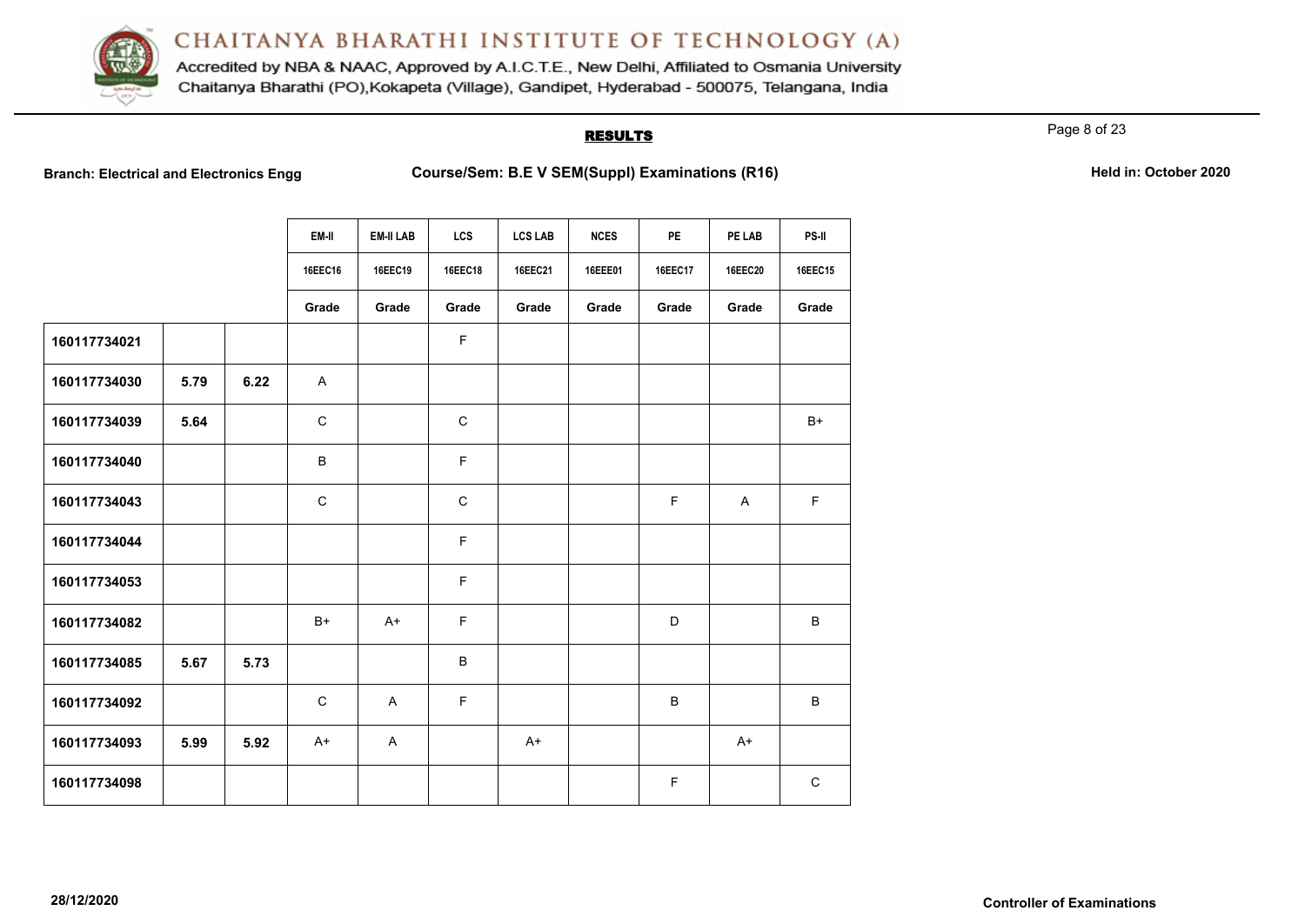

Accredited by NBA & NAAC, Approved by A.I.C.T.E., New Delhi, Affiliated to Osmania University Chaitanya Bharathi (PO), Kokapeta (Village), Gandipet, Hyderabad - 500075, Telangana, India

## **RESULTS**

Page 9 of 23

**Branch: Electrical and Electronics Engg Course/Sem: B.E V SEM(Suppl) Examinations (R16) Held in: October 2020**

|  | Held in: October 2020 |  |
|--|-----------------------|--|
|--|-----------------------|--|

|              |      | EM-II   | <b>EM-II LAB</b> | <b>LCS</b> | <b>LCS LAB</b> | <b>NCES</b> | <b>PE</b>      | PE LAB         | PS-II   |
|--------------|------|---------|------------------|------------|----------------|-------------|----------------|----------------|---------|
|              |      | 16EEC16 | <b>16EEC19</b>   | 16EEC18    | 16EEC21        | 16EEE01     | <b>16EEC17</b> | <b>16EEC20</b> | 16EEC15 |
|              |      | Grade   | Grade            | Grade      | Grade          | Grade       | Grade          | Grade          | Grade   |
| 160117734116 |      | $C+$    | A+               | F          |                |             | C+             |                | F(Ab)   |
| 160117734301 |      |         |                  | F          |                |             | F(Ab)          |                | F       |
| 160117734314 | 6.24 |         |                  | D          |                |             |                |                |         |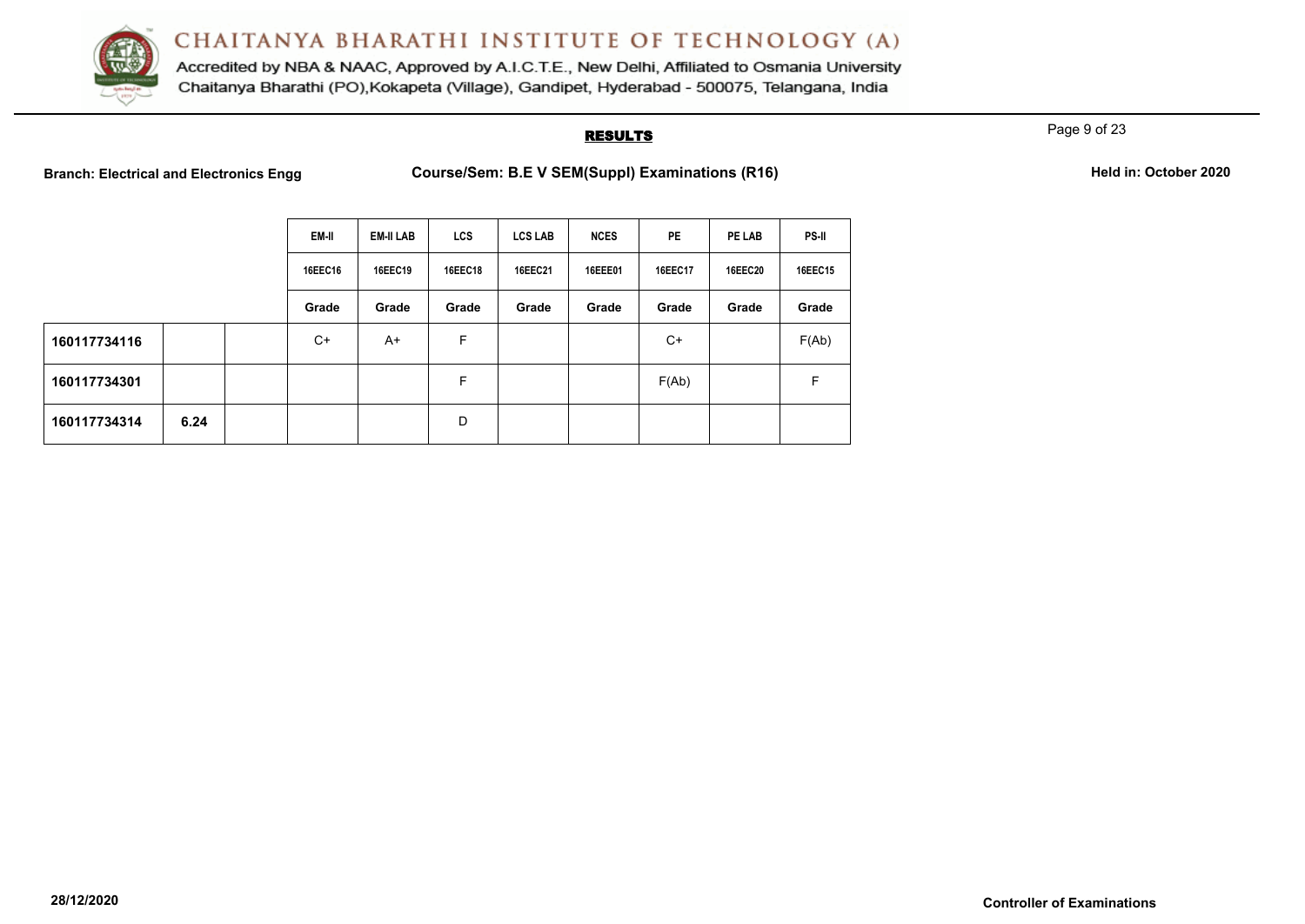

Accredited by NBA & NAAC, Approved by A.I.C.T.E., New Delhi, Affiliated to Osmania University Chaitanya Bharathi (PO), Kokapeta (Village), Gandipet, Hyderabad - 500075, Telangana, India

## **RESULTS**

Page 10 of 23

**Branch: Electronics and Communication Engg Course/Sem: B.E V SEM(Suppl) Examinations (R16) Held in: October 2020** 

|                |             |             | <b>COA</b>  | cs      | <b>DC</b>      | <b>ICA</b> | <b>ICA LAB</b> | <b>MPMC</b>    | <b>MPMC LAB</b> |
|----------------|-------------|-------------|-------------|---------|----------------|------------|----------------|----------------|-----------------|
|                |             |             | 16ECE01     | 16ECC21 | <b>16ECC18</b> | 16ECC19    | 16ECC23        | <b>16ECC20</b> | <b>16ECC24</b>  |
| <b>Roll No</b> | <b>SGPA</b> | <b>CGPA</b> | Grade       | Grade   | Grade          | Grade      | Grade          | Grade          | Grade           |
| 160114735101   |             |             | F           |         | $\mathbf C$    |            |                | F(Ab)          |                 |
| 160116735026   | 5.31        |             |             |         |                |            |                | D              |                 |
| 160116735048   | 5.44        | 5.65        |             |         |                |            |                | B              |                 |
| 160116735067   | 5.56        | 6.31        |             |         |                | D          |                |                |                 |
| 160116735113   |             |             | B+          |         |                |            |                | F              |                 |
| 160116735115   | 5.11        |             | $C+$        |         |                | $C+$       |                | D              |                 |
| 160116735147   |             |             | $\mathsf C$ | $C+$    |                | F          |                | $\mathbf C$    |                 |
| 160116735152   | 4.79        |             |             |         |                | D          |                | $C+$           |                 |
| 160116735155   | 5.24        | 5.14        |             |         |                |            |                | $C+$           |                 |
| 160116735178   | 4.77        |             |             | D       |                |            |                |                |                 |
| 160116735324   |             |             |             |         |                |            |                | F(Ab)          |                 |
| 160117735022   | 7.81        | 7.70        |             |         |                |            | $A++$          |                |                 |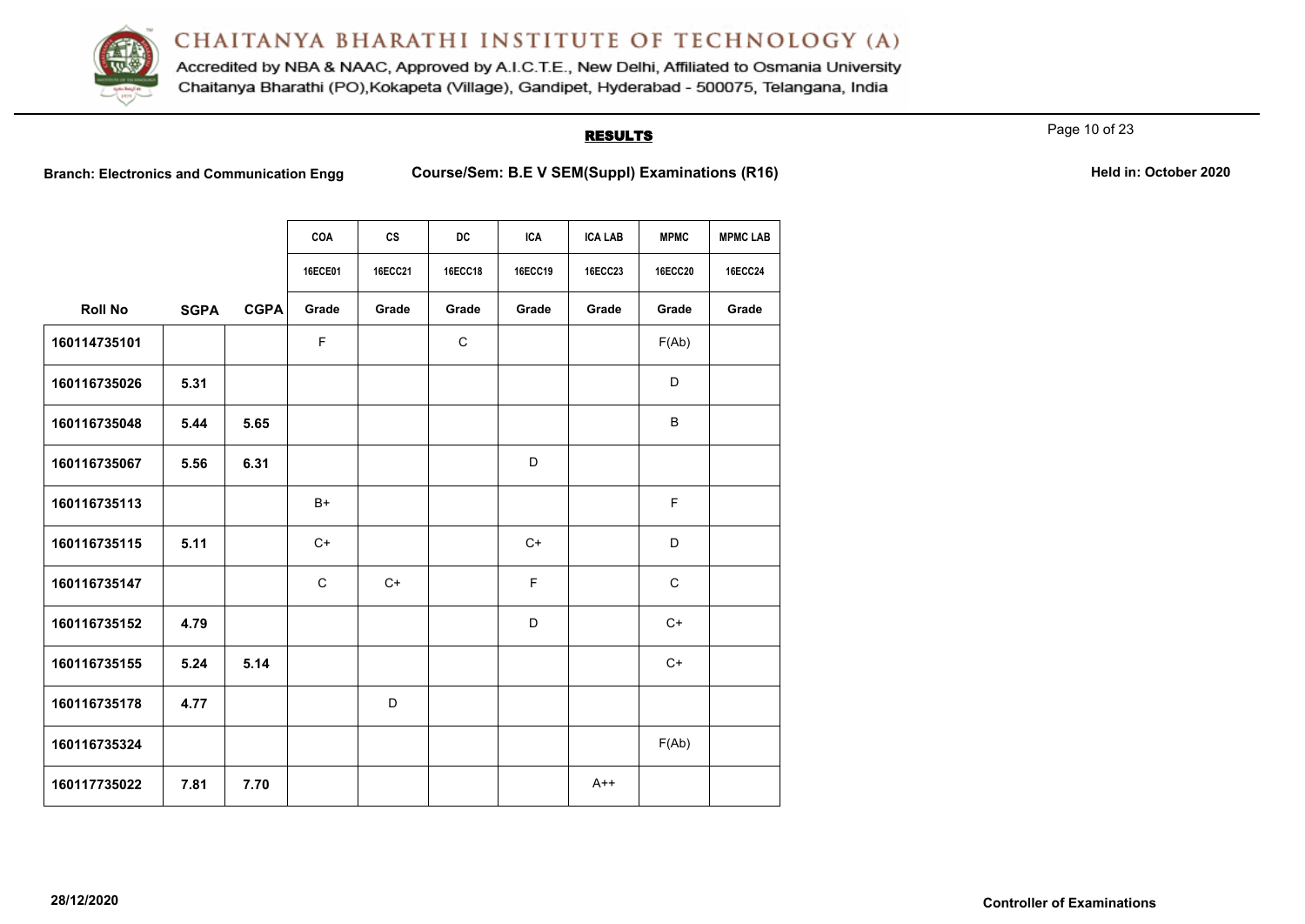

Accredited by NBA & NAAC, Approved by A.I.C.T.E., New Delhi, Affiliated to Osmania University Chaitanya Bharathi (PO), Kokapeta (Village), Gandipet, Hyderabad - 500075, Telangana, India

## **RESULTS**

Page 11 of 23

**Branch: Electronics and Communication Engg <br>Course/Sem: B.E V SEM(Suppl) Examinations (R16)** 

|  | Held in: October 2020 |  |
|--|-----------------------|--|
|  |                       |  |

|              |      |      | COA          | <b>CS</b>      | <b>DC</b>      | <b>ICA</b> | <b>ICA LAB</b> | <b>MPMC</b>    | <b>MPMC LAB</b> |
|--------------|------|------|--------------|----------------|----------------|------------|----------------|----------------|-----------------|
|              |      |      | 16ECE01      | <b>16ECC21</b> | <b>16ECC18</b> | 16ECC19    | <b>16ECC23</b> | <b>16ECC20</b> | <b>16ECC24</b>  |
|              |      |      | Grade        | Grade          | Grade          | Grade      | Grade          | Grade          | Grade           |
| 160117735026 | 5.26 | 5.15 |              | B              | A              |            |                | $C+$           |                 |
| 160117735028 |      |      | F(Ab)        |                | A              |            |                | F.             | F.              |
| 160117735034 | 5.74 | 5.77 |              |                |                |            |                | C              |                 |
| 160117735037 | 5.78 |      | B            |                | B              |            |                | D              |                 |
| 160117735044 |      |      | F            |                |                | A          |                | F              |                 |
| 160117735053 | 5.65 | 6.37 | $C+$         |                |                |            |                | $C+$           |                 |
| 160117735059 | 5.77 | 5.96 |              |                | $B+$           |            |                |                |                 |
| 160117735060 | 5.31 | 5.76 |              |                | $C+$           |            |                |                |                 |
| 160117735078 | 5.83 |      |              |                |                |            |                | D              |                 |
| 160117735082 | 6.11 | 5.83 |              | $B+$           |                |            |                |                |                 |
| 160117735083 | 5.57 | 5.79 | $\mathsf{A}$ |                |                |            |                | $B+$           |                 |
| 160117735084 | 4.96 |      |              |                |                |            |                | C              |                 |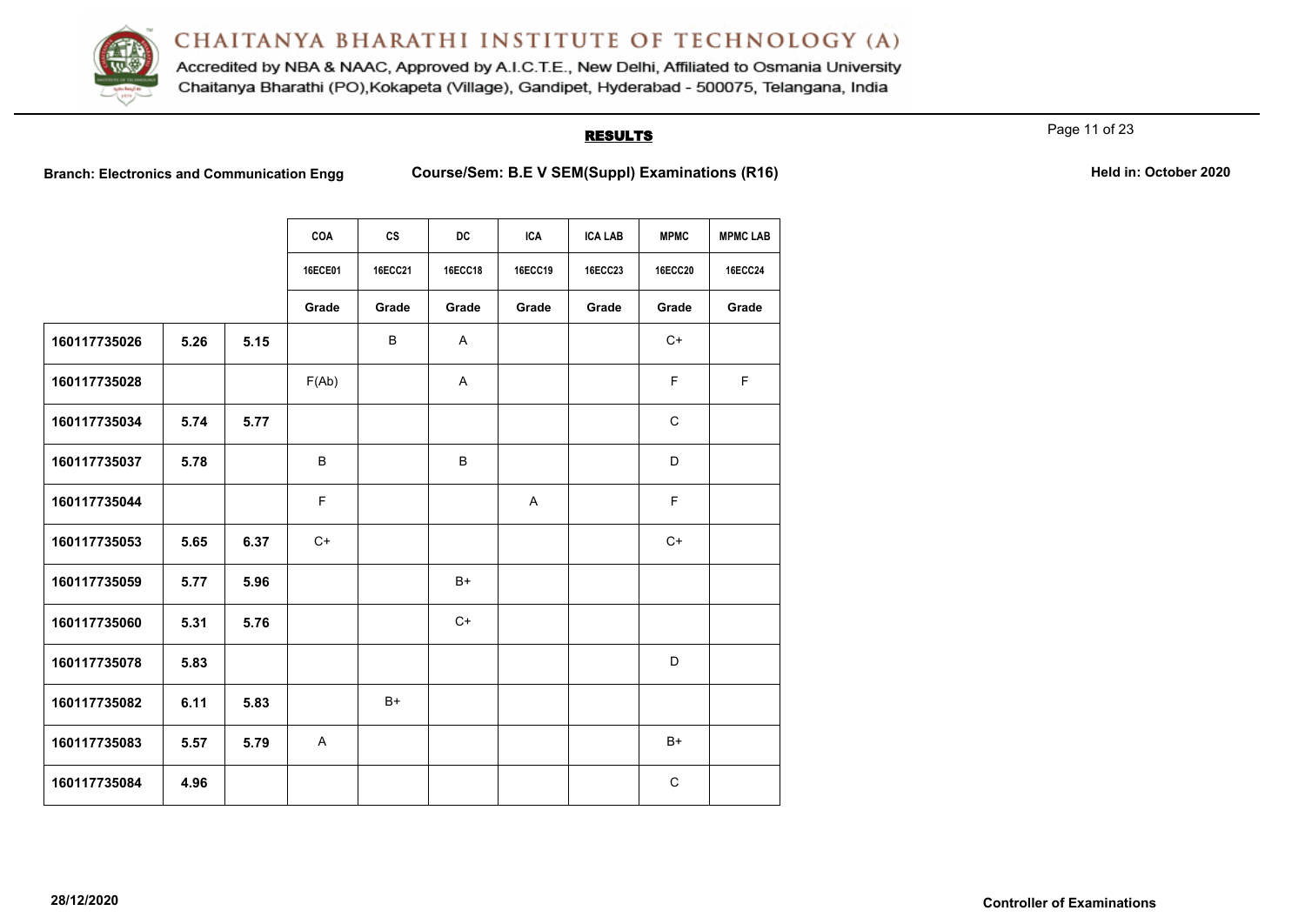

Accredited by NBA & NAAC, Approved by A.I.C.T.E., New Delhi, Affiliated to Osmania University Chaitanya Bharathi (PO), Kokapeta (Village), Gandipet, Hyderabad - 500075, Telangana, India

## **RESULTS**

Page 12 of 23

**Branch: Electronics and Communication Engg Course/Sem: B.E V SEM(Suppl) Examinations (R16) Held in: October 2020** 

|              |      |      | COA         | cs             | <b>DC</b>      | <b>ICA</b> | <b>ICA LAB</b> | <b>MPMC</b>    | <b>MPMC LAB</b> |
|--------------|------|------|-------------|----------------|----------------|------------|----------------|----------------|-----------------|
|              |      |      | 16ECE01     | <b>16ECC21</b> | <b>16ECC18</b> | 16ECC19    | 16ECC23        | <b>16ECC20</b> | <b>16ECC24</b>  |
|              |      |      | Grade       | Grade          | Grade          | Grade      | Grade          | Grade          | Grade           |
| 160117735087 | 5.58 |      |             |                |                |            |                | B+             |                 |
| 160117735133 | 5.35 |      |             |                |                |            |                | $\mathsf{C}$   |                 |
| 160117735136 | 5.27 | 5.11 | $C+$        | B              |                |            |                |                |                 |
| 160117735140 | 5.51 | 5.77 | $\mathsf C$ |                |                |            |                |                |                 |
| 160117735142 | 5.57 | 6.01 |             |                |                |            |                | $\mathsf C$    |                 |
| 160117735143 | 7.20 | 6.12 | A           |                |                |            |                | A              |                 |
| 160117735155 |      |      |             | $\mathsf F$    | F              |            |                | F              |                 |
| 160117735167 | 6.54 | 6.99 | $B+$        |                |                |            |                | A              |                 |
| 160117735173 | 5.73 |      | A           |                | $C+$           |            |                | $C+$           |                 |
| 160117735176 | 5.86 | 5.65 |             |                |                |            |                | $C+$           |                 |
| 160117735302 |      |      | F(Ab)       |                |                |            |                |                |                 |
| 160117735307 |      |      | F           |                | F              |            |                | F              |                 |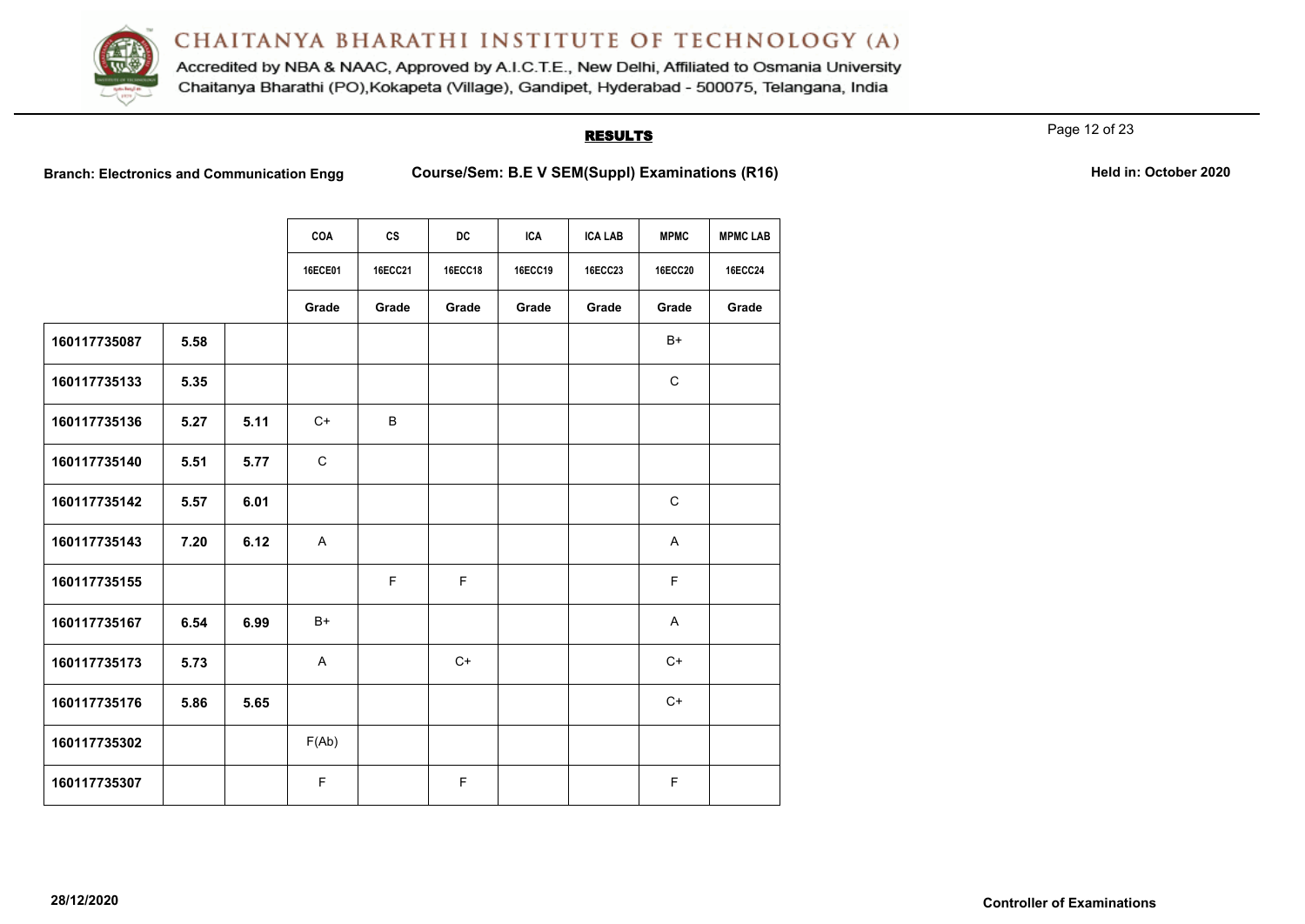

Accredited by NBA & NAAC, Approved by A.I.C.T.E., New Delhi, Affiliated to Osmania University Chaitanya Bharathi (PO), Kokapeta (Village), Gandipet, Hyderabad - 500075, Telangana, India

## **RESULTS**

Page 13 of 23

**Branch: Electronics and Communication Engg Course/Sem: B.E V SEM(Suppl) Examinations (R16) Held in: October 2020** 

|              |      | COA            | cs             | DC          | <b>ICA</b>     | <b>ICA LAB</b> | <b>MPMC</b>    | <b>MPMC LAB</b> |
|--------------|------|----------------|----------------|-------------|----------------|----------------|----------------|-----------------|
|              |      | <b>16ECE01</b> | <b>16ECC21</b> | 16ECC18     | <b>16ECC19</b> | <b>16ECC23</b> | <b>16ECC20</b> | <b>16ECC24</b>  |
|              |      | Grade          | Grade          | Grade       | Grade          | Grade          | Grade          | Grade           |
| 160117735310 | 6.04 |                |                |             |                |                |                | $\mathsf{A}$    |
| 160117735312 | 5.72 |                |                |             |                |                |                | A               |
| 160117735319 | 7.99 |                | A              |             |                |                |                |                 |
| 160117735321 | 6.04 | A              |                |             |                | $A++$          |                |                 |
| 160117735323 |      |                | F              | C           |                |                |                |                 |
| 160117735331 |      |                |                | F           |                |                |                |                 |
| 160117735334 |      |                | $C+$           | $\mathsf F$ |                |                | F(Ab)          |                 |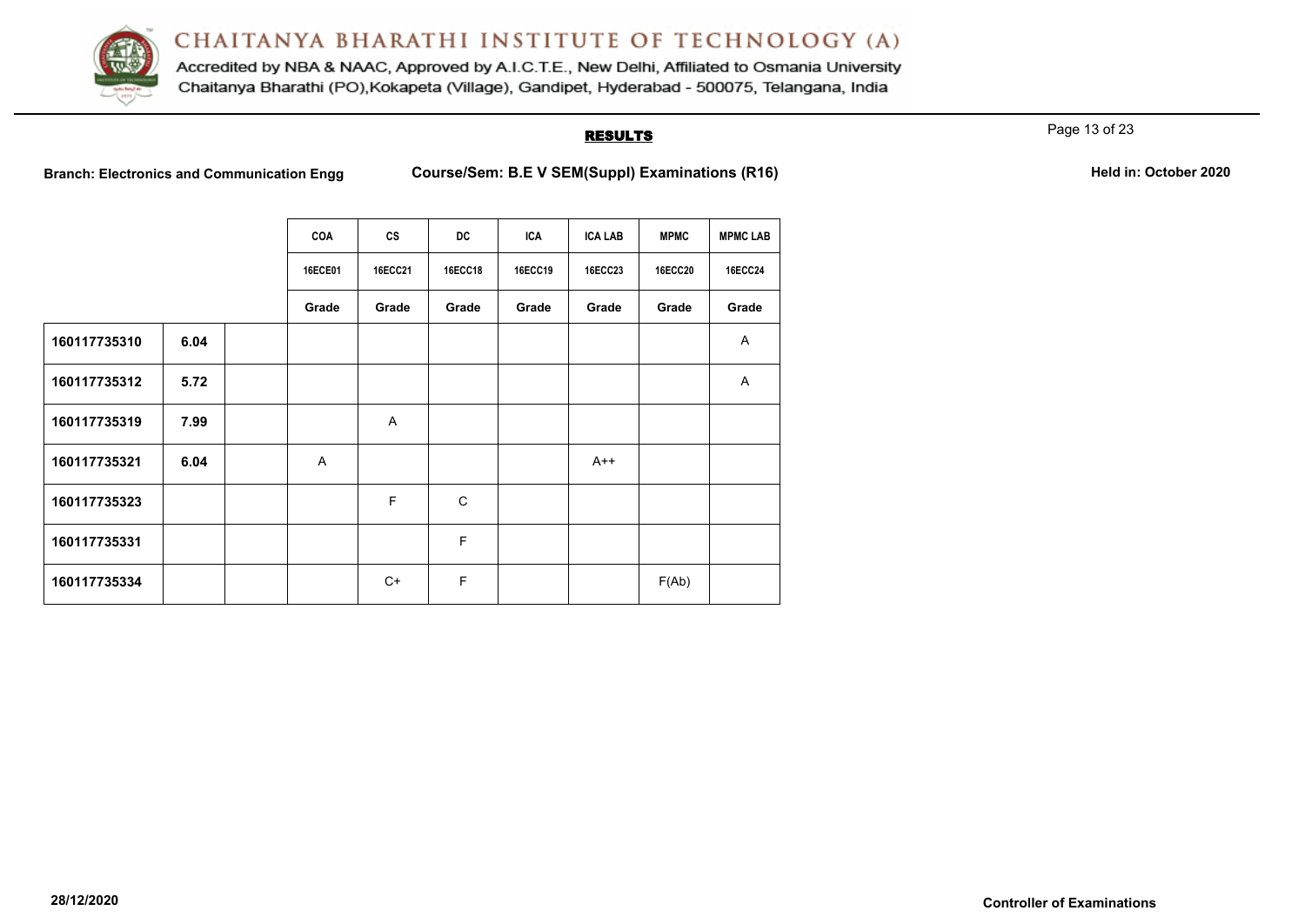

Accredited by NBA & NAAC, Approved by A.I.C.T.E., New Delhi, Affiliated to Osmania University Chaitanya Bharathi (PO), Kokapeta (Village), Gandipet, Hyderabad - 500075, Telangana, India

## **RESULTS**

Page 14 of 23

**Branch: Information Technology Course/Sem: B.E V SEM(Suppl) Examinations (R16) Held in: October 2020** 

|                |             |             | <b>DS</b>      | DS Lab         | OS&WT La | POS     | PP             | <b>SE</b> | <b>SL</b> | <b>TA</b>      | <b>USP</b>     | <b>WT</b>   |
|----------------|-------------|-------------|----------------|----------------|----------|---------|----------------|-----------|-----------|----------------|----------------|-------------|
|                |             |             | <b>16ITC17</b> | <b>16ITC22</b> | 16ITC21  | 16ITC16 | <b>16ITE01</b> | 16ITC18   | 16ITE03   | <b>16ITC20</b> | <b>16ITE02</b> | 16ITC19     |
| <b>Roll No</b> | <b>SGPA</b> | <b>CGPA</b> | Grade          | Grade          | Grade    | Grade   | Grade          | Grade     | Grade     | Grade          | Grade          | Grade       |
| 160115737093   |             |             |                |                |          |         |                | F.        | F(Ab)     |                |                | F(Ab)       |
| 160116737059   |             |             | F.             | F              |          | F       |                | F         |           | F(Ab)          |                | F(Ab)       |
| 160116737084   |             |             | F(Ab)          |                |          | F(Ab)   |                |           |           | B              |                | F(Ab)       |
| 160116737094   |             |             | D              |                |          |         |                |           |           | B              |                | $\mathsf F$ |
| 160116737111   |             |             | $\mathsf C$    | B              |          | C       |                |           |           | B              | F(Ab)          |             |
| 160116737306   | 5.72        | 5.39        |                |                |          |         |                |           |           | A              |                |             |
| 160116737309   | 4.97        | 5.04        |                |                |          |         |                |           |           | $C+$           |                |             |
| 160116737310   |             |             |                |                |          |         | F.             |           |           | F              |                | F           |
| 160116737316   |             |             | F              |                |          | $B+$    |                | F(Ab)     | F         | F(Ab)          |                | $\mathsf F$ |
| 160116737317   | 5.12        | 5.29        |                |                |          |         |                |           |           | A              |                |             |
| 160116737319   |             |             |                |                |          |         |                |           |           | F(Ab)          |                |             |
| 160116737323   |             |             |                |                |          |         |                |           | F.        |                |                | F           |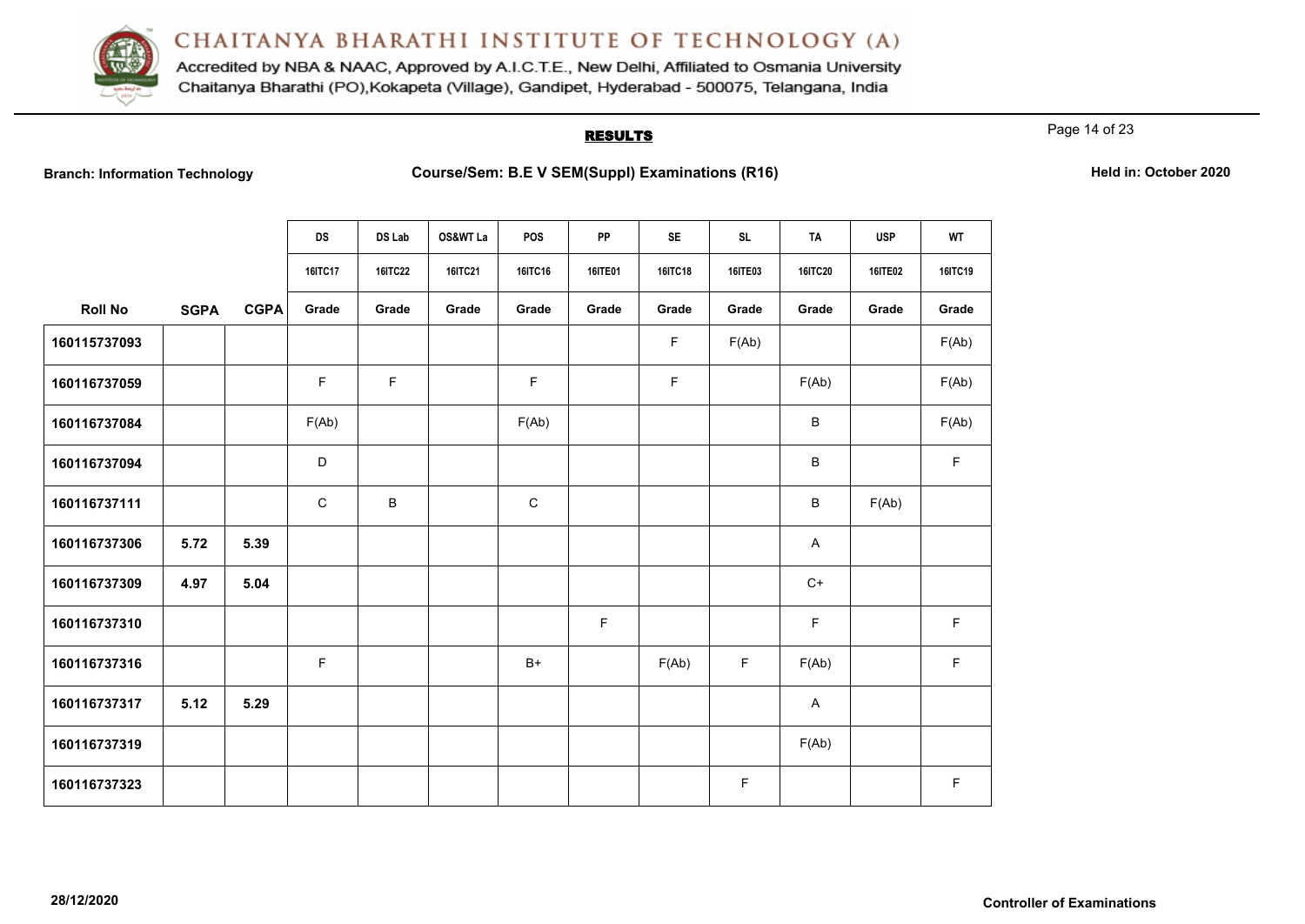

Accredited by NBA & NAAC, Approved by A.I.C.T.E., New Delhi, Affiliated to Osmania University Chaitanya Bharathi (PO), Kokapeta (Village), Gandipet, Hyderabad - 500075, Telangana, India

## **RESULTS**

Page 15 of 23

**Branch: Information Technology Course/Sem: B.E V SEM(Suppl) Examinations (R16) Held in: October 2020** 

|              |      |      | <b>DS</b>      | DS Lab         | OS&WT La       | POS     | <b>PP</b>      | <b>SE</b>                 | <b>SL</b>      | <b>TA</b>      | <b>USP</b>     | <b>WT</b>    |
|--------------|------|------|----------------|----------------|----------------|---------|----------------|---------------------------|----------------|----------------|----------------|--------------|
|              |      |      | <b>16ITC17</b> | <b>16ITC22</b> | <b>16ITC21</b> | 16ITC16 | <b>16ITE01</b> | 16ITC18                   | <b>16ITE03</b> | <b>16ITC20</b> | <b>16ITE02</b> | 16ITC19      |
|              |      |      | Grade          | Grade          | Grade          | Grade   | Grade          | Grade                     | Grade          | Grade          | Grade          | Grade        |
| 160116737324 |      |      |                |                |                |         |                |                           |                |                |                | F            |
| 160117737002 | 6.04 | 6.51 |                |                |                |         |                |                           |                |                |                | $\mathsf{C}$ |
| 160117737003 | 6.56 | 6.83 | A              |                |                |         |                |                           |                |                |                |              |
| 160117737037 | 5.69 | 5.64 |                |                |                | $C+$    |                |                           |                | $\mathsf{A}$   |                | B            |
| 160117737042 |      |      | B              |                |                | $C+$    |                |                           |                | $\mathsf C$    |                | F            |
| 160117737043 | 6.97 | 7.47 | $A+$           |                |                |         |                | $\boldsymbol{\mathsf{A}}$ |                |                |                |              |
| 160117737053 |      |      | $\mathsf D$    |                |                |         |                | $\mathsf D$               |                | D              |                | F            |
| 160117737058 |      |      |                | $B+$           |                |         |                |                           |                |                |                | $\mathsf F$  |
| 160117737064 | 6.18 | 6.05 |                |                |                |         |                |                           |                | A+             |                |              |
| 160117737094 | 5.97 | 5.49 |                |                |                |         |                |                           |                | A              |                |              |
| 160117737120 | 5.64 | 5.70 |                |                | $B+$           |         |                |                           |                | B              |                |              |
| 160117737305 | 6.16 |      |                |                |                |         |                |                           |                | A              |                |              |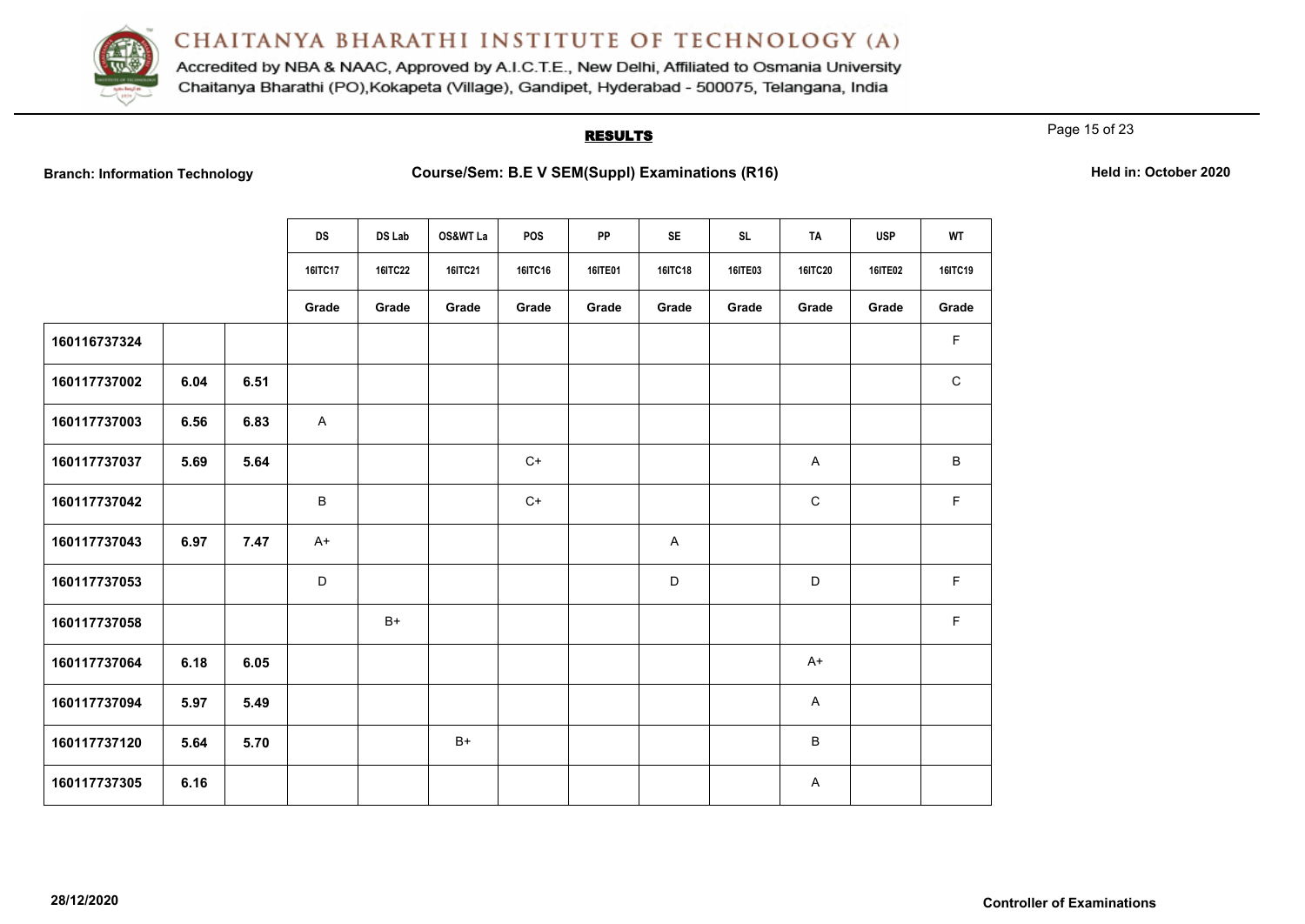

Accredited by NBA & NAAC, Approved by A.I.C.T.E., New Delhi, Affiliated to Osmania University Chaitanya Bharathi (PO), Kokapeta (Village), Gandipet, Hyderabad - 500075, Telangana, India

## **RESULTS**

Page 16 of 23

**Branch: Information Technology Course/Sem: B.E V SEM(Suppl) Examinations (R16) Held in: October 2020** 

|              |      | <b>DS</b>      | DS Lab         | OS&WT La       | <b>POS</b> | PP             | <b>SE</b>      | <b>SL</b>      | TA             | <b>USP</b>     | WT             |
|--------------|------|----------------|----------------|----------------|------------|----------------|----------------|----------------|----------------|----------------|----------------|
|              |      | <b>16ITC17</b> | <b>16ITC22</b> | <b>16ITC21</b> | 16ITC16    | <b>16ITE01</b> | <b>16ITC18</b> | <b>16ITE03</b> | <b>16ITC20</b> | <b>16ITE02</b> | <b>16ITC19</b> |
|              |      | Grade          | Grade          | Grade          | Grade      | Grade          | Grade          | Grade          | Grade          | Grade          | Grade          |
| 160117737306 |      | D              |                |                |            |                |                |                | F              |                | $\mathbf C$    |
| 160117737307 | 5.45 | $C+$           |                |                |            |                |                |                | $C+$           |                |                |
| 160117737311 |      | F              |                |                | F          |                |                |                | $\mathbf C$    |                | D              |
| 160117737316 |      | F              | F(Ab)          |                |            |                |                |                | F.             |                | F.             |
| 160117737317 | 6.14 |                |                |                |            |                |                |                | $B+$           |                |                |
| 160117737320 |      | F              |                |                |            |                |                |                | F              |                |                |
| 160117737321 |      | F(Ab)          |                |                |            |                |                |                | В              |                |                |
| 160117737322 | 5.70 |                |                |                |            |                |                |                | $C+$           |                |                |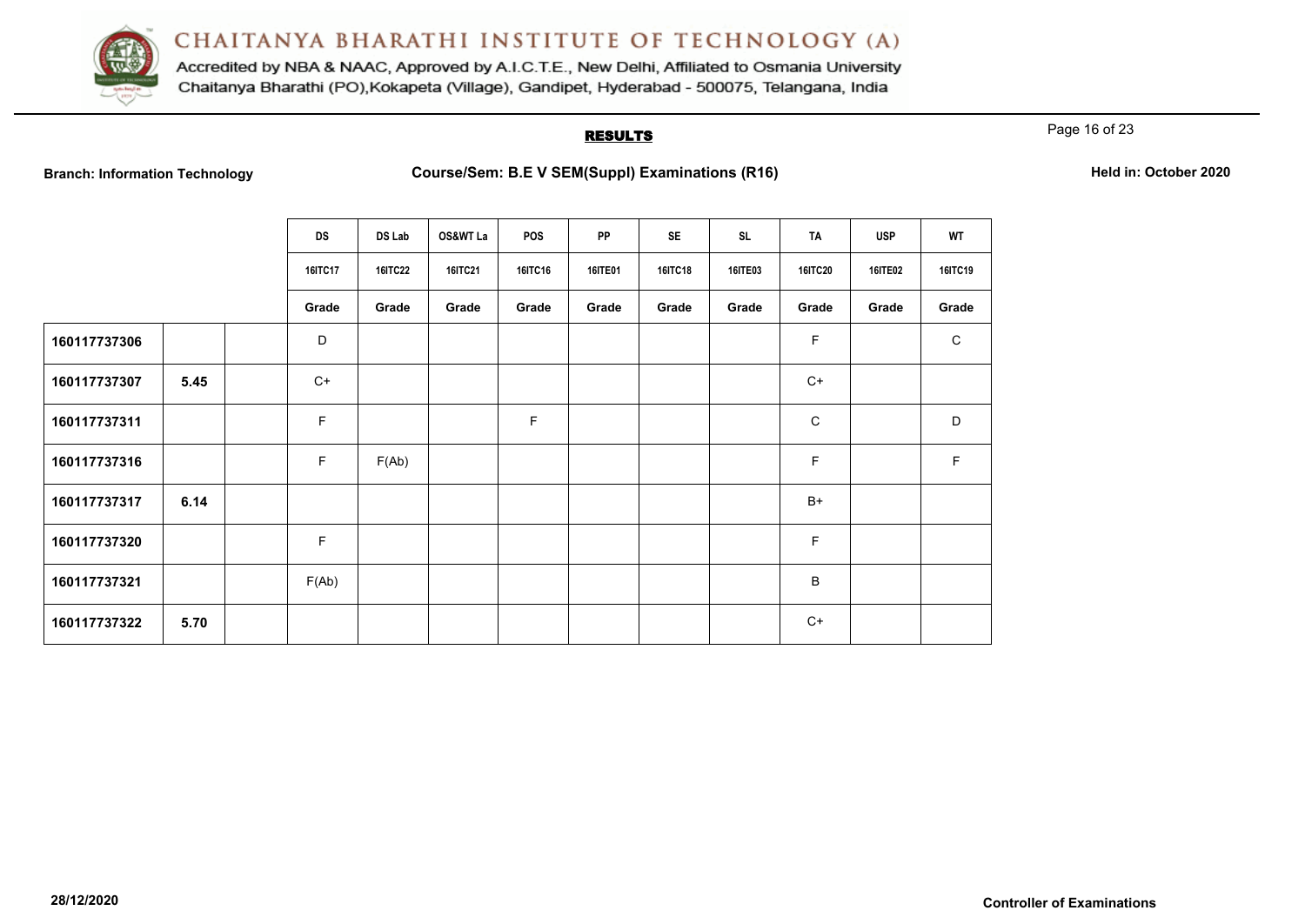

Accredited by NBA & NAAC, Approved by A.I.C.T.E., New Delhi, Affiliated to Osmania University Chaitanya Bharathi (PO), Kokapeta (Village), Gandipet, Hyderabad - 500075, Telangana, India

# **RESULTS**

Page 17 of 23

|  |  | <b>Branch: Mechanical Engineering</b> |
|--|--|---------------------------------------|
|--|--|---------------------------------------|

|                |             |             | <b>ATHT</b>    | <b>ATHT Lab</b> | <b>DME</b>     | <b>DOM</b>     | DV Lab         | <b>EMMA Lab</b> | FCE            | <b>NDTE</b> | <b>PCCM</b> | <b>PDPP</b> | PIE            | <b>PNM</b>     | <b>RAC</b>     |
|----------------|-------------|-------------|----------------|-----------------|----------------|----------------|----------------|-----------------|----------------|-------------|-------------|-------------|----------------|----------------|----------------|
|                |             |             | <b>16MEC21</b> | <b>16MEC24</b>  | <b>16MEC22</b> | <b>16MEC20</b> | <b>16MEC23</b> | 16EEC22         | <b>16MEE03</b> | 16PEE03     | 16PEE04     | 16PEE02     | <b>16PEE05</b> | <b>16MTE04</b> | <b>16MEE01</b> |
| <b>Roll No</b> | <b>SGPA</b> | <b>CGPA</b> | Grade          | Grade           | Grade          | Grade          | Grade          | Grade           | Grade          | Grade       | Grade       | Grade       | Grade          | Grade          | Grade          |
| 160114736099   |             |             | F(Ab)          |                 | F(Ab)          | F(Ab)          |                | F(Ab)           | B              |             |             |             | В              |                |                |
| 160114736109   |             |             |                |                 | F              | $\mathsf F$    |                |                 |                |             |             |             |                |                |                |
| 160115736018   |             |             |                |                 | D              |                |                | F(Ab)           |                |             |             |             |                |                |                |
| 160115736028   |             |             |                |                 |                | $B+$           |                |                 |                |             |             |             |                |                |                |
| 160115736037   |             |             | $\mathsf D$    |                 |                |                |                |                 |                |             |             |             |                |                |                |
| 160115736043   |             |             | F              |                 | $\mathsf F$    |                |                |                 |                |             |             |             |                |                |                |
| 160115736109   |             |             | F              | F(Ab)           | $\sf B$        | F              | F.             | F(Ab)           |                |             |             |             |                |                |                |
| 160116736035   | 5.14        | 6.06        |                |                 | $\mathbf C$    |                |                |                 |                |             |             |             |                |                |                |
| 160116736042   | 5.55        | 6.35        |                |                 | $C+$           |                |                |                 |                |             |             |             |                |                |                |
| 160116736045   | 5.26        |             |                |                 | $\mathsf C$    |                |                | A               |                |             |             |             |                |                |                |
| 160116736048   |             |             |                |                 |                | F              |                | $B+$            |                | $C+$        |             |             |                |                |                |
| 160116736055   | 5.81        | 6.10        |                |                 | $B+$           |                |                |                 |                |             |             |             |                |                |                |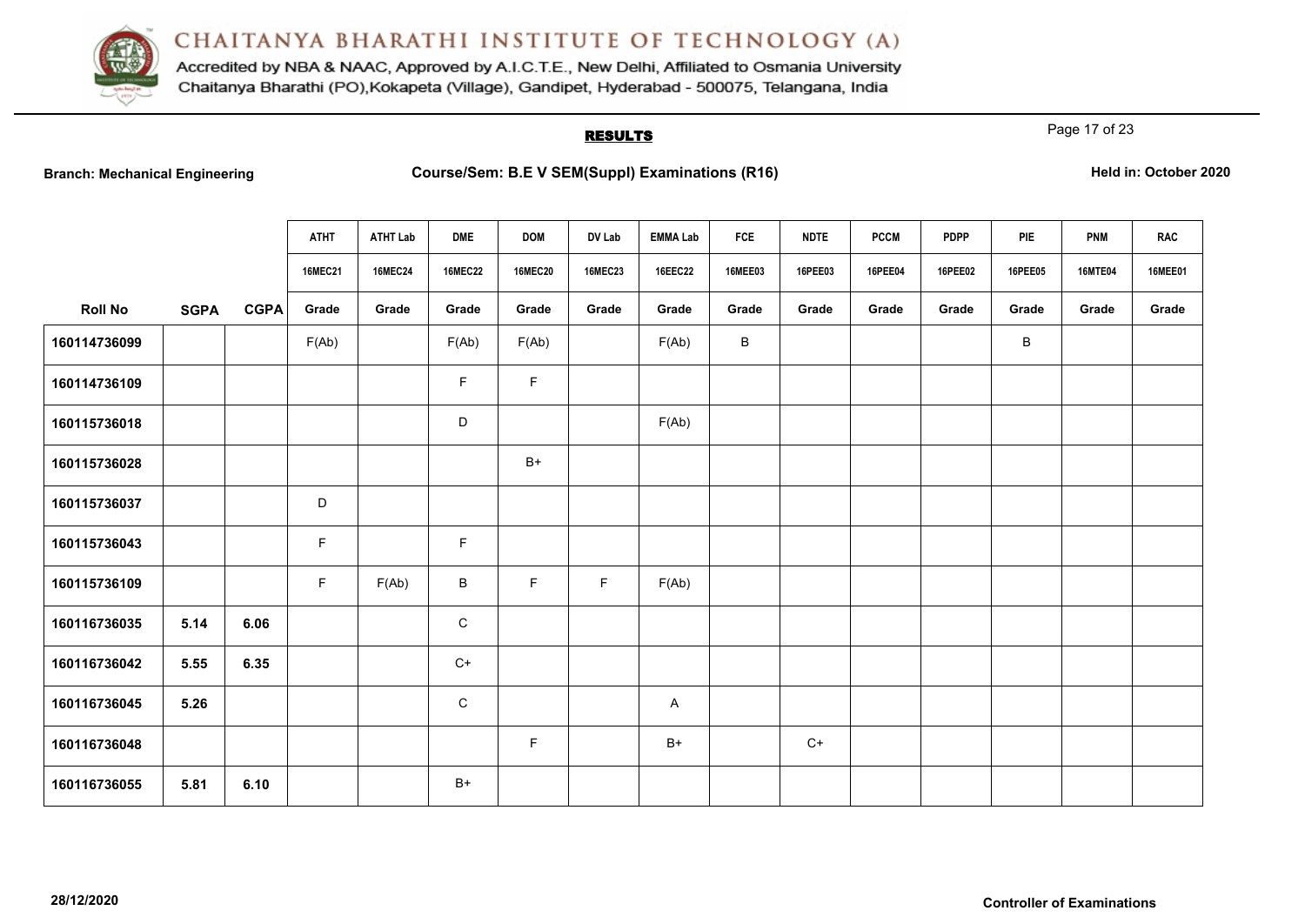

Accredited by NBA & NAAC, Approved by A.I.C.T.E., New Delhi, Affiliated to Osmania University Chaitanya Bharathi (PO), Kokapeta (Village), Gandipet, Hyderabad - 500075, Telangana, India

# **RESULTS**

Page 18 of 23

|  |  | <b>Branch: Mechanical Engineering</b> |
|--|--|---------------------------------------|
|--|--|---------------------------------------|

|              |      |      | <b>ATHT</b>    | <b>ATHT Lab</b> | <b>DME</b>     | <b>DOM</b>     | DV Lab         | <b>EMMA Lab</b> | <b>FCE</b>     | <b>NDTE</b> | <b>PCCM</b> | <b>PDPP</b> | PIE            | <b>PNM</b>     | <b>RAC</b>     |
|--------------|------|------|----------------|-----------------|----------------|----------------|----------------|-----------------|----------------|-------------|-------------|-------------|----------------|----------------|----------------|
|              |      |      | <b>16MEC21</b> | <b>16MEC24</b>  | <b>16MEC22</b> | <b>16MEC20</b> | <b>16MEC23</b> | <b>16EEC22</b>  | <b>16MEE03</b> | 16PEE03     | 16PEE04     | 16PEE02     | <b>16PEE05</b> | <b>16MTE04</b> | <b>16MEE01</b> |
|              |      |      | Grade          | Grade           | Grade          | Grade          | Grade          | Grade           | Grade          | Grade       | Grade       | Grade       | Grade          | Grade          | Grade          |
| 160116736064 | 6.37 | 6.34 |                |                 | $\mathbf C$    |                |                |                 |                |             |             |             |                |                |                |
| 160116736091 | 5.37 | 5.67 |                |                 | $\mathsf{C}$   |                |                |                 |                |             |             |             |                | B              |                |
| 160116736104 |      |      | $B+$           |                 |                | F              |                |                 |                |             |             |             |                |                |                |
| 160117736009 | 8.06 | 7.66 |                |                 |                | $A+$           |                |                 |                |             |             |             |                |                |                |
| 160117736014 |      |      | F(Ab)          |                 | F(Ab)          | F(Ab)          |                |                 |                |             |             |             |                |                |                |
| 160117736016 | 5.35 | 5.41 |                |                 |                | ${\bf C}$      |                |                 |                |             |             |             |                |                |                |
| 160117736019 | 6.25 |      |                |                 | $C+$           |                |                |                 |                |             |             |             |                |                |                |
| 160117736037 | 5.58 | 5.74 |                |                 | D              |                |                |                 |                |             |             |             |                |                |                |
| 160117736048 | 6.35 | 5.98 |                |                 | $C+$           |                |                |                 |                |             |             |             |                |                |                |
| 160117736050 |      |      | A+             |                 | $\, {\sf B}$   | $C+$           |                | $\mathsf F$     | $\mathsf F$    |             |             | $A+$        |                |                |                |
| 160117736052 | 6.96 | 6.84 |                |                 |                |                |                | $A++$           |                |             |             |             |                |                |                |
| 160117736054 | 6.39 | 6.29 |                |                 |                |                |                | $A+$            |                |             |             |             |                |                |                |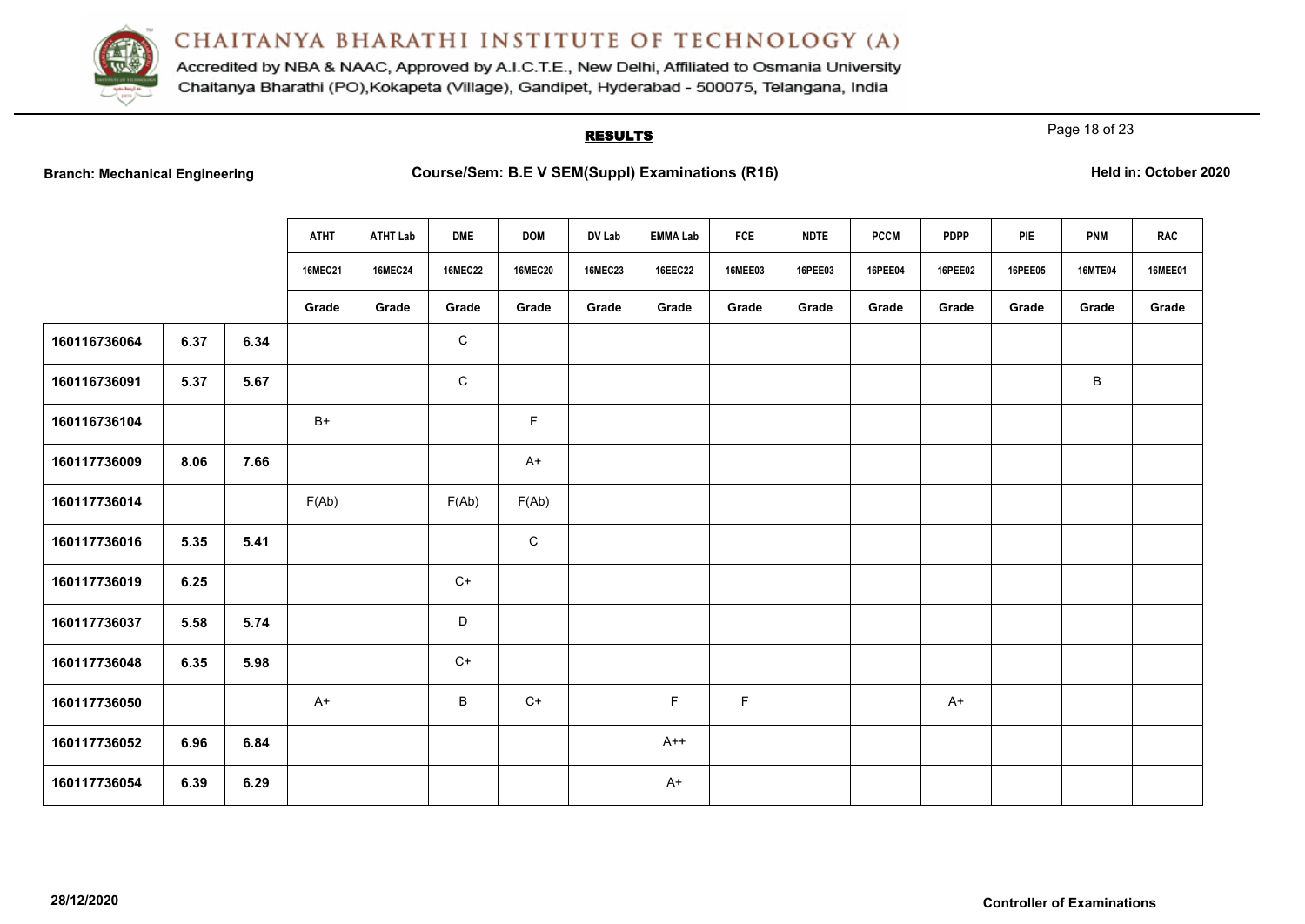

Accredited by NBA & NAAC, Approved by A.I.C.T.E., New Delhi, Affiliated to Osmania University Chaitanya Bharathi (PO), Kokapeta (Village), Gandipet, Hyderabad - 500075, Telangana, India

# **RESULTS**

Page 19 of 23

|  |  | <b>Branch: Mechanical Engineering</b> |
|--|--|---------------------------------------|
|--|--|---------------------------------------|

|              |      |      | <b>ATHT</b>    | <b>ATHT Lab</b> | <b>DME</b>     | <b>DOM</b>     | DV Lab         | <b>EMMA Lab</b> | <b>FCE</b>     | <b>NDTE</b> | <b>PCCM</b> | <b>PDPP</b> | PIE            | <b>PNM</b>     | <b>RAC</b>     |
|--------------|------|------|----------------|-----------------|----------------|----------------|----------------|-----------------|----------------|-------------|-------------|-------------|----------------|----------------|----------------|
|              |      |      | <b>16MEC21</b> | <b>16MEC24</b>  | <b>16MEC22</b> | <b>16MEC20</b> | <b>16MEC23</b> | <b>16EEC22</b>  | <b>16MEE03</b> | 16PEE03     | 16PEE04     | 16PEE02     | <b>16PEE05</b> | <b>16MTE04</b> | <b>16MEE01</b> |
|              |      |      | Grade          | Grade           | Grade          | Grade          | Grade          | Grade           | Grade          | Grade       | Grade       | Grade       | Grade          | Grade          | Grade          |
| 160117736074 | 7.50 | 6.44 |                | $A++$           |                |                |                | $A++$           |                |             |             |             |                |                |                |
| 160117736083 |      |      |                |                 | F(Ab)          | F(Ab)          |                |                 |                |             |             |             |                |                |                |
| 160117736084 | 5.98 | 5.56 |                |                 | $B+$           |                |                | A               |                |             |             |             |                |                |                |
| 160117736089 | 5.93 |      |                |                 | $C+$           |                |                |                 |                |             |             |             |                |                |                |
| 160117736094 | 6.21 | 6.31 |                |                 |                |                |                | A               |                |             |             |             |                |                |                |
| 160117736099 | 5.86 | 5.44 |                |                 |                |                |                | $\mathsf{A}$    |                |             |             |             |                |                |                |
| 160117736107 | 5.77 | 5.39 |                |                 | $C+$           |                |                | A               |                |             |             |             |                |                |                |
| 160117736109 |      |      |                |                 | F              |                |                | A               |                |             |             |             |                |                |                |
| 160117736117 | 6.29 | 6.29 |                |                 | $C+$           |                |                |                 |                |             |             |             |                | A              |                |
| 160117736118 | 5.65 | 5.37 |                |                 |                |                | A              |                 |                | ${\bf C}$   |             |             |                |                | $B+$           |
| 160117736301 |      |      |                |                 |                |                |                | F(Ab)           |                |             |             |             |                |                |                |
| 160117736313 |      |      |                |                 | C              | F              |                | $A+$            |                |             |             |             |                |                |                |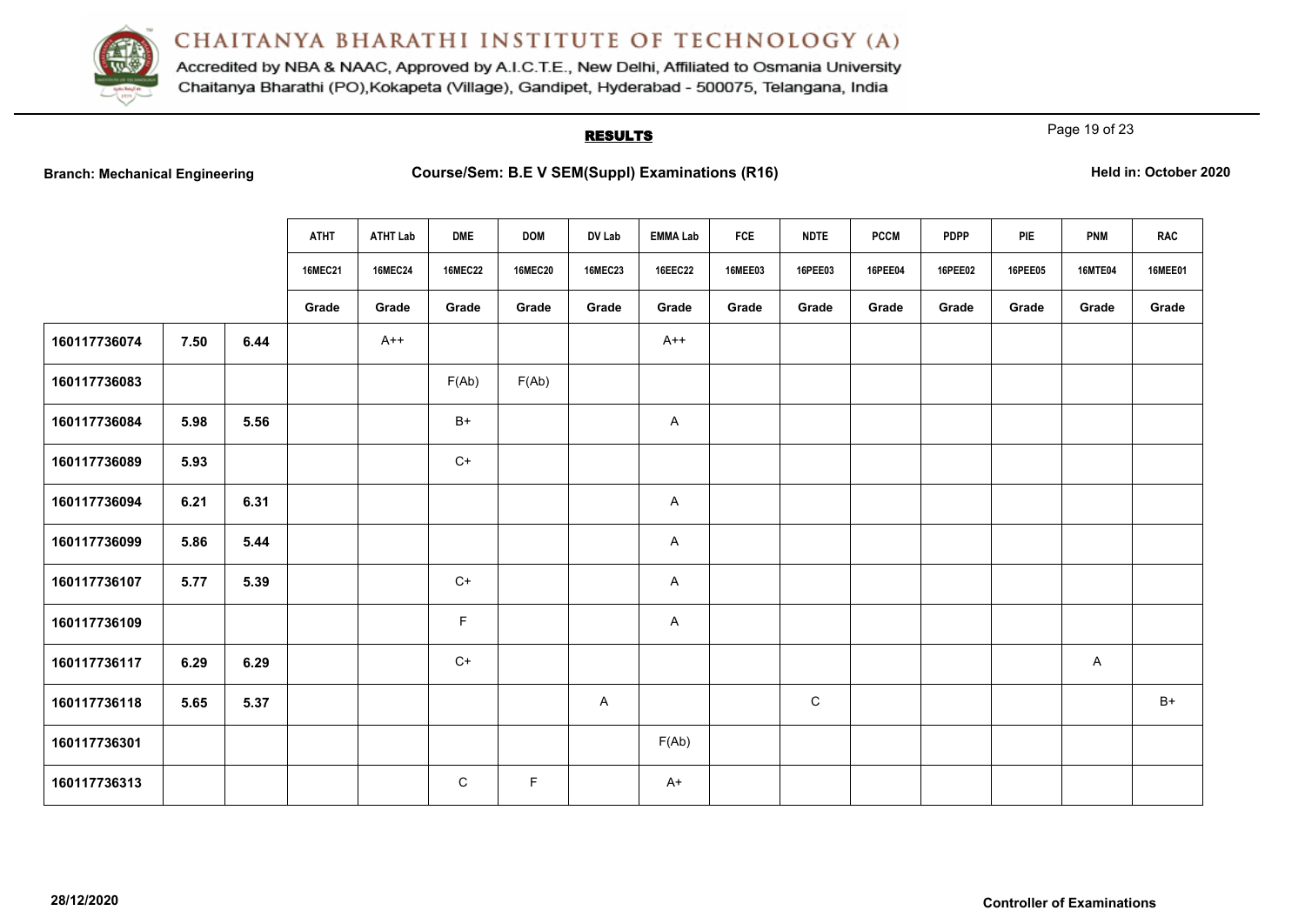

Accredited by NBA & NAAC, Approved by A.I.C.T.E., New Delhi, Affiliated to Osmania University Chaitanya Bharathi (PO), Kokapeta (Village), Gandipet, Hyderabad - 500075, Telangana, India

# **RESULTS**

Page 20 of 23

|  | <b>Branch: Mechanical Engineering</b> |
|--|---------------------------------------|
|  |                                       |

|              |      | <b>ATHT</b>    | ATHT Lab       | <b>DME</b>     | <b>DOM</b>     | DV Lab         | <b>EMMA Lab</b> | <b>FCE</b>     | <b>NDTE</b>    | <b>PCCM</b>    | <b>PDPP</b> | PIE     | <b>PNM</b>     | <b>RAC</b>     |
|--------------|------|----------------|----------------|----------------|----------------|----------------|-----------------|----------------|----------------|----------------|-------------|---------|----------------|----------------|
|              |      | <b>16MEC21</b> | <b>16MEC24</b> | <b>16MEC22</b> | <b>16MEC20</b> | <b>16MEC23</b> | <b>16EEC22</b>  | <b>16MEE03</b> | <b>16PEE03</b> | <b>16PEE04</b> | 16PEE02     | 16PEE05 | <b>16MTE04</b> | <b>16MEE01</b> |
|              |      | Grade          | Grade          | Grade          | Grade          | Grade          | Grade           | Grade          | Grade          | Grade          | Grade       | Grade   | Grade          | Grade          |
| 160117736320 | 6.83 |                |                | B              |                |                | A               |                |                |                |             |         |                |                |
| 160117736321 |      |                |                | Е              |                |                |                 |                |                |                |             |         |                |                |
| 160117736324 |      |                |                | <b>.</b>       | F.             |                |                 |                |                | F(Ab)          |             |         |                |                |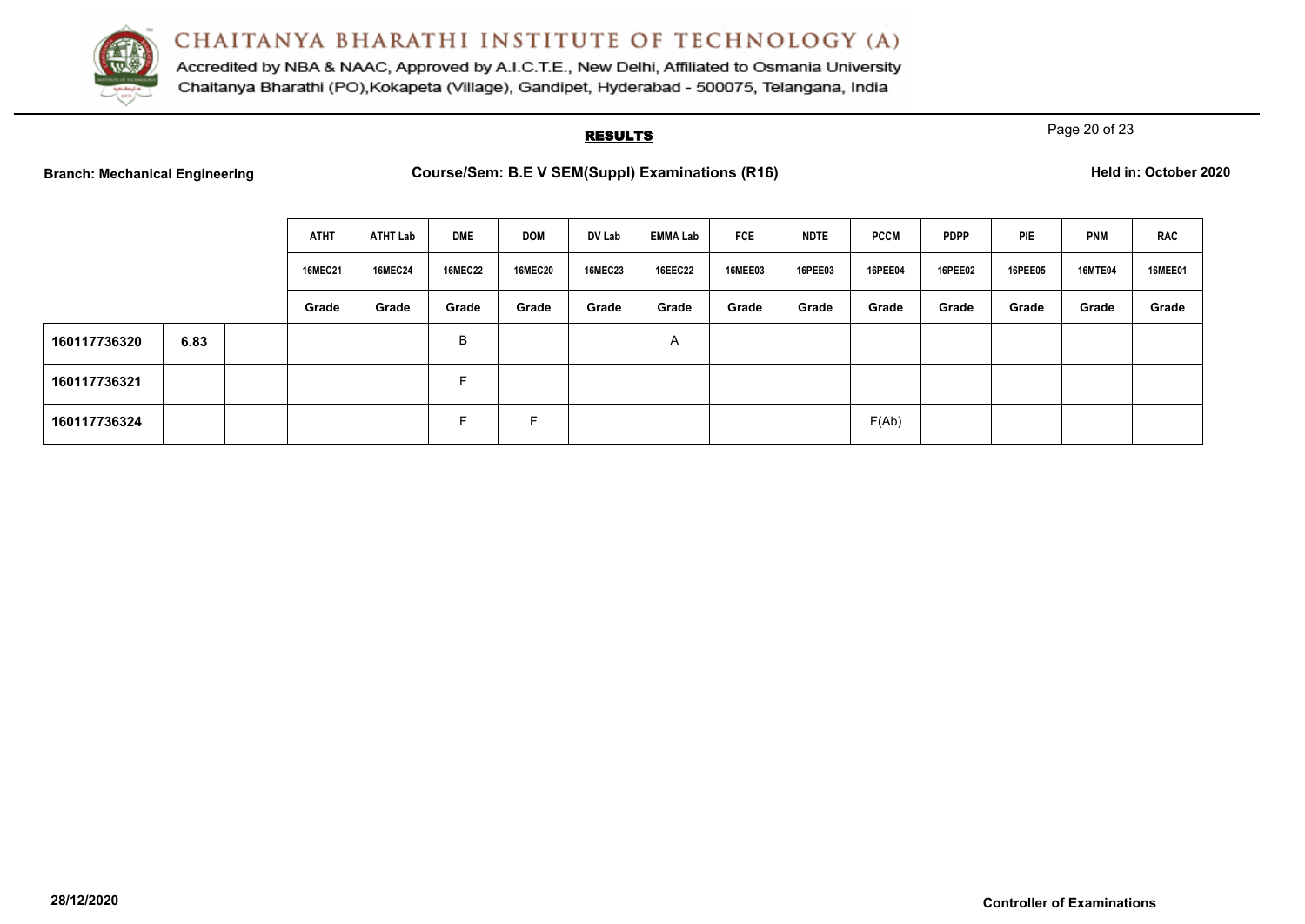

Accredited by NBA & NAAC, Approved by A.I.C.T.E., New Delhi, Affiliated to Osmania University Chaitanya Bharathi (PO), Kokapeta (Village), Gandipet, Hyderabad - 500075, Telangana, India

## **RESULTS**

Page 21 of 23

**Branch: Production Engineering Examinations (R16) Course/Sem: B.E V SEM(Suppl) Examinations (R16) Held in: October 2020** 

|                |             |             | <b>ATHT</b>    | <b>ATHT Lab</b> | <b>DME</b>     | <b>DOM</b>     | <b>EMMA Lab</b> | ΜV             | <b>NDTE</b>               | <b>PDPP</b> | <b>RAC</b>     |
|----------------|-------------|-------------|----------------|-----------------|----------------|----------------|-----------------|----------------|---------------------------|-------------|----------------|
|                |             |             | <b>16MEC21</b> | <b>16MEC24</b>  | <b>16MEC22</b> | <b>16MEC20</b> | 16EEC22         | <b>16MEE02</b> | 16PEE03                   | 16PEE02     | <b>16MEE01</b> |
| <b>Roll No</b> | <b>SGPA</b> | <b>CGPA</b> | Grade          | Grade           | Grade          | Grade          | Grade           | Grade          | Grade                     | Grade       | Grade          |
| 160114738035   |             |             | F(Ab)          |                 | F(Ab)          | F(Ab)          |                 |                | F(Ab)                     |             |                |
| 160115738019   |             |             | F              |                 | F              |                | F(Ab)           |                |                           |             |                |
| 160116738003   | 6.05        | 5.98        |                |                 |                |                |                 |                | $\boldsymbol{\mathsf{A}}$ |             |                |
| 160116738005   |             |             |                |                 | $C+$           |                | F               |                | D                         | $C+$        |                |
| 160116738017   |             |             | $\mathsf F$    | F(Ab)           | $\mathsf F$    |                |                 |                | F(Ab)                     |             |                |
| 160116738020   |             |             | F(Ab)          |                 | F(Ab)          | F              |                 |                |                           |             |                |
| 160116738021   |             |             | F              |                 | D              |                |                 |                | F                         |             |                |
| 160116738023   | 5.90        | 5.69        |                |                 | A              |                |                 |                |                           |             |                |
| 160116738028   |             |             |                |                 |                | F              |                 | F(Ab)          |                           |             |                |
| 160116738033   | 4.96        |             |                |                 | D              |                |                 |                |                           |             |                |
| 160116738043   | 5.13        | 5.40        |                |                 |                | D              |                 |                |                           |             |                |
| 160116738049   | 5.14        | 5.89        |                |                 | $\mathsf{C}$   | $\mathbf C$    |                 |                |                           |             |                |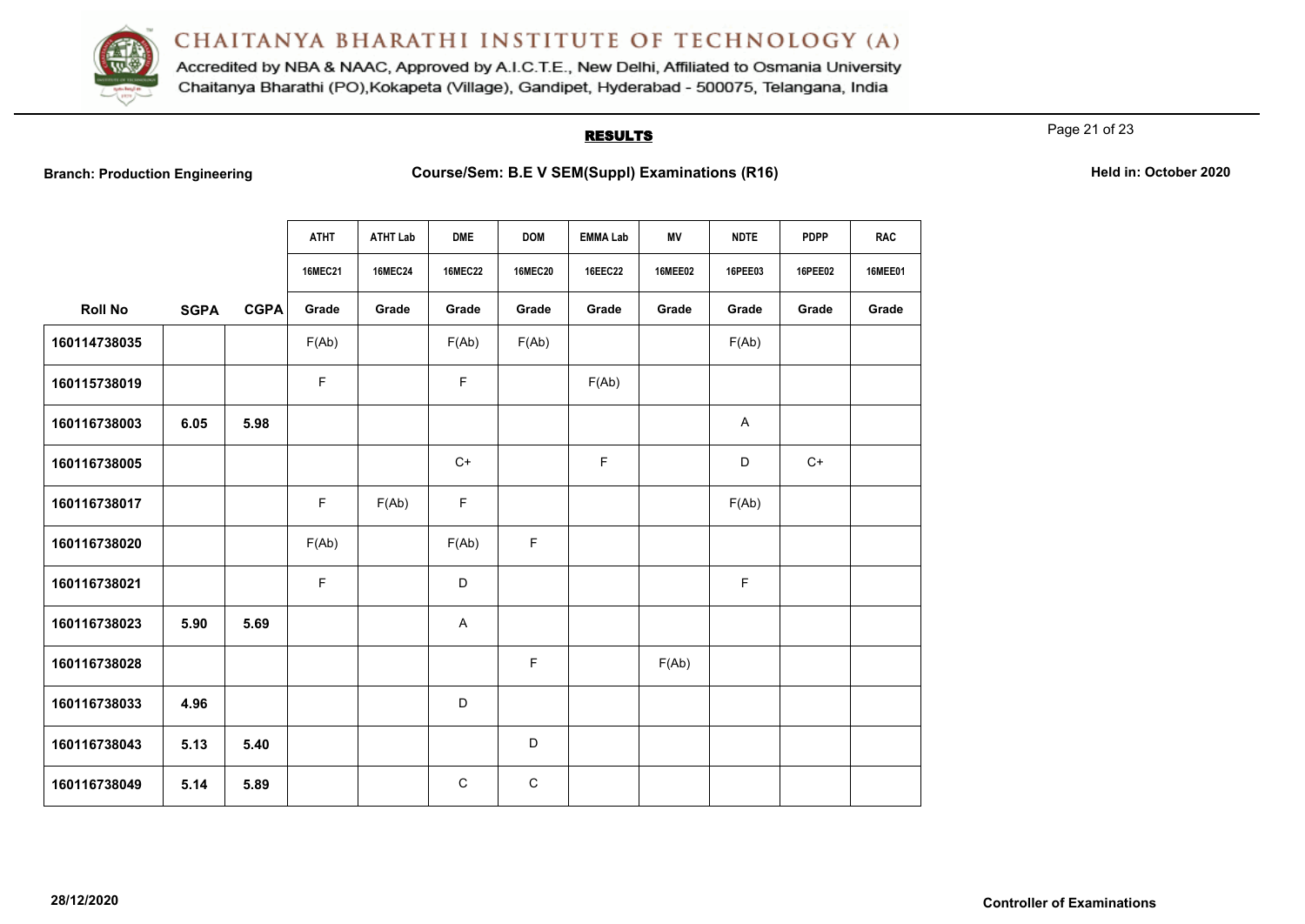

Accredited by NBA & NAAC, Approved by A.I.C.T.E., New Delhi, Affiliated to Osmania University Chaitanya Bharathi (PO), Kokapeta (Village), Gandipet, Hyderabad - 500075, Telangana, India

## **RESULTS**

Page 22 of 23

**Branch: Production Engineering Examinations (R16) Course/Sem: B.E V SEM(Suppl) Examinations (R16) Held in: October 2020** 

|              |      |      | <b>ATHT</b>    | <b>ATHT Lab</b> | <b>DME</b>     | <b>DOM</b>     | <b>EMMA Lab</b> | <b>MV</b>      | <b>NDTE</b> | <b>PDPP</b>               | <b>RAC</b>     |
|--------------|------|------|----------------|-----------------|----------------|----------------|-----------------|----------------|-------------|---------------------------|----------------|
|              |      |      | <b>16MEC21</b> | <b>16MEC24</b>  | <b>16MEC22</b> | <b>16MEC20</b> | <b>16EEC22</b>  | <b>16MEE02</b> | 16PEE03     | 16PEE02                   | <b>16MEE01</b> |
|              |      |      | Grade          | Grade           | Grade          | Grade          | Grade           | Grade          | Grade       | Grade                     | Grade          |
| 160116738050 | 5.16 | 5.35 |                |                 | D              |                |                 |                |             |                           |                |
| 160116738303 | 5.43 |      |                |                 |                | D              |                 |                |             |                           |                |
| 160116738307 |      |      |                |                 |                | F              |                 |                |             |                           |                |
| 160116738312 | 5.10 | 5.75 |                |                 |                | $C+$           |                 |                |             |                           |                |
| 160117738002 | 6.05 | 5.93 |                |                 | $\mathbf C$    |                |                 |                |             |                           |                |
| 160117738010 | 5.73 | 6.13 | $\mathsf C$    |                 | $\mathbf C$    |                |                 |                |             |                           |                |
| 160117738015 | 5.19 | 5.25 |                |                 | $\mathsf C$    |                |                 |                |             |                           |                |
| 160117738016 |      |      | $\mathbf C$    | $\overline{A}$  | $\mathbf C$    | B              | F               |                |             | $\boldsymbol{\mathsf{A}}$ |                |
| 160117738017 | 5.70 | 5.94 |                |                 | $\mathbf C$    |                |                 |                |             |                           |                |
| 160117738027 |      |      |                |                 | $\mathbf C$    |                | $\sf B$         |                | B           |                           | $\mathsf F$    |
| 160117738030 | 5.64 |      |                |                 |                | $C+$           |                 |                |             |                           |                |
| 160117738038 |      |      | $C+$           |                 | F(Ab)          | $\mathsf F$    |                 |                |             |                           |                |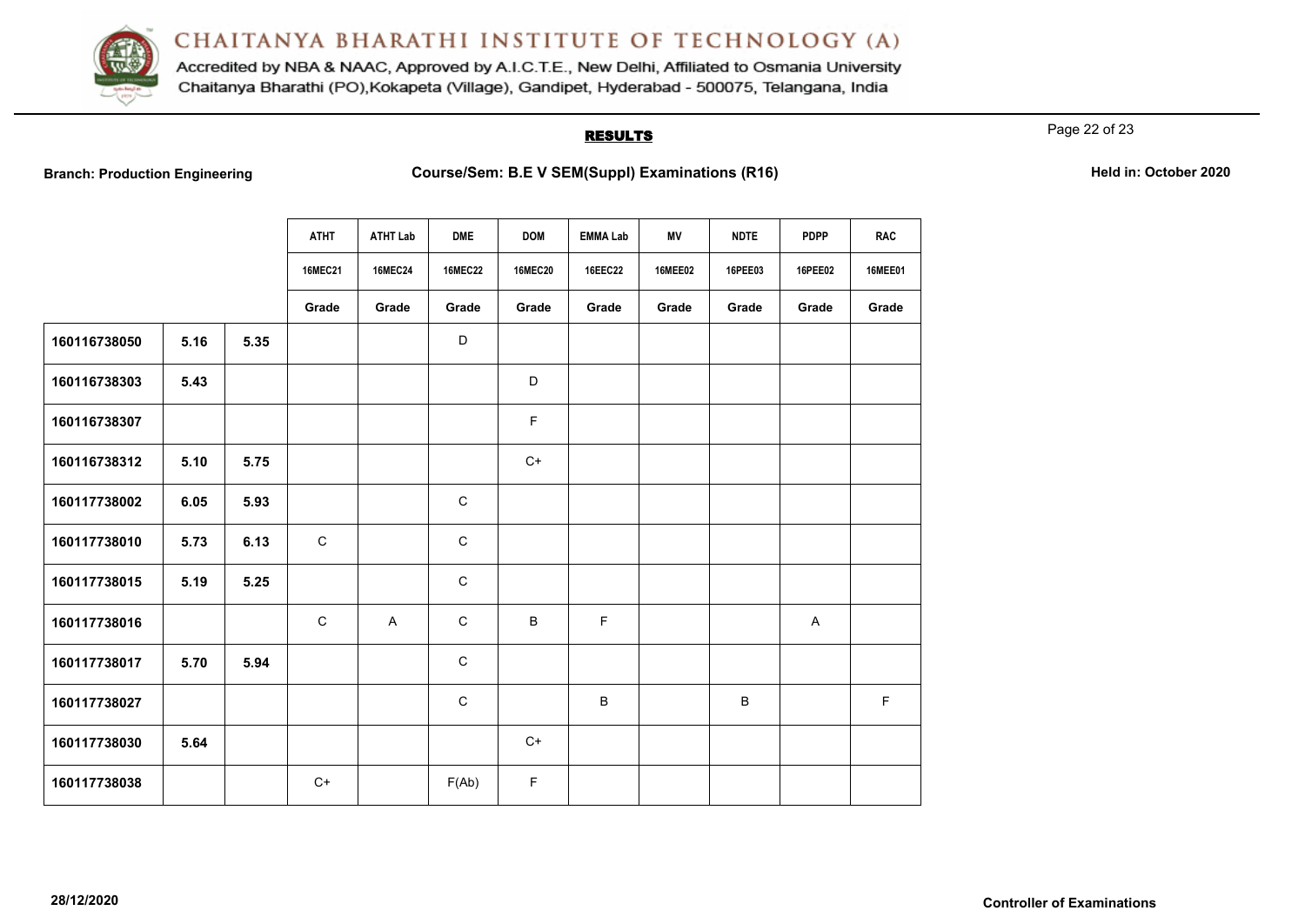

Accredited by NBA & NAAC, Approved by A.I.C.T.E., New Delhi, Affiliated to Osmania University Chaitanya Bharathi (PO), Kokapeta (Village), Gandipet, Hyderabad - 500075, Telangana, India

## **RESULTS**

Page 23 of 23

**Branch: Production Engineering <b>Course/Sem: B.E V SEM(Suppl) Examinations (R16) Held in: October 2020** 

| Held in: October 2020 |  |  |  |  |  |  |
|-----------------------|--|--|--|--|--|--|
|-----------------------|--|--|--|--|--|--|

|              |      |      | <b>ATHT</b>    | <b>ATHT Lab</b> | <b>DME</b>     | <b>DOM</b>     | EMMA Lab       | <b>MV</b>      | <b>NDTE</b>    | <b>PDPP</b> | <b>RAC</b>     |
|--------------|------|------|----------------|-----------------|----------------|----------------|----------------|----------------|----------------|-------------|----------------|
|              |      |      | <b>16MEC21</b> | <b>16MEC24</b>  | <b>16MEC22</b> | <b>16MEC20</b> | <b>16EEC22</b> | <b>16MEE02</b> | <b>16PEE03</b> | 16PEE02     | <b>16MEE01</b> |
|              |      |      | Grade          | Grade           | Grade          | Grade          | Grade          | Grade          | Grade          | Grade       | Grade          |
| 160117738040 | 5.77 | 5.70 |                | Α               | C              |                |                |                |                |             |                |
| 160117738046 |      |      | F(Ab)          | $B+$            | F(Ab)          | F              | F(Ab)          |                | F              |             |                |
| 160117738309 |      |      |                |                 | D              | F              |                |                | B              |             |                |
| 160117738311 | 5.13 |      |                |                 | C              |                |                |                |                |             |                |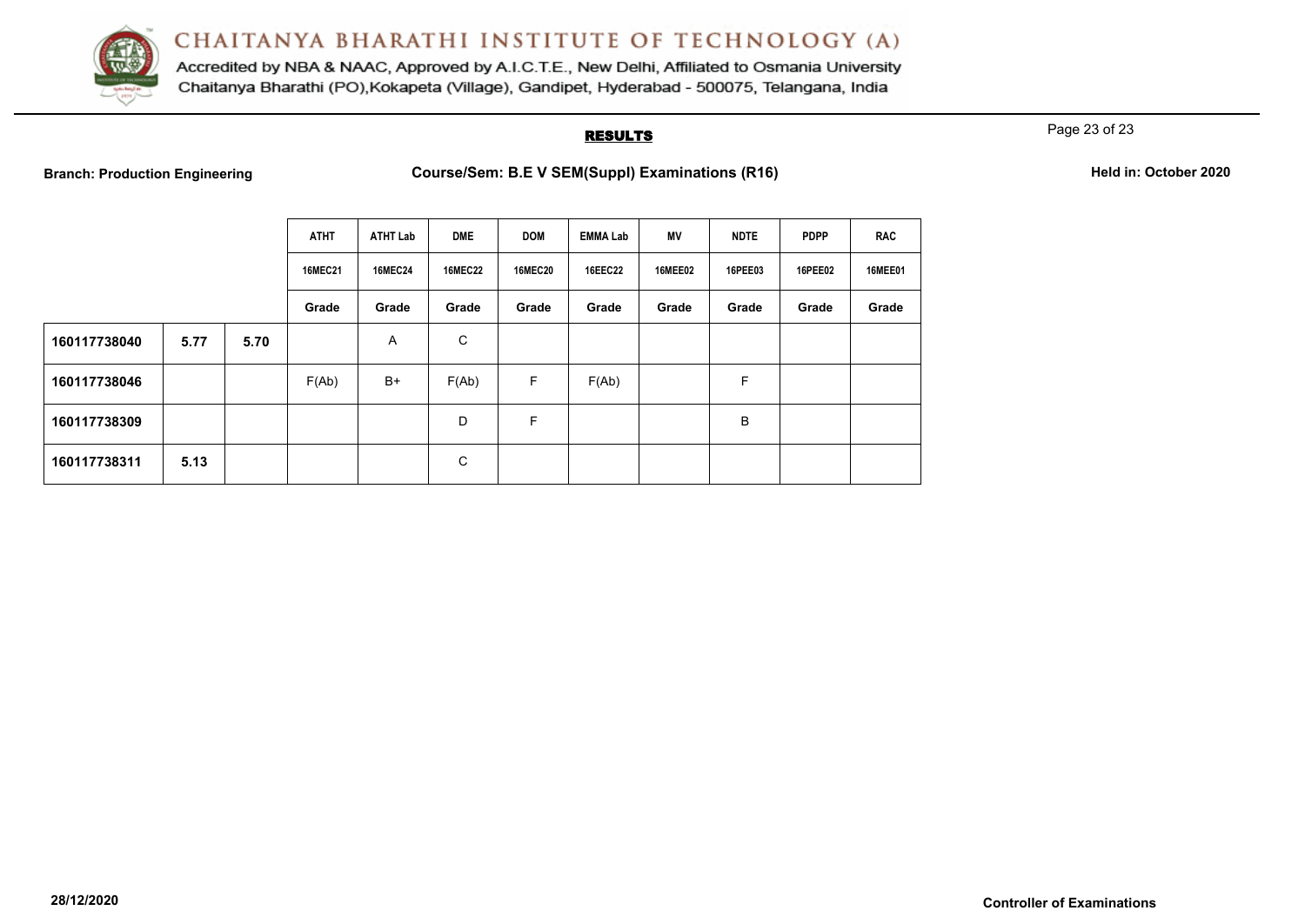

Accredited by NBA & NAAC, Approved by A.I.C.T.E., New Delhi, Affiliated to Osmania University Chaitanya Bharathi (PO), Kokapeta (Village), Gandipet, Hyderabad - 500075, Telangana, India

#### **RESULTS**

Page 1 of 9

**Branch: Civil Engineering <b>Course/Sem: B.E VI SEM(Suppl) Examinations (R16) Held in: October 2020** 

|                |             |             | FE.            | <b>FEM</b> | GIS&RS         | <b>HHM Lab</b> | <b>RCD-II</b>  | TE Lab         | TS-II          | <b>WRE-I</b>   |
|----------------|-------------|-------------|----------------|------------|----------------|----------------|----------------|----------------|----------------|----------------|
|                |             |             | <b>16CEC29</b> | 16CEE04    | <b>16CEE05</b> | 16CEC31        | <b>16CEC27</b> | <b>16CEC32</b> | <b>16CEC26</b> | <b>16CEC28</b> |
| <b>Roll No</b> | <b>SGPA</b> | <b>CGPA</b> | Grade          | Grade      | Grade          | Grade          | Grade          | Grade          | Grade          | Grade          |
| 160114732059   |             |             | $\mathsf F$    |            | $\mathsf F$    | A              | $\mathsf F$    |                | F(Ab)          | F              |
| 160115732017   |             |             | $\mathsf F$    |            | D              |                |                |                |                |                |
| 160116732013   | 5.30        |             |                | $C+$       |                |                |                |                | $\mathbf C$    |                |
| 160116732019   |             |             | $B+$           |            | $C+$           |                | F              |                |                |                |
| 160116732023   | 4.56        | 4.60        |                |            | D              |                |                |                | D              | B              |
| 160116732027   | 5.90        | 5.75        |                |            | $C+$           |                | $B+$           |                |                |                |
| 160116732029   |             |             | $C+$           |            | $\mathsf F$    |                |                |                | F.             | $C+$           |
| 160116732046   | 5.18        | 5.42        |                |            |                |                |                |                | $\mathbf C$    |                |
| 160116732047   | 5.30        |             |                |            | D              |                | B              |                |                |                |
| 160116732050   | 5.65        | 6.61        |                | $C+$       |                |                |                |                |                | $B+$           |
| 160116732052   | 5.22        |             |                |            | D              |                | B              |                | D              |                |
| 160116732059   |             |             | C              |            | D              |                | F(Ab)          |                |                | $C+$           |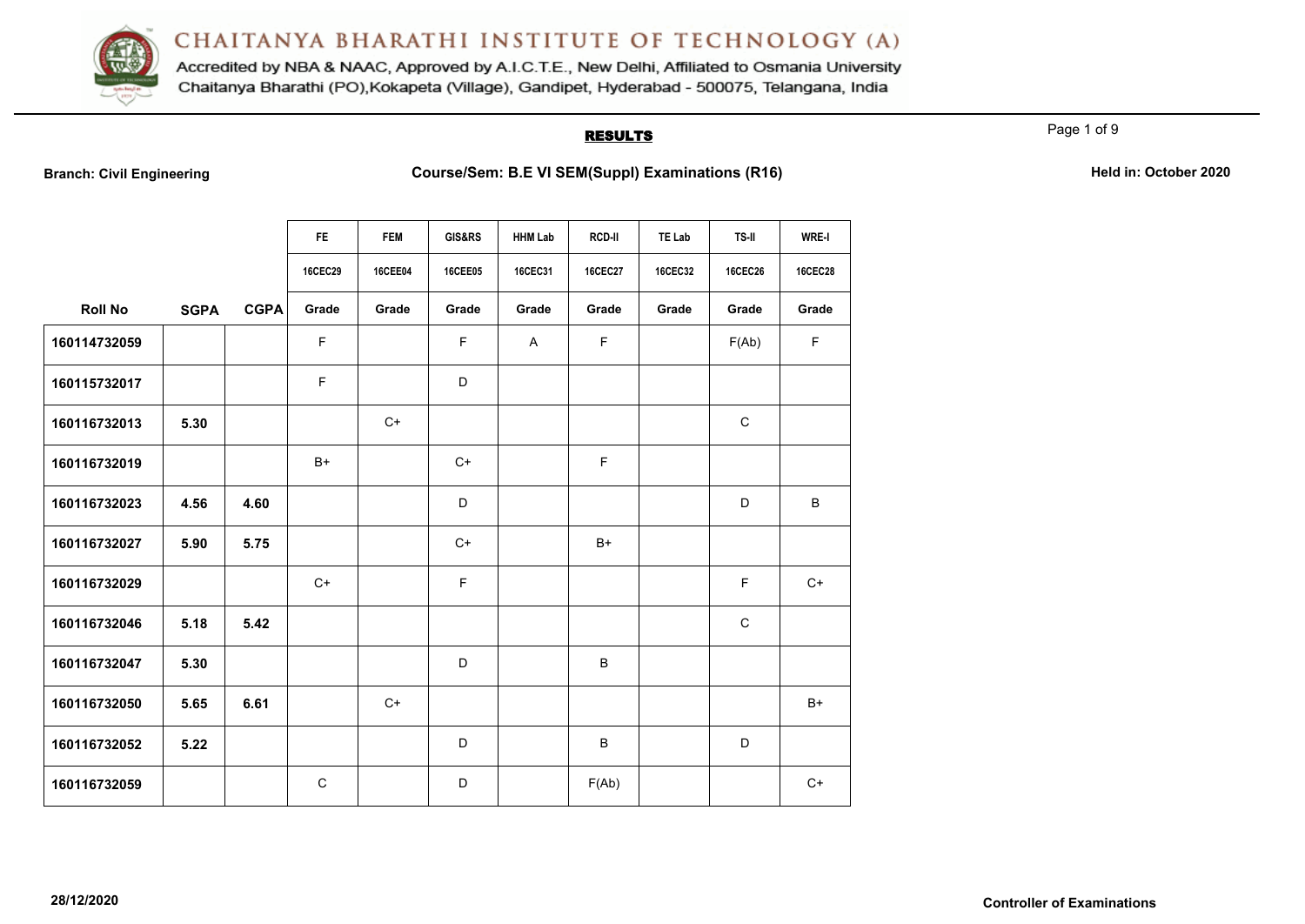

Accredited by NBA & NAAC, Approved by A.I.C.T.E., New Delhi, Affiliated to Osmania University Chaitanya Bharathi (PO), Kokapeta (Village), Gandipet, Hyderabad - 500075, Telangana, India

#### **RESULTS**

Page 2 of 9

| <b>Branch: Civil Engineering</b> |  |  |
|----------------------------------|--|--|
|                                  |  |  |

|              |      |      | <b>FE</b>      | <b>FEM</b>     | GIS&RS         | <b>HHM Lab</b> | <b>RCD-II</b>  | TE Lab         | <b>TS-II</b>   | <b>WRE-I</b>   |
|--------------|------|------|----------------|----------------|----------------|----------------|----------------|----------------|----------------|----------------|
|              |      |      | <b>16CEC29</b> | <b>16CEE04</b> | <b>16CEE05</b> | <b>16CEC31</b> | <b>16CEC27</b> | <b>16CEC32</b> | <b>16CEC26</b> | <b>16CEC28</b> |
|              |      |      | Grade          | Grade          | Grade          | Grade          | Grade          | Grade          | Grade          | Grade          |
| 160116732067 |      |      | $A+$           |                | $\mathbf C$    |                |                |                | F(Ab)          |                |
| 160116732073 | 5.27 | 5.72 |                |                |                |                |                |                | $C+$           |                |
| 160116732083 |      |      |                |                |                |                |                |                | F              |                |
| 160116732085 | 5.36 | 5.40 |                |                |                |                |                |                | $C+$           |                |
| 160116732099 | 5.93 | 5.78 |                |                |                |                |                |                | B              |                |
| 160116732101 | 5.99 | 5.84 |                |                |                |                | $B+$           |                | $C+$           |                |
| 160116732108 |      |      | F(Ab)          |                | F(Ab)          |                | F              |                | F              |                |
| 160116732115 |      |      | F(Ab)          | F(Ab)          |                |                | F(Ab)          | F(Ab)          | F              | F(Ab)          |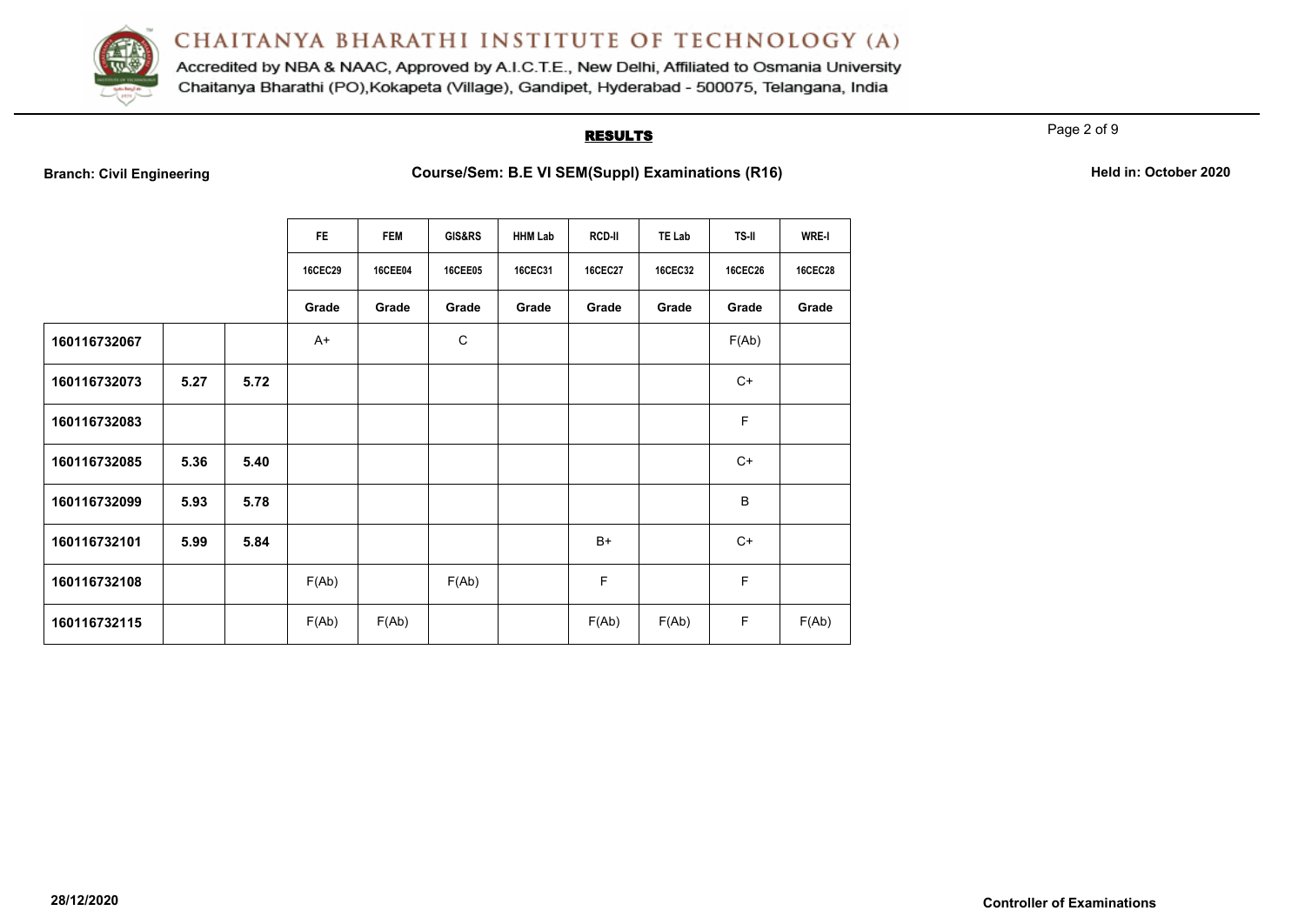

Accredited by NBA & NAAC, Approved by A.I.C.T.E., New Delhi, Affiliated to Osmania University Chaitanya Bharathi (PO), Kokapeta (Village), Gandipet, Hyderabad - 500075, Telangana, India

#### **RESULTS**

Page 3 of 9

**Branch: Computer Science and Engg <b>Course/Sem: B.E VI SEM(Suppl) Examinations (R16) Held in: October 2020** 

|  | Held in: October 2020 |  |
|--|-----------------------|--|
|--|-----------------------|--|

|                |             |             | AI             | cc             | <b>DM</b>      | <b>INS</b>     | <b>INS Lab</b> | <b>IOT</b>     | MC             | <b>SC</b>      |
|----------------|-------------|-------------|----------------|----------------|----------------|----------------|----------------|----------------|----------------|----------------|
|                |             |             | <b>16CSC26</b> | <b>16CSC25</b> | <b>16CSE09</b> | <b>16CSC28</b> | <b>16CSC30</b> | <b>16CSC29</b> | <b>16CSC27</b> | <b>16CSE08</b> |
| <b>Roll No</b> | <b>SGPA</b> | <b>CGPA</b> | Grade          | Grade          | Grade          | Grade          | Grade          | Grade          | Grade          | Grade          |
| 160114733102   | 6.43        | 6.28        |                |                | Α              |                |                | A              |                |                |
| 160116733005   |             |             |                | F(Ab)          | F(Ab)          |                |                |                | F(Ab)          |                |
| 160116733023   |             |             | F              | B              |                | F(Ab)          |                | F(Ab)          |                |                |
| 160116733032   | 6.41        | 6.45        |                |                |                |                |                |                |                | A+             |
| 160116733098   |             |             |                | F              |                |                |                | B              | $\mathsf{C}$   |                |
| 160116733132   | 8.16        | 6.94        |                |                |                |                | $\circ$        |                |                |                |
| 160116733324   |             |             |                |                |                |                |                | F              |                | D              |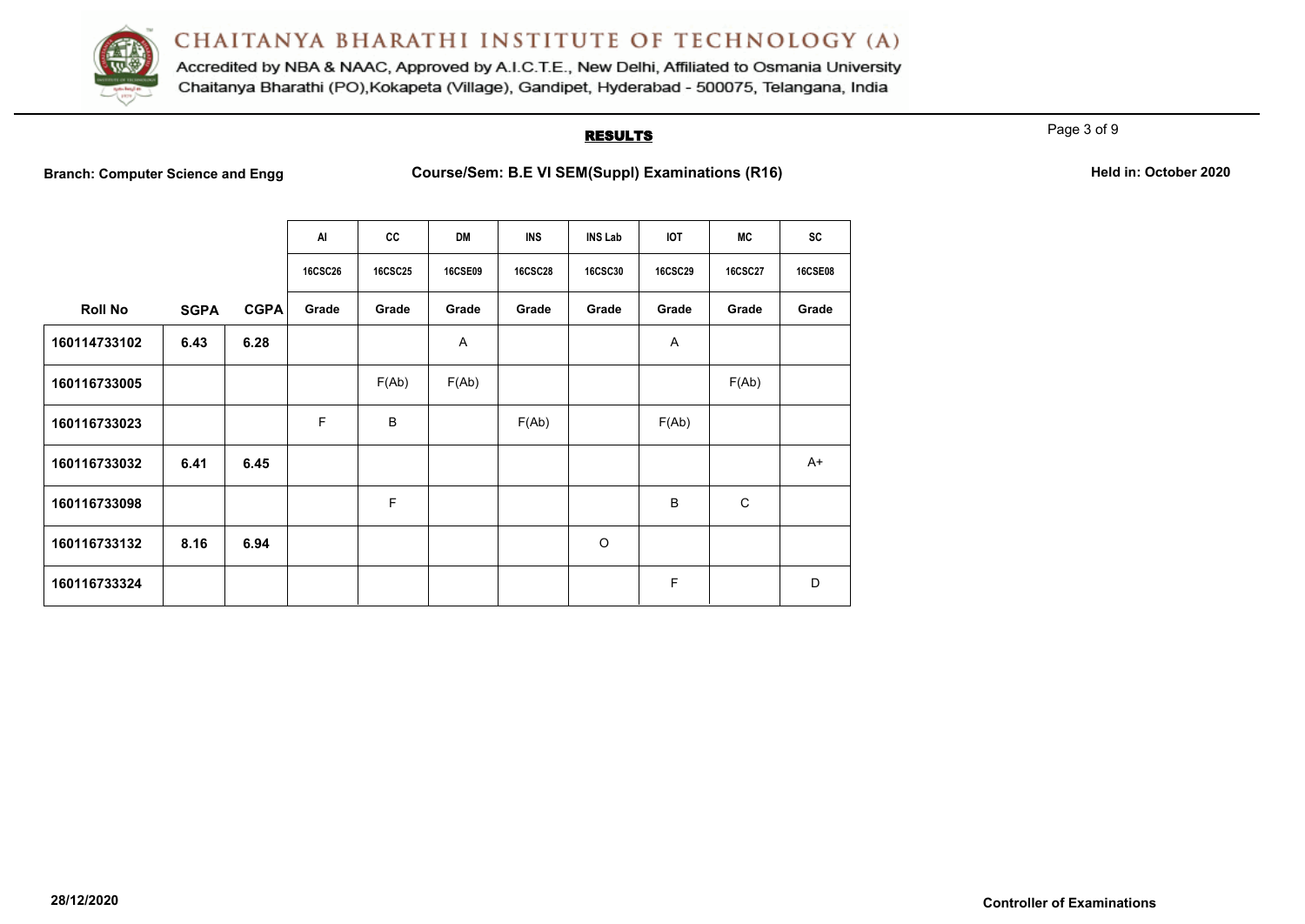

Accredited by NBA & NAAC, Approved by A.I.C.T.E., New Delhi, Affiliated to Osmania University Chaitanya Bharathi (PO), Kokapeta (Village), Gandipet, Hyderabad - 500075, Telangana, India

#### **RESULTS**

Page 4 of 9

**Branch: Electrical and Electronics Engg Course/Sem: B.E VI SEM(Suppl) Examinations (R16) Held in: October 2020**

|                |             |             | <b>AITEE</b><br>16EEE06 | <b>HVDCT</b><br>16EEE11 | <b>MPMC</b><br><b>16EEC26</b> | <b>MPMC Lab</b><br><b>16EEC27</b> | <b>OT</b><br><b>16EEE08</b> | PS Lab<br><b>16EEC28</b> | <b>PSD</b><br><b>16EEC25</b> | <b>SP</b><br><b>16EEC24</b> | <b>STEE</b><br>16EEE12 |
|----------------|-------------|-------------|-------------------------|-------------------------|-------------------------------|-----------------------------------|-----------------------------|--------------------------|------------------------------|-----------------------------|------------------------|
| <b>Roll No</b> | <b>SGPA</b> | <b>CGPA</b> | Grade                   | Grade                   | Grade                         | Grade                             | Grade                       | Grade                    | Grade                        | Grade                       | Grade                  |
| 160115734096   |             |             |                         |                         | $C+$                          | B                                 |                             |                          | F(Ab)                        |                             |                        |
| 160115734099   | 5.26        |             |                         |                         | $\mathbf C$                   |                                   |                             |                          | Α                            |                             |                        |
| 160116734038   | 4.92        |             | $C+$                    |                         | $C+$                          |                                   |                             |                          |                              |                             |                        |
| 160116734041   |             |             |                         |                         | $\mathsf{C}$                  |                                   | F                           |                          |                              | $\mathsf{C}$                | $C+$                   |
| 160116734045   | 5.22        | 6.06        |                         |                         |                               |                                   |                             |                          | $C+$                         | $\mathsf C$                 |                        |
| 160116734046   | 5.08        |             |                         | A                       |                               |                                   |                             |                          |                              |                             |                        |
| 160116734047   | 4.93        | 6.32        |                         |                         | $\mathsf{C}$                  |                                   |                             |                          |                              |                             |                        |
| 160116734054   | 5.32        | 5.81        |                         |                         | $C+$                          |                                   |                             |                          |                              |                             |                        |
| 160116734055   |             |             |                         |                         |                               | $A+$                              | F                           | A                        | F                            | $\mathsf{C}$                | $\mathsf{C}$           |
| 160116734320   | 5.73        | 6.24        |                         |                         | B                             |                                   |                             |                          |                              |                             |                        |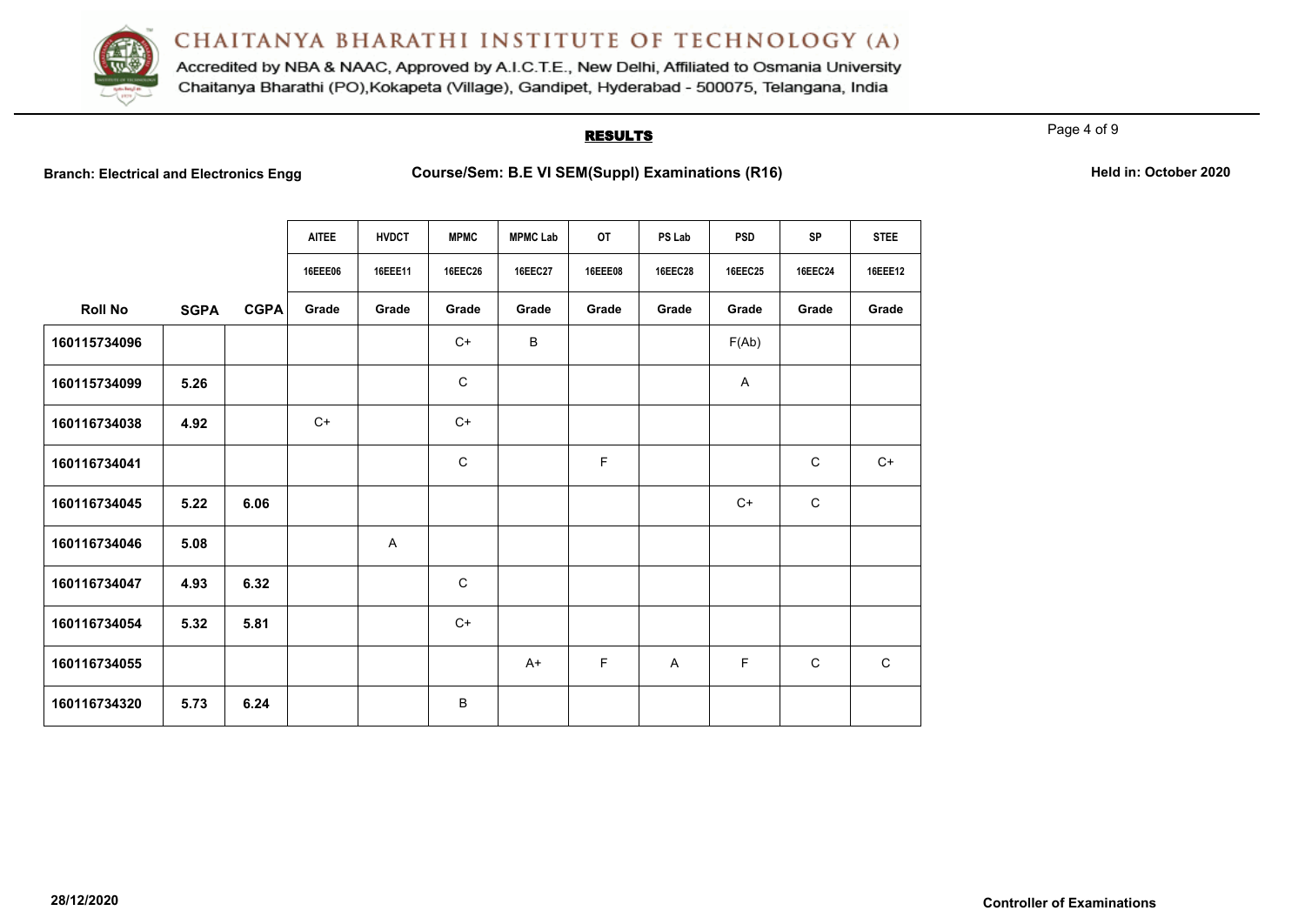

Accredited by NBA & NAAC, Approved by A.I.C.T.E., New Delhi, Affiliated to Osmania University Chaitanya Bharathi (PO), Kokapeta (Village), Gandipet, Hyderabad - 500075, Telangana, India

#### **RESULTS**

Page 5 of 9

**Branch: Electronics and Communication Engg <b>Course/Sem: B.E VI SEM(Suppl) Examinations (R16) Held in: October 2020** 

|  | Held in: October 2020 |  |
|--|-----------------------|--|
|--|-----------------------|--|

|                |             |             | <b>DS</b>   | <b>DSP</b>     | <b>DSP Lab</b> | <b>ESD</b>     | <b>ESD Lab</b> | <b>JP</b>   | <b>ME</b>      | <b>WMC</b>     |
|----------------|-------------|-------------|-------------|----------------|----------------|----------------|----------------|-------------|----------------|----------------|
|                |             |             |             |                |                |                |                |             |                |                |
|                |             |             | 16ITE27     | <b>16ECC26</b> | <b>16ECC30</b> | <b>16ECC25</b> | <b>16ECC29</b> | 16ITE25     | <b>16ECC27</b> | <b>16ECC28</b> |
| <b>Roll No</b> | <b>SGPA</b> | <b>CGPA</b> | Grade       | Grade          | Grade          | Grade          | Grade          | Grade       | Grade          | Grade          |
| 160114735101   |             |             |             |                |                | $C+$           |                |             | F.             | F              |
| 160116735026   | 5.31        |             |             |                |                |                |                | D           |                |                |
| 160116735038   | 5.48        | 5.34        | $A+$        |                |                |                |                |             |                |                |
| 160116735041   |             |             |             | C              |                |                | B              | $\mathsf F$ | F              |                |
| 160116735048   | 5.68        |             |             |                |                |                |                | D           |                |                |
| 160116735103   | 5.33        |             |             |                |                |                |                | D           |                |                |
| 160116735115   | 5.60        |             |             |                |                |                |                |             |                | B              |
| 160116735147   |             |             | $\mathsf C$ |                |                |                |                | D           | F              |                |
| 160116735164   | 6.14        | 6.18        |             |                |                |                |                |             |                | B              |
| 160116735324   | 3.94        |             |             |                | B              |                |                |             |                |                |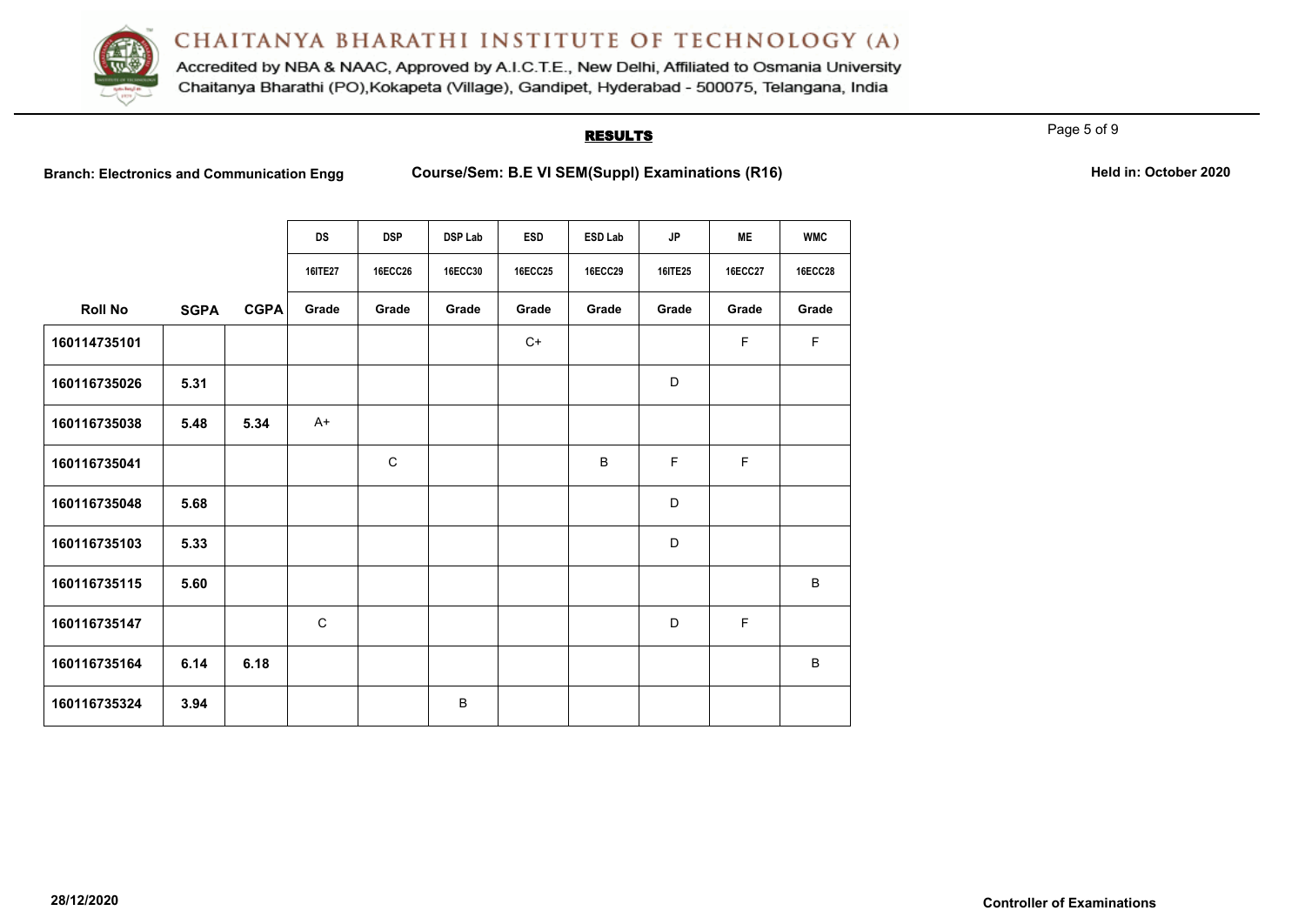

Accredited by NBA & NAAC, Approved by A.I.C.T.E., New Delhi, Affiliated to Osmania University Chaitanya Bharathi (PO), Kokapeta (Village), Gandipet, Hyderabad - 500075, Telangana, India

#### **RESULTS**

Page 6 of 9

**B.E VI SEM(Suppl) Examinations (R16) Course/Sem: B.E VI SEM(Suppl) Examinations (R16)** 

|  | Held in: October 2020 |  |
|--|-----------------------|--|
|  |                       |  |

|                |             |             | AI             | <b>CNSP</b>    | <b>DIP</b> | DM Lab         | <b>DWDM</b>    | E-C     | NP Lab         | <b>PCD</b>     | <b>PCG</b>     |
|----------------|-------------|-------------|----------------|----------------|------------|----------------|----------------|---------|----------------|----------------|----------------|
|                |             |             | <b>16ITC26</b> | <b>16ITC24</b> | 16ITE07    | <b>16ITC29</b> | <b>16ITC25</b> | 16ITE09 | <b>16ITC28</b> | <b>16ITC27</b> | <b>16ITE04</b> |
| <b>Roll No</b> | <b>SGPA</b> | <b>CGPA</b> | Grade          | Grade          | Grade      | Grade          | Grade          | Grade   | Grade          | Grade          | Grade          |
| 160115737093   |             |             | F(Ab)          |                | F(Ab)      | $\mathsf F$    | $\mathsf F$    |         | F              | D              | F(Ab)          |
| 160115737095   |             |             | F(Ab)          |                | F(Ab)      | F(Ab)          |                |         | F(Ab)          | F(Ab)          | F(Ab)          |
| 160116737084   |             |             |                |                |            |                |                | $B+$    |                | F(Ab)          |                |
| 160116737090   | 5.32        |             |                |                |            | $B+$           | $\mathsf{A}$   |         |                |                |                |
| 160116737113   | 5.22        | 5.39        |                |                |            |                | $\mathbf C$    |         |                |                |                |
| 160116737308   | 5.21        |             |                |                |            |                | D              |         |                |                |                |
| 160116737309   | 5.32        | 5.11        |                |                |            |                | $C+$           |         |                |                |                |
| 160116737312   |             |             |                |                |            | F              | F              |         |                | F              |                |
| 160116737316   |             |             | F(Ab)          | $\mathsf F$    | F          | B              | F              |         |                | F(Ab)          | F(Ab)          |
| 160116737317   | 4.92        |             |                |                | D          |                |                |         |                |                |                |
| 160116737322   | 4.42        | 5.02        |                |                | $B+$       |                |                |         |                |                |                |
| 160116737323   |             |             | F              |                | F          | $B+$           | $C+$           |         |                |                |                |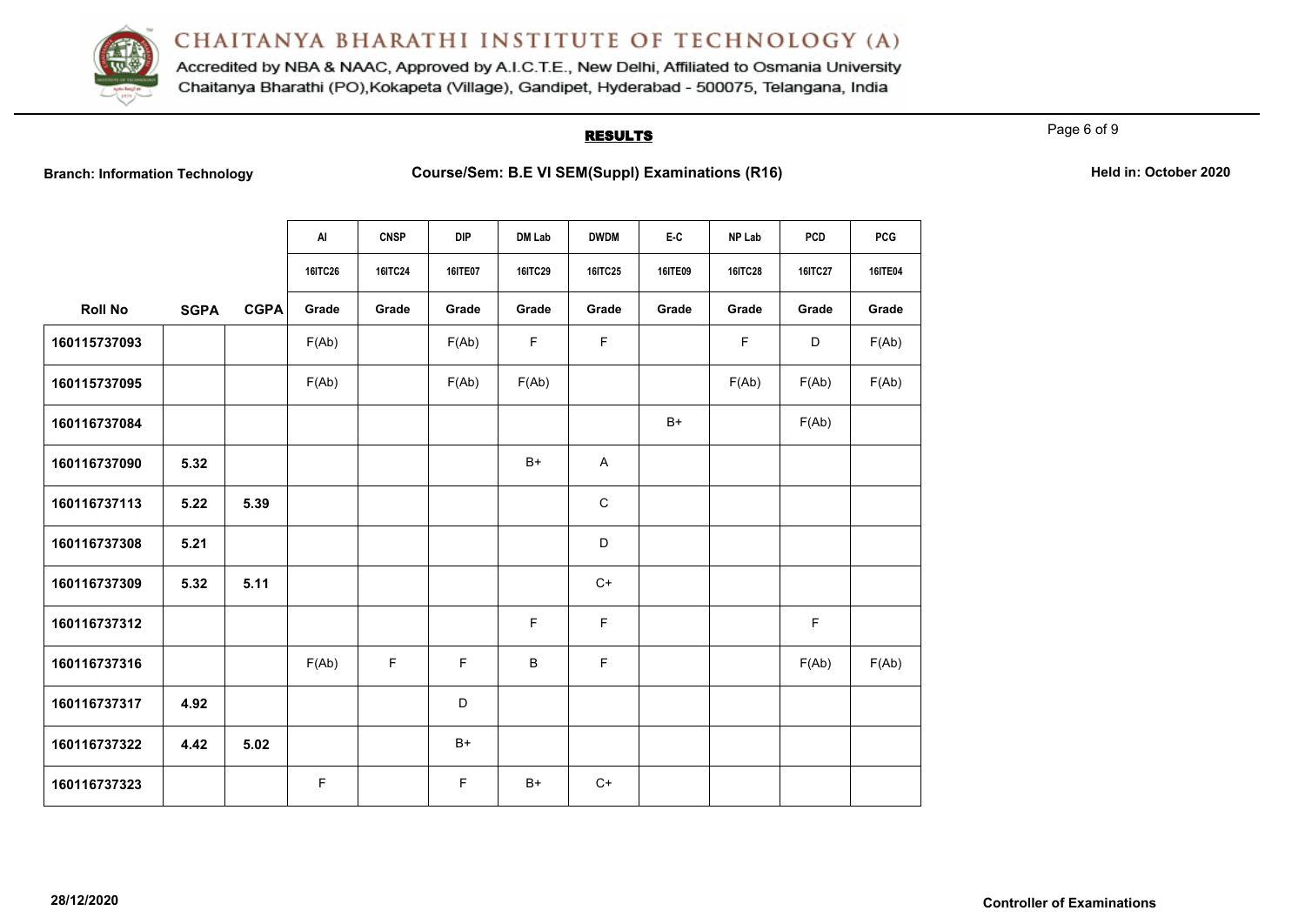

Accredited by NBA & NAAC, Approved by A.I.C.T.E., New Delhi, Affiliated to Osmania University Chaitanya Bharathi (PO), Kokapeta (Village), Gandipet, Hyderabad - 500075, Telangana, India

## **RESULTS**

Page 7 of 9

**Branch: Information Technology <b>Course/Sem: B.E VI SEM(Suppl) Examinations (R16) Branch:** Details

|  |  | Held in: October 2020 |  |
|--|--|-----------------------|--|
|--|--|-----------------------|--|

|              |      | Al             | <b>CNSP</b>    | DIP            | DM Lab         | <b>DWDM</b>    | E-C     | NP Lab         | <b>PCD</b> | <b>PCG</b>     |
|--------------|------|----------------|----------------|----------------|----------------|----------------|---------|----------------|------------|----------------|
|              |      | <b>16ITC26</b> | <b>16ITC24</b> | <b>16ITE07</b> | <b>16ITC29</b> | <b>16ITC25</b> | 16ITE09 | <b>16ITC28</b> | 16ITC27    | <b>16ITE04</b> |
|              |      | Grade          | Grade          | Grade          | Grade          | Grade          | Grade   | Grade          | Grade      | Grade          |
| 160116737324 | 5.26 |                |                |                |                | D              |         |                |            |                |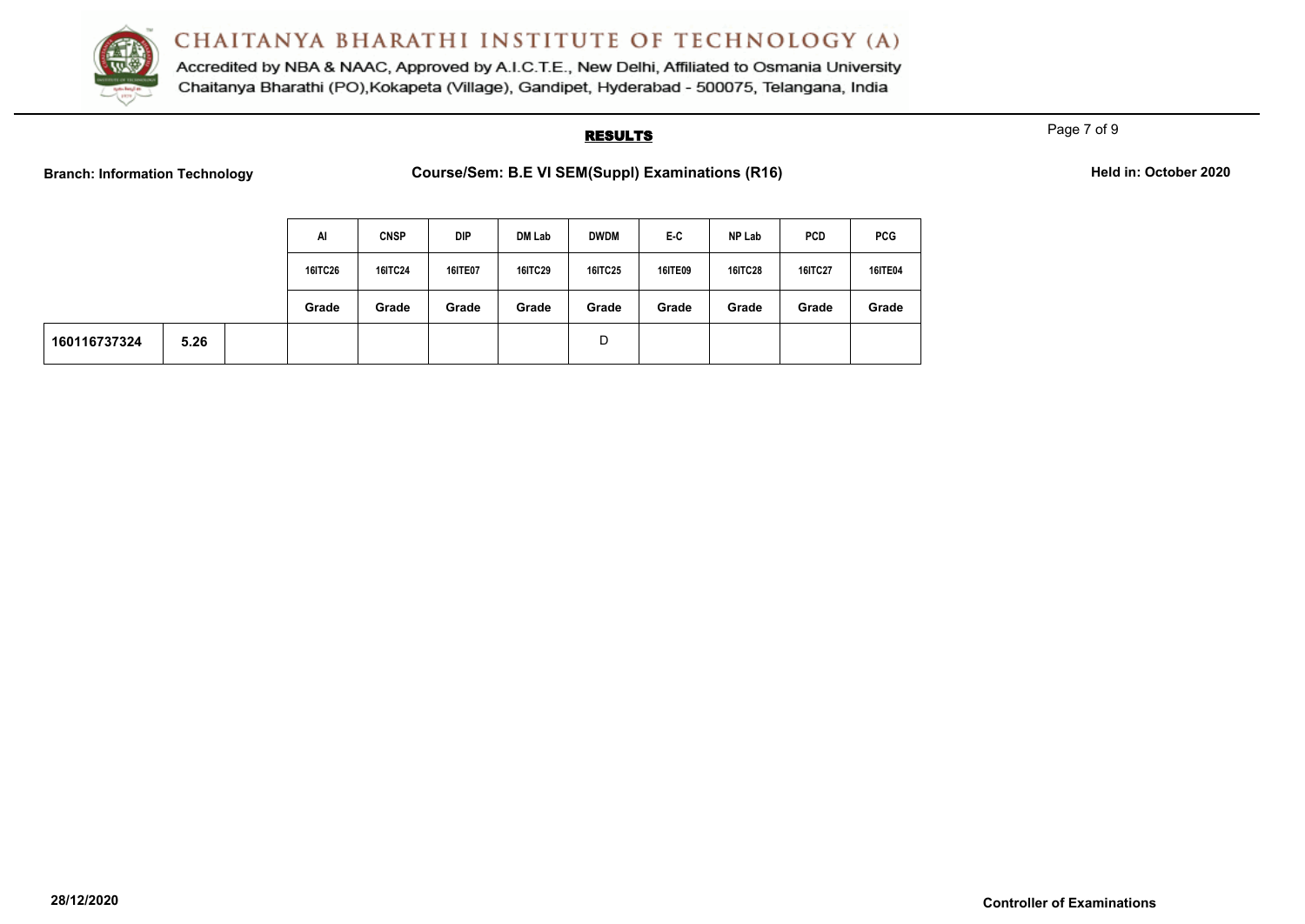

Accredited by NBA & NAAC, Approved by A.I.C.T.E., New Delhi, Affiliated to Osmania University Chaitanya Bharathi (PO), Kokapeta (Village), Gandipet, Hyderabad - 500075, Telangana, India

## **RESULTS**

Page 8 of 9

**Branch: Mechanical Engineering <b>Course/Sem: B.E VI SEM(Suppl) Examinations (R16)** Held in: October 2020

|                |             |             | <b>AE</b>      | <b>CAD&amp;CAM</b> | <b>MCMTE</b>   | <b>MD</b>      | <b>MMFM</b>    | <b>TTM</b>     |
|----------------|-------------|-------------|----------------|--------------------|----------------|----------------|----------------|----------------|
|                |             |             | <b>16MEE07</b> | <b>16MEC26</b>     | <b>16MEC27</b> | <b>16MEC29</b> | <b>16PEE08</b> | <b>16MEC28</b> |
| <b>Roll No</b> | <b>SGPA</b> | <b>CGPA</b> | Grade          | Grade              | Grade          | Grade          | Grade          | Grade          |
| 160115736018   | 5.17        |             |                |                    |                | $C+$           |                | $C+$           |
| 160115736037   |             |             |                |                    |                |                |                | F              |
| 160115736043   |             |             |                | $B+$               |                | $C+$           |                | F              |
| 160116736019   | 5.43        | 5.49        |                |                    |                | B              |                |                |
| 160116736035   | 5.31        | 5.93        |                |                    | $B+$           |                |                | $\mathbf C$    |
| 160116736048   |             |             | $C+$           | F(Ab)              | C              | F.             | $C+$           | $\mathsf{C}$   |
| 160116736058   | 6.10        | 6.34        |                |                    |                |                |                | $C+$           |
| 160116736083   | 6.55        |             |                |                    |                |                |                | D              |
| 160116736091   |             |             |                |                    |                |                |                | F              |
| 160116736104   | 5.85        |             | A              | $C+$               |                | A              |                | B              |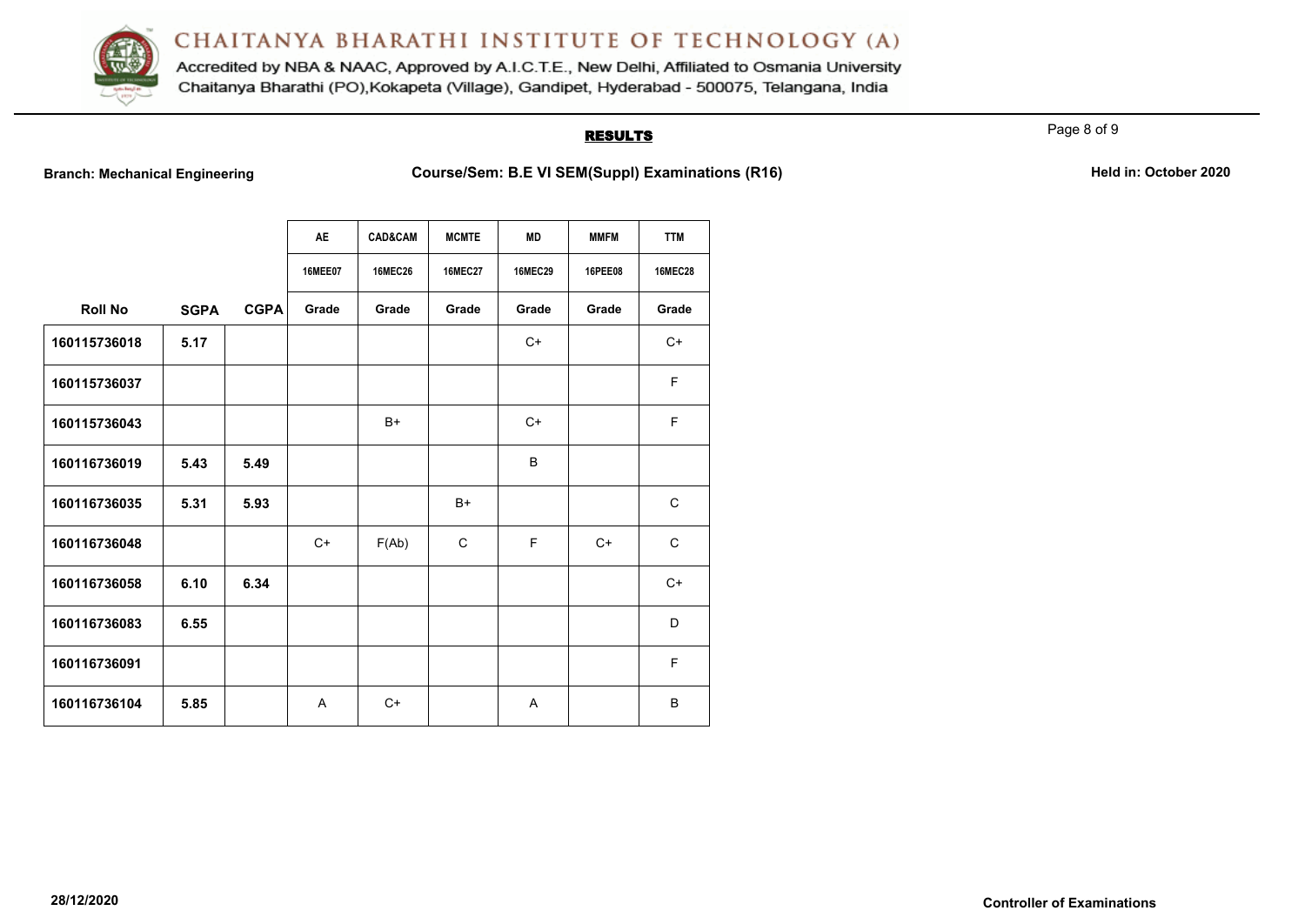

Accredited by NBA & NAAC, Approved by A.I.C.T.E., New Delhi, Affiliated to Osmania University Chaitanya Bharathi (PO), Kokapeta (Village), Gandipet, Hyderabad - 500075, Telangana, India

## **RESULTS**

Page 9 of 9

**Branch: Production Engineering <b>Course/Sem: B.E VI SEM(Suppl) Examinations (R16)** Held in: October 2020

|                |             |             | <b>AE</b>      | AM             | <b>CAD-CAM</b> | <b>MD</b>      | <b>MMFM</b>    | <b>OOP C++</b> | <b>WSD</b>     |
|----------------|-------------|-------------|----------------|----------------|----------------|----------------|----------------|----------------|----------------|
|                |             |             | <b>16MEE07</b> | <b>16PEC07</b> | <b>16MEC26</b> | <b>16MEC29</b> | <b>16PEE08</b> | <b>16MEE09</b> | <b>16PEE06</b> |
| <b>Roll No</b> | <b>SGPA</b> | <b>CGPA</b> | Grade          | Grade          | Grade          | Grade          | Grade          | Grade          | Grade          |
| 160115738019   | 5.25        |             |                |                |                | D              |                |                |                |
| 160116738007   |             |             |                |                |                | F              |                |                |                |
| 160116738020   |             |             | A              |                | F              | F              |                |                |                |
| 160116738021   |             |             |                | F              |                | B              | D              |                | F              |
| 160116738028   |             |             |                |                | F              | F(Ab)          |                | F              |                |
| 160116738040   | 6.24        |             |                |                |                | $B+$           |                |                |                |
| 160116738045   | 5.91        | 5.62        |                |                |                |                |                |                | $\mathsf C$    |
| 160116738049   | 6.11        | 5.93        | $C+$           |                |                | B              |                |                |                |
| 160116738050   | 6.39        | 5.53        |                |                | $A+$           |                |                |                |                |
| 160116738307   |             |             |                |                | B              |                |                | F              |                |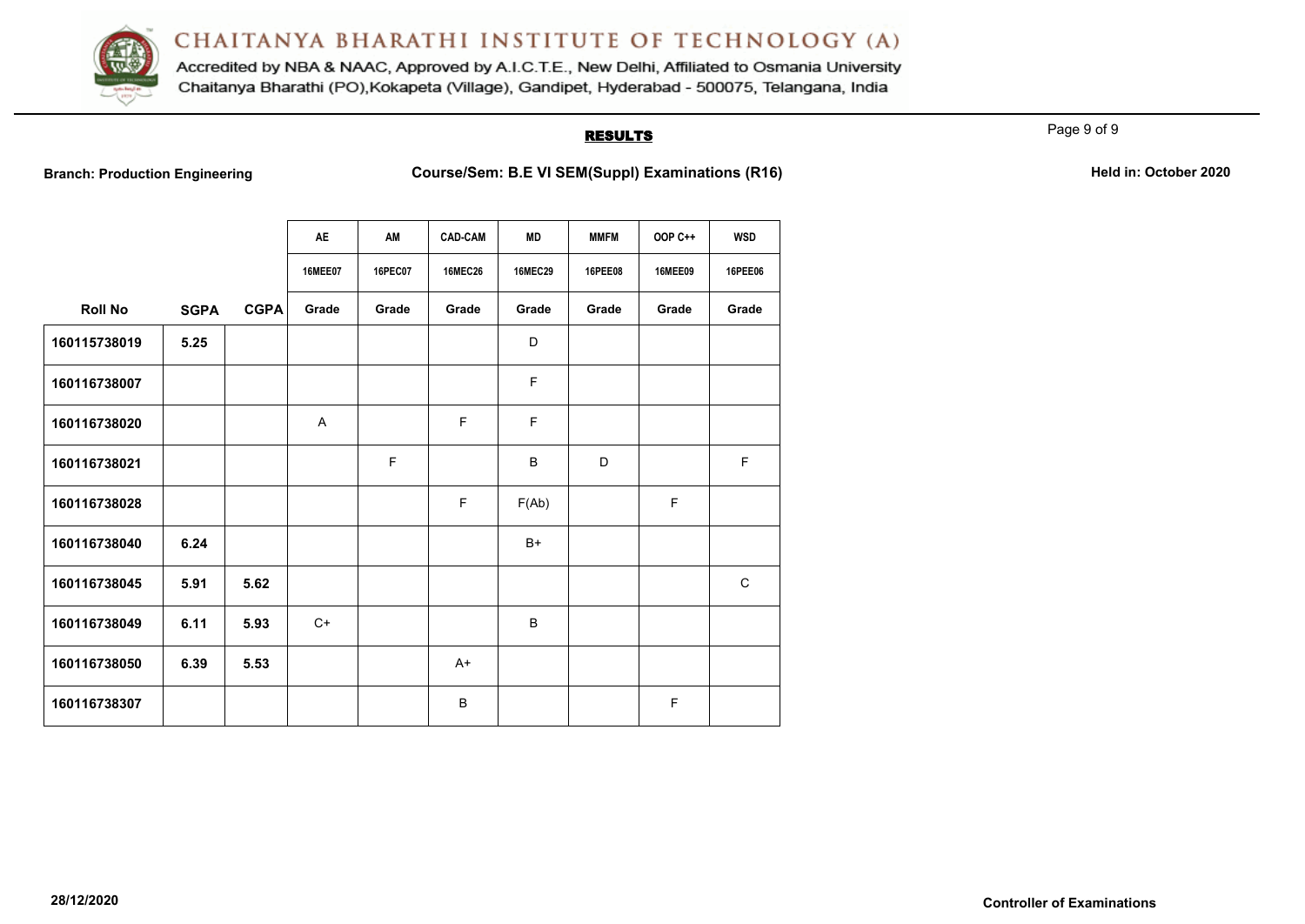

Accredited by NBA & NAAC, Approved by A.I.C.T.E., New Delhi, Affiliated to Osmania University Chaitanya Bharathi (PO), Kokapeta (Village), Gandipet, Hyderabad - 500075, Telangana, India

## **RESULTS**

Page 1 of 7

**Branch: Civil Engineering <b>Course/Sem: B.E VII SEM(Suppl) Examinations (R16) Held in: October 2020** 

|                |             |             | <b>AEE</b>     | <b>ARCD</b>    | <b>DSS-I</b>   | <b>EEE</b>     | <b>EMS</b>   | WRE-II         |
|----------------|-------------|-------------|----------------|----------------|----------------|----------------|--------------|----------------|
|                |             |             | <b>16CEE08</b> | <b>16CEE07</b> | <b>16CEC35</b> | <b>16CEE10</b> | 16EEO02      | <b>16CEC34</b> |
| <b>Roll No</b> | <b>SGPA</b> | <b>CGPA</b> | Grade          | Grade          | Grade          | Grade          | Grade        | Grade          |
| 160113732060   |             |             |                |                |                | $\mathsf{A}$   |              |                |
| 160116732019   | 5.83        |             |                |                | $C+$           | A              |              | $B+$           |
| 160116732049   | 7.85        | 6.53        |                | $\mathsf{A}$   |                |                |              |                |
| 160116732052   | 6.16        |             |                |                |                |                |              | B              |
| 160116732056   | 7.73        | 6.77        |                |                | A+             |                |              |                |
| 160116732306   | 6.33        | 6.20        |                |                | B              |                |              |                |
| 160116732313   | 7.81        | 7.41        | $A+$           |                |                |                |              |                |
| 160116732315   | 7.18        | 6.87        | B              |                |                | A              | $\mathsf{A}$ |                |
| 160116732320   | 7.17        | 7.15        | B              |                | $A+$           |                |              |                |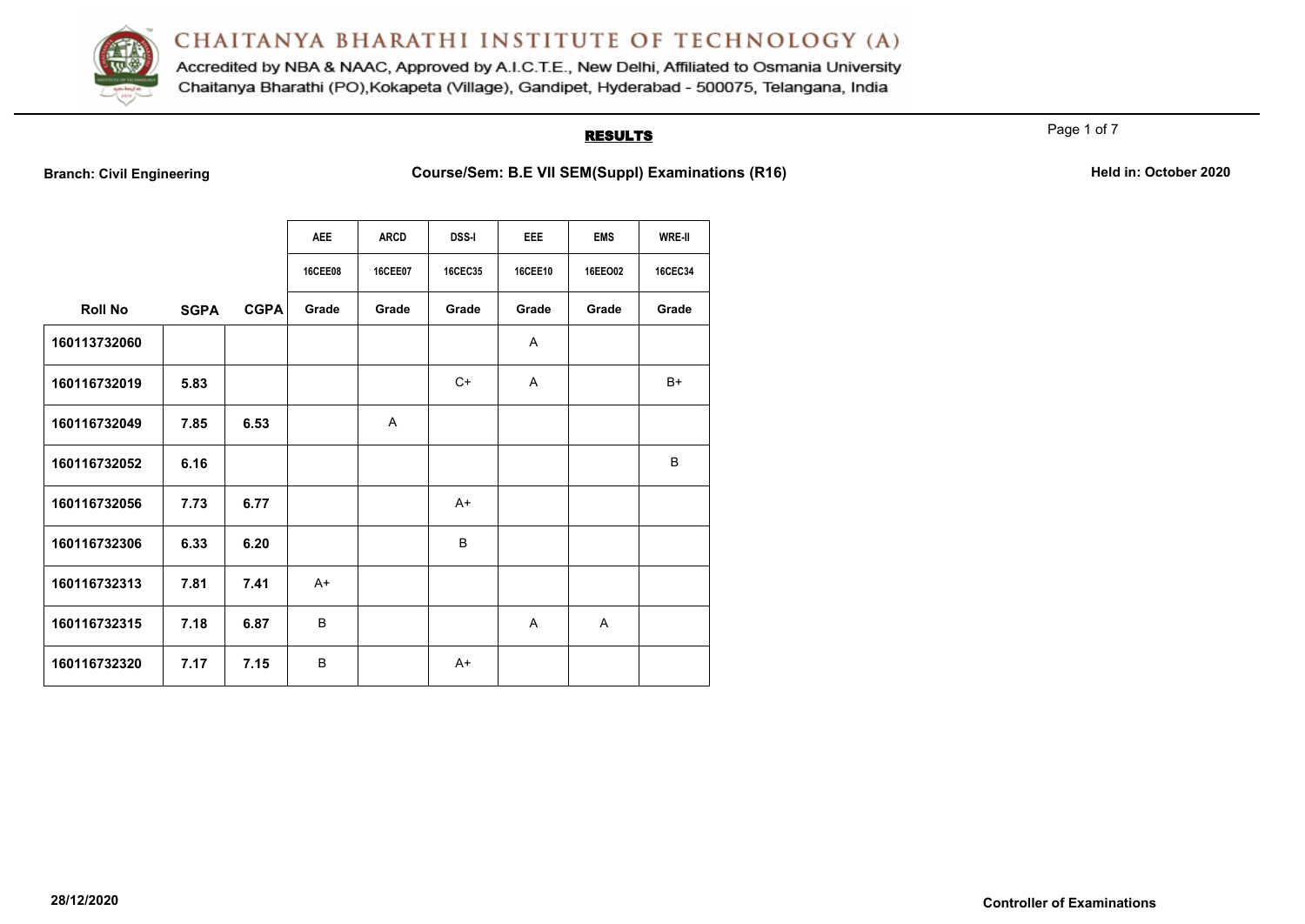

Accredited by NBA & NAAC, Approved by A.I.C.T.E., New Delhi, Affiliated to Osmania University Chaitanya Bharathi (PO), Kokapeta (Village), Gandipet, Hyderabad - 500075, Telangana, India

## **RESULTS**

Page 2 of 7

**Branch: Computer Science and Engg <b>Course/Sem: B.E VII SEM(Suppl) Examinations (R16) Held in: October 2020** 

| Held in: October 2020 |
|-----------------------|
|-----------------------|

|                |             |             | <b>DCC</b>     | <b>DL</b>      | <b>DMM</b>     | <b>DSBDA</b>   | Entp    | <b>FOSS</b>    | <b>ML</b>      | <b>NIA</b>     |
|----------------|-------------|-------------|----------------|----------------|----------------|----------------|---------|----------------|----------------|----------------|
|                |             |             | <b>16CSC35</b> | <b>16CSE10</b> | <b>16CEO02</b> | <b>16CSC33</b> | 16MEO01 | <b>16CSC34</b> | <b>16CSC36</b> | <b>16CSE12</b> |
| <b>Roll No</b> | <b>SGPA</b> | <b>CGPA</b> | Grade          | Grade          | Grade          | Grade          | Grade   | Grade          | Grade          | Grade          |
| 160114733311   | 5.52        |             |                |                |                |                |         |                | $B+$           |                |
| 160115733171   | 5.82        | 5.98        | A              |                |                |                |         |                |                |                |
| 160116733005   |             |             | F(Ab)          |                |                |                | F(Ab)   |                | F(Ab)          | F(Ab)          |
| 160116733023   |             |             | F(Ab)          | F(Ab)          |                | $B+$           |         |                |                |                |
| 160116733101   | 5.85        | 5.86        |                | C+             | B              |                |         |                | Α              |                |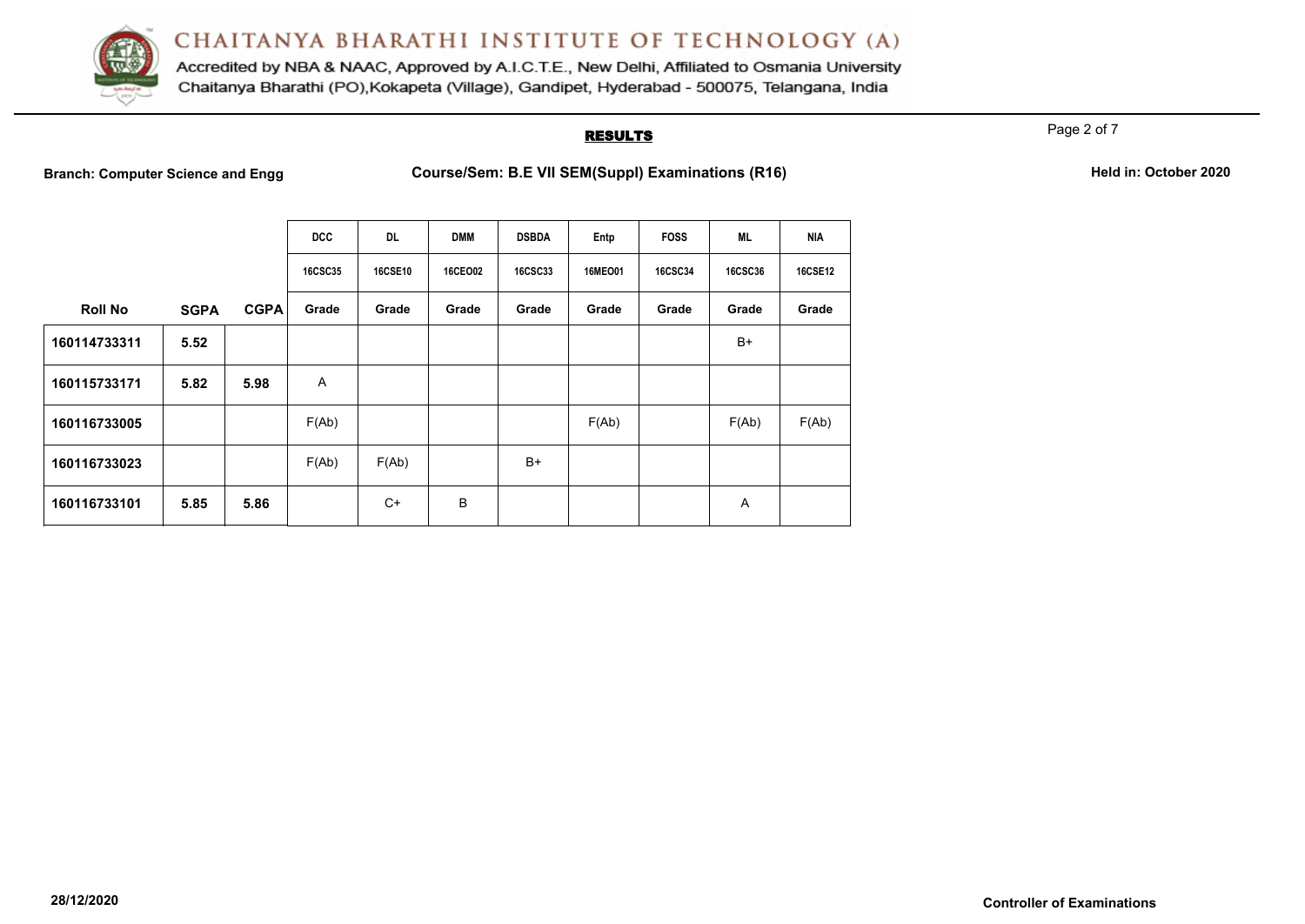

Accredited by NBA & NAAC, Approved by A.I.C.T.E., New Delhi, Affiliated to Osmania University Chaitanya Bharathi (PO), Kokapeta (Village), Gandipet, Hyderabad - 500075, Telangana, India

# **RESULTS**

**Branch: Electrical and Electronics Engg Course/Sem: B.E VII SEM(Suppl) Examinations (R16)** Held in: October 2020

|                |             |             | <b>DSP&amp;ES</b> | <b>PSOC</b> | <b>UEE</b> |
|----------------|-------------|-------------|-------------------|-------------|------------|
|                |             |             | 16EEC33           | 16EEC31     | 16EEC32    |
| <b>Roll No</b> | <b>SGPA</b> | <b>CGPA</b> | Grade             | Grade       | Grade      |
| 160115734096   | 5.72        |             | A                 |             |            |
| 160116734038   | 5.66        |             |                   | D           | в          |
| 160116734046   | 5.36        |             |                   | C           |            |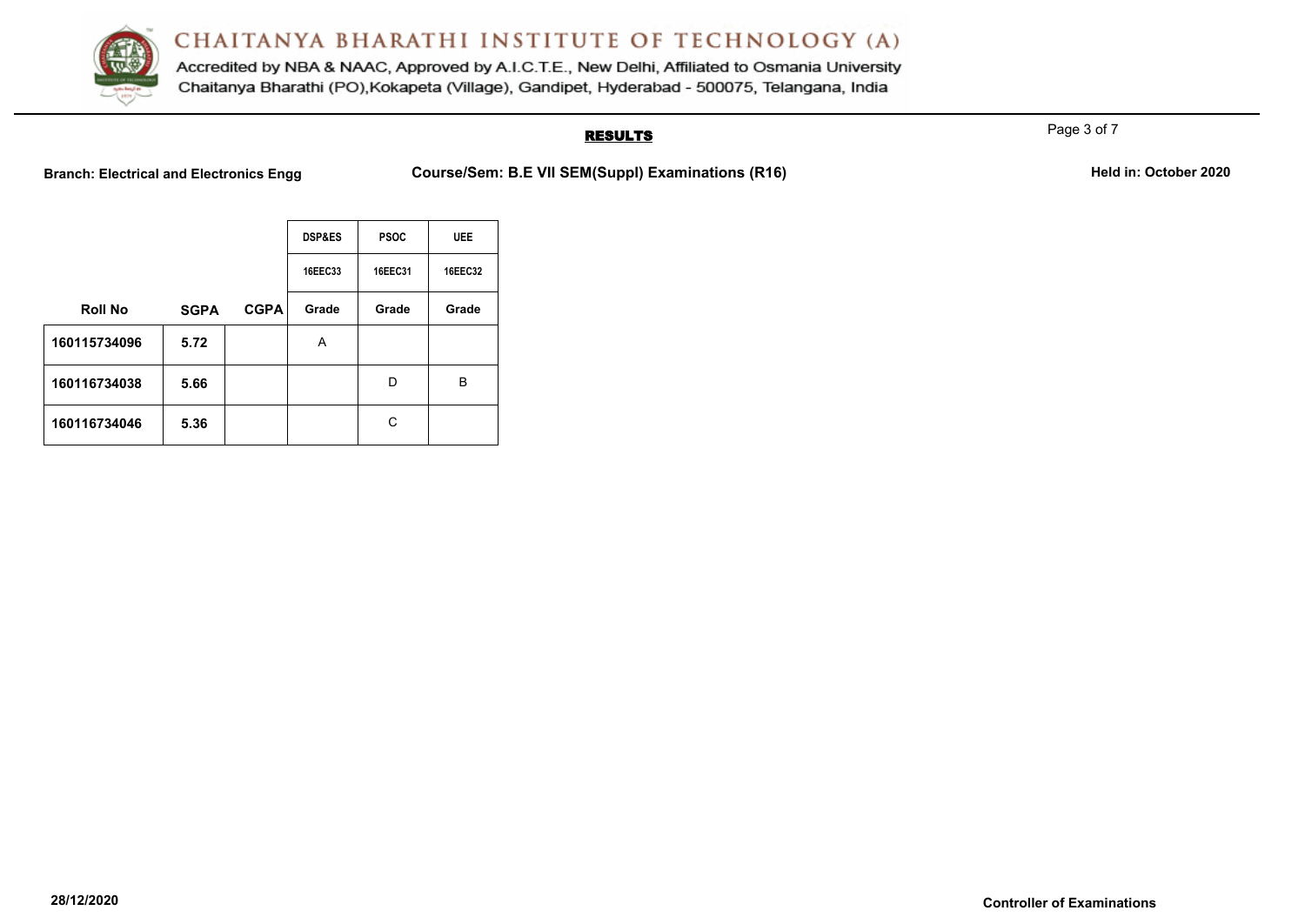

Accredited by NBA & NAAC, Approved by A.I.C.T.E., New Delhi, Affiliated to Osmania University Chaitanya Bharathi (PO), Kokapeta (Village), Gandipet, Hyderabad - 500075, Telangana, India

#### **RESULTS**

Page 4 of 7

**Branch: Electronics and Communication Engg <b>Course/Sem: B.E VII SEM(Suppl) Examinations (R16) Held in: October 2020** 

|  | Held in: October 2020 |  |
|--|-----------------------|--|
|  |                       |  |

|                |             |             | A-loT          | AS Lab         | <b>DCCN</b>    | <b>EDA Lab</b> | <b>PGNSS</b>   | <b>RSC</b>     | <b>RTOS</b>    | <b>VLSID</b>   |
|----------------|-------------|-------------|----------------|----------------|----------------|----------------|----------------|----------------|----------------|----------------|
|                |             |             | <b>16ECE12</b> | <b>16ECC36</b> | <b>16ECC32</b> | <b>16ECC37</b> | <b>16ECC33</b> | <b>16ECC34</b> | <b>16ECE09</b> | <b>16ECC35</b> |
| <b>Roll No</b> | <b>SGPA</b> | <b>CGPA</b> | Grade          | Grade          | Grade          | Grade          | Grade          | Grade          | Grade          | Grade          |
| 160114735008   |             |             |                |                |                |                |                |                | F              | $\mathsf F$    |
| 160114735101   |             |             |                | $\overline{A}$ |                |                |                |                |                | F(Ab)          |
| 160115735181   |             |             | B              | $A+$           | $C+$           | B              |                | $\mathsf F$    | F.             | $\mathsf F$    |
| 160116735041   |             |             |                |                |                |                |                |                |                | $\mathsf F$    |
| 160116735115   | 5.31        |             |                |                | B+             |                |                |                | D              |                |
| 160116735147   |             |             |                |                |                |                | F              | $\mathsf C$    |                | $\mathsf F$    |
| 160116735155   | 5.44        | 5.26        |                |                | B              |                |                |                |                |                |
| 160116735160   | 6.28        | 5.58        |                |                |                |                | D              |                |                |                |
| 160116735164   | 6.14        | 6.18        | A              |                |                |                | $\mathsf{C}$   | $\overline{A}$ |                |                |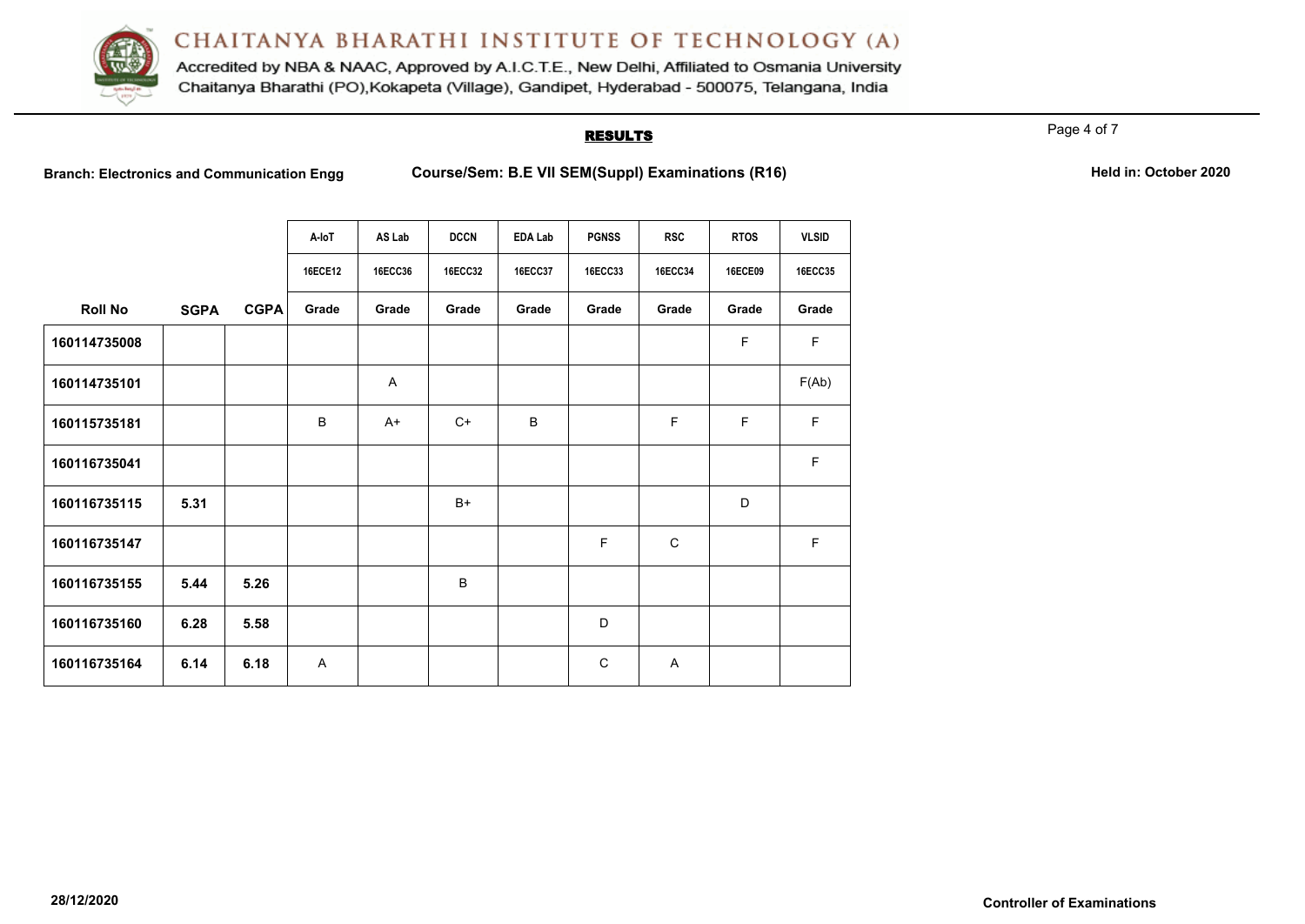

Accredited by NBA & NAAC, Approved by A.I.C.T.E., New Delhi, Affiliated to Osmania University Chaitanya Bharathi (PO), Kokapeta (Village), Gandipet, Hyderabad - 500075, Telangana, India

# **RESULTS**

Branch: Information Technology **Course/Sem: B.E VII SEM(Suppl) Examinations (R16)** Held in: October 2020

|                |             |             | HCI     |
|----------------|-------------|-------------|---------|
|                |             |             | 16ITE10 |
| <b>Roll No</b> | <b>SGPA</b> | <b>CGPA</b> | Grade   |
| 160116737122   | 6.49        | 6.06        | $C+$    |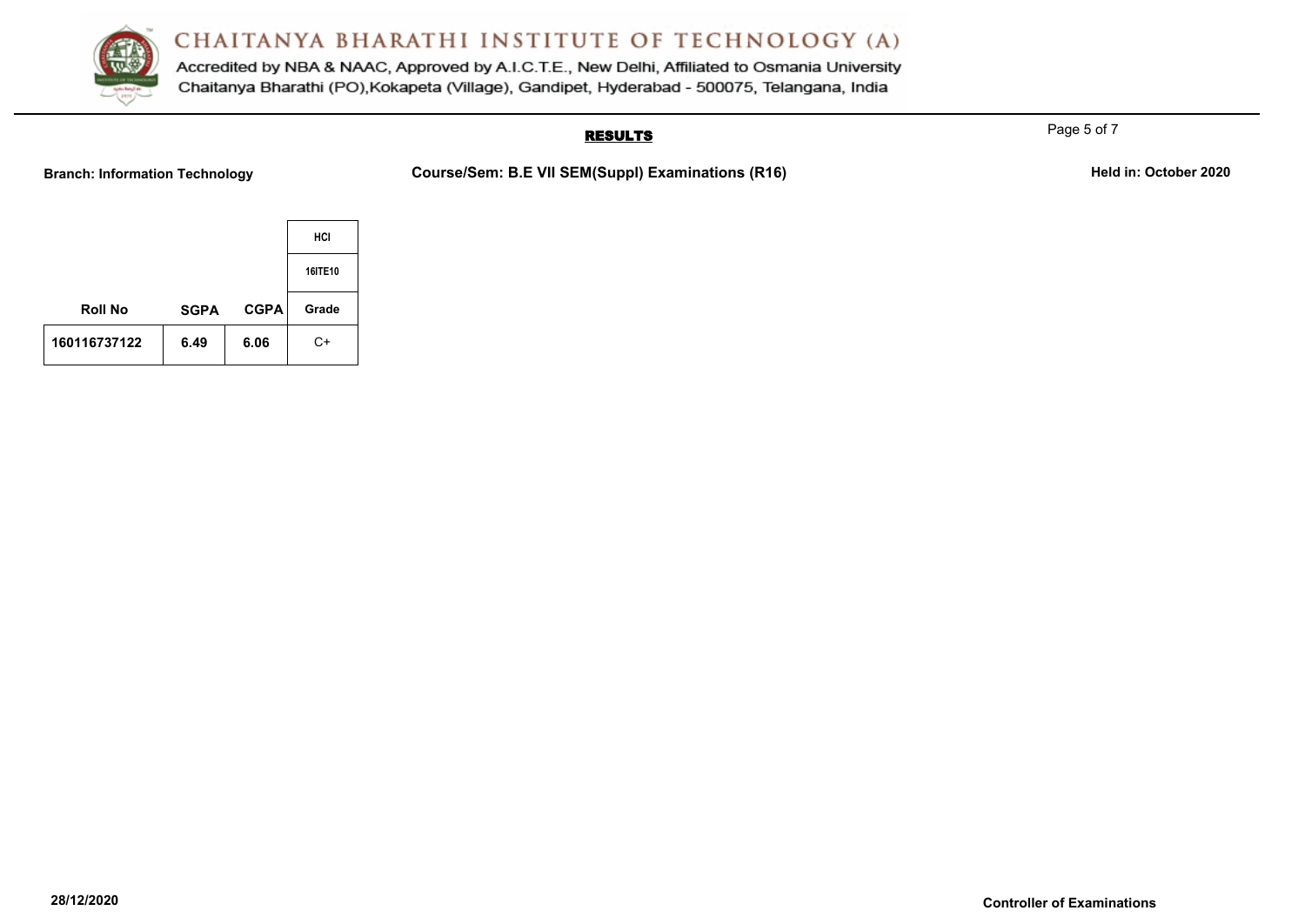

Accredited by NBA & NAAC, Approved by A.I.C.T.E., New Delhi, Affiliated to Osmania University Chaitanya Bharathi (PO), Kokapeta (Village), Gandipet, Hyderabad - 500075, Telangana, India

#### **RESULTS**

Page 6 of 7

**Branch: Mechanical Engineering <b>Course/Sem: B.E VII SEM(Suppl) Examinations (R16)** Held in: October 2020

|                |             |             | <b>EP</b>      | <b>FEA</b>     | МI             | <b>PD</b> | <b>POM</b> | <b>RES</b>     |
|----------------|-------------|-------------|----------------|----------------|----------------|-----------|------------|----------------|
|                |             |             | <b>16MEE13</b> | <b>16MEC35</b> | <b>16MEC33</b> | 16PEC10   | 16PEC11    | <b>16MEE10</b> |
| <b>Roll No</b> | <b>SGPA</b> | <b>CGPA</b> | Grade          | Grade          | Grade          | Grade     | Grade      | Grade          |
| 160115736043   | 6.39        |             |                | B              |                | C         |            |                |
| 160116736019   |             |             |                | F              | B              |           |            |                |
| 160116736049   | 6.97        | 5.82        | A              |                |                |           |            |                |
| 160116736091   |             |             |                | A              |                | E         |            |                |
| 160116736305   | 7.67        |             |                | $A++$          | $A+$           | $A+$      | $A+$       | A              |
| 160116736306   | 7.68        | 7.06        |                | $B+$           |                |           |            |                |
| 160116736312   | 7.04        |             |                |                |                | D         |            |                |
| 160116736324   | 7.05        | 7.14        |                |                |                |           | $B+$       |                |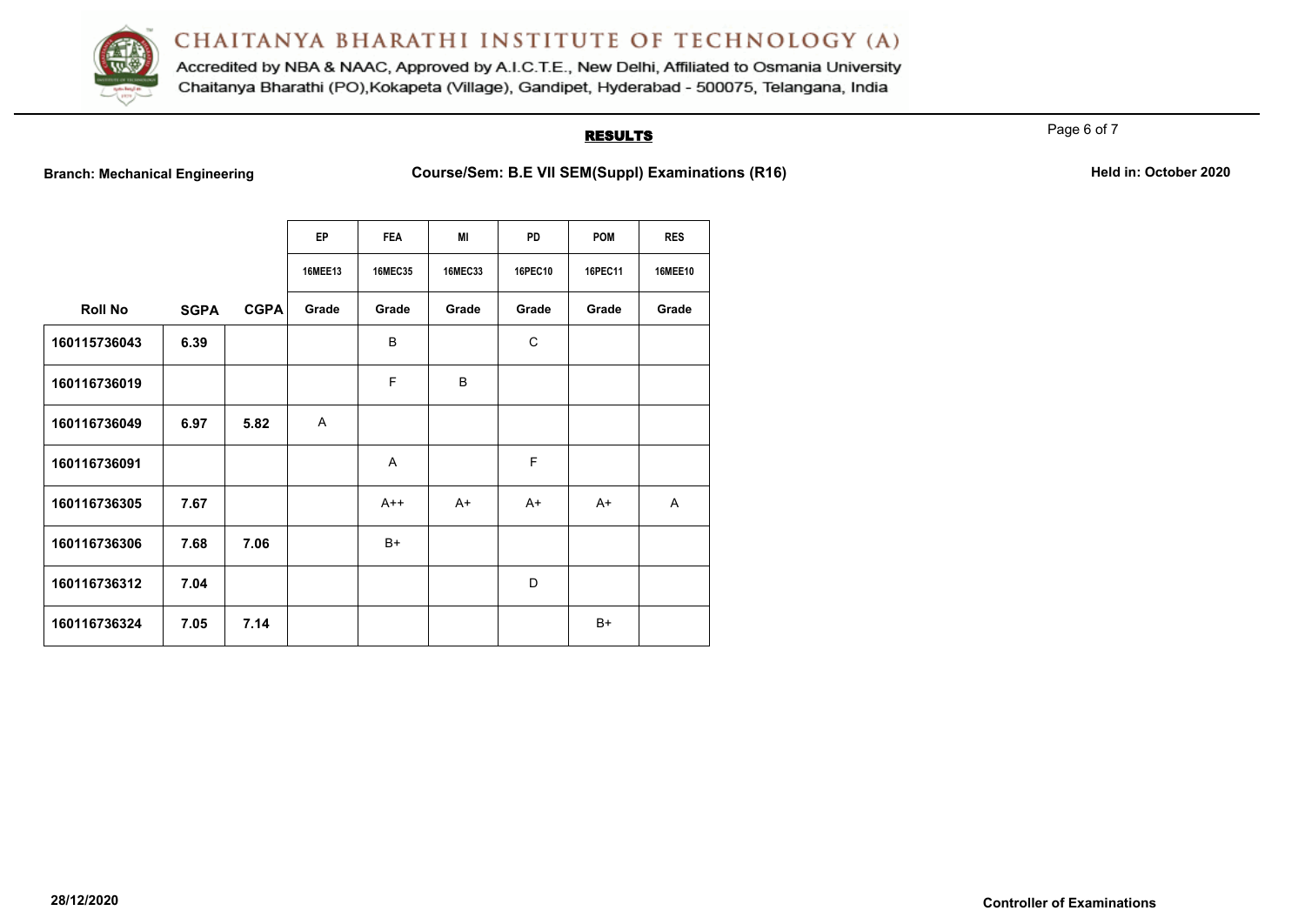

Accredited by NBA & NAAC, Approved by A.I.C.T.E., New Delhi, Affiliated to Osmania University Chaitanya Bharathi (PO), Kokapeta (Village), Gandipet, Hyderabad - 500075, Telangana, India

### **RESULTS**

Page 7 of 7

**Branch: Production Engineering <b>Course/Sem: B.E VII SEM(Suppl) Examinations (R16)** Held in: October 2020

|                |             |             | <b>RES</b>     | <b>TE</b> |  |
|----------------|-------------|-------------|----------------|-----------|--|
|                |             |             | <b>16MEE10</b> | 16PEC12   |  |
| <b>Roll No</b> | <b>SGPA</b> | <b>CGPA</b> | Grade          | Grade     |  |
| 160115738309   |             |             |                | F(Ab)     |  |
| 160116738301   |             |             | F(Ab)          |           |  |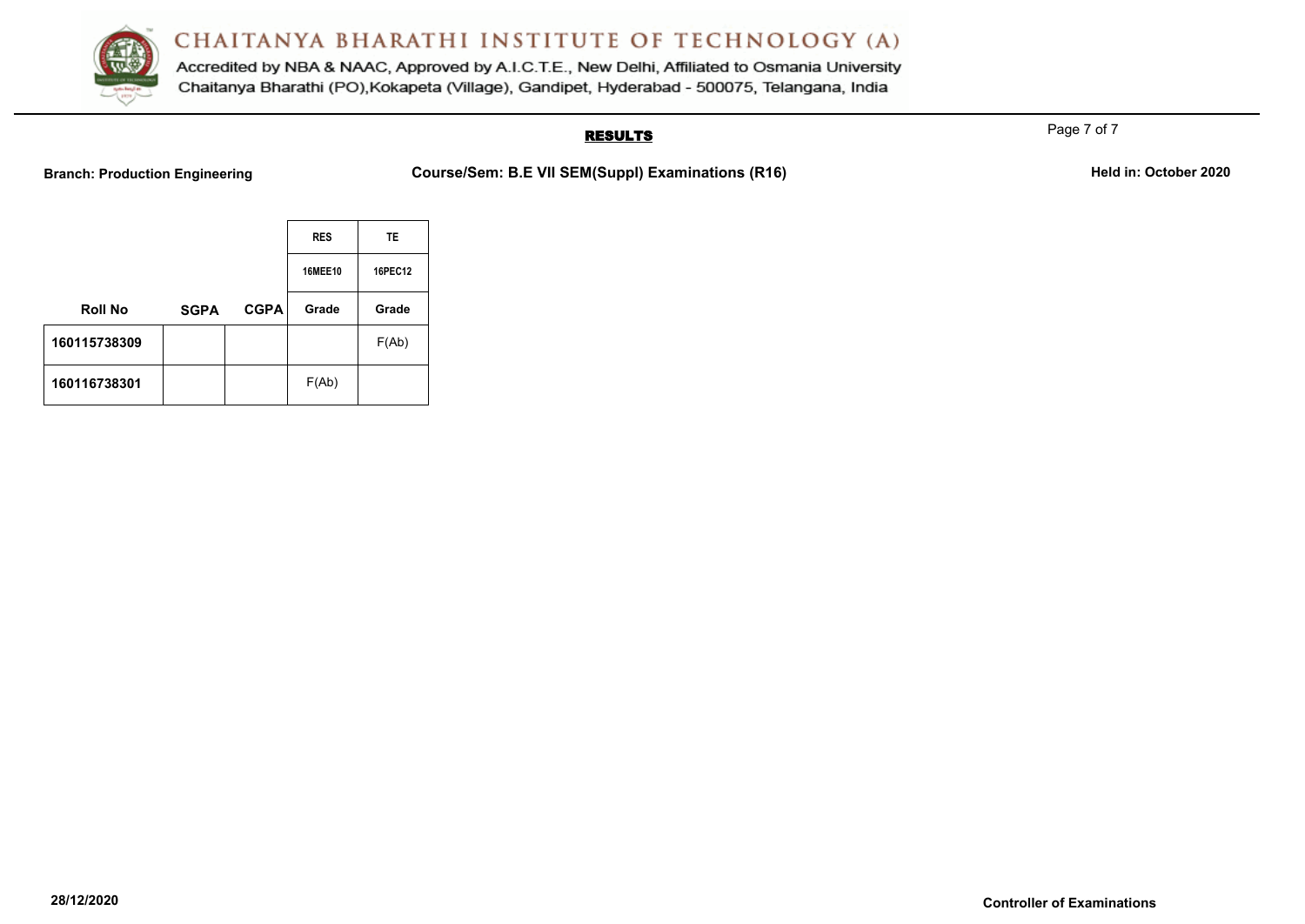

Accredited by NBA & NAAC, Approved by A.I.C.T.E., New Delhi, Affiliated to Osmania University Chaitanya Bharathi (PO), Kokapeta (Village), Gandipet, Hyderabad - 500075, Telangana, India

### **RESULTS**

Branch: Information Technology **Course/Sem: B.E VIII Sem(Suppl) Examinations (R16)** Held in: December 2020